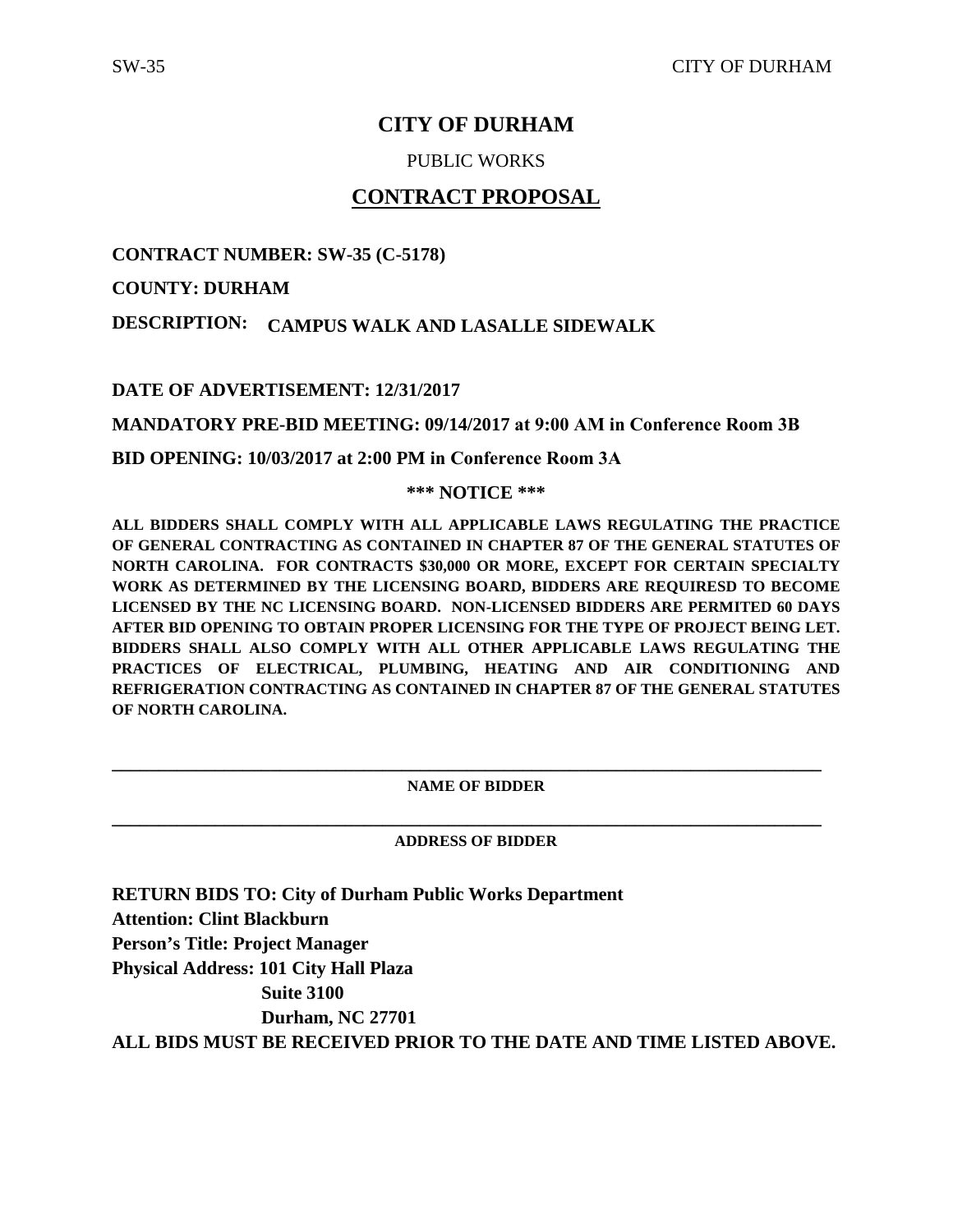# **INVITATION TO BID**

<span id="page-1-0"></span>Contract: SW-35

Project: CAMPUS WALK AND LASALLE Sidewalk

Owner: City of Durham 101 City Hall Plaza Suite 3100 Durham, North Carolina 27701

Issuing Office: Public Works Department

Attention: Clint Blackburn, EI City of Durham Public Works Department Engineering Division 101 City Hall Plaza Durham, North Carolina 27701 (919) 560-4326 ext. 30245

Date: 08/31/2017

The City of Durham will open sealed formal Bids submitted by prequalified Bidders at 2:00 P.M. on Tuesday, October 3 for Contract SW-35 (C-5178), 'CAMPUS WALK AND LASALLE SIDEWALK', in Conference Room 3A, 101 City Hall Plaza, Durham, North Carolina. The Project involves the furnishing of all materials, labor, equipment, tools, et cetera, unless otherwise specified, for the complete installation of new sidewalks and various improvements to the road surface.

The Project Manual may be viewed and downloaded, free of charge, from the City of Durham, Department of Finance, Purchasing Division web site:<https://durhamnc.gov/bids.aspx>

This information, as well as other details specific to the project, is also available on the City's project website <https://durhamnc.gov/511/New-Sidewalk-Trail-Construction>

Bidders are encouraged to forward any questions to the Project Manager.

The City Council of the City of Durham reserves the right to reject any or all of the Bids. All Bids must include a non-collusion affidavit.

To ensure that all Bidders using the Purchasing Division's web site are kept up to date on any Addenda, changes, or information notices, please send an e-mail [to](mailto:clint.blackburn@durhamnc.gov) 

[Clint.Blackburn@durhamnc.gov i](mailto:clint.blackburn@durhamnc.gov)ndicating your intention to prepare a Bid for the Project. Failure to complete this step may render your Bid as non- responsive.

Each Bidder is advised that the Work may be inspected and supervised by an Engineer of or firm under the direction of the City of Durham. The Engineer or firm may also be involved in the identification of specific repair areas and the proposed method of repairs for the Site Work.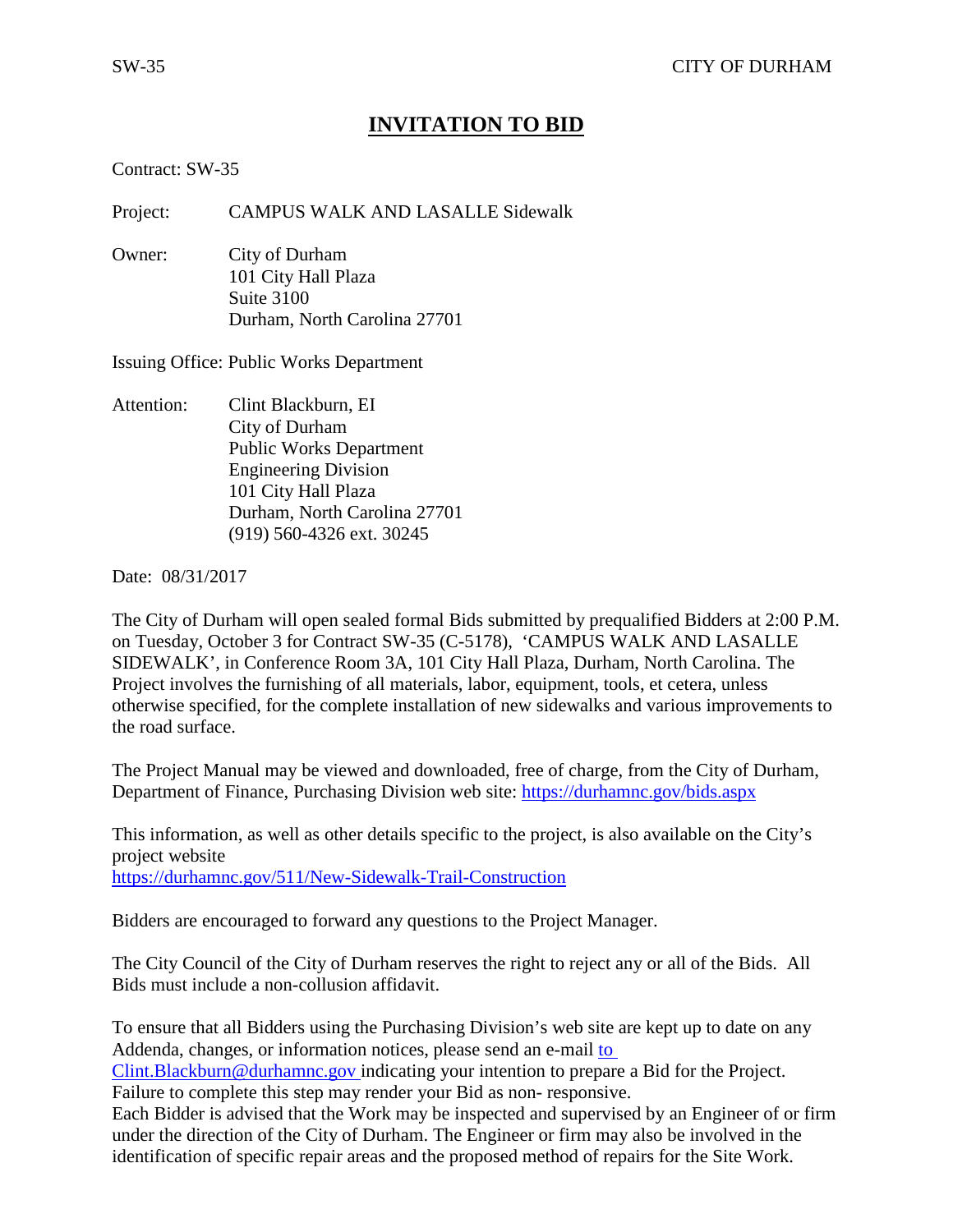The City of Durham requires the Project to be completed in 90 calendar days from date of Notice to Proceed for Construction.

No Bid shall be considered or accepted unless at the time of its filing the same shall be accompanied by a deposit of cash or a certified or cashier's check drawn on a bank or trust company insured by the Federal Deposit Insurance Corporation (FDIC), in an amount equal to five percent (5%) of the amount of the Bid. The check shall be made payable to the City of Durham. Said deposit shall guarantee that the Contract will be entered into by the successful Bidder if the award is made. Such deposit of cash or certified or cashier's check may be held by the City until the successful Bidder has executed and delivered the Contract Documents, including performance and payment bond.

In lieu of the cash deposit or certified or cashier's check mentioned above, the Bidder may file a Bid bond in the same amount executed by a corporate surety authorized to execute such bonds in North Carolina and in the form attached to the Bidding Documents or on file with the Engineer. Bid bond forms enclosed as part of the Bidding.

Documents must be properly executed at the time Bids are submitted before Bid will be considered. Properly executed Power of Attorney of the corporate surety's agent shall accompany such bond and be attached to the page provided therefore in the Bidding Documents.

Bids shall be submitted under a condition of irrevocability, except as required by law, for a period of ninety (90) days after Bid opening.

The City of Durham reserves the right to accept or reject any or all Bids.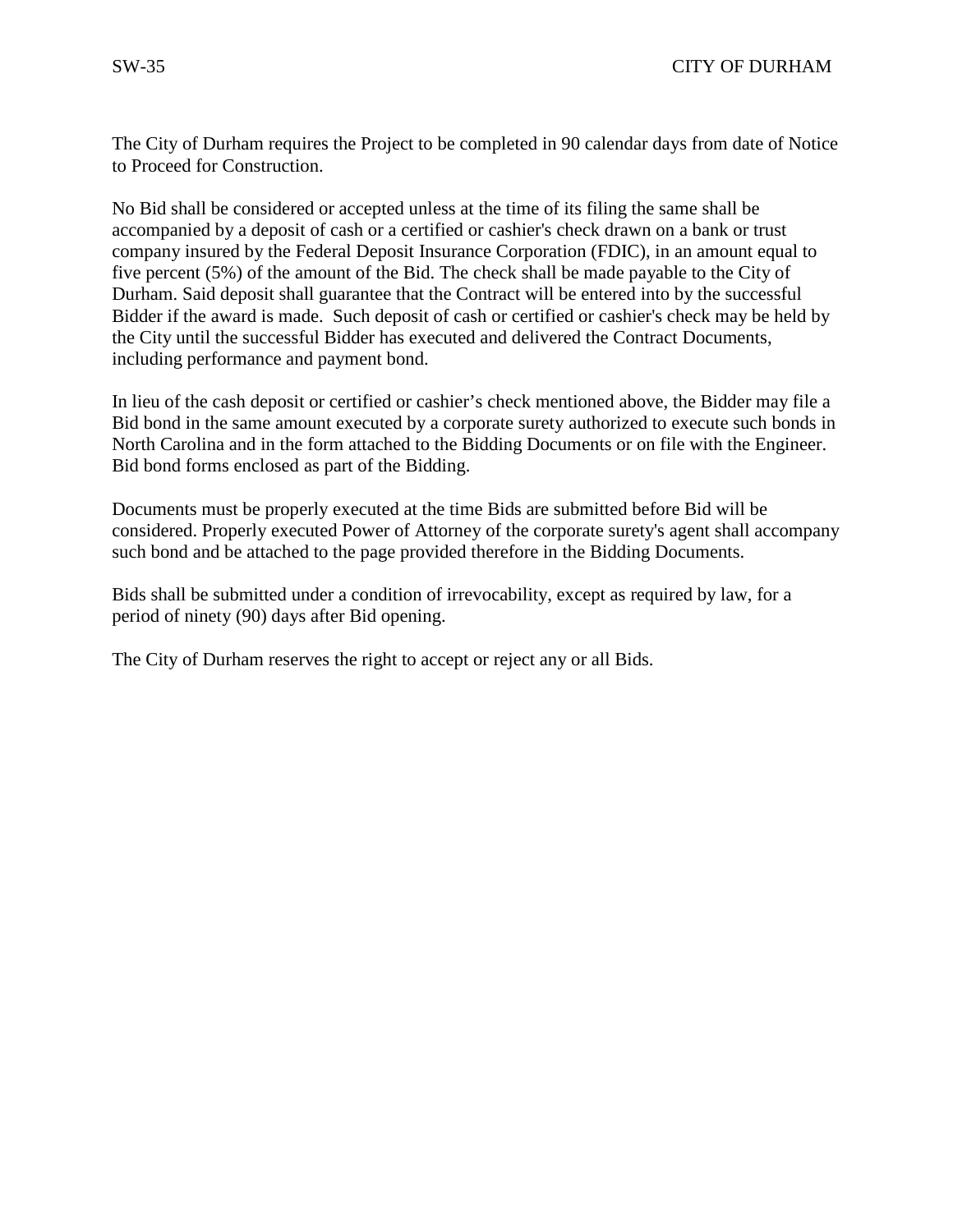# **INSTRUCTIONS TO BIDDERS**

# <span id="page-3-0"></span>**PLEASE READ ALL INSTRUCTIONS CAREFULLY BEFORE PREPARING AND SUBMITTING YOUR BID.**

**All bids shall be prepared and submitted in accordance with the following requirements. Failure to comply with any requirement shall cause the bid to be considered irregular and shall be grounds for rejection of the bid.** 

**1.** The bid form furnished by CITY OF DURHAM with the proposal shall be used and shall not be altered in any manner. **DO NOT SEPARATE THE BID FORM FROM THE PROPOSAL!** 

**2.** All entries on the bid form, including signatures, shall be written in ink.

**3.** The Bidder shall submit a unit price for every item on the bid form. The unit prices for the various contract items shall be written in figures. **\*\*\*Unit prices must be limited to TWO decimal places.\*\*\***

**4.** An amount bid shall be entered on the bid form for every item. The amount bid for each item shall be determined by multiplying each unit bid by the quantity for that item, and shall be written in figures in the "Amount Bid" column of the form.

**5.** The total amount bid shall be written in figures in the proper place on the bid form. The total amount shall be determined by adding the amounts bid for each item.

**6.** Changes in any entry shall be made by marking through the entry in ink and making the correct entry adjacent thereto in ink. A representative of the Bidder shall initial the change in ink. Do not use "White Out" or similar product to make corrections.

**7.** The bid shall be properly executed. All bids shall show the following information:

- a. Name of individual, firm, corporation, partnership, or joint venture submitting bid.
- b. Name of individual or representative submitting bid and position or title.
- c. Name, signature, and position or title of witness.
- d. Federal Identification Number
- e. Contractor's License Number (If available)
- **8.** Bids submitted by corporations shall bear the seal of the corporation.

**9.** The bid shall not contain any unauthorized additions, deletions, or conditional bids.

**10.** The bidder shall not add any provision reserving the right to accept or reject an award, or to enter into a contract pursuant to an award.

# **11. THE PROPOSAL WITH THE BID FORM STILL ATTACHED SHALL BE PLACED IN A SEALED ENVELOPE AND SHALL HAVE BEEN DELIVERED TO AND**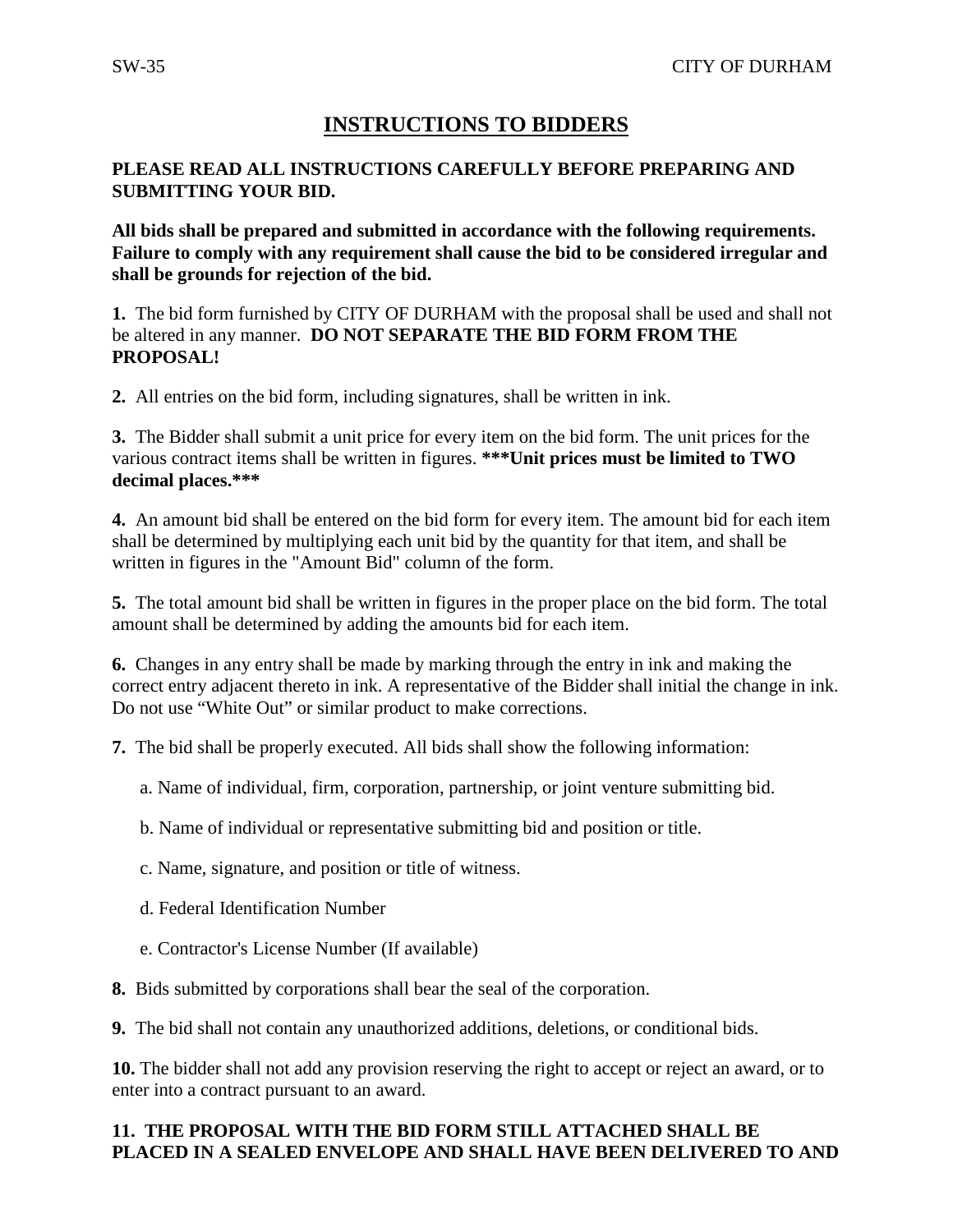# **RECEIVED IN THE (CITY OF DURHAM PUBLIC WORKS DEPARTMENT, 101 CITY HALL PLAZA, SUITE 3100, DURHAM NC 27701), BY (2:00 PM) ON, (TUESDAY), (10/03/2017).**

**12.** The sealed bid must display the following statement on the front of the sealed envelope:

# **"QUOTATION FOR SW-35,' CAMPUS WALK AND LASALLE SIDEWALK'. TO BE OPENED AT 2:00 PM ON TUESDAY, OCTOBER 3, 2017."**

**13.** If delivered by mail, the sealed envelope shall be placed in another sealed envelope and the outer envelope shall be addressed as follows:

# **CITY OF DURHAM PUBLIC WORKS DEPARTMENT Attn: CLINT BLACKBURN 101 CITY HALL PLAZA SUITE 3100 DURHAM, NC 27701**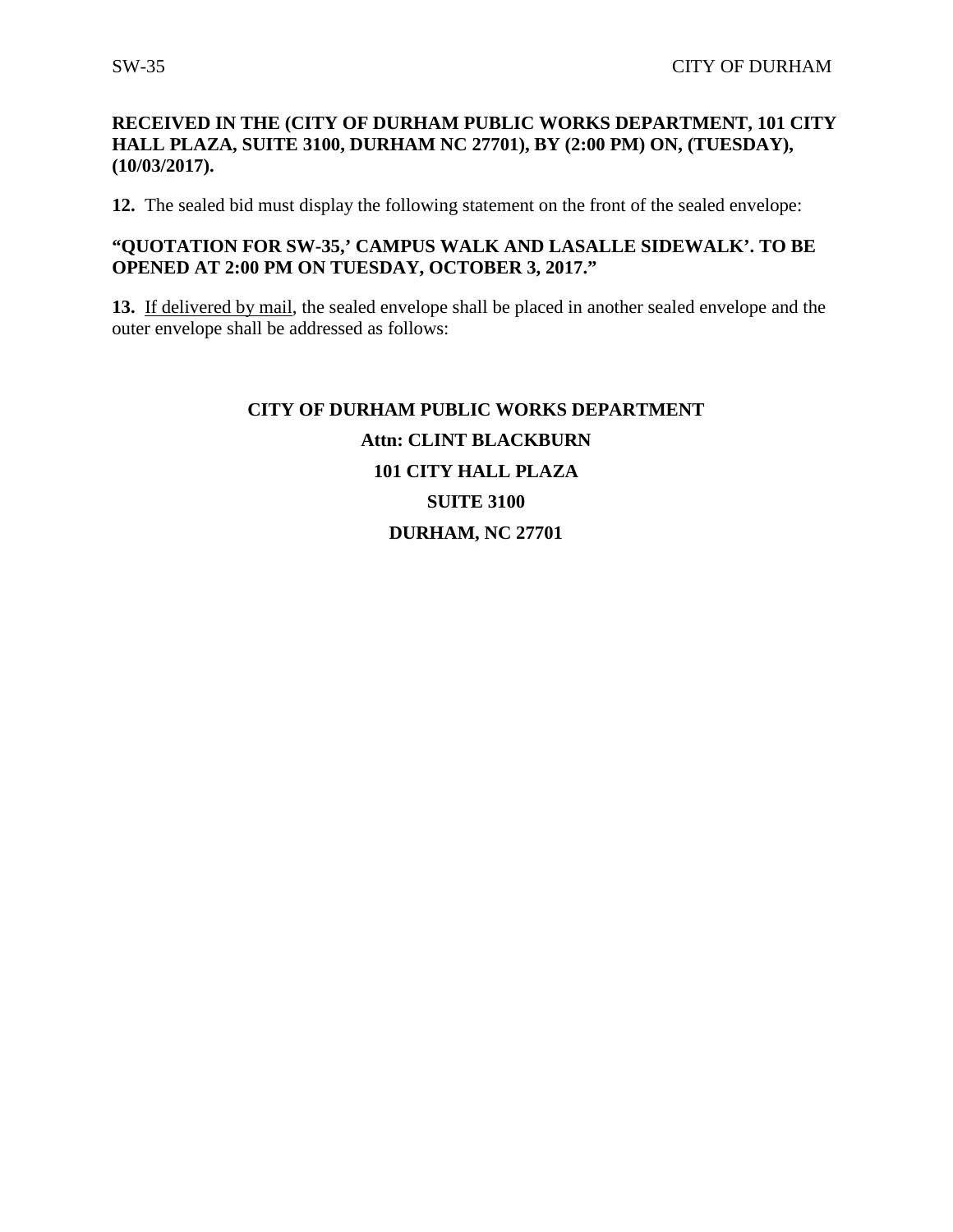# **TABLE OF CONTENTS**

<span id="page-5-0"></span>

| INTERMEDIATE CONTRACT TIME NUMBER 1 AND LIQUIDATED DAMAGES: 22     |  |
|--------------------------------------------------------------------|--|
| DISADVANTAGED BUSINESS ENTERPRISE (LOCAL GOVERNMENT AGENCIES):  24 |  |
|                                                                    |  |
|                                                                    |  |
|                                                                    |  |
|                                                                    |  |
|                                                                    |  |
|                                                                    |  |
|                                                                    |  |
|                                                                    |  |
|                                                                    |  |
| EROSION AND SEDIMENT CONTROL/STORMWATER CERTIFICATION:  41         |  |
|                                                                    |  |
|                                                                    |  |
|                                                                    |  |
|                                                                    |  |
|                                                                    |  |
|                                                                    |  |
|                                                                    |  |
|                                                                    |  |
|                                                                    |  |
|                                                                    |  |
|                                                                    |  |
|                                                                    |  |
|                                                                    |  |
|                                                                    |  |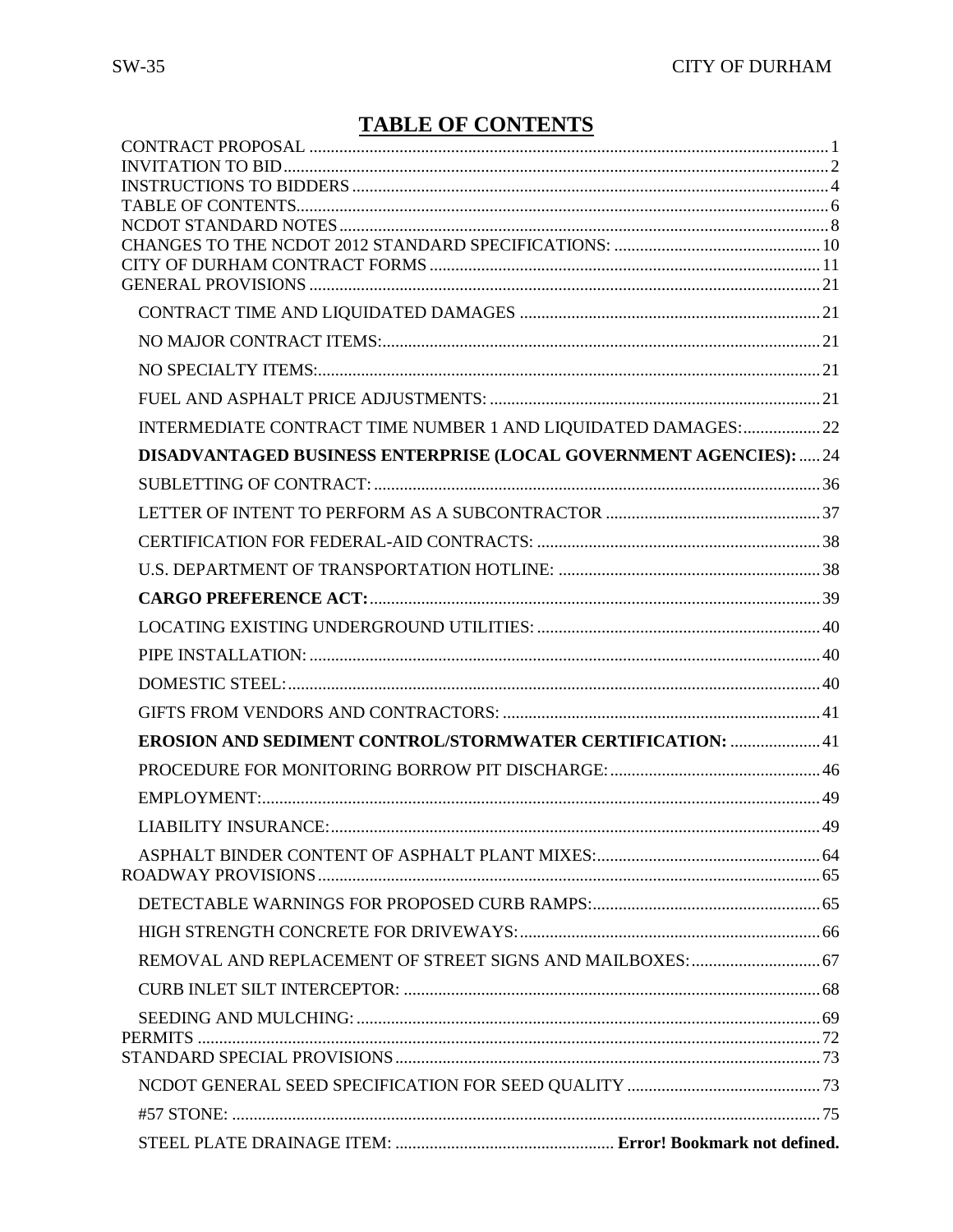| ADJUSTMENT OF MANHOLES, METER BOXES, AND VALVE BOXES:  81             |  |
|-----------------------------------------------------------------------|--|
|                                                                       |  |
|                                                                       |  |
|                                                                       |  |
|                                                                       |  |
|                                                                       |  |
| REQUIRED CONTRACT PROVISIONS FEDERAL - AID CONSTRUCTION CONTRACTS  93 |  |
|                                                                       |  |
|                                                                       |  |
|                                                                       |  |
|                                                                       |  |
|                                                                       |  |
|                                                                       |  |
|                                                                       |  |
|                                                                       |  |
|                                                                       |  |
|                                                                       |  |
|                                                                       |  |
|                                                                       |  |
|                                                                       |  |
|                                                                       |  |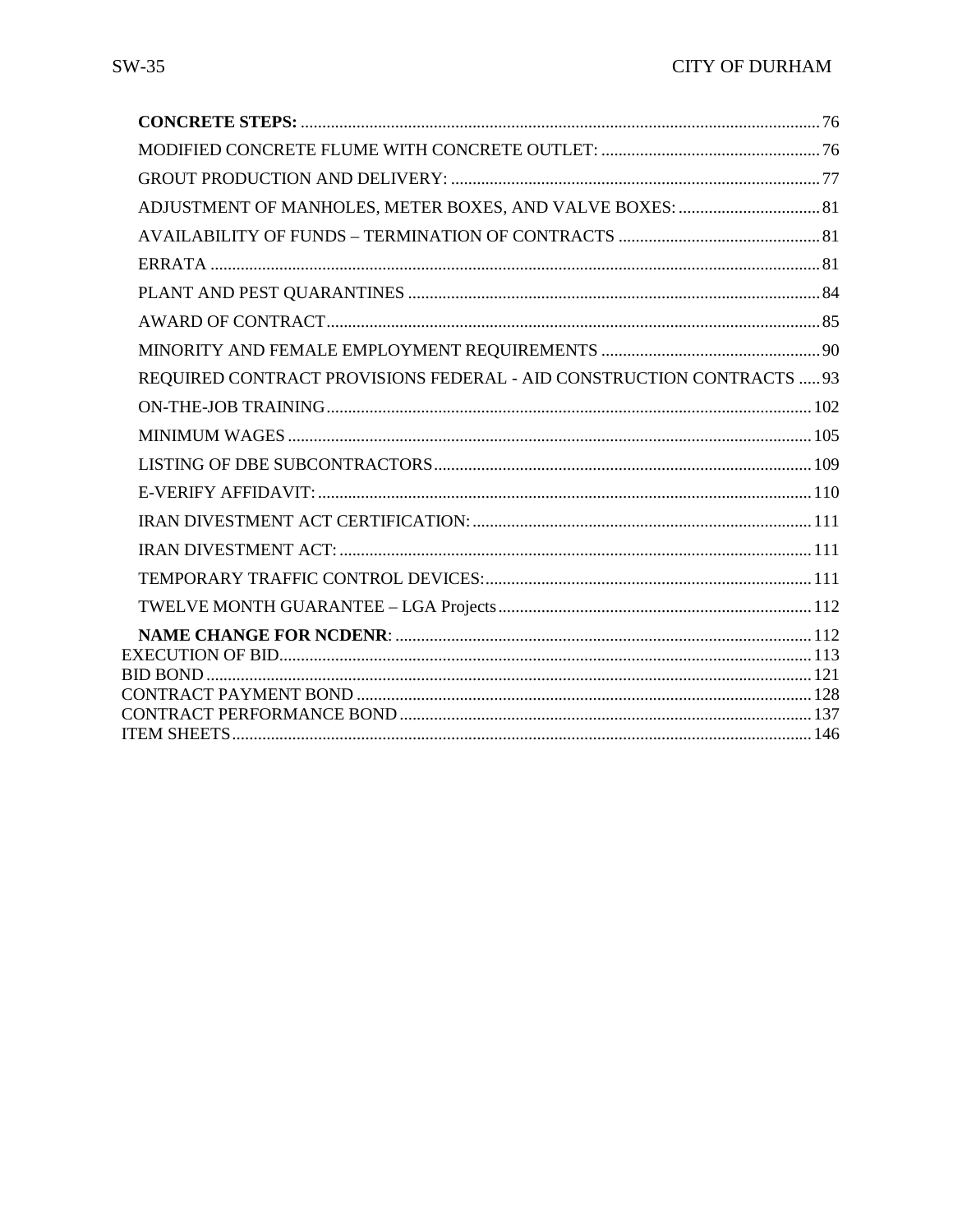# **NCDOT STANDARD NOTES**

(Federal Aid) 11/1/12

- <span id="page-7-0"></span>A. *NCDOT Standard Specifications* – The *2012 North Carolina Department of Transportation Standard Specifications for Roads and Structures*, herein referred to as the 'Standard Specifications', and the *2012 Roadway Standard Drawings*, shall apply to all portions of this project except as may be modified by this document.
- B. *Bidder Prequalification* Bidders are required to be prequalified with NCDOT for their specific discipline. Contractors wishing to become prequalified may obtain information through the NCDOT website at: <https://connect.ncdot.gov/business/Pages/default.aspx>
- C. *Disadvantaged Business Enterprise References* Since this is a Federal-aid project with DBE participation, only those requirements and goals set forth by NCDOT Goal Setting Committee are applicable. References to any other requirements or to N.C. General Statute 143-128.2 shall not apply to this project. Refer to Special Provision SP1 G63.
- D. *Award of Contract* The contract will be awarded to the lowest responsible, responsive bidder. Alternate items will not be considered in determining the low bidder and will only be evaluated after the award of the contract is made.
- E. *Contractor Licensing* On all Federal-aid contracts, non-licensed contractors are permitted to submit bids, however they must be licensed prior to performing any work. Bidders are permitted 60 days, after bid opening, to become licensed by the North Carolina Licensing Board. If they fail to do so within 60 days, their bid will be considered non-responsive and will be rejected. If the successful bidder does not hold the proper license to perform any plumbing, heating, air conditioning, or electrical work in this contract, he will be required to sublet such work to a contractor properly licensed in accordance with *Article 2 of Chapter 87 of the General Statutes* (licensing of heating, plumbing, and air conditioning contractors) and *Article 4 of Chapter 87 of the General Statutes* (licensing of electrical contractors).
- F. *Bonds* Please note that all Bid Bonds, Payment Bonds, and Performance Bonds required for this project, shall be those found on the NCDOT website. The bonds are located at:

# Bid Bonds (M-5):

[https://connect.ncdot.gov/municipalities/Bid%20Proposals%20for%20LGA%20Content/](https://connect.ncdot.gov/municipalities/Bid%20Proposals%20for%20LGA%20Content/04%20Bid%20Bonds.doc) [04%20Bid%20Bonds.doc](https://connect.ncdot.gov/municipalities/Bid%20Proposals%20for%20LGA%20Content/04%20Bid%20Bonds.doc)

### Payment Bonds (M-6):

[https://connect.ncdot.gov/municipalities/Bid%20Proposals%20for%20LGA%20Content/](https://connect.ncdot.gov/municipalities/Bid%20Proposals%20for%20LGA%20Content/05%20Payment%20Bonds.doc) [05%20Payment%20Bonds.doc](https://connect.ncdot.gov/municipalities/Bid%20Proposals%20for%20LGA%20Content/05%20Payment%20Bonds.doc)

# Performance Bonds (M-7):

[https://connect.ncdot.gov/municipalities/Bid%20Proposals%20for%20LGA%20Content/](https://connect.ncdot.gov/municipalities/Bid%20Proposals%20for%20LGA%20Content/06%20Performance%20Bonds.doc) [06%20Performance%20Bonds.doc](https://connect.ncdot.gov/municipalities/Bid%20Proposals%20for%20LGA%20Content/06%20Performance%20Bonds.doc)

G. *Liability Insurance –* In addition to any insurance requirements as may be required by the LGA, the Contractor is obligated to comply with Article 107-15 of the *Standard Specifications* including the dollar limits set forth.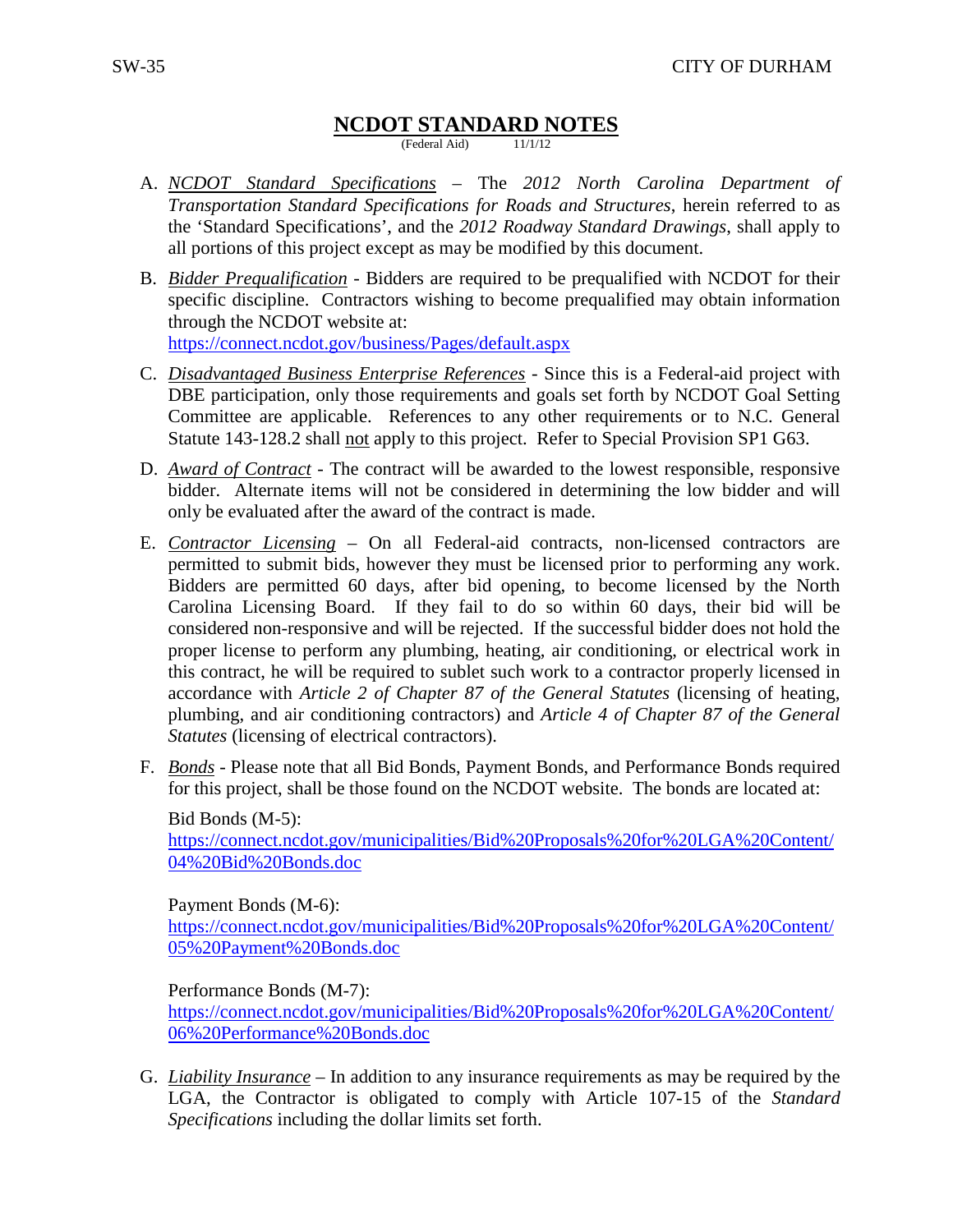- H. *Buy America* This project shall be governed by the Buy America requirements, for the use of domestic steel and iron products, as outlined in the *Standard Specifications* and Special Provision SP1 G120.
- I. *Proprietary Items* When a proprietary (brand name) product, whether material, equipment or procedure, are specified in the plans or specifications, they are used only to denote the style, type, character, and quality desired of the product. They do not restrict the bidder from proposing other brands, makes, or manufacturers, which are determined to be of equal quality. The approval, or disapproval of those products, will be made by the Engineer prior to allowing those product(s) or material(s) to be incorporated into the work.
- J. *Retainage by LGAs* The LGA for this contract will not retain any amount or percentage from progress payments or final estimates due the contractor.

*Retainage by Contractors* – Contractors are NOT permitted to retain any amount or percentage from monies due their subcontractors or material suppliers on federally funded projects except as permitted by Subarticle 109-4(B) of the *Standard Specifications*.

K. *Traffic Control* –The requirements of the *Manual on Uniform Traffic Control Devices (MUTCD) – FHWA*, as amended by the *NCDOT Supplement to MUTCD*, shall apply. Traffic Control, both vehicular and pedestrian, shall be maintained throughout the project as required by these specifications as modified by the project plans or special provisions.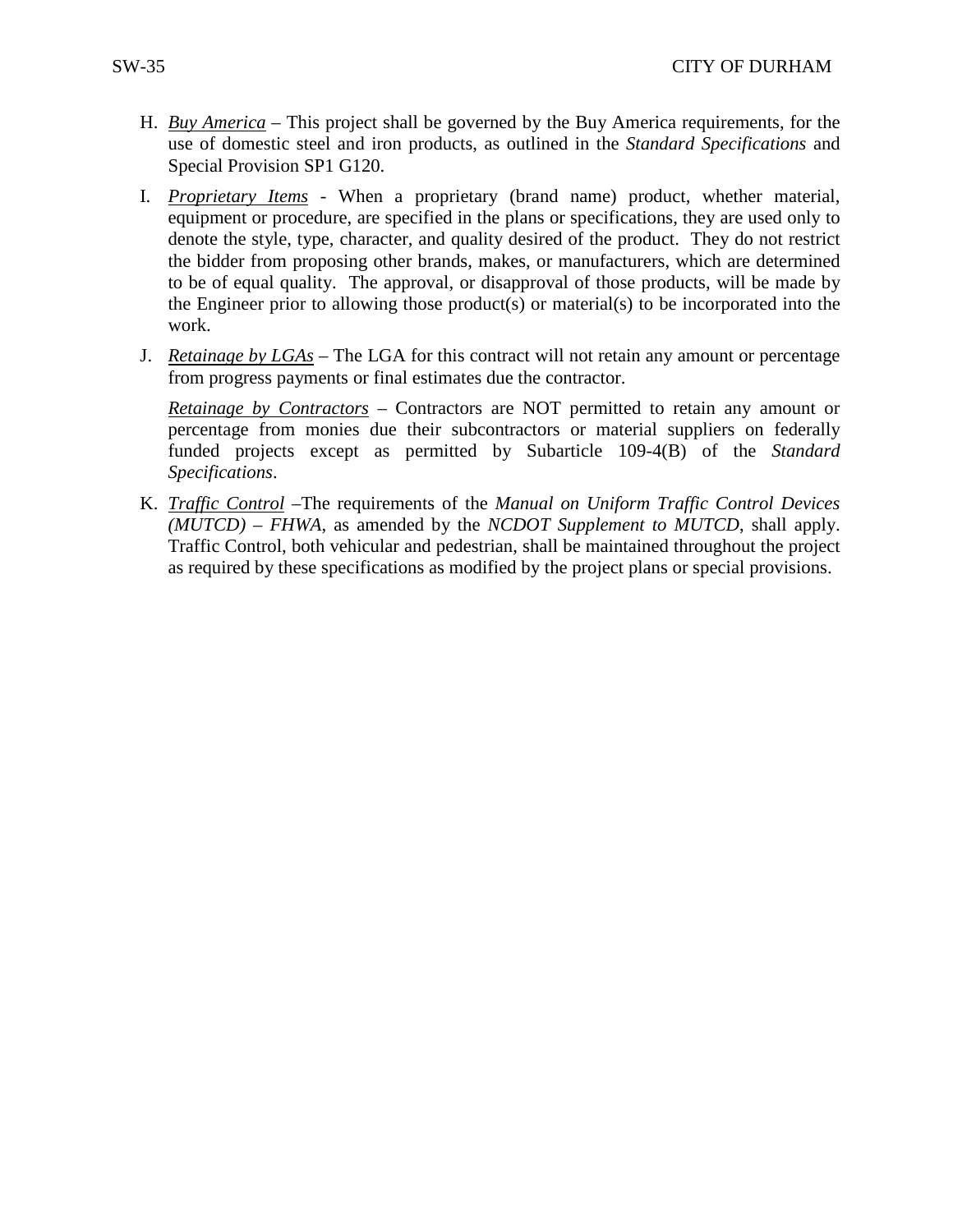# <span id="page-9-0"></span>**CHANGES TO THE NCDOT 2012 STANDARD SPECIFICATIONS:**

- 1. *Article 102-1* Delete this section in its entirety.
- 2. *Subarticle 102-8(B) Electronic Bids* Delete this section in its entirety.
- 3. *Subarticle 102-10 –* In line 7 of the first paragraph on page 1-18, "60" days shall be modified to "90" days.
- 4. *Subarticle 102-12(A)-Paper Bids* In line 5 the reference to "Contract Officer" shall be changed to "Project Manager".
- 5. *Subarticle 102-12(B) Electronic Bids* Delete this section in its entirety.
- 6. *Subarticle 103-2(B) Electronic Bids* Delete this section in its entirety.
- 7. *Subarticle 103-3(A)-Criteria for Withdrawal of Bid* Modify the reference *"G.S.136-28.1" to "G.S.143-129.1"*. In that same subarticle under (5), in the line 28, modify "State Contract Officer" to "Project Manager".
- 8. *Article 103-7* In the first sentence, modify "14" calendar days to "10" per *G.S.143-129*.
- 9. *Article 103-9* In the first sentence, modify "14" calendar days to "10" per *G.S.143-129*.
- 10. *Article 105-9 Construction Stakes, lines and Grades -* The Municipality will not set the stakes, lines or grades for this project.
- 11. *Article 107-5* In line 11, change the word "entity" to "municipality".
- 12. *Article 108-2* Add the following requirement to this article after line 16 on page 1-65, "The municipality may add additional requirements as noted in the bid proposal".
- 13. *Article 108-3* Change "Division Engineer" in line 18, to "Project Manager".
- 14. *Article 108-4* Change "Resident Engineer" in line 26 to "Project Manager".
- 15. *Article 109-8* Delete this article in its entirety. Fuel Price Adjustments will not apply to this project.
- 16. *Article-620-4* Delete line 3 through 27 on page 6-39. Asphalt Price Adjustments will not apply to this project.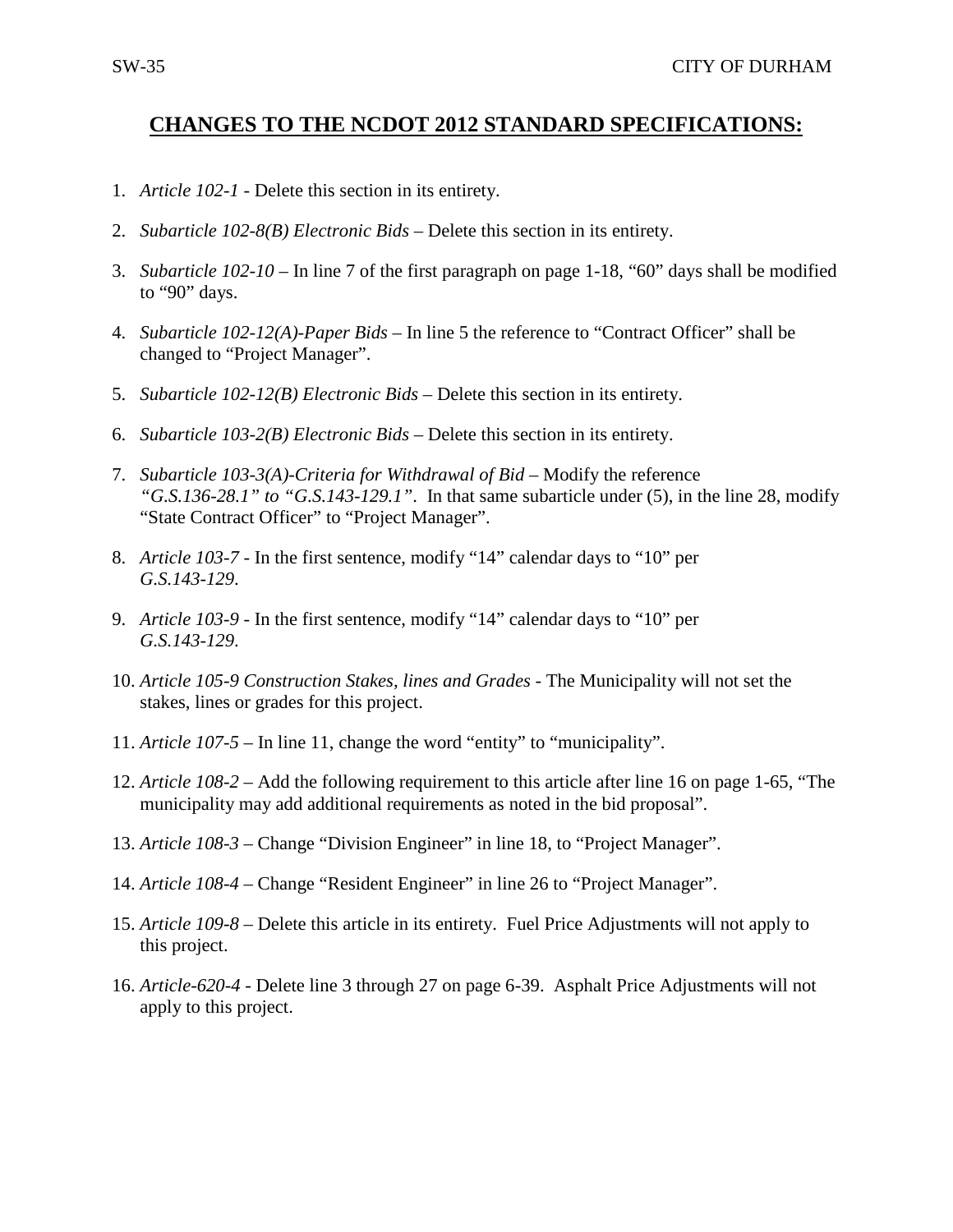# **CITY OF DURHAM CONTRACT FORMS**

(Federal Aid)

<span id="page-10-0"></span>The successful bidder to whom the contract is awarded (i.e., "Contractor") shall execute the following Standard City of Durham Contract Form for NCDOT Construction Projects with the City of Durham evidencing its agreement to the terms and conditions of this Contract Proposal.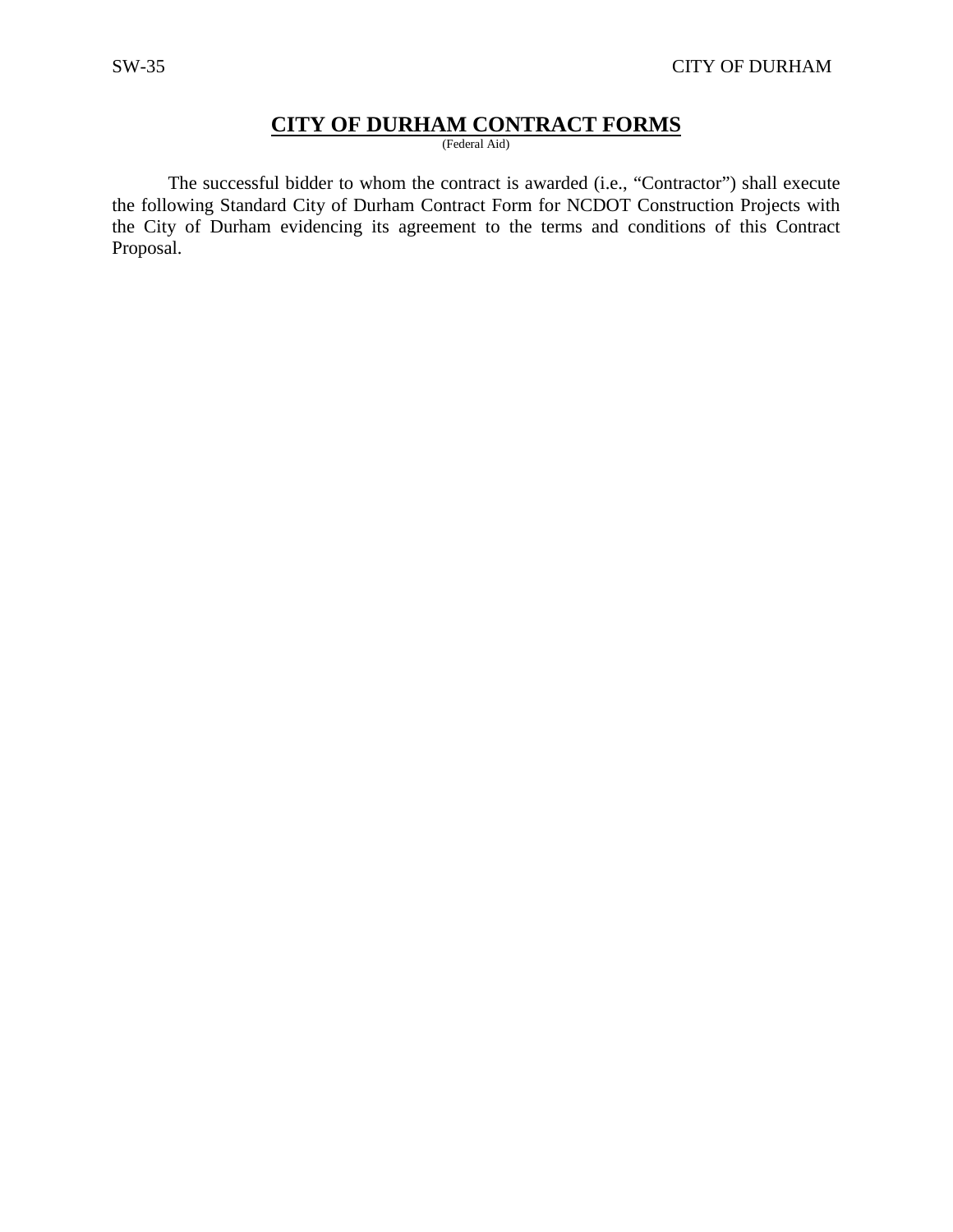# **STANDARD CITY OF DURHAM CONTRACT FORM FOR NCDOT CONSTRUCTION PROJECTS**

THIS CONTRACT is dated, made and entered into as of the \_\_\_\_\_\_\_ day of  $\Box$ , 20, by and between the City of Durham ("City"), a N. C. municipal corporation, and [*name of firm*] ("Contractor"), [*indicate type of legal entity, for instance: a corporation organized and existing under the laws of [name of State]; a limited liability company organized and existing under the laws of [name of State]; a professional corporation organized and existing under the laws of [name of State]; a professional association organized and existing under the laws of [name of State]; a limited partnership organized and existing under the laws of [name of State]; a sole proprietorship; or a general partnership If it's a corporation, LLC, or limited partnership, use the above "organized and existing" language, and do not substitute news about the contractor's principal office or place of business.]*

The City of Durham and Contractor, in consideration of the mutual covenants set forth herein, agree as follows:

1. Background and Incorporation of Contract Proposal. The City has accepted the proposal of the Contractor for construction of the project advertised by the City on the \_\_\_\_\_ day of 20 in the Contract Proposal titled "CAMPUS WALK AND LASALLE Sidewalk", Project No. SW-35(hereinafter, "Contract Proposal" including Addenda). The terms and conditions of the Contract Proposal are incorporated herein by reference and made a part of this Contract.

2. Description of Work. Obligations of Contractor. (a) The Contractor, at his (its) own proper cost and expense and with skill and diligence, shall complete all Work, including furnishing all labor, tools, materials, and equipment, and do all things necessary for the proper construction and completion of the Work pursuant to the terms, and consistent with the plans, specifications, drawings, schedules, and other documents contained or incorporated by reference, in the Contract Proposal.

(b) The Contractor shall further perform the Work in accordance with the directions (not inconsistent therewith) given from time to time by the City individual assigned to administer this Contract, referred to as the Project Manager or Engineer, or other person as the City Manager may designate. For purposes of this Contract, the term "Engineer" shall refer to the City Manager of the City of Durham or his or her designee acting directly or through a duly authorized representative, including the Project Manager or a designated engineering consultant, acting within the scope of particular assigned or contracted duties and authority.

(c) The Contractor agrees to receive the prices stated in Exhibit A, the "Itemized Proposal Form," in full compensation for furnishing materials, and for labor in moving materials and executing all the Work contemplated and shall be responsible for all loss or damage arising out of the nature of the Work aforesaid or from any action of the elements or from any unforeseen obstruction or difficulties which may be encountered in the prosecution and delivery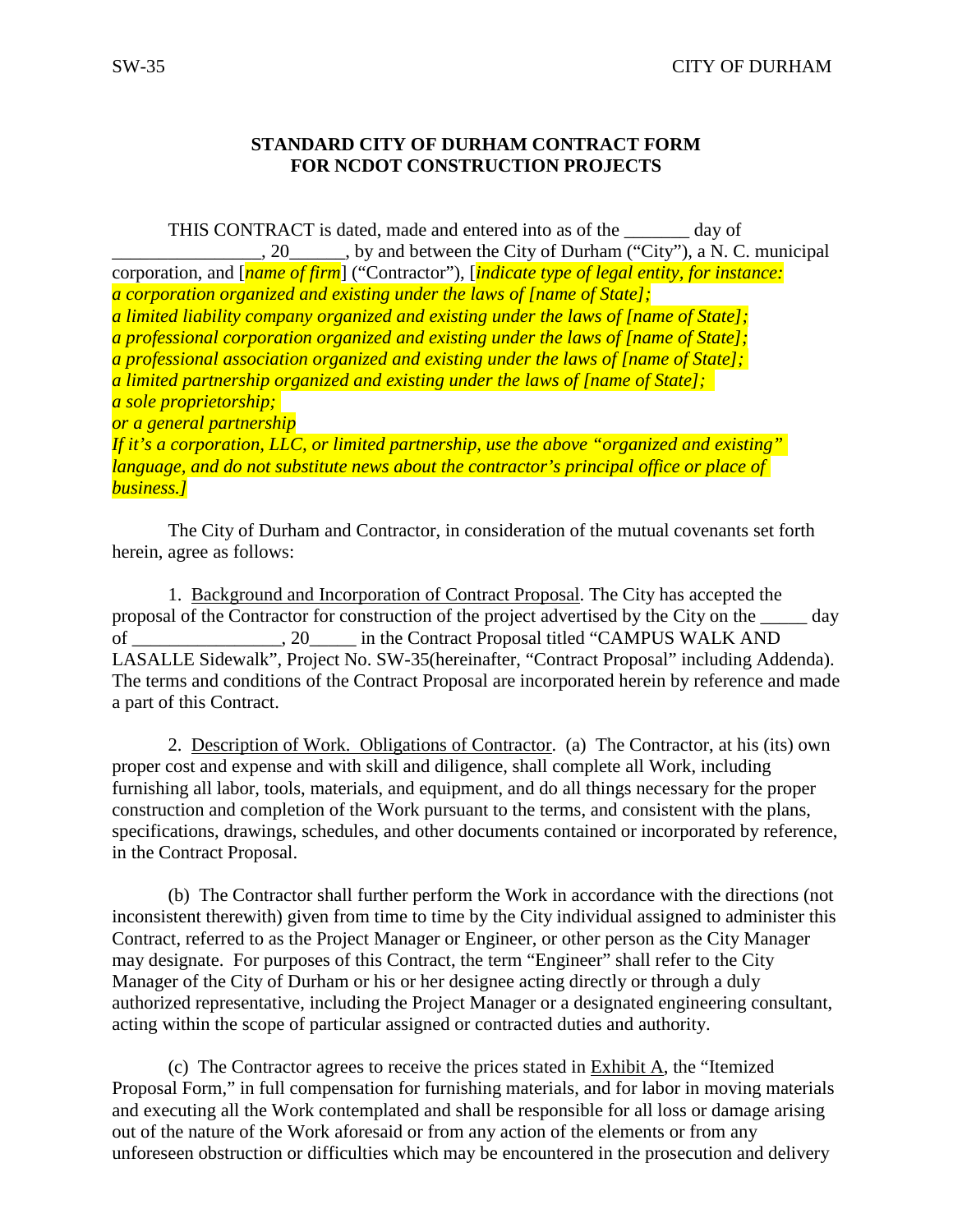of the same, and for all risks of every nature and description connected with the Work and furnishing the materials until their final completion and acceptance; also, for expense incurred by or in consequence of the suspense; also, for expense incurred by or in consequence of the suspense or of the discontinuance of said work and furnishing said materials according to the Contract Proposal and requirements of the Engineer under them.

3. Quality and Workmanship. All Work under this Contract shall be performed and completed to the satisfaction of the Project Manager and Engineer and the Project Manager and Engineer shall in all cases of dispute determine the quantity, quality, acceptability and fitness of the work and materials and of several portions thereof which are to be paid for under this Contract and shall decide and determine all questions which may arise as to the measurements, lines, levels and dimensions of the work and all questions respecting the true construction, interpretation, or meaning of the plans and specifications. In case of dispute between the Contractor and the Project Manager and Engineer, the decision and determination of the latter shall be taken and shall be final and conclusive.

4. Compensation. The total dollar amount to be paid under this Contract by the City to the Contractor shall not exceed  $\frac{\sqrt{2}}{2}$  . the Itemized Proposal From, as provided in Exhibit A. The City will make partial payments based on the progress of the work and payment requests submitted by the Contractor. Payment will be made within twenty-five (25) days after receipt of a correct payment request.

On the completion of the Work, the Contractor shall proceed with due diligence to measure up the work and material and present his final estimate to the City, whereupon the City shall pay within forty-five (45) days thereafter such amount, less payments previously made, and payments of such final amount shall release the City from claims for work done or materials furnished under this Contract.

The City will require release of all claims for materials or labor furnished for this work prior to the payment of the final estimate. The Contractor shall furnish the City with a written statement sworn before a Notary Public to the effect that all payments have been made for labor and materials used in this construction and that claims, suits, and proceedings of every name and description against the City, its officers and agents, have been settled.

It is further mutually agreed between the parties that no estimate or partial payment made under this Contract shall be conclusive evidence of the performance of this Contract, either wholly or in part, and that no such payment shall be construed to be an acceptance of defective work or improper materials.

5. Prompt Payment to Subcontractors. Pursuant to NC General Statute 143-134.1(b6), the prompt payment provisions of Section 109-4(B) of the *2012 North Carolina Department of Transportation Standard Specifications for Roads and Structures* (hereinafter, "Standard Specifications") and other prompt payment provisions of this Contract shall preempt the provisions of NC General Statute 143-134.1 (b1), (b2), (b3) and (b4) to the extent of any conflict.

6. City Changes to NCDOT Standard Specifications. The Contract Proposal makes certain changes to the Standard Specifications. This Contract makes the following additional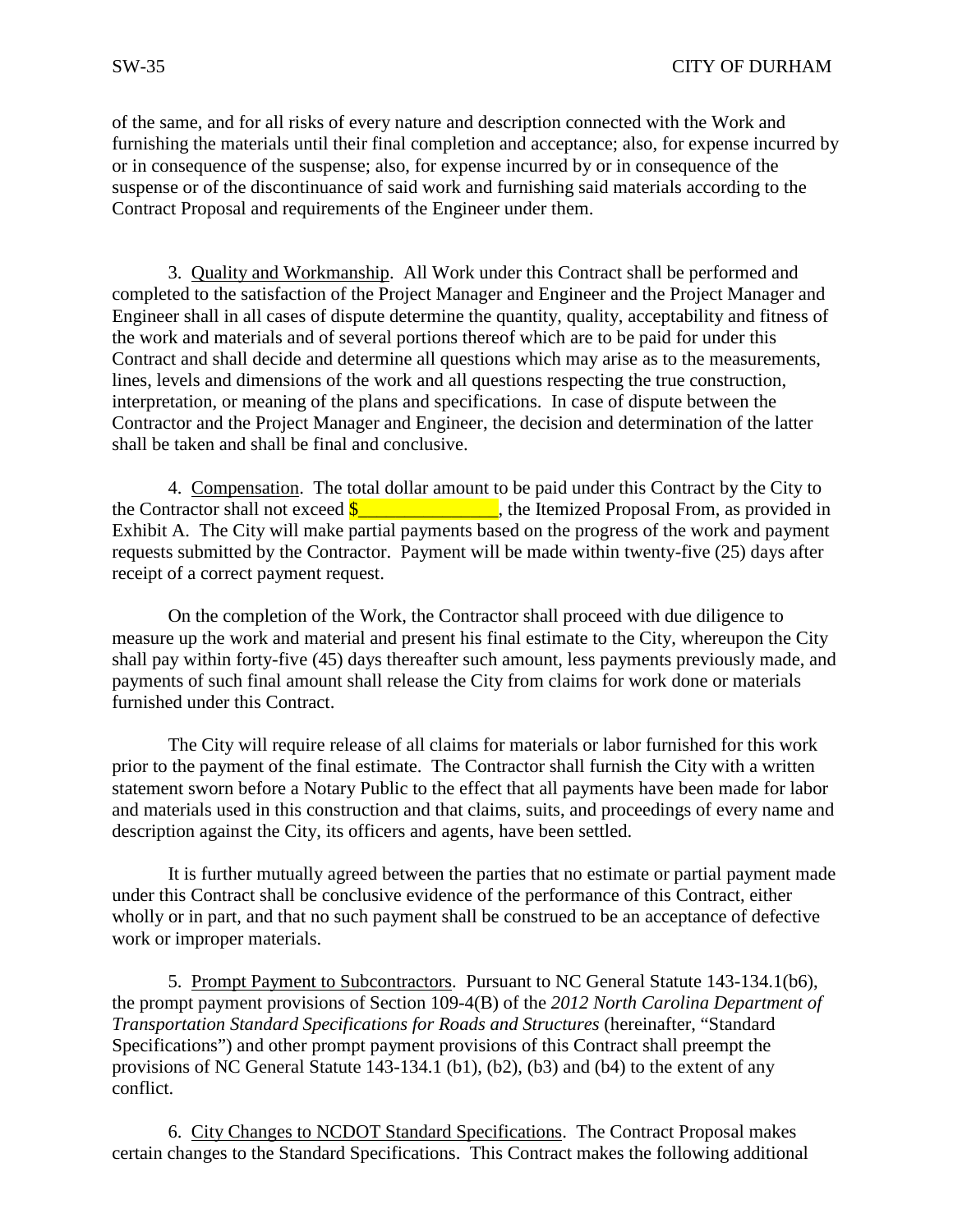## changes to the Standard Specifications:

- (a) *Section 101-3*:
	- (i) Delete the definition of "Engineer" on page 1-5 and replace with the following definition: "The City Manager of the City of Durham or his or her designee acting directly or through a duly authorized representative, including the Project Manager or a designated engineering consultant, acting within the scope of particular assigned or contracted duties and authority."
	- (ii) In the definition for "Final Estimate", delete the last sentence referencing the verified claim procedure in lines 5 and 6 on page 1-6.
	- (iii) The definition of "Department" shall include the City of Durham in reference to the administration of this contract.
- (b) *Sections 102-2 and 102-15* The term "Engineer" in these sections shall refer to the State Highway Administrator of the North Carolina Department of Transportation, acting directly or through a duly authorized representative, such representative acting within the scope of particular assigned duties or authority.
- (c) *Section 103-3*  Criteria for Withdrawal of Bid Delete subsections (A), (B), (C) and (D) in their entirety and replace with the following statement:

A bidder submitting a bid pursuant to NC General Statute 143-129 may withdraw its bid in accordance with the terms of NC General Statute 143-129.1.

(d) *Section 107-24* – Delete this section in its entirety.

6. Indemnification. Notwithstanding any indemnification requirements contained in the Standard Specifications, the Contractor shall also agree to the following indemnification provision as applied to the City of Durham:

(a) To the maximum extent allowed by law, the Contractor shall defend, indemnify, and save harmless Indemnitees from and against all Charges that arise in any manner from, in connection with, or out of this contract as a result of acts or omissions of the Contractor or subcontractors or anyone directly or indirectly employed by any of them or anyone for whose acts any of them may be liable. In performing its duties under this subsection "a," the Contractor shall at its sole expense defend Indemnitees with legal counsel reasonably acceptable to City.

(b) Definitions. As used in subsections "a" above and "c" below -- "Charges" means claims, judgments, costs, damages, losses, demands, liabilities, duties, obligations, fines, penalties, royalties, settlements, and expenses (included without limitation within "Charges" are (1) interest and reasonable attorneys' fees assessed as part of any such item, and (2) amounts for alleged violations of sedimentation pollution, erosion control, pollution, or other environmental laws, regulations, ordinances, rules, or orders -- including but not limited to any such alleged violation that arises out of the handling, transportation, deposit, or delivery of the items that are the subject of this contract). "Indemnitees" means City and its officers, officials, independent contractors, agents, and employees, excluding the Contractor.

(c) Other Provisions Separate. Nothing in this section shall affect any warranties in favor of the City that are otherwise provided in or arise out of this contract. This section is in addition to and shall be construed separately from any other indemnification provisions that may be in this contract.

(d) Survival. This section shall remain in force despite termination of this contract (whether by expiration of the term or otherwise) and termination of the services of the Contractor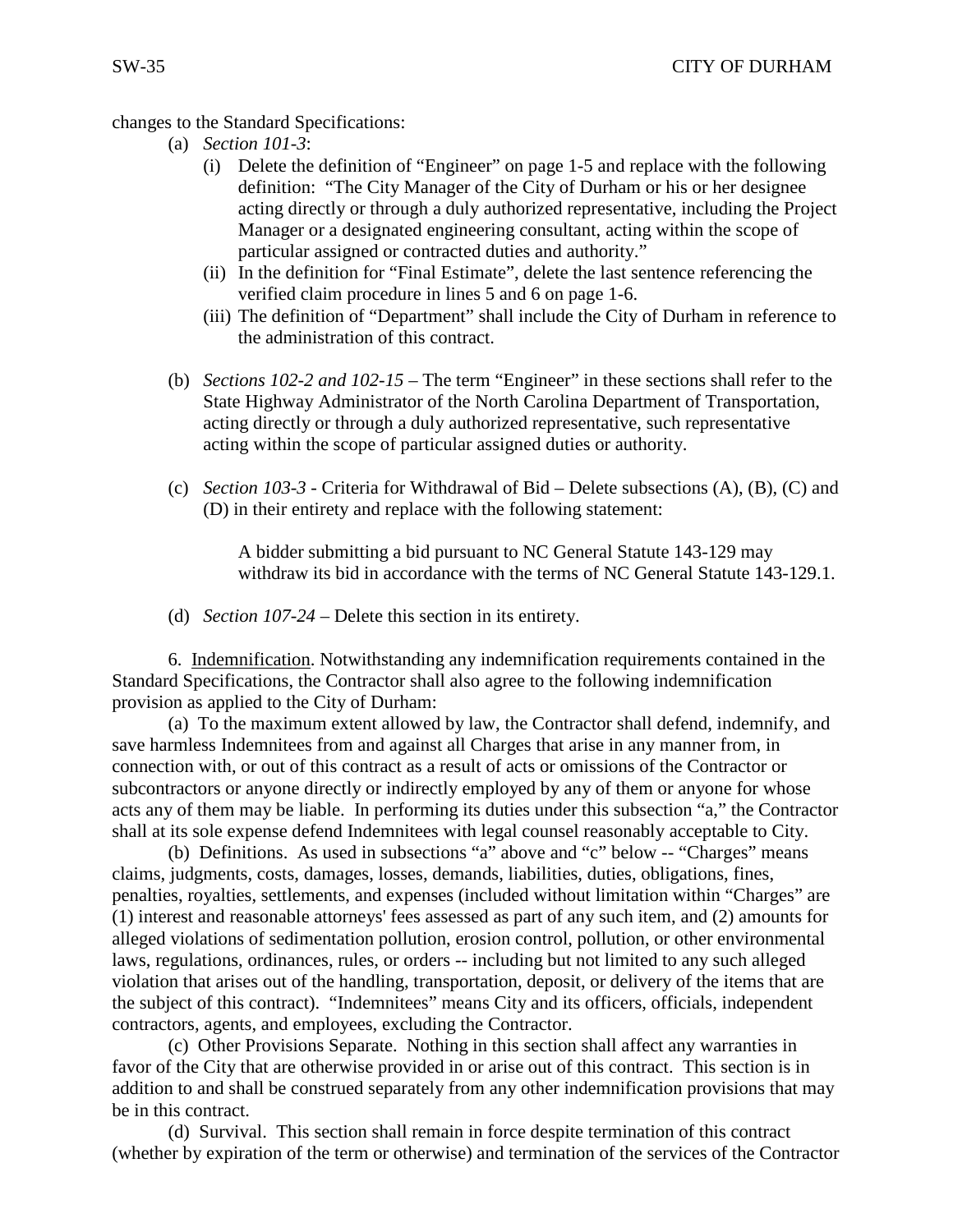under this contract.

(e) Limitations of the Contractor's Obligation. If this section is in, or is in connection with, a contract relative to the design, planning, construction, alteration, repair or maintenance of a building, structure, highway, road, appurtenance or appliance, including moving, demolition and excavating connected therewith, then subsection "a" above shall not require the Contractor to indemnify or hold harmless Indemnitees against liability for damages arising out of bodily injury to persons or damage to property proximately caused by or resulting from the negligence, in whole or in part, of Indemnitees.

7. Liability Insurance. The Contractor shall maintain the more stringent minimum liability insurance coverage between that required by the NCDOT and the following City required minimum coverage to be accompanied by a certificate of liability insurance:

**Commercial General Liability** — Combined single limit of no less than \$1,000,000 each occurrence and \$2,000,000 aggregate. Coverage shall not contain any endorsement(s) excluding nor limiting Product/Completed Operations, Contractual Liability or Cross Liability.

**Automobile Liability** — Limits of no less than \$1,000,000 Combined Single Limit. Coverage shall include liability for Owned, Non-Owned and Hired automobiles. In the event Contractor does not own automobiles, Contractor agrees to maintain coverage for Hired and Non-Owned Auto Liability, which may be satisfied by way of endorsement to the Commercial General Liability policy or separate Auto Liability policy. Automobile coverage is only necessary if vehicles are used in the provision of services under this Contract and/or are brought on a City of Durham site.

**Worker's Compensation & Employers Liability** — Contractor agrees to maintain Worker's Compensation Insurance in accordance with North Carolina General Statute Chapter 97 and with Employer Liability limits of no less than \$1,000,000 each accident, each employee and policy limit. This policy must include a Waiver of Subrogation.

**Additional Insured** — Commercial General Liability. The Additional Insured shall read 'City of Durham and the State of North Carolina as its interest may appear'.

**Certificate of Insurance** — Contractor agrees to provide City of Durham a Certificate of Insurance evidencing that all coverage's, limits and endorsements required herein are maintained and in frill force and effect, and Certificates of Insurance shall provide a minimum thirty (30) day endeavor to notify, when available, by Contractor's insurer. If Contractor receives a nonrenewal or cancellation notice from an insurance carrier affording coverage required herein, or receives notice that coverage no longer complies with the insurance requirements herein, Contractor agrees to notify the City within five (5) business days with a copy of the non-renewal or cancellation notice, or written specifics as to which coverage is no longer in compliance. The Certificate Holder address should read: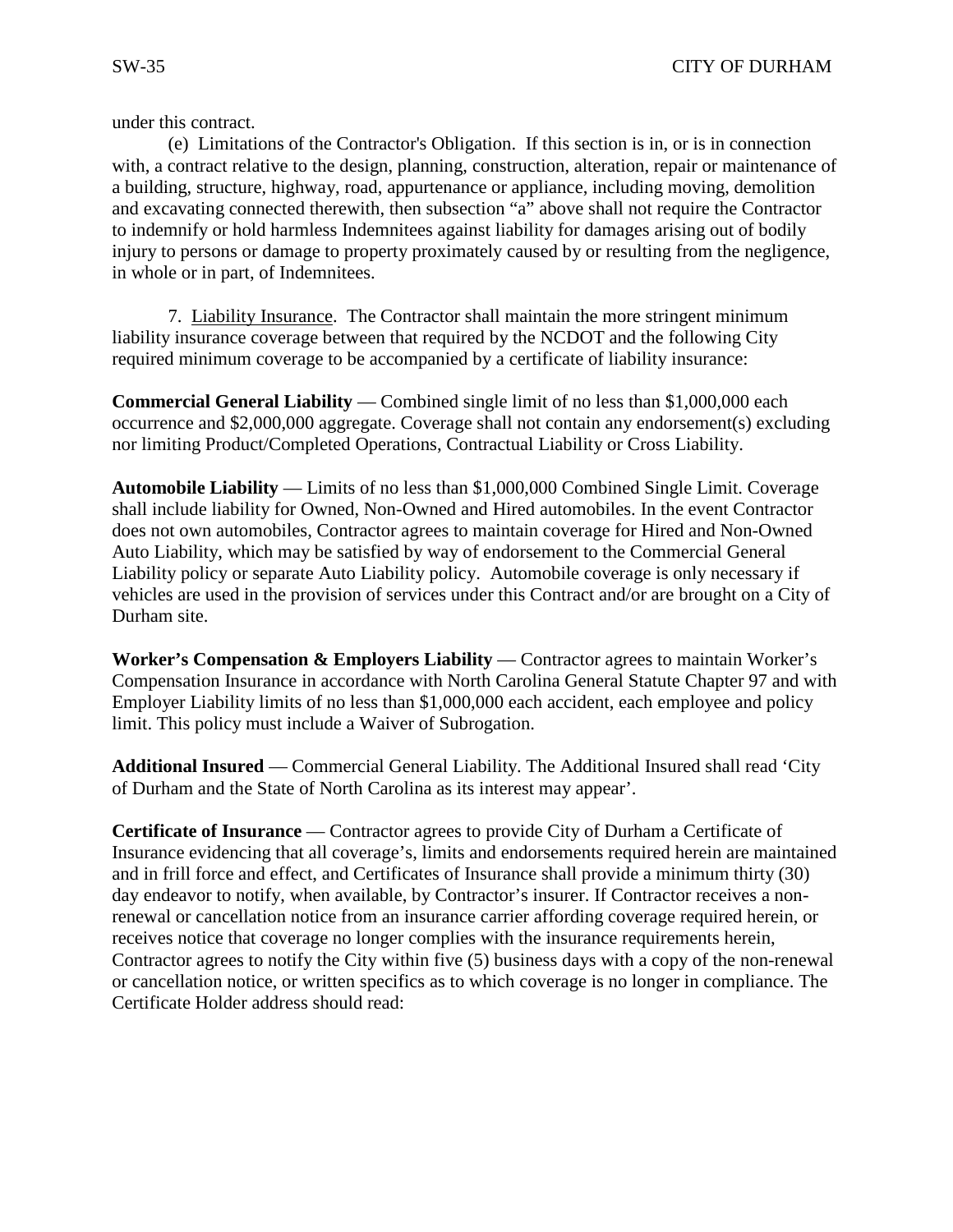City of Durham Department of Public Works ATTN: Clint Blackburn 101 City Hall Plaza Durham, NC 27701

**Umbrella or Excess Liability** — Contractor may satisfy the minimum liability limits required above under an Umbrella or Excess Liability policy. There is no minimum Per Occurrence limit of liability under the Umbrella or Excess Liability, however, the Annual Aggregate limits shall not be less than the highest 'Each Occurrence' limit for required policies. Contractor agrees to endorse City of Durham as an 'Additional Insured' on the Umbrella or Excess Liability, unless the Certificate of Insurance states the Umbrella or Excess Liability provides coverage on a 'Follow-Form' basis.

All insurance companies must be authorized to do business in North Carolina and be acceptable to the City of Durham's Risk Manager.

8. Notice. (a) This subsection (a) pertains to all notices related to or asserting default, breach of contract, claim for damages, suspension or termination of performance, suspension or termination of contract, and extension or renewal of the term. All such notices shall be given by personal delivery, fax, UPS, Federal Express, a designated delivery service authorized pursuant to 26 U.S.C. 7502(f)(2), or certified United States mail, return receipt requested, addressed as follows. The parties are requested to send a copy by email.

To the City: City of Durham Department of Public Works ATTN: Clint Blackburn 101 City Hall Plaza Durham, NC 27701-3329 Fax: (919)560-4316 Email: Clint.Blackburn@durhamnc.gov

To the Contractor: *[Insert name and address]* The fax number is \_\_\_\_\_\_\_\_\_\_. Email:

(b) Change of Address. Date Notice Deemed Given. A change of address, email address, fax number, or person to receive notices under subsection (a) shall be made by notice given pursuant to subsection (a). All notices and other communications related to or under this contract shall be deemed given and sent at the time of actual delivery, if personally delivered or sent by fax, personal delivery, UPS, Federal Express, or a designated delivery service. If the notice or other communication is sent by United States mail, it shall be deemed given upon the third calendar day following the day on which such notice or other communication is deposited with the United States Postal Service or upon actual delivery, whichever first occurs.

9. State Law Provisions. (a) E-Verify Requirements. (A) If this contract is awarded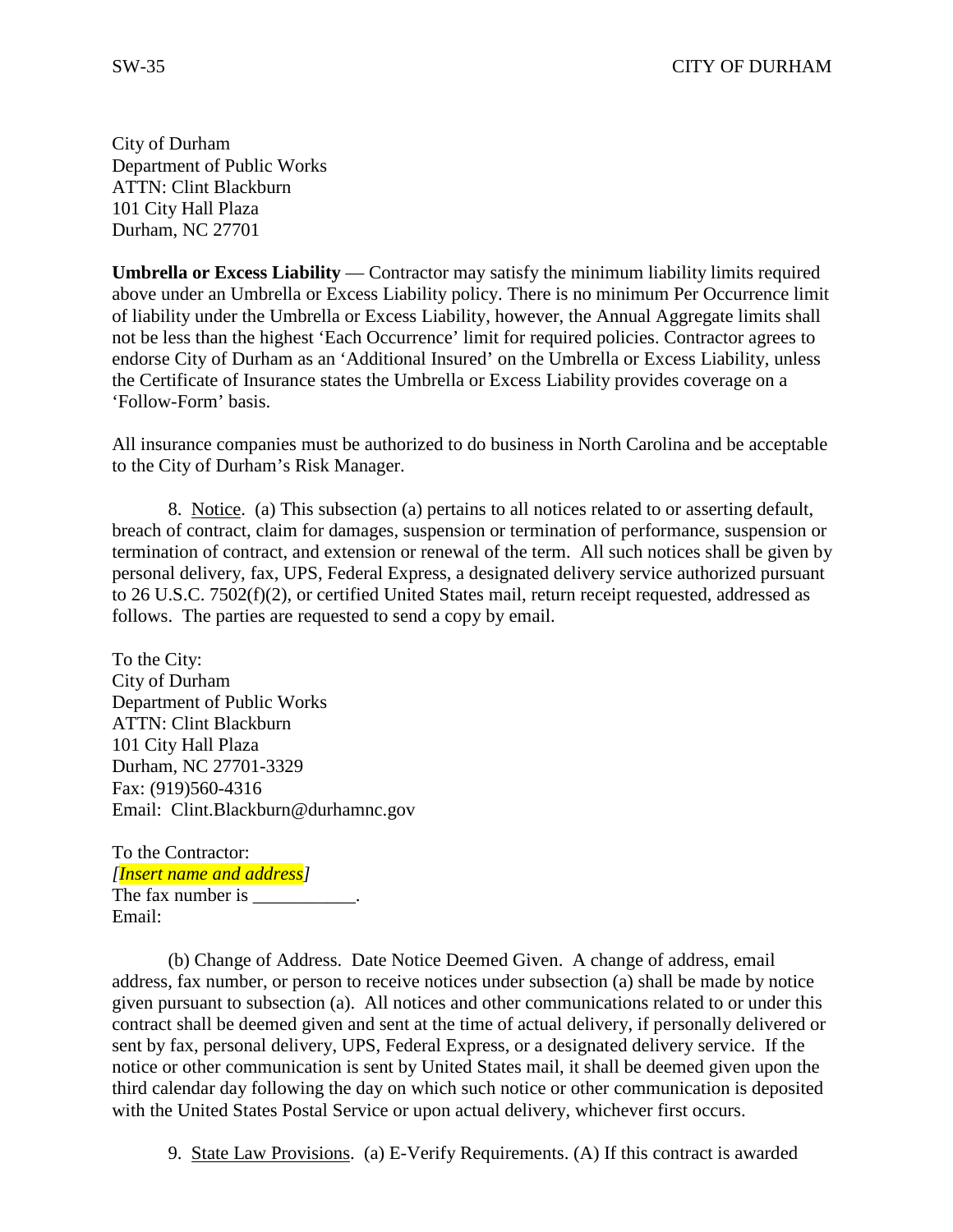pursuant to North Carolina General Statutes (NCGS) 143-129 – (i) the contractor represents and covenants that the contractor and its subcontractors comply with the requirements of Article 2 of Chapter 64 of the NCGS; (ii) the words "contractor," "contractor's subcontractors," and "comply" as used in this subsection (A) shall have the meanings intended by NCGS 143-129(j); and (iii) the City is relying on this subsection (A) in entering into this contract. (B) If this contract is subject to NCGS 143-133.3, the contractor and its subcontractors shall comply with the requirements of Article 2 of Chapter 64 of the NCGS.

(b) Iran Divestment Act Certification. The Contractor certifies that, if it submitted a successful bid for this contract, then as of the date it submitted the bid, the Contractor was not identified on the Iran List. If it did not submit a bid for this contract, the Contractor certifies that as of the date that this contract is entered into, the Contractor is not identified on the Iran List. It is a material breach of contract for the Contractor to be identified on the Iran List during the term of this contract or to utilize on this contract any subcontractor that is identified on the Iran List. In this Iran Divestment Act Certification section -- "Contractor" means the person entering into this contract with the City of Durham; and "Iran List" means the Final Divestment List – Iran, the Parent and Subsidiary Guidance– Iran list, and all other lists issued from time to time by the N.C. State Treasurer to comply with G. S. 147-86.58 of the N.C. Iran Divestment Act.

10. Exhibits. In addition to the contract documents contained and referenced in the Contract Proposal, the following additional exhibits attached to, are made a part of this Contract:

> Exhibit A "Itemized Proposal Form," containing 2 pages. Exhibit B "Payment and Payment Bond Forms," containing \_\_\_ page(s). Exhibit C "Reimbursable Sales and Use Tax Statement Forms", containing \_\_\_ page(s). Exhibit D, "CAMPUS WALK AND LASALLE Sidewalk Drawings", prepared by \_\_\_\_\_\_\_, dated \_\_\_\_\_\_\_\_\_\_, comprising \_\_\_\_ pages. Exhibit D is not physically attached to this contract but maintained and available \_\_\_\_\_\_\_\_\_\_\_\_\_\_\_\_\_\_\_\_\_\_\_\_.

In case of conflict between an exhibit and the text of this contract excluding the exhibit, the text of this contract shall control.

11. Choice of Law and Forum; Service of Process. (i) This contract shall be deemed made in Durham County, North Carolina. This contract shall be governed by and construed in accordance with the law of North Carolina. The exclusive forum and venue for all actions arising out of this contract shall be the North Carolina General Court of Justice, in Durham County. Such actions shall neither be commenced in nor removed to federal court. This subsection (a) shall not apply to subsequent actions to enforce a judgment entered in actions heard pursuant to this subsection. (ii) If the Contractor is not a natural person (for instance, the Contractor is a corporation or limited liability company), this subsection (ii) applies. "Agent for Service of Process" means every person now or hereafter appointed by the Contractor to be served or to accept service of process in any State of the United States. Without excluding any other method of service authorized by law, the Contractor agrees that every Agent for Service of Process is designated as its non-exclusive agent for service of process, summons, and complaint. The Contractor will instruct each Agent for Service of Process that after such agent receives the process, summons, or complaint, such agent shall promptly send it to the Contractor. This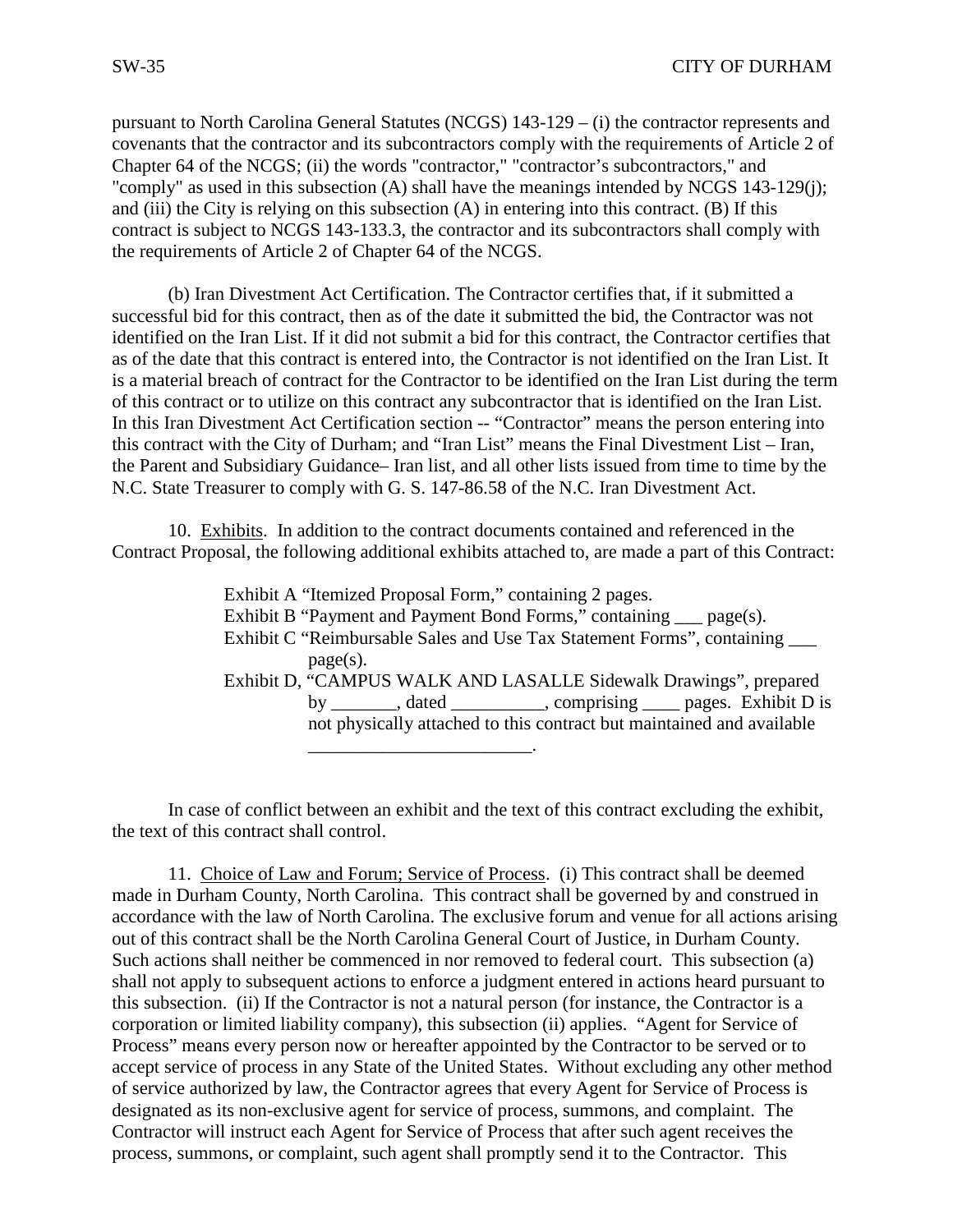subsection (ii) does not apply while the Contractor maintains a registered agent in North Carolina with the office of the N. C. Secretary of State and such registered agent can be found with due diligence at the registered office.

12. Waiver. No action or failure to act by the City shall constitute a waiver of any of its rights or remedies that arise out of this contract, nor shall such action or failure to act constitute approval of or acquiescence in a breach thereunder, except as may be specifically agreed in writing.

13. Performance of Government Functions. Nothing contained in this contract shall be deemed or construed so as to in any way estop, limit, or impair the City from exercising or performing any regulatory, policing, legislative, governmental, or other powers or functions.

14. Severability. If any provision of this contract shall be unenforceable, the remainder of this contract shall be enforceable to the extent permitted by law.

15. Compliance with Law. In performing all of the Work, the Contractor shall comply with all applicable law.

16. Notice of City Policy. THE CITY OPPOSES DISCRIMINATION ON THE BASIS OF RACE AND SEX AND URGES ALL OF ITS CONTRACTORS TO PROVIDE A FAIR OPPORTUNITY FOR MINORITIES AND WOMEN TO PARTICIPATE IN THEIR WORK FORCE AND AS SUBCONTRACTORS AND VENDORS UNDER CITY CONTRACTS.

17. Modifications. Entire Agreement. A modification of this contract is not valid unless signed by both parties and otherwise in accordance with requirements of law. Further, a modification is not enforceable against the City unless it is signed by the City Manager, a deputy or assistant City Manager, or, in limited circumstances, a City department director. This contract contains the entire agreement between the parties pertaining to the subject matter of this contract. With respect to that subject matter, there are no promises, agreements, conditions, inducements, warranties, or understandings, written or oral, expressed or implied, between the parties, other than as set forth or referenced in this contract.

18. City's Manager's Authority. To the extent, if any, the City has the power to suspend or terminate this contract or the Contractor's services under this contract, that power may be exercised by City Manager or a deputy or assistant City Manager without City Council action.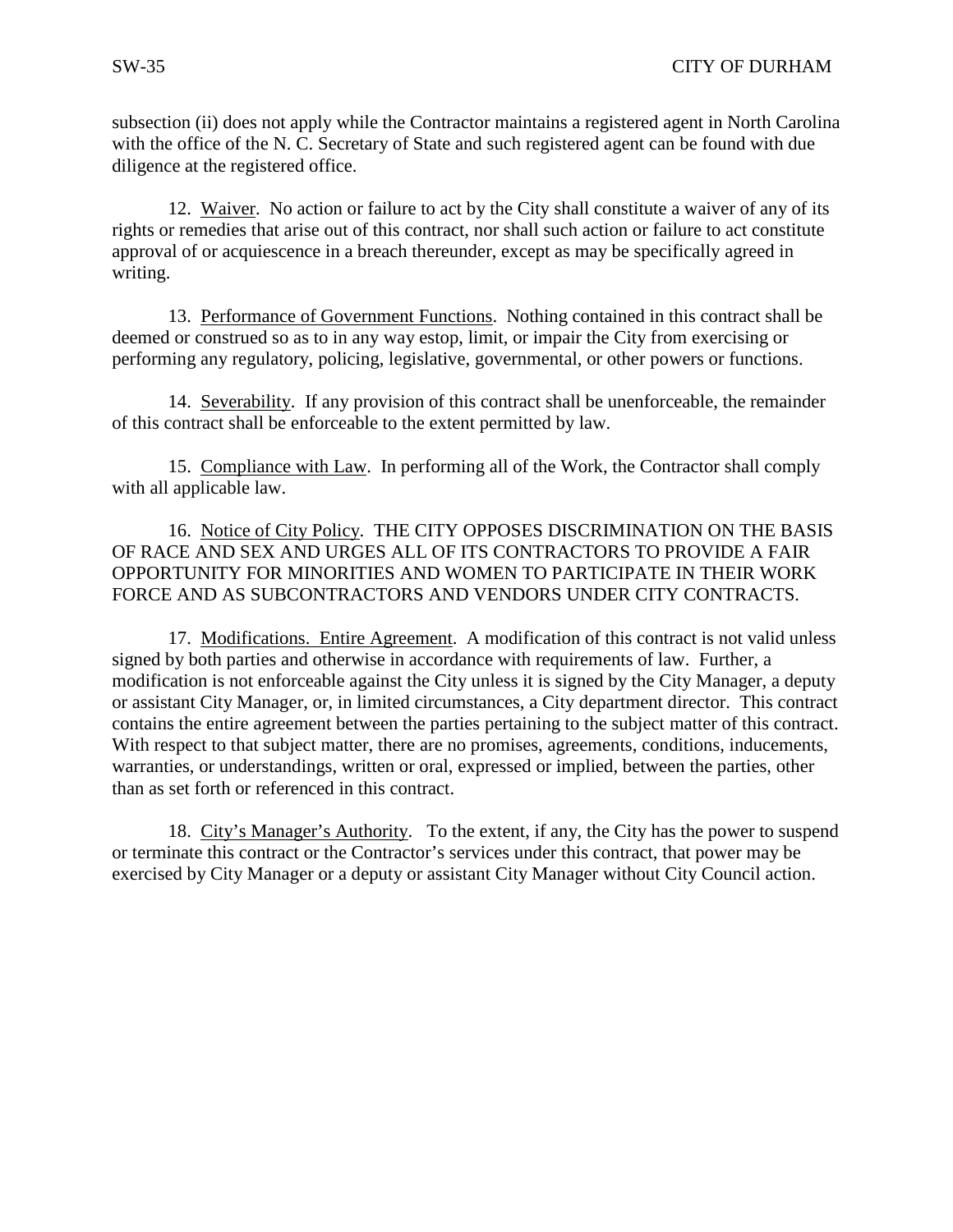IN WITNESS WHEREOF, the City and the Contractor have caused this Contract to be executed under seal themselves or by their respective duly authorized agents or offices.

ATTEST: CITY OF DURHAM

\_\_\_\_\_\_\_\_\_\_\_\_\_\_\_\_\_\_\_\_\_\_\_\_\_\_\_\_\_\_ By:\_\_\_\_\_\_\_\_\_\_\_\_\_\_\_\_\_\_\_\_\_\_\_\_\_\_\_\_\_\_\_\_

preaudit certificate, if applicable \_\_\_\_\_\_\_\_\_\_\_\_\_\_\_\_\_\_\_\_\_\_

| ATTEST:                | <b>CONTRACTOR NAME</b>    |
|------------------------|---------------------------|
|                        |                           |
|                        | $\mathbf{B} \mathbf{y}$ : |
| Secretary              | Title:                    |
| (Affix Corporate Seal) |                           |

# ACKNOWLEDGMENT BY CORPORATION

State of \_\_\_\_\_\_\_\_\_\_\_\_\_\_\_\_\_\_\_\_\_\_\_\_\_\_\_\_\_\_\_\_\_\_\_\_\_\_\_\_\_\_\_\_

County of \_\_\_\_\_\_\_\_\_\_\_\_\_\_\_\_\_\_\_\_\_\_\_\_\_\_\_\_\_\_\_\_\_\_\_\_\_\_\_

 $I, \underline{\hspace{2cm}}$ , notary public, certify that personally appeared before me this day and stated that he or she is \_\_\_\_\_\_\_\_\_ President of **Example 2.1**, a corporation, and that by authority duly given and as the act of the corporation, he or she signed the foregoing contract or agreement with the City of Durham and the corporate seal was affixed thereto. This the\_\_\_\_\_\_\_ day of \_\_\_\_\_\_\_\_\_\_\_\_\_\_, 20\_\_\_ .

My commission expires:

\_\_\_\_\_\_\_\_\_\_\_\_\_\_\_\_\_\_\_\_\_\_\_\_ \_\_\_\_\_\_\_\_\_\_\_\_\_\_\_\_\_\_\_\_\_\_\_\_\_\_\_\_\_\_\_\_\_\_ Notary Public

END OF DOCUMENT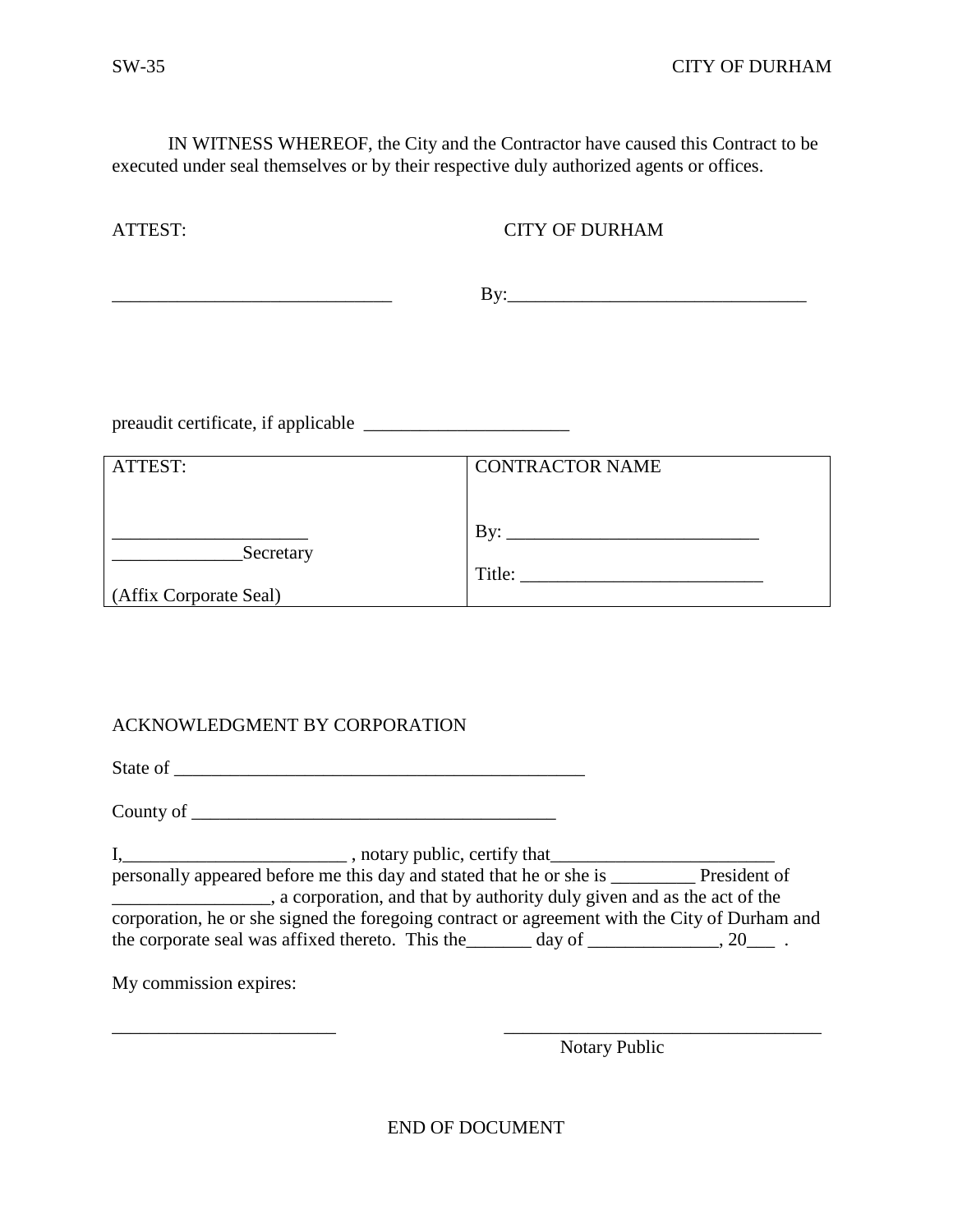This page intentionally left blank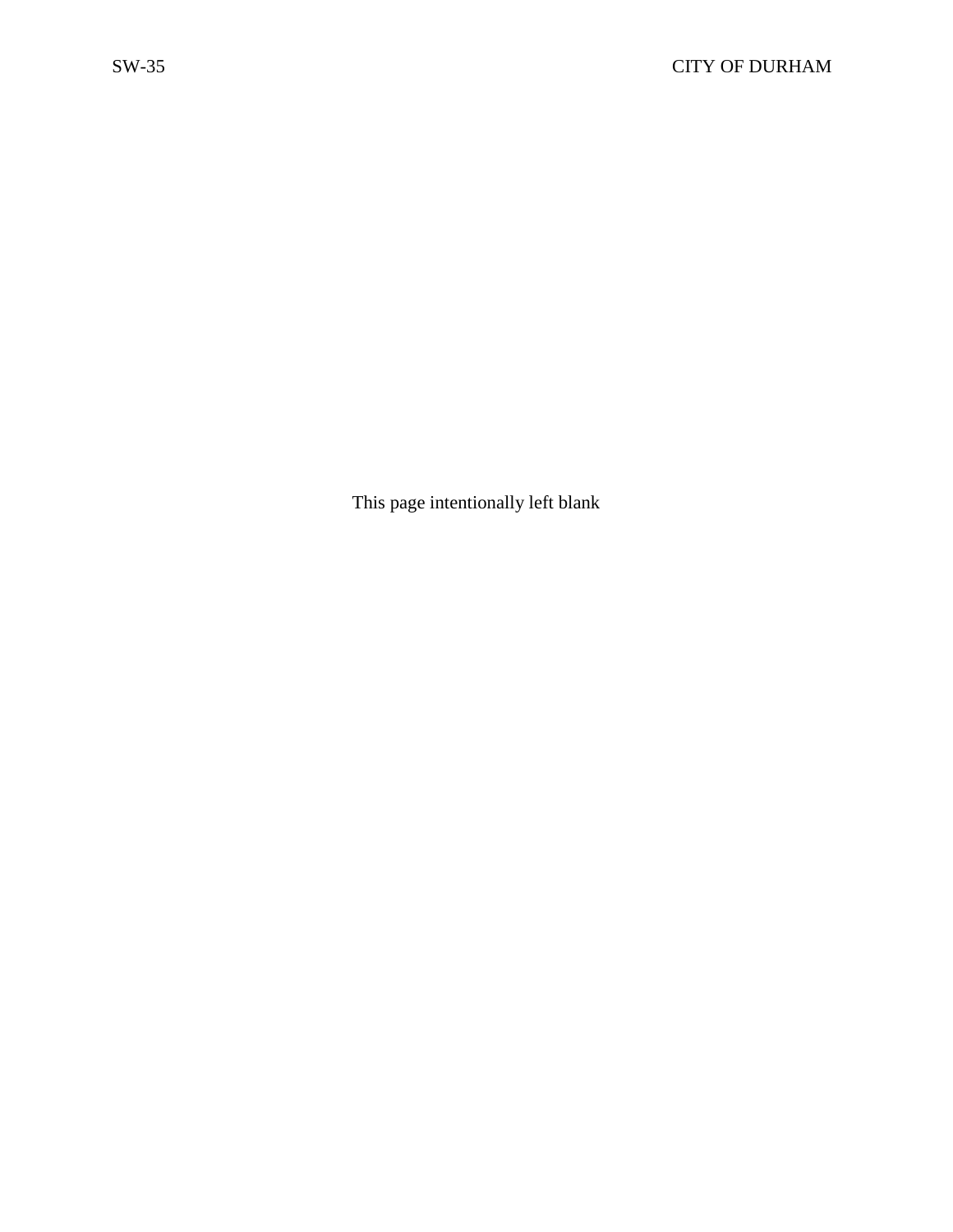# **GENERAL PROVISIONS**

# <span id="page-20-1"></span><span id="page-20-0"></span>**CONTRACT TIME AND LIQUIDATED DAMAGES**

(7-1-95) (Rev. 12-18-07) 108 SP1 G10 A

The date of availability for this contract is **upon written notice to proceed**.

The completion date for this contract is **90 days after the notice to proceed date**.

The liquidated damages for this contract are **Four Hundred Dollars (\$400.00) per calendar day**. Contractor and the City of Durham recognize that time is of the essence of this Contract Document and that the City of Durham will suffer financial loss if the Work is not completed within the times specified above, plus any extensions thereof allowed in accordance NCDOT Specifications. The parties also recognize the delays, expense, and difficulties involved in proving, in a legal or arbitration proceeding, the actual loss suffered by the City of Durham if the Work is not completed on time. Accordingly, instead of requiring any such proof, the City of Durham and the Contractor agree that as liquidated damages for the delay (but not as a penalty), Contractor shall pay the City of Durham four hundred dollars (\$400.00) for each day that expires after the time specified above for Substantial Completion until the Work is substantially complete. After Substantial Completion, if Contractor shall neglect, refuse, or fail to complete the remaining Work within the Contract Time or any proper extension thereof granted by the City of Durham, Contractor shall pay the City of Durham four hundred dollars (\$400.00) for each day that expires after the time specified above for completion and readiness for final payment until the Work is completed and ready for final payment.

#### <span id="page-20-2"></span>**NO MAJOR CONTRACT ITEMS:**

**(**2-19-02) (Rev. 8-21-07) 104 SP1 G31 None of the items included in this contract will be major items. **NO SPECIALTY ITEMS: (**7-1-95) 108-6SP1 G34

<span id="page-20-3"></span>None of the items included in this contract will be specialty items (see Article 108-6 of the 2012 Standard Specifications).

# <span id="page-20-4"></span>**FUEL AND ASPHALT PRICE ADJUSTMENTS:**

No fuel or asphalt price adjustments will be made on this project.

(1-3-12) SP1 G44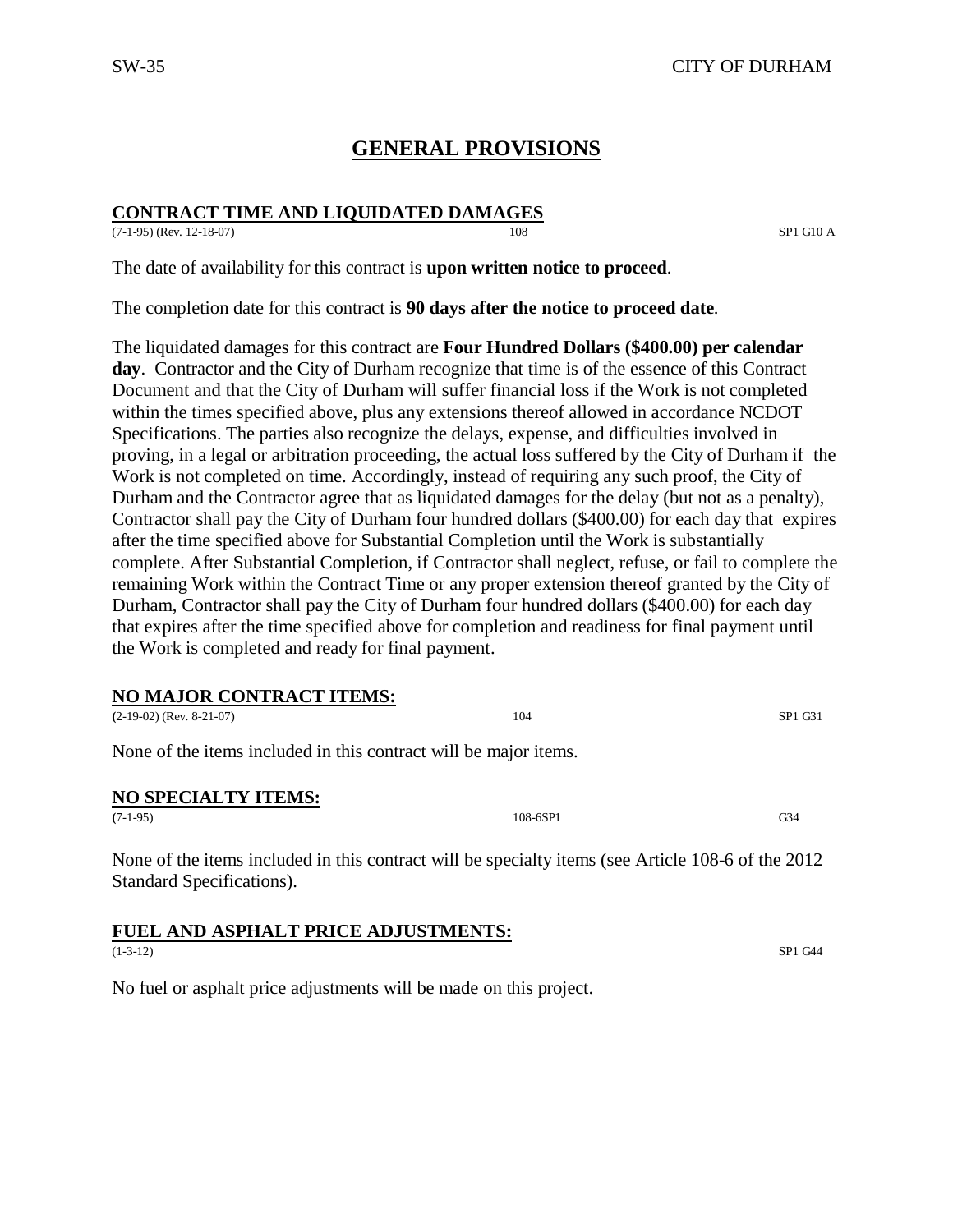#### <span id="page-21-0"></span>**INTERMEDIATE CONTRACT TIME NUMBER 1 AND LIQUIDATED DAMAGES:**  $(2-20-07)$  108 SP1 G14 A

The Contractor shall complete the required work of installing, maintaining, and removing the traffic control devices for lane closures and restoring traffic to the existing traffic pattern. The Contractor shall not close or narrow a lane of traffic on **any map** during the following time restrictions:

#### DAY AND TIME RESTRICTIONS

**Monday through Friday 6:00 a.m. to 9:00 a.m. and 4:00 p.m. to 7:00 p.m.**

**Friday at 7:00 p.m. through Monday at 6:00 a.m.**

In addition, the Contractor shall not close or narrow a lane of traffic on **any map**, detain and/or alter the traffic flow on or during holidays, holiday weekends, special events, or any other time when traffic is unusually heavy, including the following schedules:

### HOLIDAY AND HOLIDAY WEEKEND LANE CLOSURE RESTRICTIONS

- 1. For **unexpected occurrence** that creates unusually high traffic volumes, as directed by the Engineer.
- 2. For **New Year's Eve and Day**, between the hours of **4:00 p.m.** December 31st and **9:00 a.m.** January 2nd. If New Year's Day is on a Friday, Saturday, Sunday or Monday, then until **8:00 a.m.** the following Tuesday.
- 3. For **Easter**, between the hours of **4:00 p.m.** Thursday and **9:00 a.m.** Monday.
- 4. For **Memorial Day**, between the hours of **4:00 p.m.** Friday and **9:00 a.m.** Tuesday.
- 5. For **Independence Day**, between the hours of **4:00 p.m.** the day before Independence Day and **9:00 a.m.** the day after Independence Day.

If **Independence Day** is on a Friday, Saturday, Sunday or Monday, then between the hours of **4:00 p.m.** the Thursday before Independence Day and **9:00 a.m.** the Tuesday after Independence Day.

- 6. For **Labor Day**, between the hours of **4:00 p.m.** Friday and **9:00** Tuesday.
- 7. For **Thanksgiving Day**, between the hours of **4:00 p.m.** Tuesday and **9:00 a.m.** Monday.
- 8. For **Christmas**, between the hours of **4:00 p.m.** the Friday before the week of Christmas Day and **9:00 a.m.** the following Tuesday after the week of Christmas Day.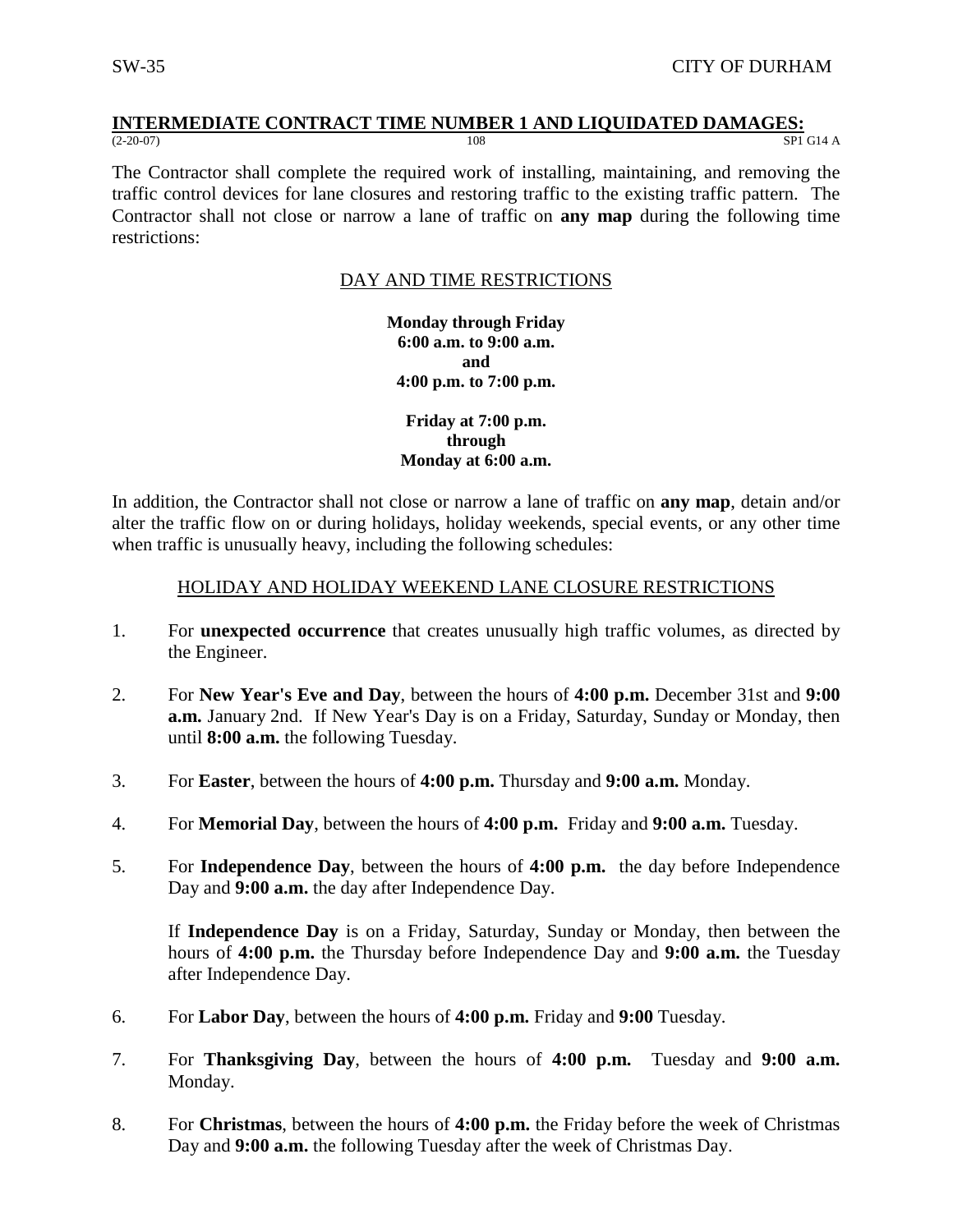Holidays and holiday weekends shall include New Year's, Easter, Memorial Day, Independence Day, Labor Day, Thanksgiving, and Christmas. The Contractor shall schedule his work so that lane closures will not be required during these periods, unless otherwise directed by the Engineer.

The time of availability for this intermediate contract work shall be the time the Contractor begins to install all traffic control devices for lane closures according to the time restrictions listed herein.

The completion time for this intermediate contract work shall be the time the Contractor is required to complete the removal of all traffic control devices for lane closures according to the time restrictions stated above and place traffic in the existing traffic pattern.

The liquidated damages are **Two Hundred and Fifty Dollars** (\$**250**) per 15 minutes.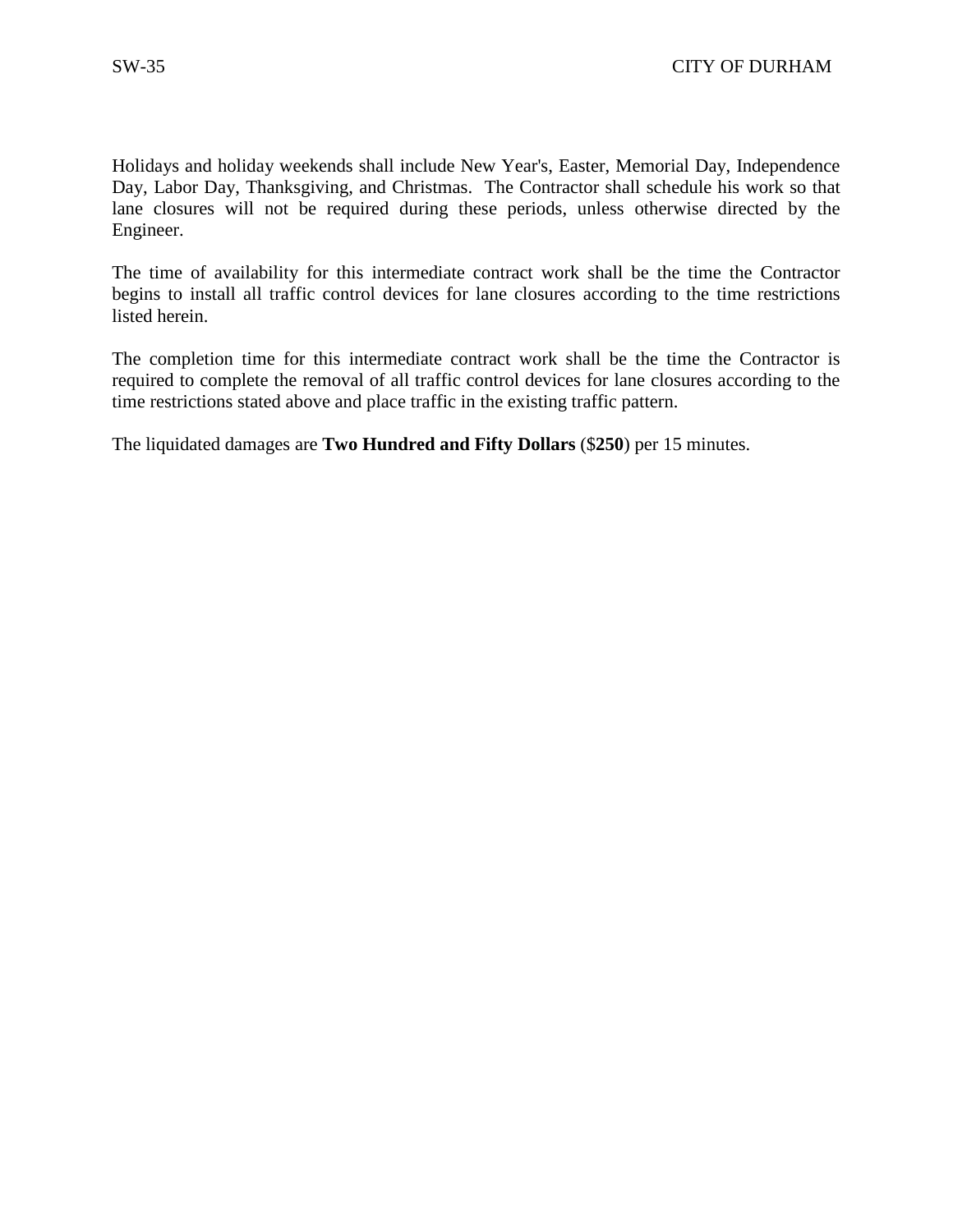#### <span id="page-23-0"></span>**DISADVANTAGED BUSINESS ENTERPRISE (LOCAL GOVERNMENT AGENCIES):**  $(10-16-07)$ (Rev. 1-17-17)

#### **Description**

The purpose of this Special Provision is to carry out the U.S. Department of Transportation's policy of ensuring nondiscrimination in the award and administration of contracts financed in whole or in part with Federal funds. This provision is guided by 49 CFR Part 26.

#### **Definitions**

*Additional DBE Subcontractors* - Any DBE submitted at the time of bid that will not be used to meet the DBE goal. No submittal of a Letter of Intent is required.

*Committed DBE Subcontractor* - Any DBE submitted at the time of bid that is being used to meet the DBE goal by submission of a Letter of Intent. Or any DBE used as a replacement for a previously committed DBE firm.

*Contract Goal Requirement* - The approved DBE participation at time of award, but not greater than the advertised contract goal.

*DBE Goal* - A portion of the total contract, expressed as a percentage, that is to be performed by committed DBE subcontractor(s).

*Disadvantaged Business Enterprise (DBE)* - A firm certified as a Disadvantaged Business Enterprise through the North Carolina Unified Certification Program.

*Goal Confirmation Letter -* Written documentation from **City of Durham** to the bidder confirming the Contractor's approved, committed DBE participation along with a listing of the committed DBE firms.

*Local Government Agencies (LGA)* - The entity letting the contract.

*Manufacturer* - A firm that operates or maintains a factory or establishment that produces on the premises, the materials or supplies obtained by the Contractor.

*Regular Dealer* - A firm that owns, operates, or maintains a store, warehouse, or other establishment in which the materials or supplies required for the performance of the contract are bought, kept in stock, and regularly sold to the public in the usual course of business. A regular dealer engages in, as its principal business and in its own name, the purchase and sale or lease of the products in question. A regular dealer in such bulk items as steel, cement, gravel, stone, and petroleum products need not keep such products in stock, if it owns and operates distribution equipment for the products. Brokers and packagers are not regarded as manufacturers or regular dealers within the meaning of this section.

*North Carolina Unified Certification Pr*o*gram (NCUCP)* - A program that provides comprehensive services and information to applicants for DBE certification, such that an applicant is required to apply only once for a DBE certification that will be honored by all recipients of USDOT funds in the state and not limited to the Department of Transportation only. The Certification Program is in accordance with 49 CFR Part 26.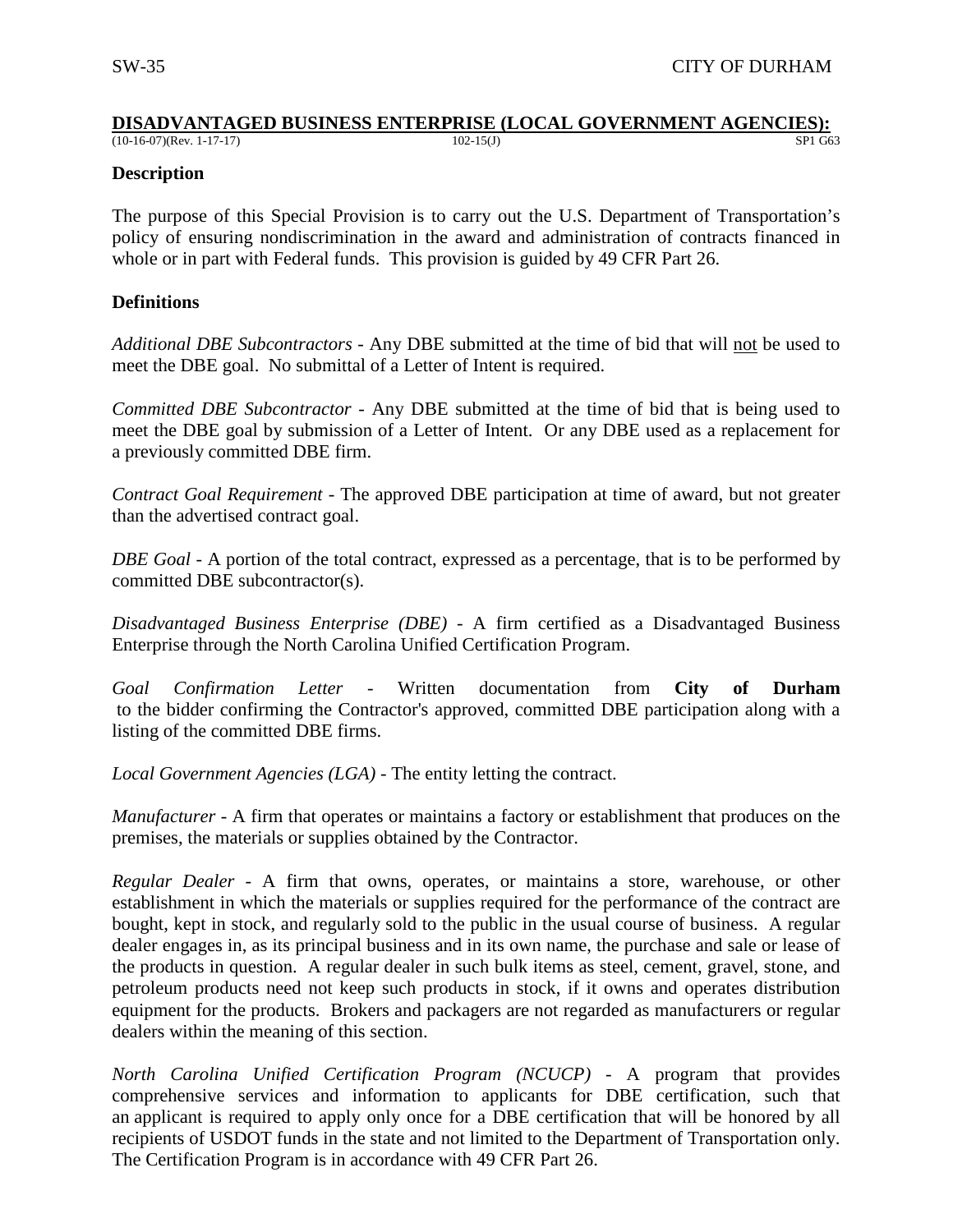*Standard Specifications -* The general term comprising all directions, provisions, and requirements contained or referred to in the *North Carolina Department of Transportation Standard Specifications for Roads and Structures* and any subsequent revisions or additions to such book.

*United States Department of Transportation (USDOT)* - Federal agency responsible for issuing regulations (49 CFR Part 26) and official guidance for the DBE program.

# **Forms and Websites Referenced in this Provision**

*DBE Payment Tracking System* - On-line system in which the Contractor enters the payments made to DBE subcontractors who have performed work on the project. <https://apps.dot.state.nc.us/Vendor/PaymentTracking/>

DBE-IS *Subcontractor Payment Information* - Form for reporting the payments made to all DBE firms working on the project. This form is for paper bid projects only. https://connect.ncdot.gov/business/Turnpike/Documents/Form%20DBE-IS%20Subcontractor%20Payment%20Information.pdf

RF-1 *DBE Replacement Request Form* - Form for replacing a committed DBE. http://connect.ncdot.gov/projects/construction/Construction%20Forms/DBE%20MBE%20WBE %20Replacement%20Request%20Form.pdf

SAF *Subcontract Approval Form* - Form required for approval to sublet the contract. http://connect.ncdot.gov/projects/construction/Construction%20Forms/Subcontract%20Approval %20Form%20Rev.%202012.zip

JC-1 *Joint Check Notification Form* - Form and procedures for joint check notification. The form acts as a written joint check agreement among the parties providing full and prompt disclosure of the expected use of joint checks.

http://connect.ncdot.gov/projects/construction/Construction%20Forms/Joint%20Check%20Notif ication%20Form.pdf

*Letter of Intent* - Form signed by the Contractor and the DBE subcontractor, manufacturer or regular dealer that affirms that a portion of said contract is going to be performed by the signed DBE for the amount listed at the time of bid.

http://connect.ncdot.gov/letting/LetCentral/Letter%20of%20Intent%20to%20Perform%20as%20 a%20Subcontractor.pdf

*Listing of DBE Subcontractors Form -* Form for entering DBE subcontractors on a project that will meet this DBE goal. This form is for paper bids only.

http://connect.ncdot.gov/municipalities/Bid%20Proposals%20for%20LGA%20Content/08%20D BE%20Subcontractors%20(Federal).docx

*Subcontractor Quote Comparison Sheet -* Spreadsheet for showing all subcontractor quotes in the work areas where DBEs quoted on the project. This sheet is submitted with good faith effort packages.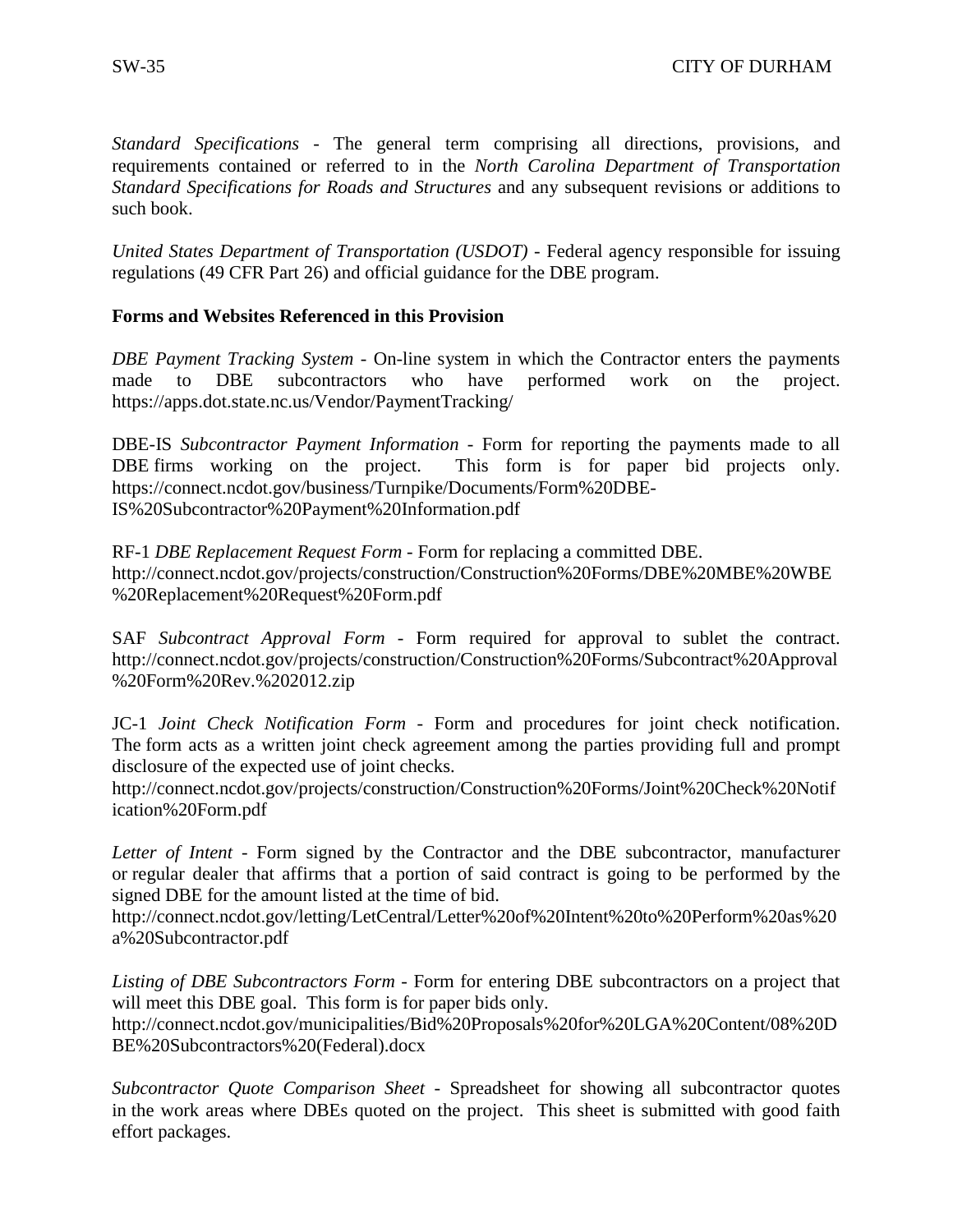http://connect.ncdot.gov/business/SmallBusiness/Documents/DBE%20Subcontractor%20Quote %20Comparison%20Example.xls

# **DBE Goal**

The following DBE goal for participation by Disadvantaged Business Enterprises is established for this contract:

Disadvantaged Business Enterprises **[number to the nearest tenth] %**

- (A) *If the DBE goal is more than zero*, the Contractor shall exercise all necessary and reasonable steps to ensure that DBEs participate in at least the percent of the contract as set forth above as the DBE goal.
- (B) *If the DBE goal is zero*, the Contractor shall make an effort to recruit and use DBEs during the performance of the contract. Any DBE participation obtained shall be reported to **City of Durham**.

# **Directory of Transportation Firms (Directory)**

Real-time information is available about firms doing business with the NCDOT and firms that are certified through NCUCP in the Directory of Transportation Firms. Only firms identified in the Directory as DBE certified shall be used to meet the DBE goal. The Directory can be found at the following link. https:// www.ebs.nc.gov/VendorDirectory/default.html

The listing of an individual firm in the directory shall not be construed as an endorsement of the firm's capability to perform certain work.

# **Listing of DBE Subcontractors**

At the time of bid, bidders shall submit all DBE participation that they anticipate to use during the life of the contract. Only those identified to meet the DBE goal will be considered committed, even though the listing shall include both committed DBE subcontractors and additional DBE subcontractors. Additional DBE subcontractor participation submitted at the time of bid will be used toward the overall race-neutral goal. Only those firms with current DBE certification at the time of bid opening will be acceptable for listing in the bidder's submittal of DBE participation. The Contractor shall indicate the following required information:

- (A) *If the DBE goal is more than zero,*
	- (1) Bidders, at the time the bid proposal is submitted, shall submit a listing of DBE participation, including the names and addresses on *Listing of DBE Subcontractors* contained elsewhere in the contract documents in order for the bid to be considered responsive. Bidders shall indicate the total dollar value of the DBE participation for the contract.
	- (2) If bidders have no DBE participation, they shall indicate this on the *Listing of DBE Subcontractors* by entering the word "None" or the number "0." This form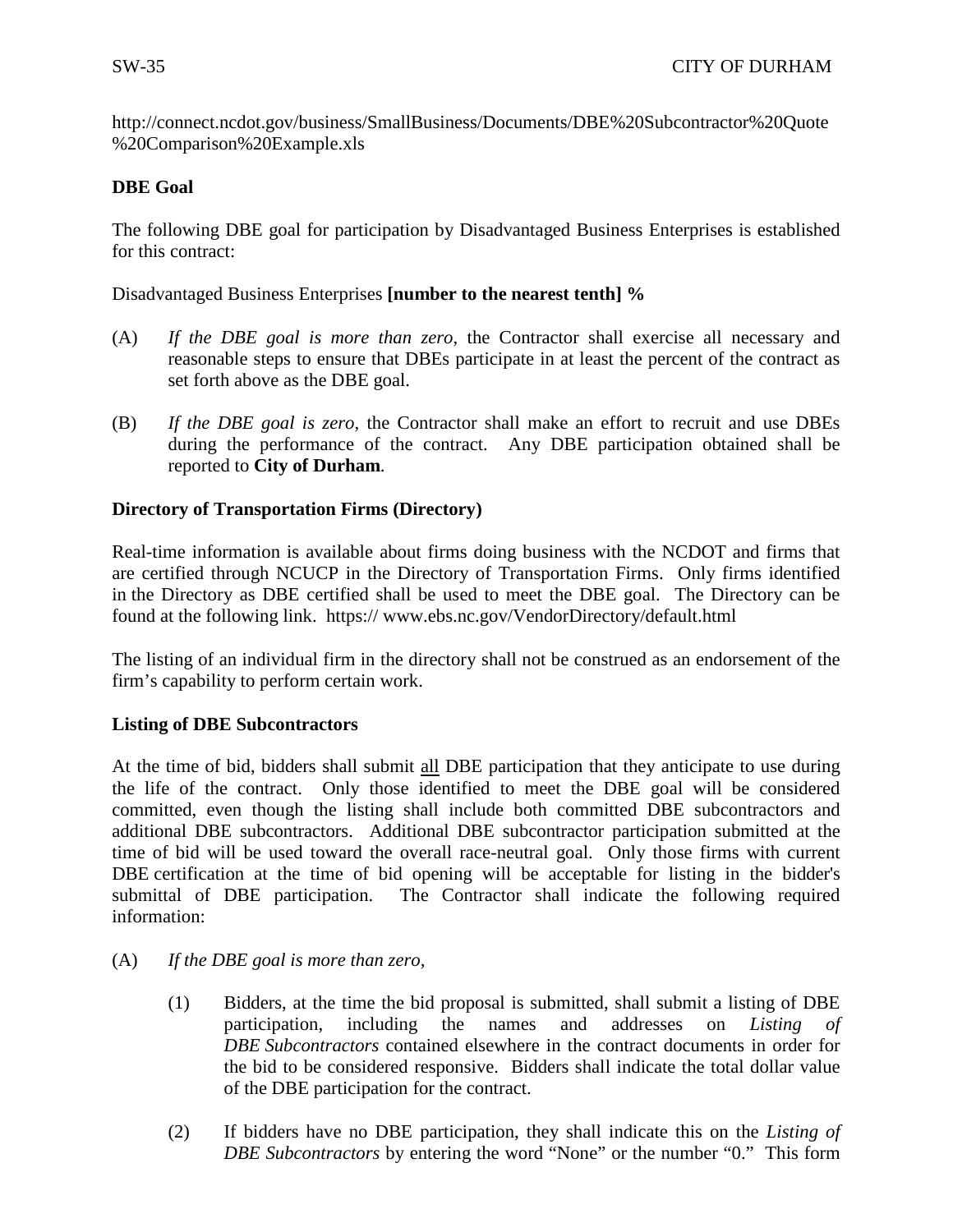shall be completed in its entirety. **Blank forms will not be deemed to represent zero participation**. Bids submitted that do not have DBE participation indicated on the appropriate form will not be read publicly during the opening of bids. **City of Durham** will not consider these bids for award and the proposal will be rejected.

- (3) The bidder shall be responsible for ensuring that the DBE is certified at the time of bid by checking the Directory of Transportation Firms. If the firm is not certified at the time of the bid-letting, that DBE's participation will not count towards achieving the DBE goal.
- (B) *If the DBE goal is zero,* entries on the *Listing of DBE Subcontractors* are not required, however any DBE participation that is achieved during the project shall be reported in accordance with requirements contained elsewhere in the special provision.

# **DBE Prime Contractor**

When a certified DBE firm bids on a contract that contains a DBE goal, the DBE firm is responsible for meeting the goal or making good faith efforts to meet the goal, just like any other bidder. In most cases, a DBE bidder on a contract will meet the DBE goal by virtue of the work it performs on the contract with its own forces. However, all the work that is performed by the DBE bidder and any other DBE subcontractors will count toward the DBE goal. The DBE bidder shall list itself along with any DBE subcontractors, if any, in order to receive credit toward the DBE goal.

For example, if the DBE goal is 45% and the DBE bidder will only perform 40% of the contract work, the prime will list itself at 40%, and the additional 5% shall be obtained through additional DBE participation with DBE subcontractors or documented through a good faith effort.

DBE prime contractors shall also follow Sections A or B listed under *Listing of DBE Subcontractor* just as a non-DBE bidder would.

### **Written Documentation – Letter of Intent**

The bidder shall submit written documentation for each DBE that will be used to meet the DBE goal of the contract, indicating the bidder's commitment to use the DBE in the contract. This documentation shall be submitted on the NCDOT's form titled *Letter of Intent*.

The documentation shall be received in the office of the **City of Durham** no later than 2:00 p.m. of the fifth calendar day following opening of bids, unless the fifth day falls on Saturday, Sunday or an official state holiday. In that situation, it is due in the office of the **Project Manager** no later than 10:00 a.m. on the next official state business day.

If the bidder fails to submit the Letter of Intent from each committed DBE to be used toward the DBE goal, or if the form is incomplete (i.e. both signatures are not present), the DBE participation will not count toward meeting the DBE goal. If the lack of this participation drops the commitment below the DBE goal, the Contractor shall submit evidence of good faith efforts, completed in its entirety, to the **Project Manager** no later than 2:00 p.m. on the eighth calendar day following opening of bids, unless the eighth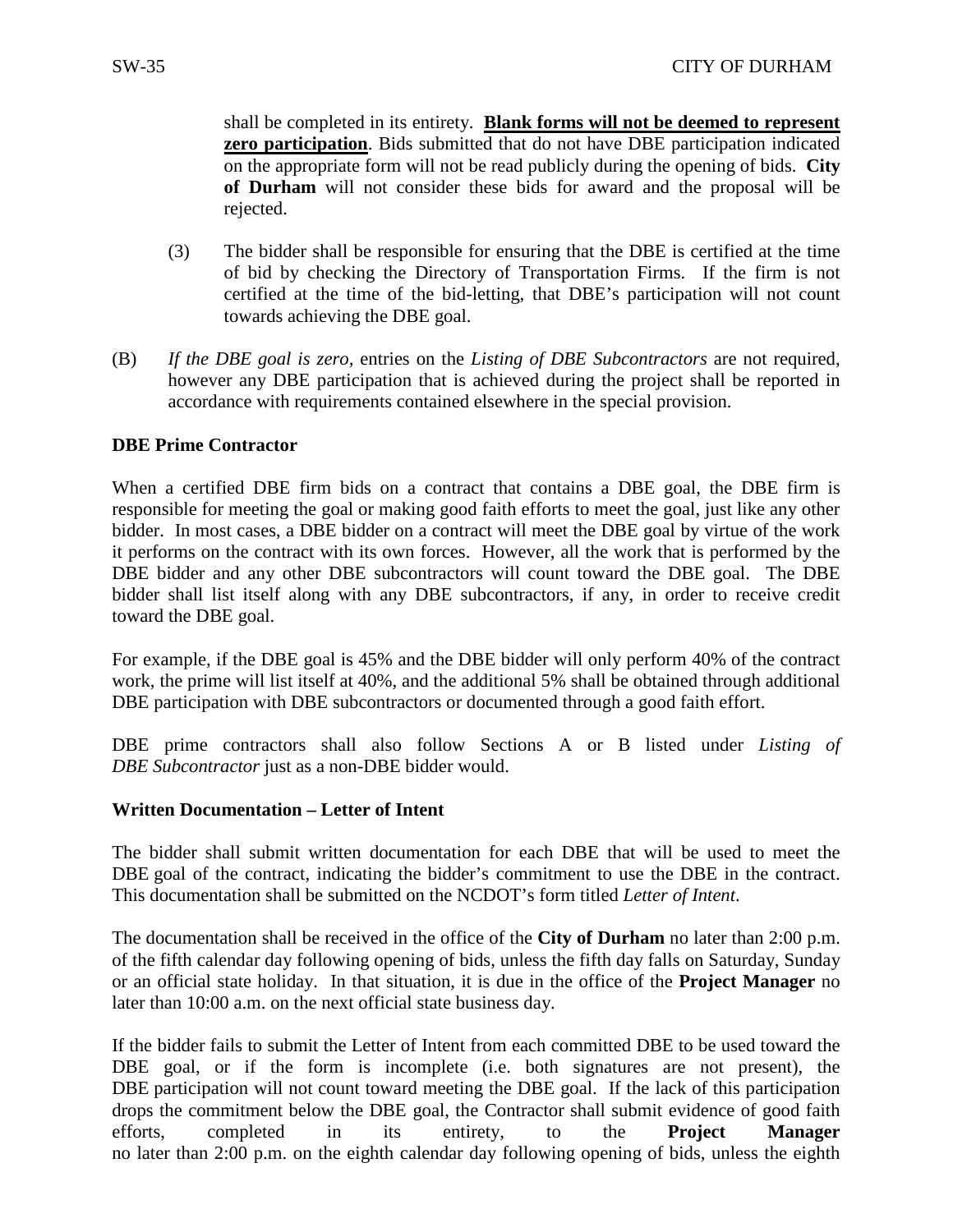day falls on Saturday, Sunday or an official state holiday. In that situation, it is due in the office of the **Project Manager** no later than 10:00 a.m. on the next official state business day.

# **Submission of Good Faith Effort**

If the bidder fails to meet or exceed the DBE goal, the apparent lowest responsive bidder shall submit to **City of Durham** documentation of adequate good faith efforts made to reach the DBE goal.

One complete set and **two** copies of this information shall be received in the office of the **Project Manager** no later than 2:00 p.m. of the fifth calendar day following opening of bids, unless the fifth day falls on Saturday, Sunday or an official state holiday. In that situation, it is due in the office of the **Project Manager** no later than 10:00 a.m. on the next official state business day.

Note: Where the information submitted includes repetitious solicitation letters, it will be acceptable to submit a representative letter along with a distribution list of the firms that were solicited. Documentation of DBE quotations shall be a part of the good faith effort submittal. This documentation may include written subcontractor quotations, telephone log notations of verbal quotations, or other types of quotation documentation.

# **Consideration of Good Faith Effort for Projects with DBE Goals More Than Zero**

Adequate good faith efforts mean that the bidder took all necessary and reasonable steps to achieve the goal which, by their scope, intensity, and appropriateness, could reasonably be expected to obtain sufficient DBE participation. Adequate good faith efforts also mean that the bidder actively and aggressively sought DBE participation. Mere *pro forma* efforts are not considered good faith efforts.

**City of Durham** will consider the quality, quantity, and intensity of the different kinds of efforts a bidder has made. Listed below are examples of the types of actions a bidder will take in making a good faith effort to meet the goal and are not intended to be exclusive or exhaustive, nor is it intended to be a mandatory checklist.

(A) Soliciting through all reasonable and available means (e.g. attendance at pre-bid meetings, advertising, written notices, use of verifiable electronic means through the use of the NCDOT Directory of Transportation Firms) the interest of all certified DBEs who have the capability to perform the work of the contract. The bidder must solicit this interest within at least 10 days prior to bid opening to allow the DBEs to respond to the solicitation. Solicitation shall provide the opportunity to DBEs within the Division and surrounding Divisions where the project is located. The bidder must determine with certainty if the DBEs are interested by taking appropriate steps to follow up initial solicitations.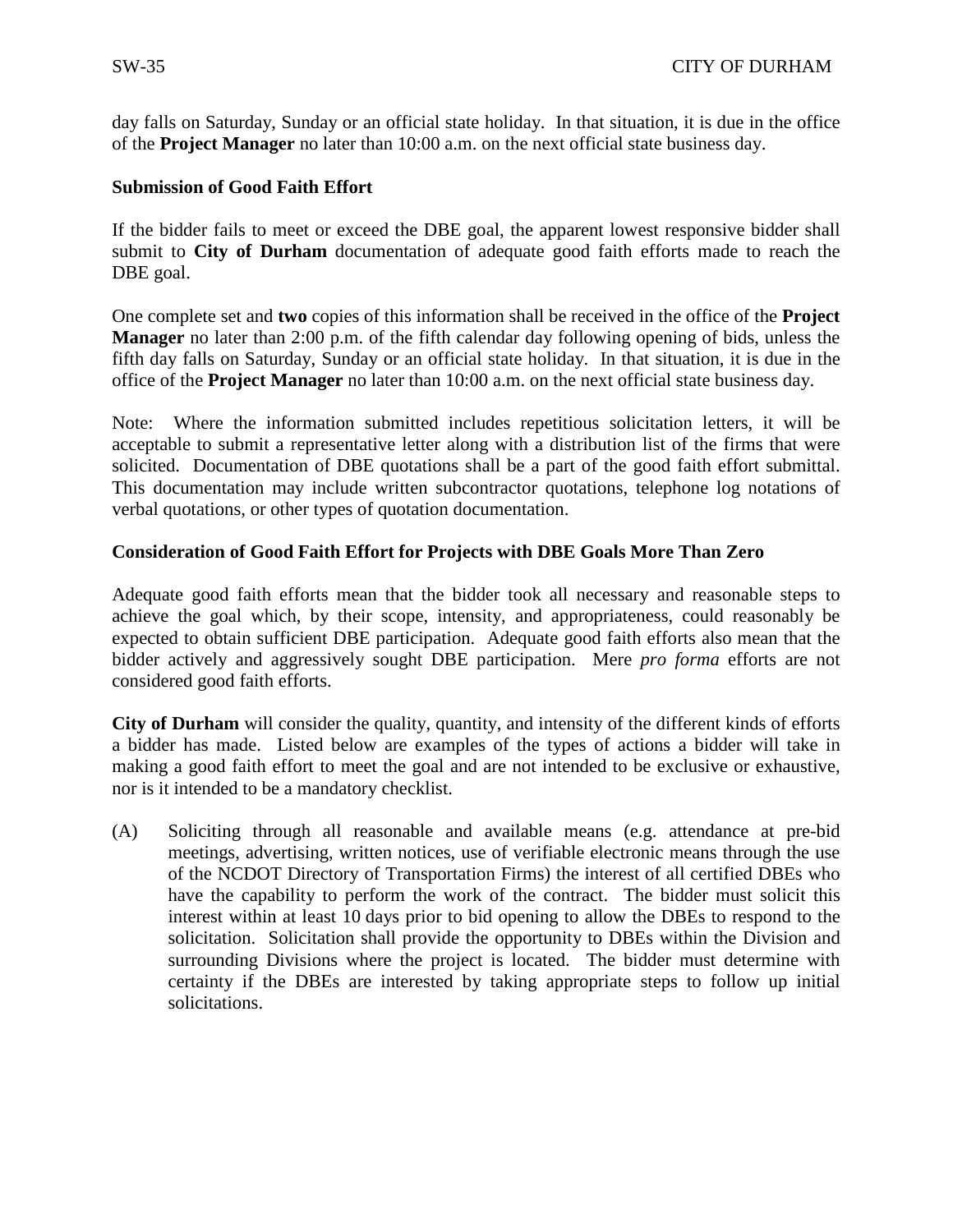- (B) Selecting portions of the work to be performed by DBEs in order to increase the likelihood that the DBE goals will be achieved.
	- (1) Where appropriate, break out contract work items into economically feasible units to facilitate DBE participation, even when the prime contractor might otherwise prefer to perform these work items with its own forces.
	- (2) Negotiate with subcontractors to assume part of the responsibility to meet the contract DBE goal when the work to be sublet includes potential for DBE participation  $(2^{nd}$  and  $3^{rd}$  tier subcontractors).
- (C) Providing interested DBEs with adequate information about the plans, specifications, and requirements of the contract in a timely manner to assist them in responding to a solicitation.
- (D) (1) Negotiating in good faith with interested DBEs. It is the bidder's responsibility to make a portion of the work available to DBE subcontractors and suppliers and to select those portions of the work or material needs consistent with the available DBE subcontractors and suppliers, so as to facilitate DBE participation. Evidence of such negotiation includes the names, addresses, and telephone numbers of DBEs that were considered; a description of the information provided regarding the plans and specifications for the work selected for subcontracting; and evidence as to why additional agreements could not be reached for DBEs to perform the work.
	- (2) A bidder using good business judgment would consider a number of factors in negotiating with subcontractors, including DBE subcontractors, and would take a firm's price and capabilities as well as contract goals into consideration. However, the fact that there may be some additional costs involved in finding and using DBEs is not in itself sufficient reason for a bidder's failure to meet the contract DBE goal, as long as such costs are reasonable. Also, the ability or desire of a prime contractor to perform the work of a contract with its own organization does not relieve the bidder of the responsibility to make good faith efforts. Bidding contractors are not, however, required to accept higher quotes from DBEs if the price difference is excessive or unreasonable.
- (E) Not rejecting DBEs as being unqualified without sound reasons based on a thorough investigation of their capabilities. The bidder's standing within its industry, membership in specific groups, organizations, or associates and political or social affiliations (for example, union vs. non-union employee status) are not legitimate causes for the rejection or non-solicitation of bids in the bidder's efforts to meet the project goal.
- (F) Making efforts to assist interested DBEs in obtaining bonding, lines of credit, or insurance as required by the recipient or bidder.
- (G) Making efforts to assist interested DBEs in obtaining necessary equipment, supplies, materials, or related assistance or services.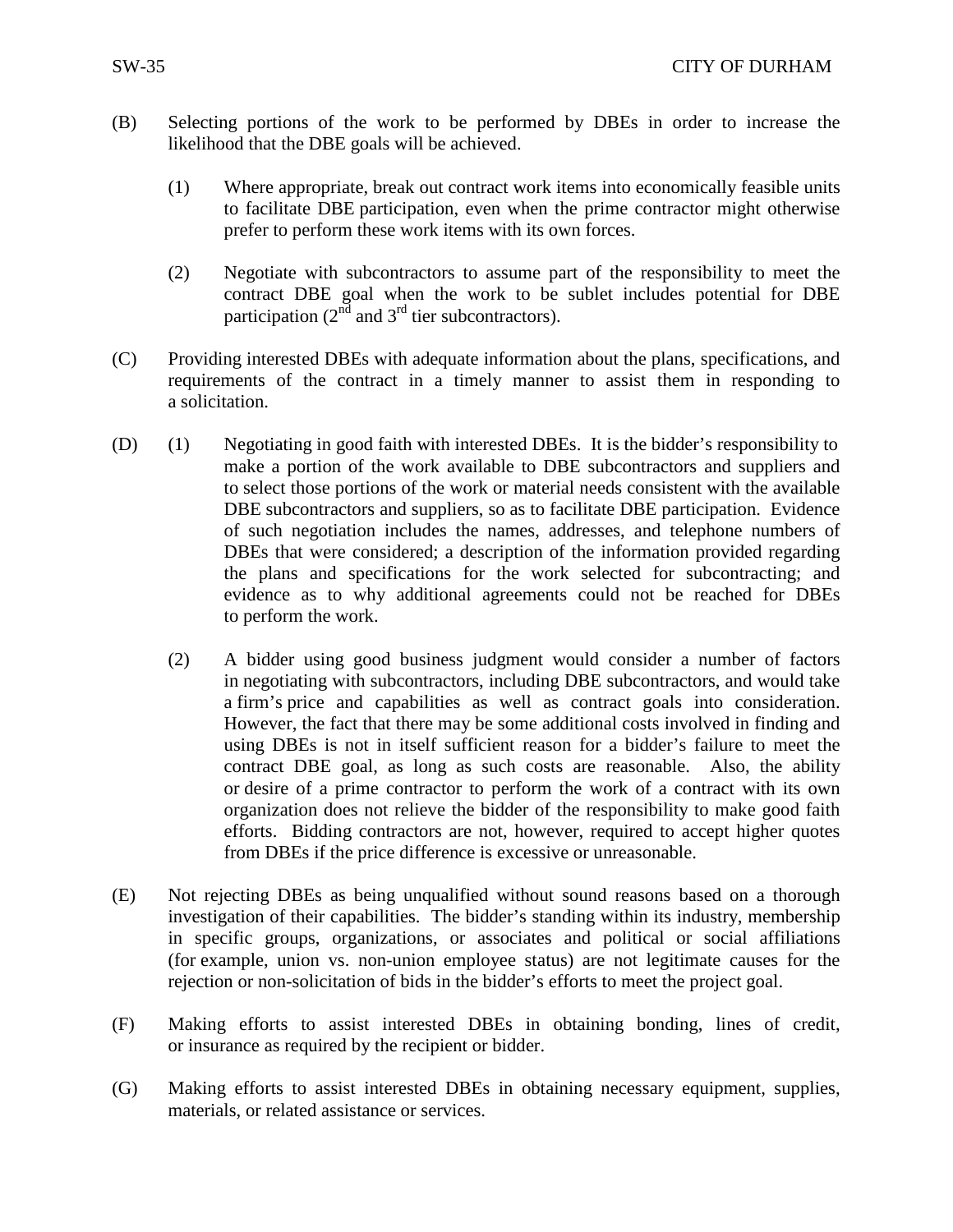- (H) Effectively using the services of available minority/women community organizations; minority/women contractors' groups; Federal, State, and local minority/women business assistance offices; and other organizations as allowed on a case-by-case basis to provide assistance in the recruitment and placement of DBEs. Contact within 7 days from the bid opening NCDOT's Business Opportunity and Work Force Development Unit at DBE@ncdot.gov to give notification of the bidder's inability to get DBE quotes.
- (I) Any other evidence that the bidder submits which shows that the bidder has made reasonable good faith efforts to meet the DBE goal.

In addition, **City of Durham** may take into account the following:

- (1) Whether the bidder's documentation reflects a clear and realistic plan for achieving the DBE goal.
- (2) The bidders' past performance in meeting the DBE goals.
- (3) The performance of other bidders in meeting the DBE goal. For example, when the apparent successful bidder fails to meet the DBE goal, but others meet it, you may reasonably raise the question of whether, with additional reasonable efforts the apparent successful bidder could have met the goal. If the apparent successful bidder fails to meet the DBE goal, but meets or exceeds the average DBE participation obtained by other bidders, **City of Durham** may view this, in conjunction with other factors, as evidence of the apparent successful bidder having made a good faith effort.

If **City of Durham** does not award the contract to the apparent lowest responsive bidder, **City of Durham** reserves the right to award the contract to the next lowest responsive bidder that can satisfy to **City of Durham** that the DBE goal can be met or that an adequate good faith effort has been made to meet the DBE goal.

### **Non-Good Faith Appeal**

The **Project Manager** will notify the contractor verbally and in writing of non-good faith. A contractor may appeal a determination of non-good faith made by the Goal Compliance Committee. If a contractor wishes to appeal the determination made by the Committee, they shall provide written notification to the **Project Manager**. The appeal shall be made within 2 business days of notification of the determination of non-good faith.

### **Counting DBE Participation Toward Meeting DBE Goal**

(A) Participation

The total dollar value of the participation by a committed DBE will be counted toward the contract goal requirement. The total dollar value of participation by a committed DBE will be based upon the value of work actually performed by the DBE and the actual payments to DBE firms by the Contractor.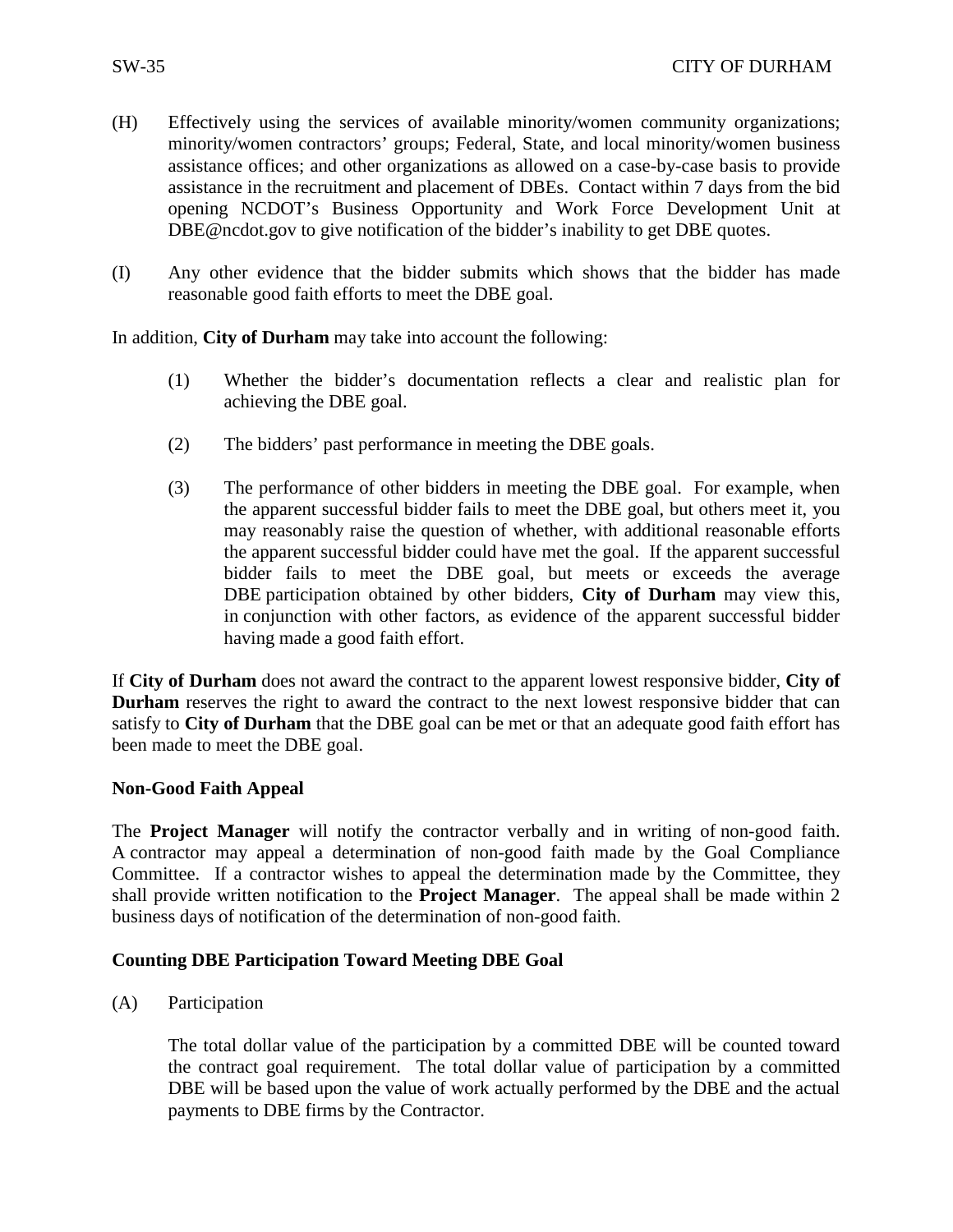## (B) Joint Checks

Prior notification of joint check use shall be required when counting DBE participation for services or purchases that involves the use of a joint check. Notification shall be through submission of Form JC-1 *(Joint Check Notification Form)* and the use of joint checks shall be in accordance with the NCDOT's Joint Check Procedures.

(C) Subcontracts (Non-Trucking)

A DBE may enter into subcontracts. Work that a DBE subcontracts to another DBE firm may be counted toward the contract goal requirement. Work that a DBE subcontracts to a non-DBE firm does not count toward the contract goal requirement. If a DBE contractor or subcontractor subcontracts a significantly greater portion of the work of the contract than would be expected on the basis of standard industry practices, it shall be presumed that the DBE is not performing a commercially useful function. The DBE may present evidence to rebut this presumption to **City of Durham**. **City of Durham**'s decision on the rebuttal of this presumption is subject to review by the Federal Highway Administration but is not administratively appealable to USDOT.

(D) Joint Venture

When a DBE performs as a participant in a joint venture, the Contractor may count toward its contract goal requirement a portion of the total value of participation with the DBE in the joint venture, that portion of the total dollar value being a distinct clearly defined portion of work that the DBE performs with its forces.

(E) Suppliers

A contractor may count toward its DBE requirement 60 percent of its expenditures for materials and supplies required to complete the contract and obtained from a DBE regular dealer and 100 percent of such expenditures from a DBE manufacturer.

(F) Manufacturers and Regular Dealers

A contractor may count toward its DBE requirement the following expenditures to DBE firms that are not manufacturers or regular dealers:

- (1) The fees or commissions charged by a DBE firm for providing a *bona fide* service, such as professional, technical, consultant, or managerial services, or for providing bonds or insurance specifically required for the performance of a DOT-assisted contract, provided the fees or commissions are determined to be reasonable and not excessive as compared with fees and commissions customarily allowed for similar services.
- (2) With respect to materials or supplies purchased from a DBE, which is neither a manufacturer nor a regular dealer, count the entire amount of fees or commissions charged for assistance in the procurement of the materials and supplies, or fees or transportation charges for the delivery of materials or supplies required on a job site (but not the cost of the materials and supplies themselves),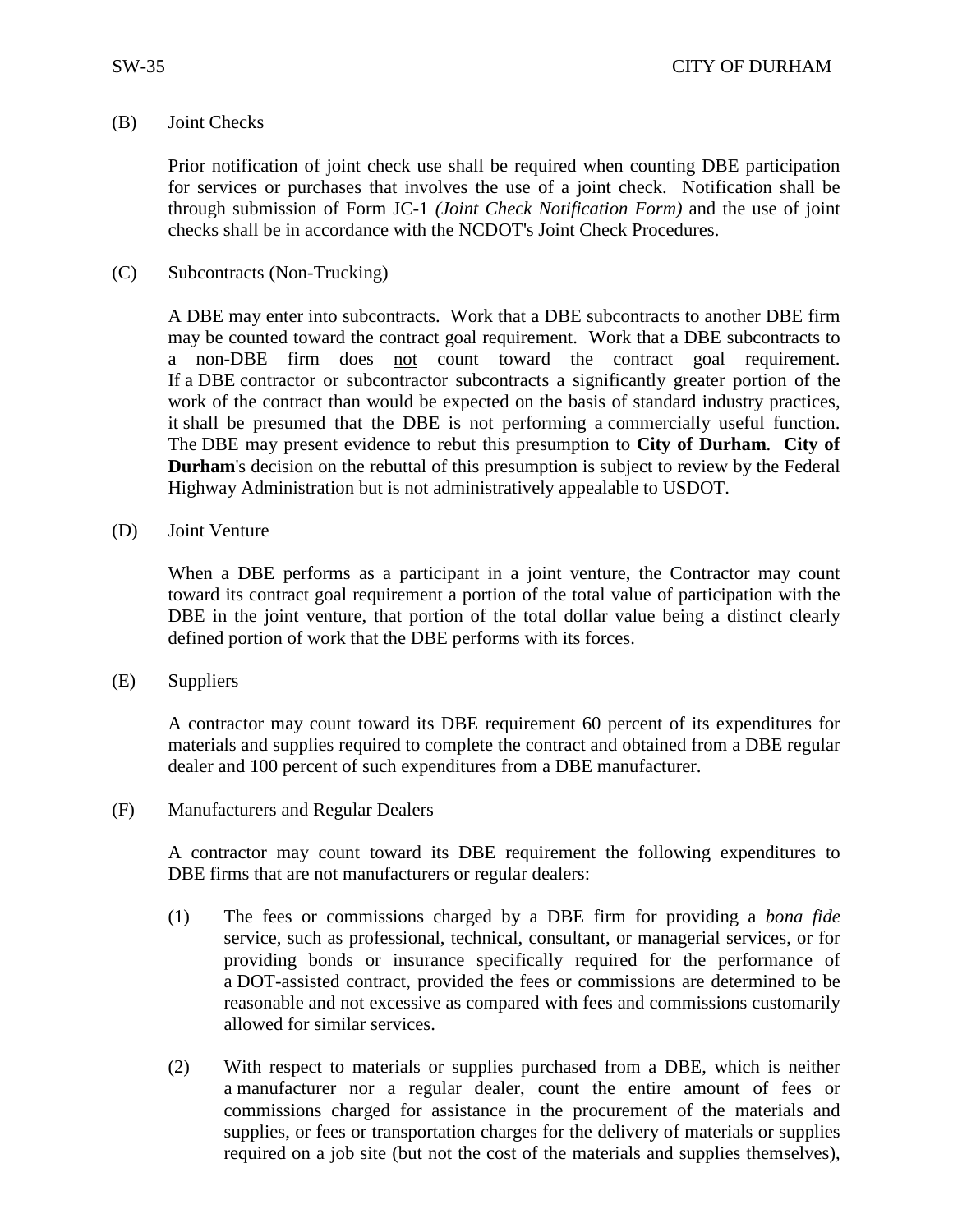provided the fees are determined to be reasonable and not excessive as compared with fees customarily allowed for similar services.

# **Commercially Useful Function**

(A) DBE Utilization

The Contractor may count toward its contract goal requirement only expenditures to DBEs that perform a commercially useful function in the work of a contract. A DBE performs a commercially useful function when it is responsible for execution of the work of the contract and is carrying out its responsibilities by actually performing, managing, and supervising the work involved. To perform a commercially useful function, the DBE shall also be responsible with respect to materials and supplies used on the contract, for negotiating price, determining quality and quantity, ordering the material and installing (where applicable) and paying for the material itself. To determine whether a DBE is performing a commercially useful function, **City of Durham** will evaluate the amount of work subcontracted, industry practices, whether the amount the firm is to be paid under the contract is commensurate with the work it is actually performing and the DBE credit claimed for its performance of the work, and any other relevant factors.

(B) DBE Utilization in Trucking

The following factors will be used to determine if a DBE trucking firm is performing a commercially useful function:

- (1) The DBE shall be responsible for the management and supervision of the entire trucking operation for which it is responsible on a particular contract, and there shall not be a contrived arrangement for the purpose of meeting DBE goals.
- (2) The DBE shall itself own and operate at least one fully licensed, insured, and operational truck used on the contract.
- (3) The DBE receives credit for the total value of the transportation services it provides on the contract using trucks it owns, insures, and operates using drivers it employs.
- (4) The DBE may subcontract the work to another DBE firm, including an owner-operator who is certified as a DBE. The DBE who subcontracts work to another DBE receives credit for the total value of the transportation services the subcontracted DBE provides on the contract.
- (5) The DBE may also subcontract the work to a non-DBE firm, including from an owner-operator. The DBE who subcontracts the work to a non-DBE is entitled to credit for the total value of transportation services provided by the non-DBE subcontractor not to exceed the value of transportation services provided by DBE-owned trucks on the contract. Additional participation by non-DBE subcontractors receives credit only for the fee or commission it receives as a result of the subcontract arrangement. The value of services performed under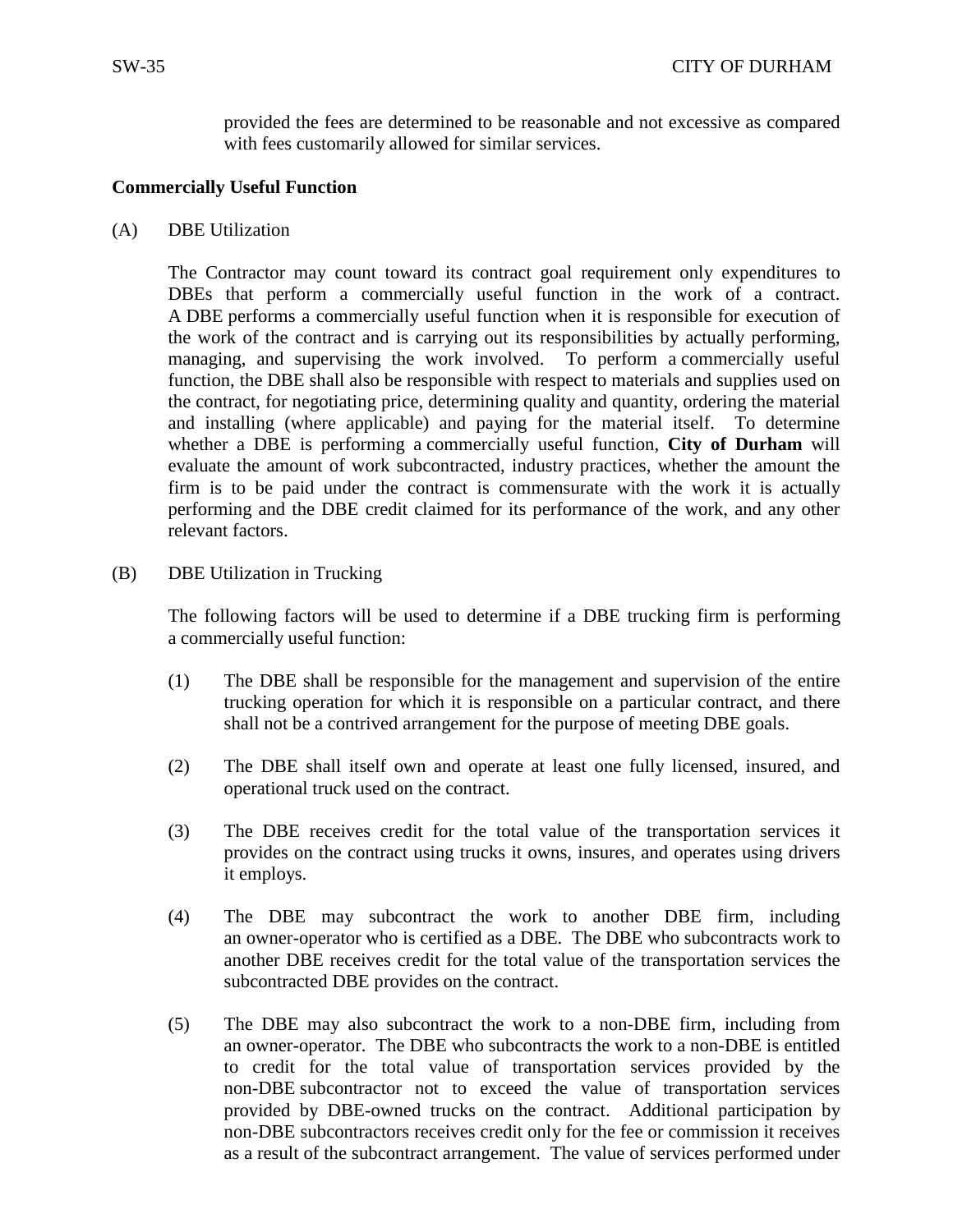subcontract agreements between the DBE and the Contractor will not count towards the DBE contract requirement.

- (6) A DBE may lease truck(s) from an established equipment leasing business open to the general public. The lease must indicate that the DBE has exclusive use of and control over the truck. This requirement does not preclude the leased truck from working for others during the term of the lease with the consent of the DBE, so long as the lease gives the DBE absolute priority for use of the leased truck. This type of lease may count toward the DBE's credit as long as the driver is under the DBE's payroll.
- (7) Subcontracted/leased trucks shall display clearly on the dashboard the name of the DBE that they are subcontracted/leased to and their own company name if it is not identified on the truck itself. Magnetic door signs are not permitted.

# **DBE Replacement**

When a Contractor has relied on a commitment to a DBE firm (or an approved substitute DBE firm) to meet all or part of a contract goal requirement, the contractor shall not terminate the DBE for convenience. This includes, but is not limited to, instances in which the Contractor seeks to perform the work of the terminated subcontractor with another DBE subcontractor, a non-DBE subcontractor, or with the Contractor's own forces or those of an affiliate. A DBE may only be terminated after receiving the **EngineerLGA**'s written approval based upon a finding of good cause for the termination. The prime contractor must give the DBE firm five (5) calendar days to respond to the prime contractor's notice of termination and advise the prime contractor and the Department of the reasons, if any, why the firm objects to the proposed termination of its subcontract and why the Department should not approve the action.

All requests for replacement of a committed DBE firm shall be submitted to the **EngineerLGA** for approval on Form RF-1 *(DBE Replacement Request).* If the Contractor fails to follow this procedure, the Contractor may be disqualified from further bidding for a period of up to 6 months.

The Contractor shall comply with the following for replacement of a committed DBE:

(A) Performance Related Replacement

When a committed DBE is terminated for good cause as stated above, an additional DBE that was submitted at the time of bid may be used to fulfill the DBE commitment. A good faith effort will only be required for removing a committed DBE if there were no additional DBEs submitted at the time of bid to cover the same amount of work as the DBE that was terminated.

If a replacement DBE is not found that can perform at least the same amount of work as the terminated DBE, the Contractor shall submit a good faith effort documenting the steps taken. Such documentation shall include, but not be limited to, the following: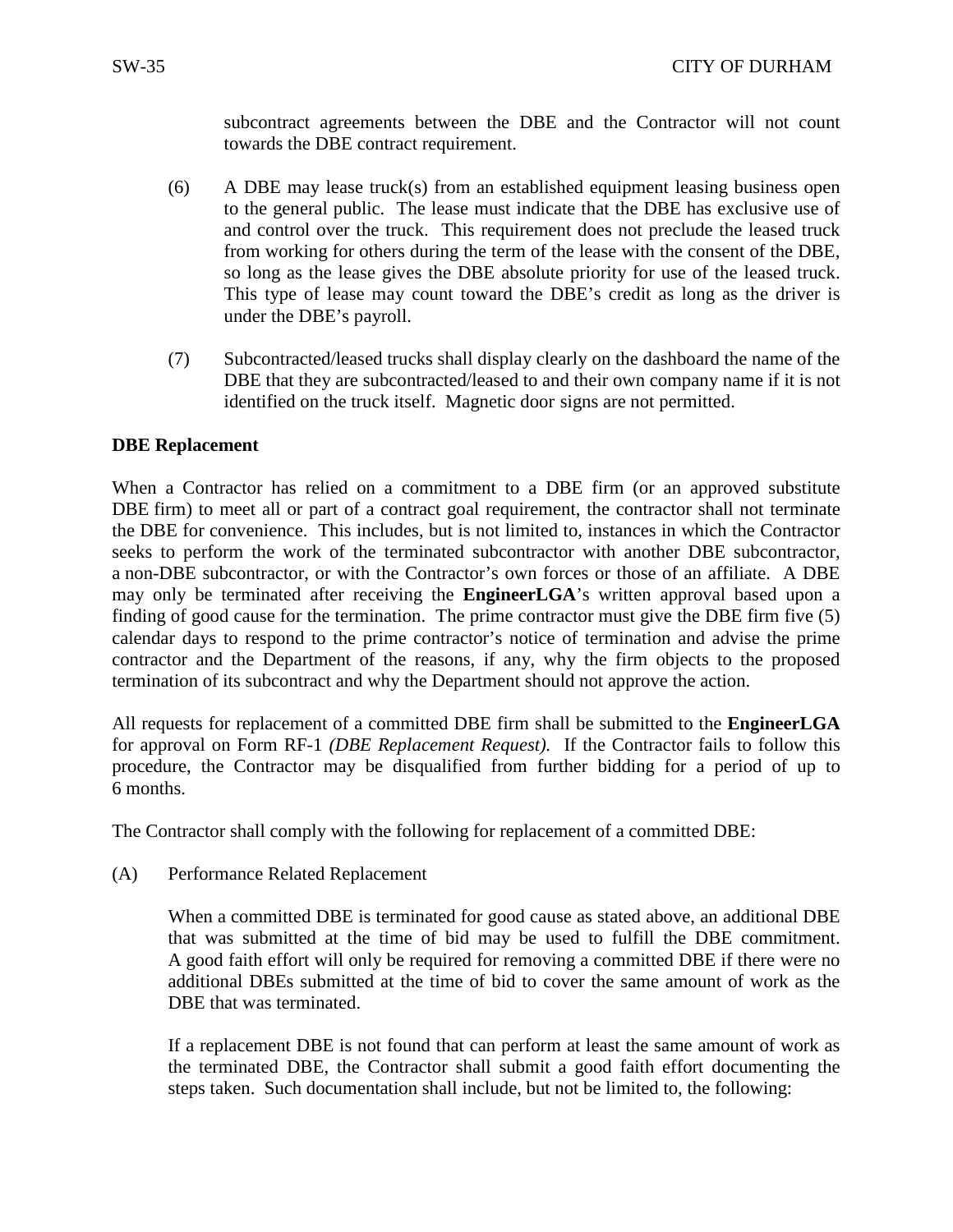- (1) Copies of written notification to DBEs that their interest is solicited in contracting the work defaulted by the previous DBE or in subcontracting other items of work in the contract.
- (2) Efforts to negotiate with DBEs for specific subbids including, at a minimum:
	- (a) The names, addresses, and telephone numbers of DBEs who were contacted.
	- (b) A description of the information provided to DBEs regarding the plans and specifications for portions of the work to be performed.
- (3) A list of reasons why DBE quotes were not accepted.
- (4) Efforts made to assist the DBEs contacted, if needed, in obtaining bonding or insurance required by the Contractor.
- (B) Decertification Replacement
	- (1) When a committed DBE is decertified by the NCDOT after the SAF (*Subcontract Approval Form*) has been received by **City of Durham**, **City of Durham** will not require the Contractor to solicit replacement DBE participation equal to the remaining work to be performed by the decertified firm. The participation equal to the remaining work performed by the decertified firm will count toward the contract goal requirement.
	- (2) When a committed DBE is decertified prior to the **City of Durham** receiving the SAF (*Subcontract Approval Form*) for the named DBE firm, the Contractor shall take all necessary and reasonable steps to replace the DBE subcontractor with another DBE subcontractor to perform at least the same amount of work to meet the DBE goal requirement. If a DBE firm is not found to do the same amount of work, a good faith effort must be submitted to **Project Manager** (see A herein for required documentation).

# **Changes in the Work**

When the **Project Manager**makes changes that result in the reduction or elimination of work to be performed by a committed DBE, the Contractor will not be required to seek additional participation. When the **Project Manager**makes changes that result in additional work to be performed by a DBE based upon the Contractor's commitment, the DBE shall participate in additional work to the same extent as the DBE participated in the original contract work.

When the **Project Manager**makes changes that result in extra work, which has more than a minimal impact on the contract amount, the Contractor shall seek additional participation by DBEs unless otherwise approved by the **Project Manager**.

When the **Project Manager**makes changes that result in an alteration of plans or details of construction, and a portion or all of the work had been expected to be performed by a committed DBE, the Contractor shall seek participation by DBEs unless otherwise approved by the **Project Manager**.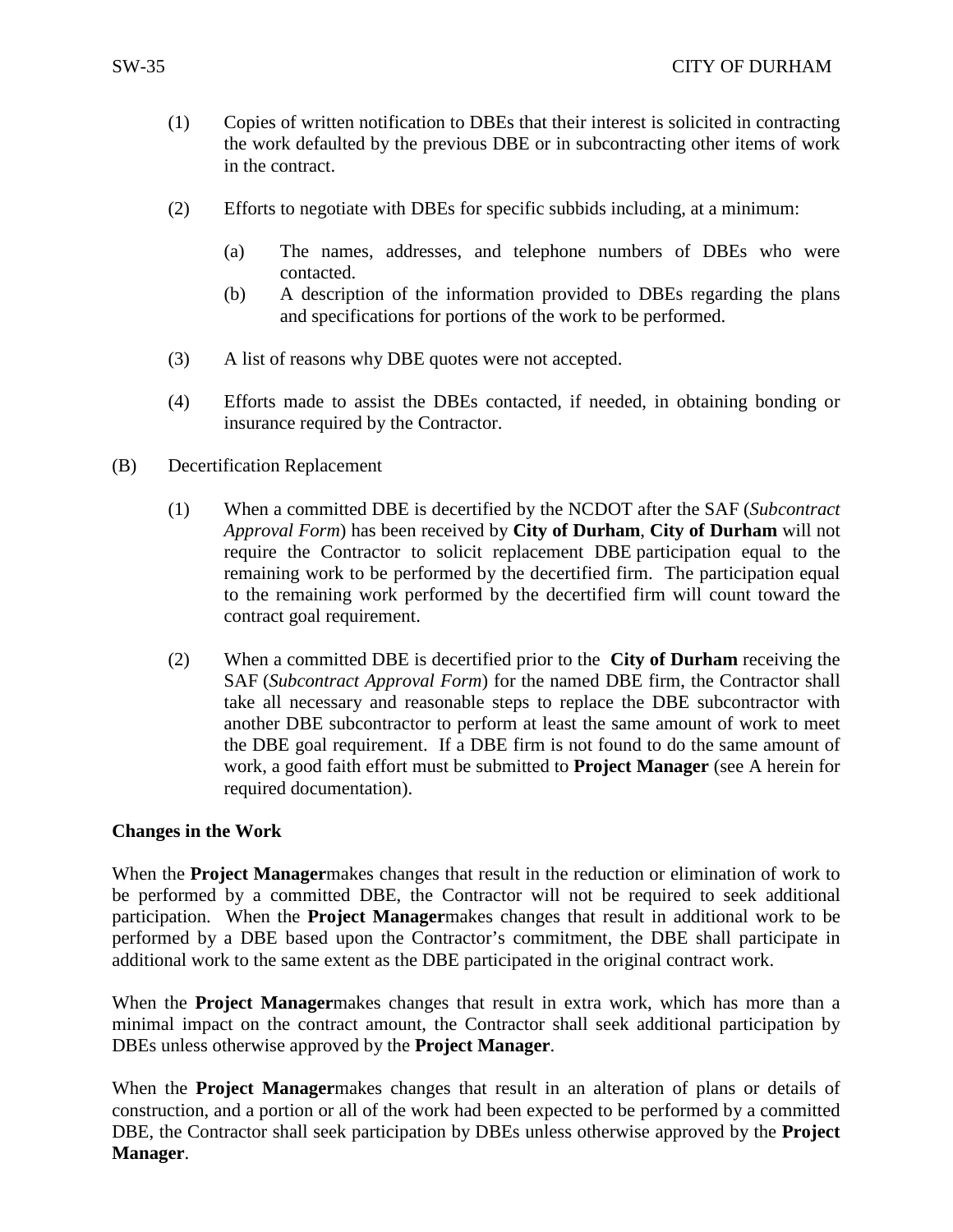When the Contractor requests changes in the work that result in the reduction or elimination of work that the Contractor committed to be performed by a DBE, the Contractor shall seek additional participation by DBEs equal to the reduced DBE participation caused by the changes.

# **Reports and Documentation**

A SAF (*Subcontract Approval Form*) shall be submitted for all work which is to be performed by a DBE subcontractor. **City of Durham** reserves the right to require copies of actual subcontract agreements involving DBE subcontractors.

When using transportation services to meet the contract commitment, the Contractor shall submit a proposed trucking plan in addition to the SAF. The plan shall be submitted prior to beginning construction on the project. The plan shall include the names of all trucking firms proposed for use, their certification type(s), the number of trucks owned by the firm, as well as the individual truck identification numbers, and the line item(s) being performed.

Within 30 calendar days of entering into an agreement with a DBE for materials, supplies or services, not otherwise documented by the SAF as specified above, the Contractor shall furnish the **Project Manager** a copy of the agreement. The documentation shall also indicate the percentage (60% or 100%) of expenditures claimed for DBE credit.

# **Reporting Disadvantaged Business Enterprise Participation**

The Contractor shall provide the **Project Manager** with an accounting of payments made to all DBE firms, including material suppliers and contractors at all levels (prime, subcontractor, or second tier subcontractor). This accounting shall be furnished to the **Project Manager** for any given month by the end of the following month. Failure to submit this information accordingly may result in the following action:

- (A) Withholding of money due in the next partial pay estimate; or
- (B) Removal of an approved contractor from the prequalified bidders' list or the removal of other entities from the approved subcontractors list.

While each contractor (prime, subcontractor, 2nd tier subcontractor) is responsible for accurate accounting of payments to DBEs, it shall be the prime contractor's responsibility to report all monthly and final payment information in the correct reporting manner.

Failure on the part of the Contractor to submit the required information in the time frame specified may result in the disqualification of that contractor and any affiliate companies from further bidding until the required information is submitted.

Failure on the part of any subcontractor to submit the required information in the time frame specified may result in the disqualification of that contractor and any affiliate companies from being approved for work on future projects until the required information is submitted.

Contractors reporting transportation services provided by non-DBE lessees shall evaluate the value of services provided during the month of the reporting period only.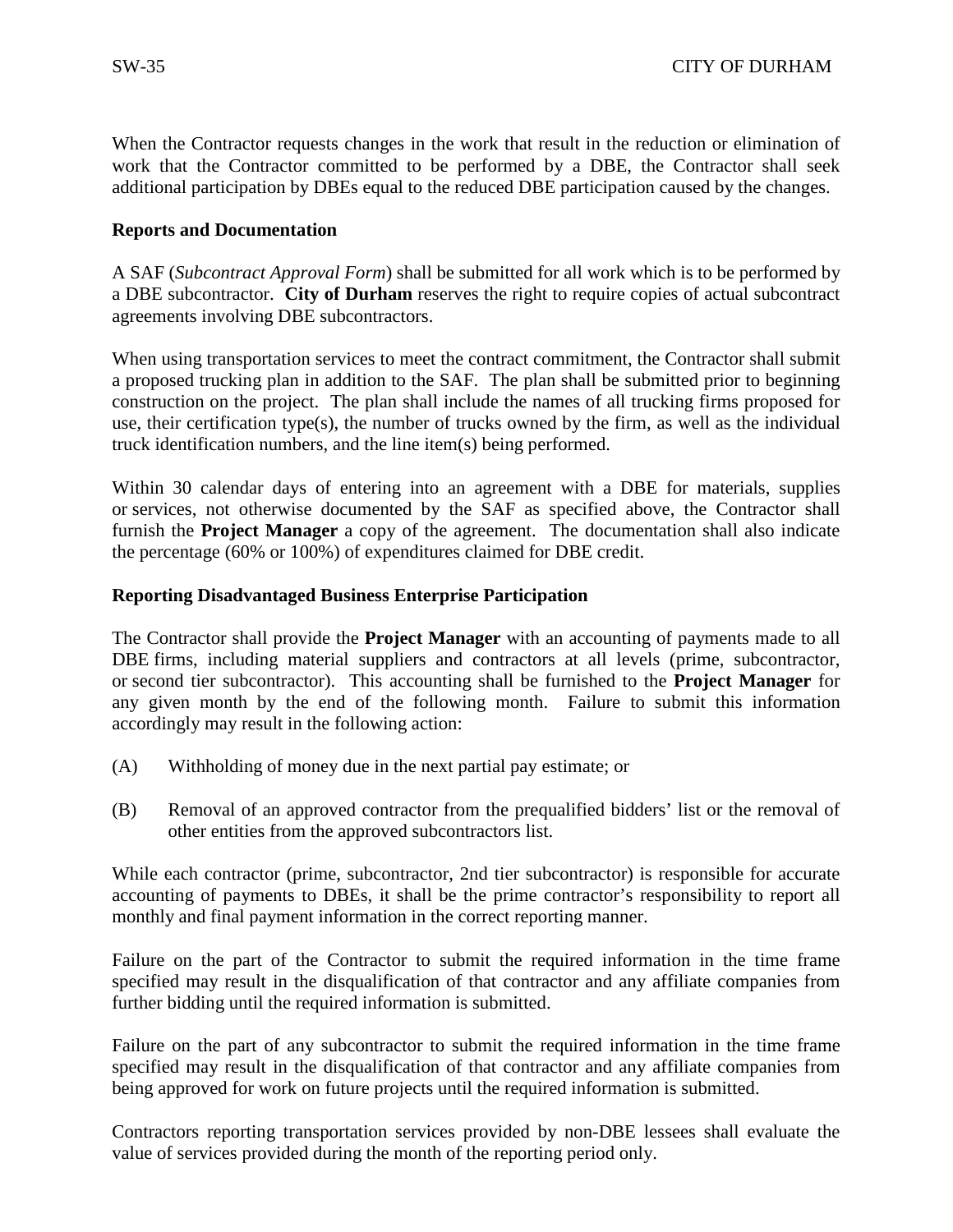At any time, the **Project Manager** can request written verification of subcontractor payments.

The Contractor shall report the accounting of payments on the NCDOT's DBE-IS *(Subcontractor Payment Information)* with each invoice. Invoices will not be processed for payment until the DBE-IS is received.

### **Failure to Meet Contract Requirements**

Failure to meet contract requirements in accordance with Subarticle 102-15(J) of the *2012 Standard Specifications* may be cause to disqualify the Contractor.

#### <span id="page-35-0"></span>**SUBLETTING OF CONTRAC** (11-18-2014) 108-6 SP1 G186

Revise the *2012 Standard Specifications* as follows:

**Page 1-66, Article 108-6 Subletting of Contract, line 37**, add the following as the second sentence of the first paragraph:

All requests to sublet work shall be submitted within 30 days of the date of availability or prior to expiration of 20% of the contract time, whichever date is later, unless otherwise approved by the Engineer.

**Page 1-67, Article 108-6 Subletting of Contract, line 7**, add the following as the second sentence of the fourth paragraph:

Purchasing materials for subcontractors is not included in the percentage of work required to be performed by the Contractor. If the Contractor sublets items of work but elects to purchase material for the subcontractor, the value of the material purchased will be included in the total dollar amount considered to have been sublet.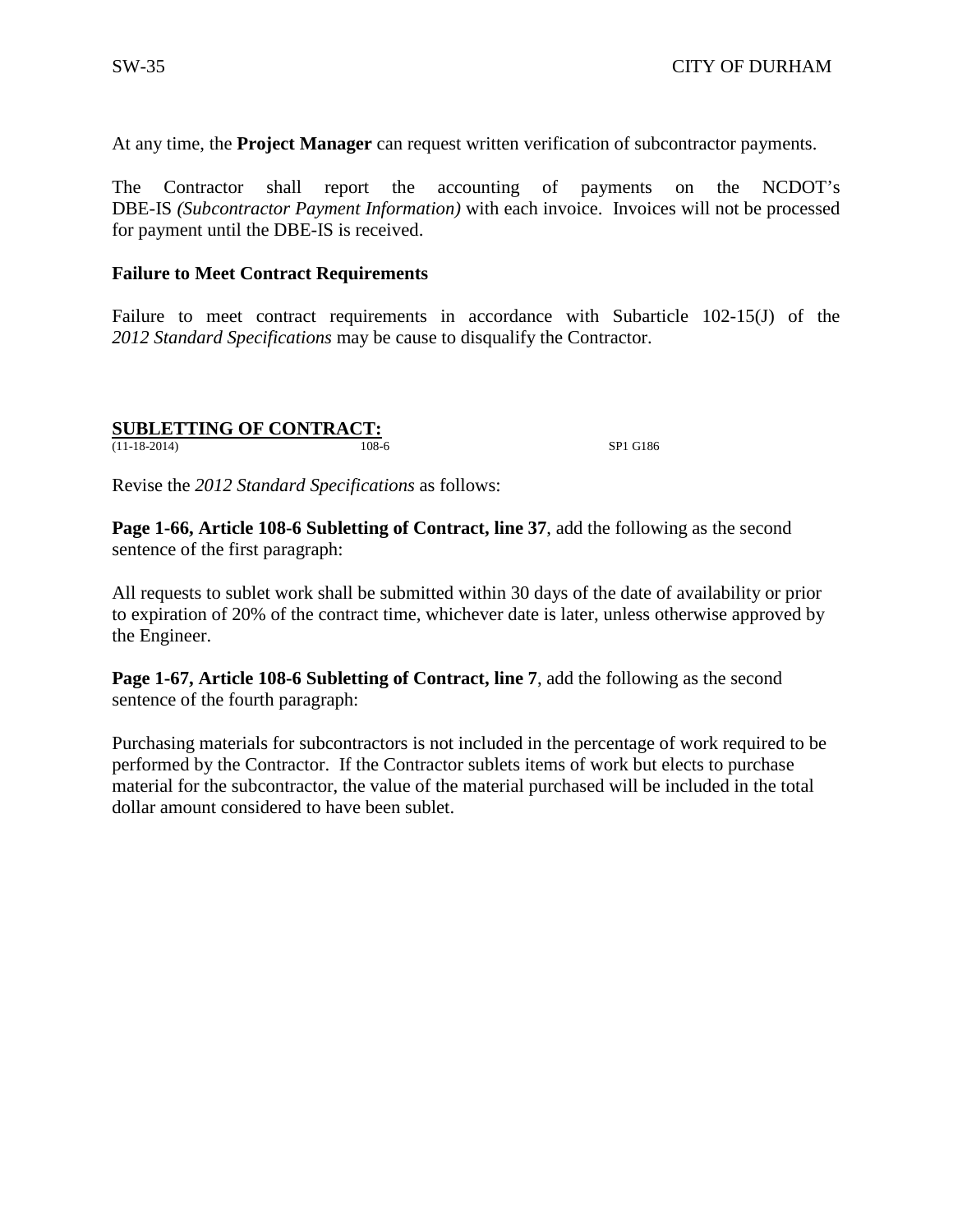#### **LETTER OF INTENT TO PERFORM AS A SUBCONTRACTOR**

| <b>CONTRACT:</b> | <b>NAME OF BIDDER:</b> |
|------------------|------------------------|
|                  |                        |
|                  |                        |
|                  |                        |

The undersigned intends to perform work in connection with the above contract upon execution of the bid and subsequent award of contract by the Local Public Agency as:

| Name of MBE/WBE/DBE Subcontractor |     |
|-----------------------------------|-----|
|                                   |     |
| Նու                               | -41 |

Please check all that apply: Minority Business Enterprise (MBE)\_\_\_\_ Women Business Enterprise (WBE)\_\_\_\_\_ Disadvantaged Business Enterprise (DBE)\_\_\_\_

The MBE /WBE /DBE status of the above named subcontractor is certified by the North Carolina Department of Transportation. The above named subcontractor is prepared to perform the described work listed on the attached MBE/WBE/DBE Commitment Items sheet, in connection with the above contract upon execution of the bid and subsequent award of contract by the Local Public Agency. The above named subcontractor is prepared to perform the described work at the estimated Commitment Total for Subcontractor Price identified on the MBE/WBE/DBE Commitment Items sheet and amount indicated below.

Commitment Total based on estimated Unit Prices and Quantities on the "attached" MBE/WBE/DBE Commitment Items sheet:

Amount **\$ \_\_\_\_\_\_\_\_\_\_\_\_\_\_\_\_\_\_\_\_\_\_\_\_\_**

The above named bidder and subcontractor mutually accepts the Commitment Total estimated for the Unit Prices and Quantities. This commitment total is based on estimated quantities only and most likely will vary up or down as the project is completed. Final compensation will be based on actual quantities of work performed and accepted during the pursuance of work. The above listed amount represents the entire dollar amount quoted based on these estimated quantities. No conversations, verbal agreements, and/or other forms of non-written representations shall serve to add, delete, or modify the terms as stated.

This document shall not serve in any manner as an actual subcontract between the two parties. A separate subcontractor agreement will describe in detail the contractual obligations of the bidder and the MBE/WBE/DBE subcontractor.

#### **Affirmation**

The above named MBE/ WBE/ DBE subcontractor affirms that it will perform the portion(s) of the contract for the estimated dollar value as stated above.

**Name of MBE/ WBE/ DBE Subcontractor Name of Bidder** 

**Signature / Title Signature / Title**

**Date Date**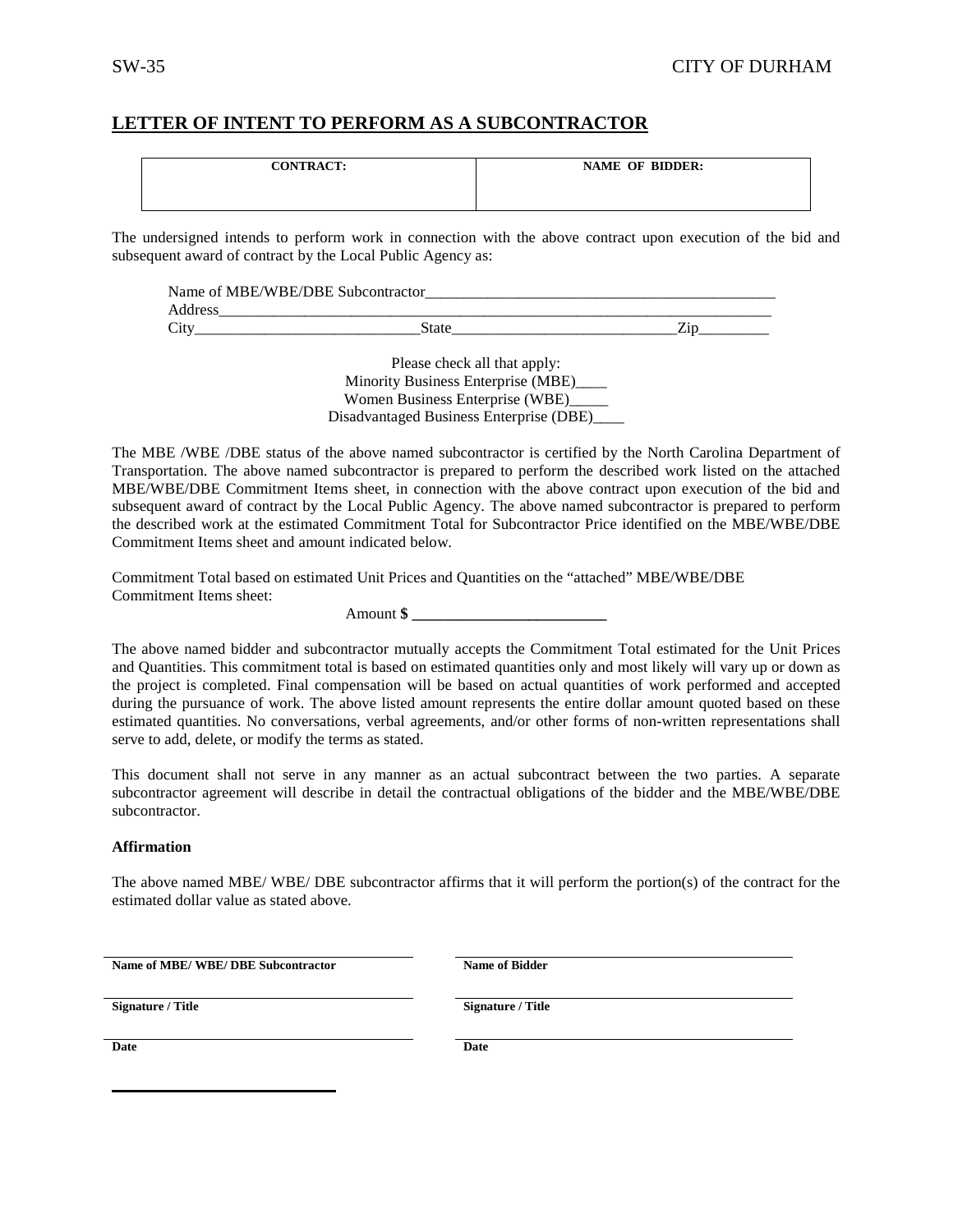#### **CERTIFICATION FOR FEDERAL-AID CONTRACTS:**

(3-21-90) SP1 G85

The prospective participant certifies, by signing and submitting this bid or proposal, to the best of his or her knowledge and belief, that:

- (A) No Federal appropriated funds have been paid or will be paid, by or on behalf of the undersigned, to any person for influencing or attempting to influence an officer or employee of any Federal agency, a Member of Congress, an officer or employee of Congress, or an employee of a Member of Congress in connection with the awarding of any Federal contract, the making of any Federal grant, the making of any Federal loan, the entering into of any cooperative agreement, and the extension, continuation, renewal, amendment, or modification of any Federal contract, grant, loan, or cooperative agreement.
- (B) If any funds other than Federal appropriated funds have been paid or will be paid to any person for influencing or attempting to influence an officer or employee of any Federal agency, a Member of Congress, an officer or employee of Congress, or an employee of a Member of Congress in connection with this Federal contract, grant, loan, or cooperative agreement, the undersigned shall complete and submit Standard Form-LLL, Disclosure Form to Report Lobbying, in accordance with its instructions.

This certification is a material representation of fact upon which reliance was placed when this transaction was made or entered into. Submission of this certification is a prerequisite for making or entering into this transaction imposed by Section 1352, Title 31, U.S. Code. Any person who fails to file the required certification shall be subject to a civil penalty of not less than \$10,000 and not more than \$100,000 for each such failure.

The prospective participant also agrees by submitting his or her bid or proposal that he or she shall require that the language of this certification be included in all lower tier subcontracts, which exceed \$100,000 and that all such subrecipients shall certify and disclose accordingly.

#### **U.S. DEPARTMENT OF TRANSPORTATION HOTLINE:**

(11-22-94) 108-5 SP1 G100

To report bid rigging activities call: **1-800-424-9071**

The U.S. Department of Transportation (DOT) operates the above toll-free hotline Monday through Friday, 8:00 a.m. to 5:00 p.m. eastern time. Anyone with knowledge of possible bid rigging, bidder collusion, or other fraudulent activities should use the hotline to report such activities.

The hotline is part of the DOT's continuing effort to identify and investigate highway construction contract fraud and abuse is operated under the direction of the DOT Inspector General. All information will be treated confidentially and caller anonymity will be respected.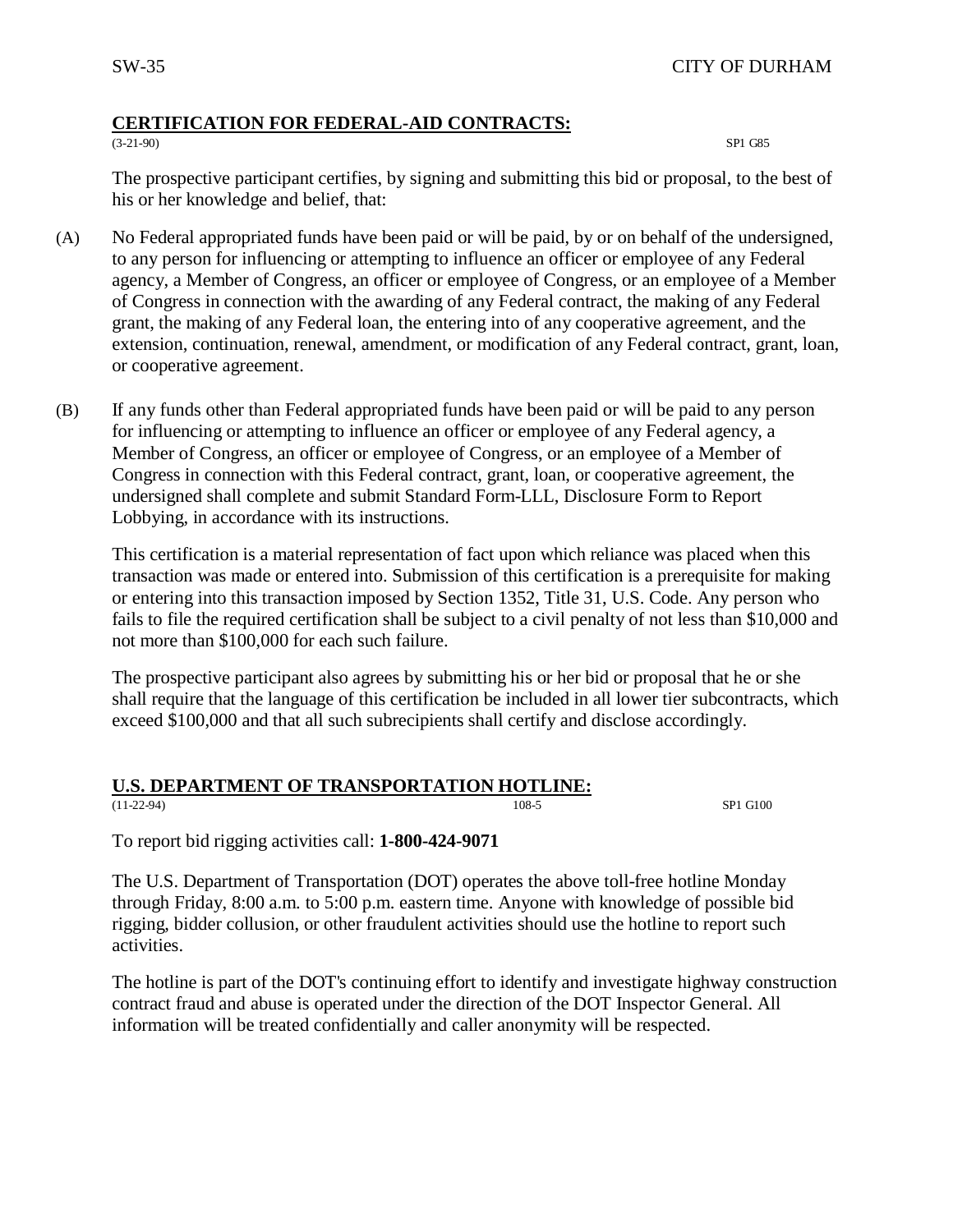#### **CARGO PREFERENCE ACT:**

 $(2-16-16)$ 

Privately owned United States-flag commercial vessels transporting cargoes are subject to the Cargo Preference Act (CPA) of 1954 requirements and regulations found in 46 CFR 381.7. Contractors are directed to clause (b) of 46 CFR 381.7 as follows:

(b) Contractor and Subcontractor Clauses. "Use of United States-flag vessels: The contractor agrees-

"(1) To utilize privately owned United States-flag commercial vessels to ship at least 50 percent of the gross tonnage (computed separately for dry bulk carriers, dry cargo liners, and tankers) involved, whenever shipping any equipment, material, or commodities pursuant to this contract, to the extent such vessels are available at fair and reasonable rates for United States-flag commercial vessels.

(2) To furnish within 20 days following the date of loading for shipments originating within the United States or within 30 working days following the date of loading for shipments originating outside the United States a legible copy of a rated, 'on-board' commercial ocean bill-of-lading in English for each shipment of cargo described in paragraph (b) (1) of this section to both the Contracting Officer (through the prime contractor in the case of subcontractor bills-of-lading) and to the Division of National Cargo, Office of Market Development, Maritime Administration, Washington, DC 20590.

(3) To insert the substance of the provisions of this clause in all subcontracts issued pursuant to this contract."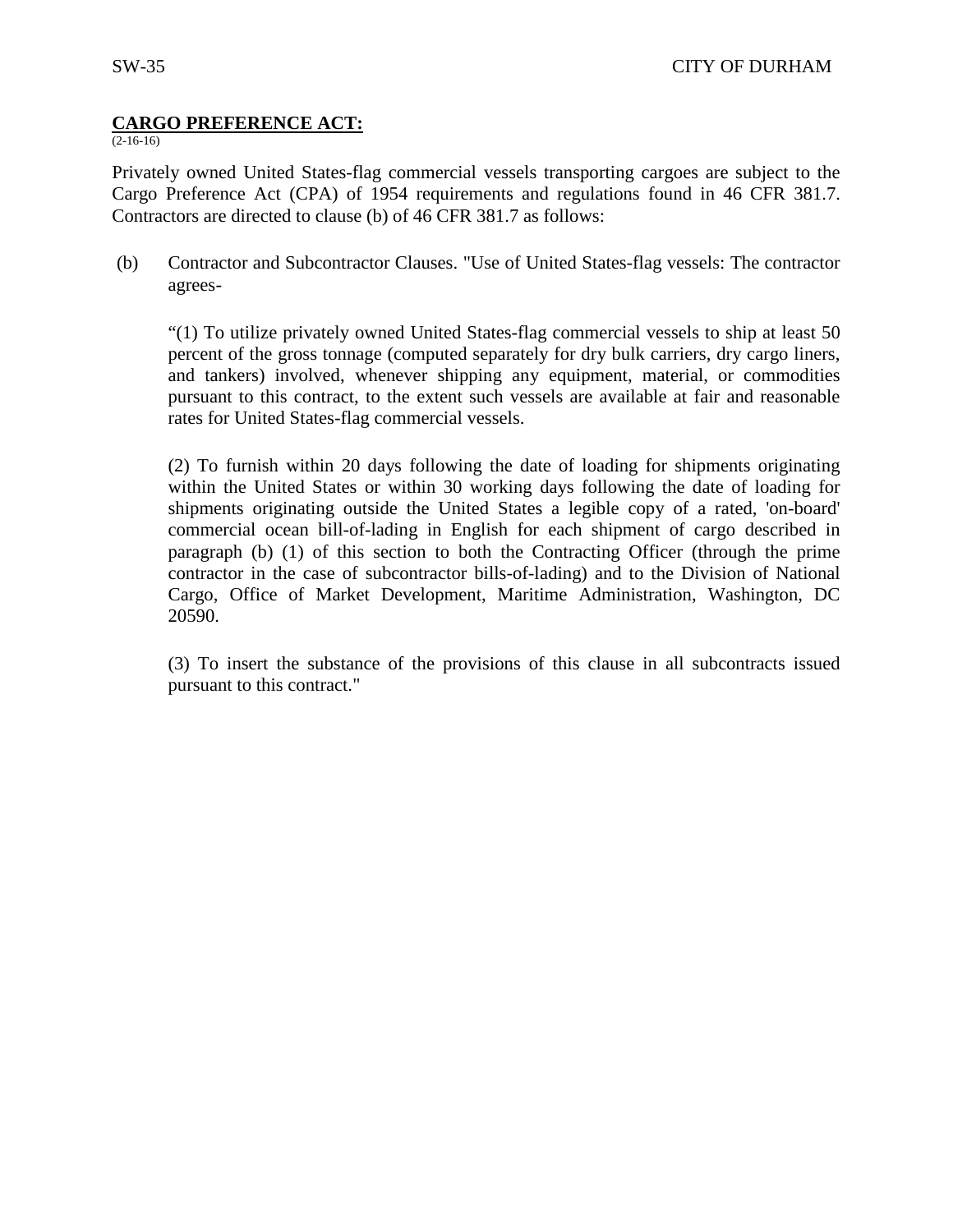#### **LOCATING EXISTING UNDERGROUND UTILITIES:**

(3-20-12) SP1 G115

Revise the 2012 Standard Specifications as follows:

Page 1-43, Article 105-8, line 28, after the first sentence, add the following:

Identify excavation locations by means of pre-marking with white paint, flags, or stakes or provide a specific written description of the location in the locate request.

#### **PIPE INSTALLATION:**

 $(11-20-12)$  (Rev. 8-18-15) 300 SP3 R01

Revise the *2012 Standard Specifications* as follows:

**Page 3-1, Article 300-2, Materials,** line 15, in the materials table, replace "Flowable Fill" and "Geotextiles" with the following:

| <b>Item</b>                                                                                  | <b>Section</b> |
|----------------------------------------------------------------------------------------------|----------------|
| Flowable Fill, Excavatable                                                                   | $1000 - 6$     |
| Grout, Type 2                                                                                | 1003           |
| Geotextiles, Type 4                                                                          | 1056           |
| <b>Page 3-1, Article 300-2, Materials, lines 23-24, replace sentence with the following:</b> |                |

Provide foundation conditioning geotextile and geotextile to wrap pipe joints in accordance with Section 1056 for Type 4 geotextile.

**Page 3-3, Subarticle 300-6(A), Rigid Pipe,** line 2, in the first paragraph, replace "an approved non-shrink grout." with "grout." and line 4, in the second paragraph, replace "filtration geotextile" with "geotextile".

**Page 3-3, Article 300-7, Backfilling,** lines 37-38, in the first and second sentences of the fifth paragraph, replace "Excavatable flowable fill" with "Flowable fill".

(4-16-13) 106 SP1 G120

Revise the *2012 Standard Specifications* as follows:

P**age 1-49, Subarticle 106-1(B) Domestic Steel, lines 2-7,** replace the first paragraph with the following:

All steel and iron products that are permanently incorporated into this project shall be produced in the United States except minimal amounts of foreign steel and iron products may be used provided the combined material cost of the items involved does not exceed 0.1% of the total amount bid for the entire project or \$2,500, whichever is greater. If invoices showing the cost of the material are not provided, the amount of the bid item involving the foreign material will be used for calculations. This minimal amount of foreign produced steel and iron products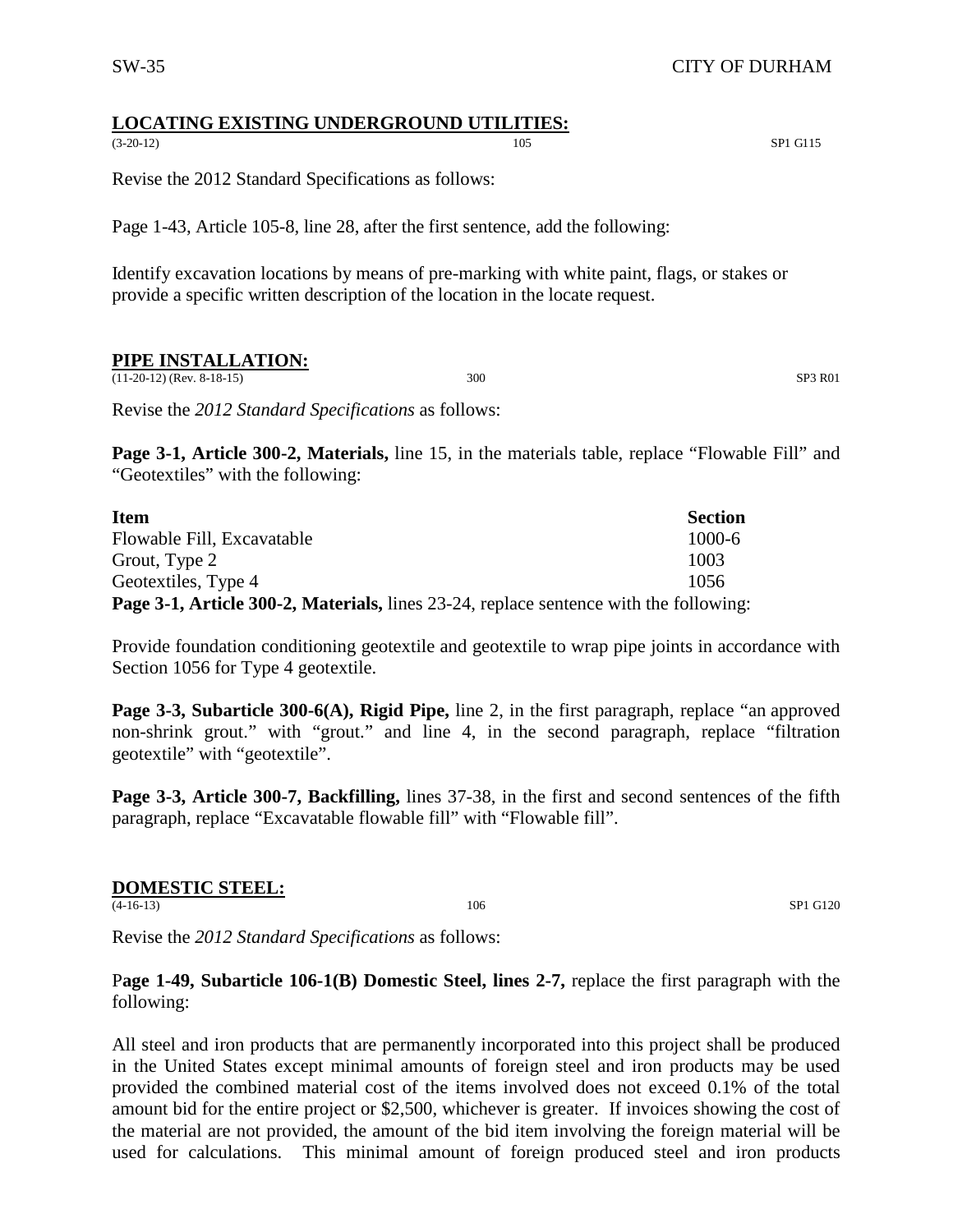permitted for use is not applicable to high strength fasteners. Domestically produced high strength fasteners are required.

# **GIFTS FROM VENDORS AND CONTRACTORS:**<br>(12-15-09)

(12-15-09) SP1 G152

By Executive Order 24, issued by Governor Perdue, and *N.C.G.S.§ 133-32,* it is unlawful for any vendor or contractor (i.e. architect, bidder, contractor, construction manager, design professional, engineer, landlord, offeror, seller, subcontractor, supplier, or vendor), to make gifts or to give favors to any State employee of the Governor's Cabinet Agencies (i.e. Administration, Commerce, Correction, Crime Control and Public Safety, Cultural Resources, Environment and Natural Resources, Health and Human Services, Juvenile Justice and Delinquency Prevention, Revenue, Transportation, and the Office of the Governor). This prohibition covers those vendors and contractors who:

- (A) Have a contract with a governmental agency; or
- (B) Have performed under such a contract within the past year; or
- (C) Anticipate bidding on such a contract in the future.

For additional information regarding the specific requirements and exemptions, vendors and contractors are encouraged to review Executive Order 24 and *N.C.G.S. § 133-32*.

Executive Order 24 also encouraged and invited other State Agencies to implement the requirements and prohibitions of the Executive Order to their agencies. Vendors and contractors should contact other State Agencies to determine if those agencies have adopted Executive Order 24.

# **EROSION AND SEDIMENT CONTROL/STORMWATER CERTIFICATION:**<br>(1-16-07) (Rev 11-22-16)<br>(1-16-07)

(1-16-07) (Rev 11-22-16) 105-16, 225-2, 16 SP1 G180

#### **General**

Schedule and conduct construction activities in a manner that will minimize soil erosion and the resulting sedimentation and turbidity of surface waters. Comply with the requirements herein regardless of whether or not a National Pollution discharge Elimination System (NPDES) permit for the work is required.

Establish a chain of responsibility for operations and subcontractors' operations to ensure that the *Erosion and Sediment Control/Stormwater Pollution Prevention Plan* is implemented and maintained over the life of the contract.

(A) *Certified Supervisor* - Provide a certified Erosion and Sediment Control/Stormwater Supervisor to manage the Contractor and subcontractor operations, insure compliance with Federal, State and Local ordinances and regulations, and manage the Quality Control Program.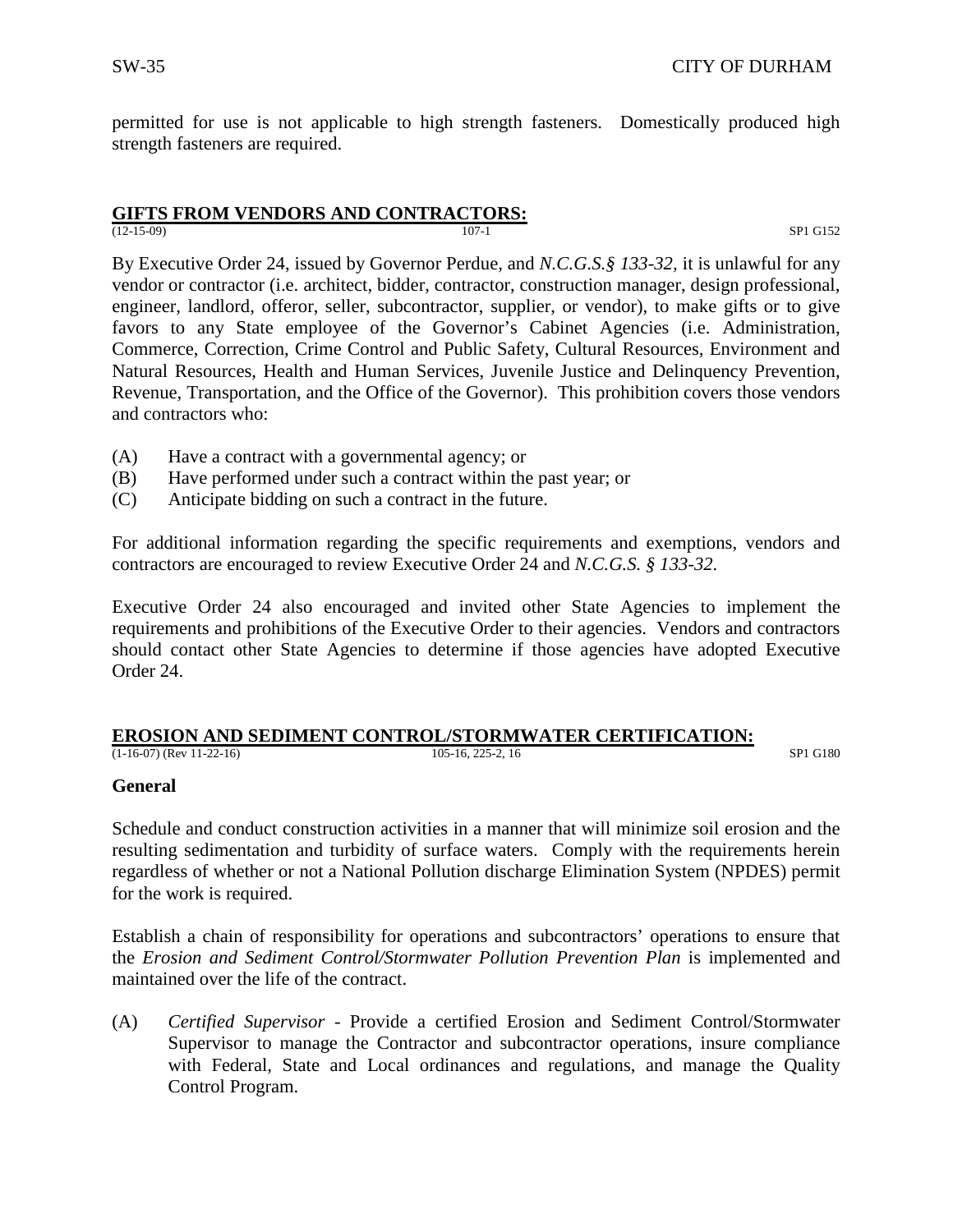- (B) *Certified Foreman* Provide a certified, trained foreman for each construction operation that increases the potential for soil erosion or the possible sedimentation and turbidity of surface waters.
- (C) *Certified Installer* Provide a certified installer to install or direct the installation for erosion or sediment/stormwater control practices.
- (D) *Certified Designer* Provide a certified designer for the design of the erosion and sediment control/stormwater component of reclamation plans and, if applicable, for the design of the project erosion and sediment control/stormwater plan.

#### **Roles and Responsibilities**

- (A) *Certified Erosion and Sediment Control/Stormwater Supervisor* The Certified Supervisor shall be Level II and responsible for ensuring the erosion and sediment control/stormwater plan is adequately implemented and maintained on the project and for conducting the quality control program. The Certified Supervisor shall be on the project within 24 hours notice from initial exposure of an erodible surface to the project's final acceptance. Perform the following duties:
	- (1) Manage Operations Coordinate and schedule the work of subcontractors so that erosion and sediment control/stormwater measures are fully executed for each operation and in a timely manner over the duration of the contract.
		- (a) Oversee the work of subcontractors so that appropriate erosion and sediment control/stormwater preventive measures are conformed to at each stage of the work.
		- (b) Prepare the required National Pollutant Discharge Elimination System (NPDES) Inspection Record and submit to the Engineer.
		- (c) Attend all weekly or monthly construction meetings to discuss the findings of the NPDES inspection and other related issues.
		- (d) Implement the erosion and sediment control/stormwater site plans requested.
		- (e) Provide any needed erosion and sediment control/stormwater practices for the Contractor's temporary work not shown on the plans, such as, but not limited to work platforms, temporary construction, pumping operations, plant and storage yards, and cofferdams.
		- (f) Acquire applicable permits and comply with requirements for borrow pits, dewatering, and any temporary work conducted by the Contractor in jurisdictional areas.
		- (g) Conduct all erosion and sediment control/stormwater work in a timely and workmanlike manner.
		- (h) Fully perform and install erosion and sediment control/stormwater work prior to any suspension of the work.
		- (i) Coordinate with Department, Federal, State and Local Regulatory agencies on resolution of erosion and sediment control/stormwater issues due to the Contractor's operations.
		- (j) Ensure that proper cleanup occurs from vehicle tracking on paved surfaces or any location where sediment leaves the Right-of-Way.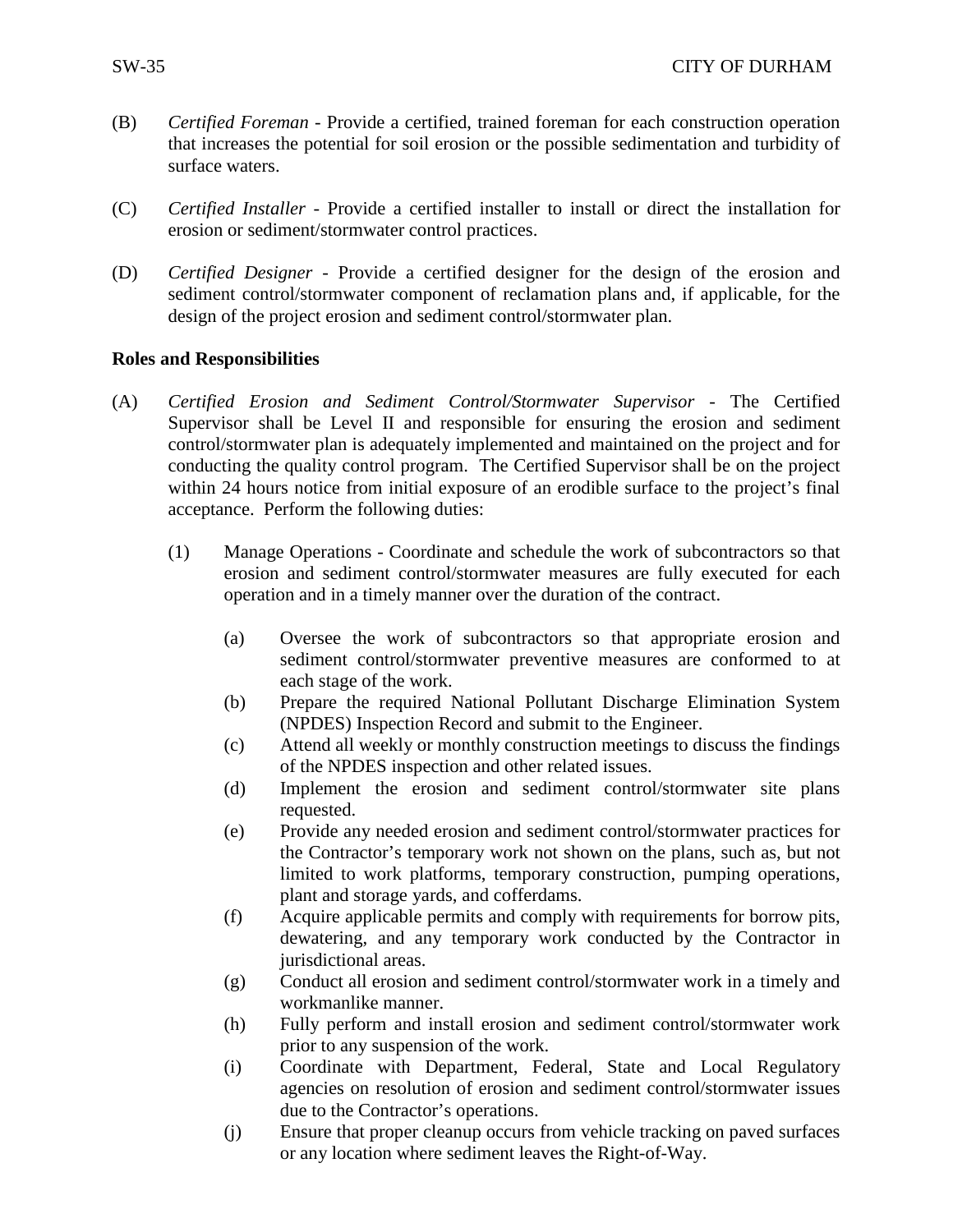- (k) Have available a set of erosion and sediment control/stormwater plans that are initialed and include the installation date of Best Management Practices. These practices shall include temporary and permanent groundcover and be properly updated to reflect necessary plan and field changes for use and review by Department personnel as well as regulatory agencies.
- (2) Requirements set forth under the NPDES Permit The Department's NPDES Stormwater permit (NCS000250) outlines certain objectives and management measures pertaining to construction activities. The permit references *NCG010000, General Permit to Discharge Stormwater* under the NPDES, and states that the Department shall incorporate the applicable requirements into its delegated Erosion and Sediment Control Program for construction activities disturbing one or more acres of land. The Department further incorporates these requirements on all contracted bridge and culvert work at jurisdictional waters, regardless of size. Some of the requirements are, but are not limited to:
	- (a) Control project site waste to prevent contamination of surface or ground waters of the state, i.e. from equipment operation/maintenance, construction materials, concrete washout, chemicals, litter, fuels, lubricants, coolants, hydraulic fluids, any other petroleum products, and sanitary waste.
	- (b) Inspect erosion and sediment control/stormwater devices and stormwater discharge outfalls at least once every 7 calendar days and within 24 hours after a rainfall event of 0.5 inch that occurs within a 24 hour period. Additional monitoring may be required at the discretion of Division of Water Resources personnel if the receiving stream is 303(d) listed for turbidity and the project has had documented problems managing turbidity.
	- (c) Maintain an onsite rain gauge or use the Department's Multi-Sensor Precipitation Estimate website to maintain a daily record of rainfall amounts and dates.
	- (d) Maintain erosion and sediment control/stormwater inspection records for review by Department and Regulatory personnel upon request.
	- (e) Implement approved reclamation plans on all borrow pits, waste sites and staging areas.
	- (f) Maintain a log of turbidity test results as outlined in the Department's Procedure for Monitoring Borrow Pit Discharge.
	- (g) Provide secondary containment for bulk storage of liquid materials.
	- (h) Provide training for employees concerning general erosion and sediment control/stormwater awareness, the Department's NPDES Stormwater Permit NCS000250 requirements, and the applicable requirements of the *General Permit, NCG010000*.
	- (i) Report violations of the NPDES permit to the Engineer immediately who will notify the Division of Water Quality Regional Office within 24 hours of becoming aware of the violation.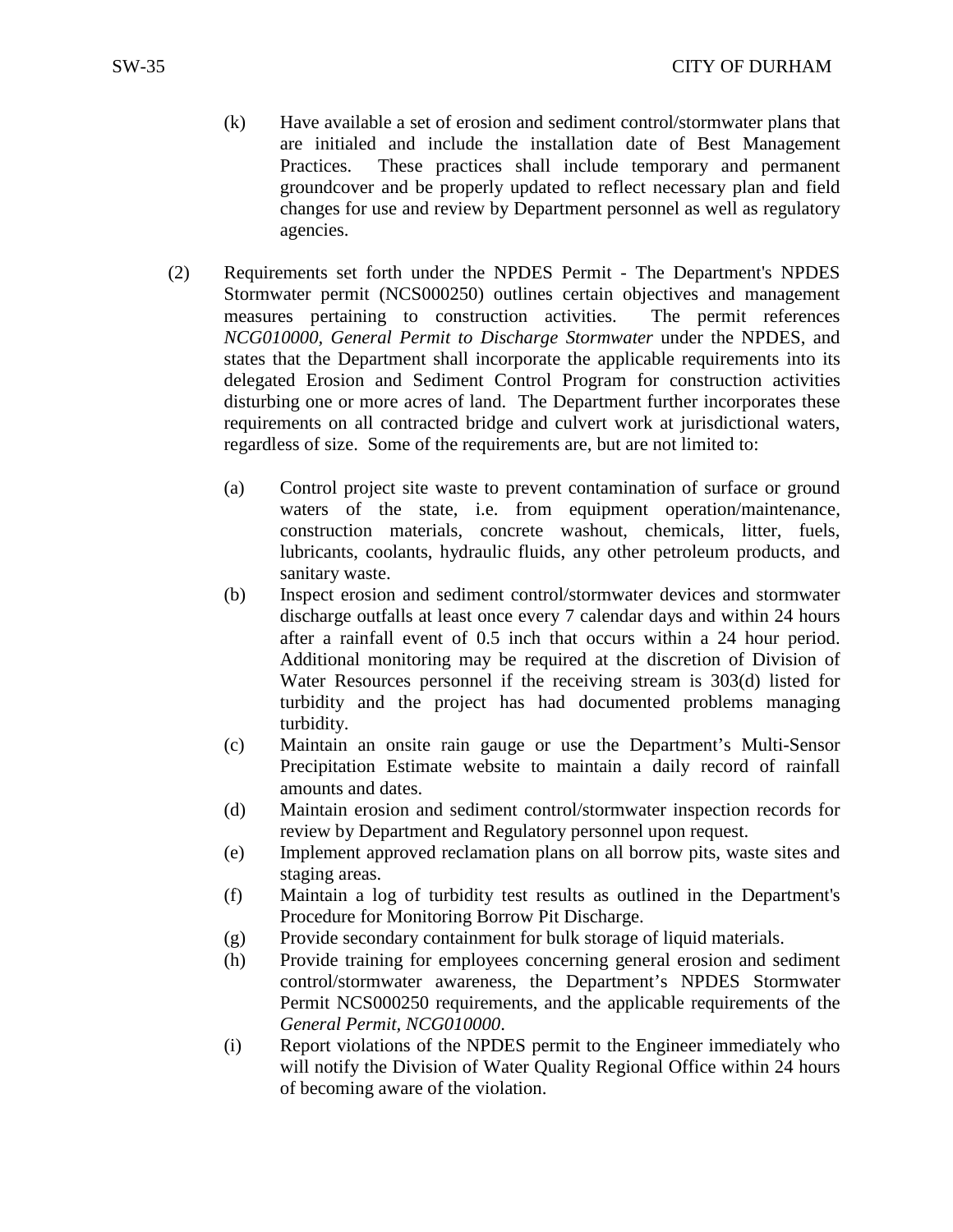- (3) Quality Control Program Maintain a quality control program to control erosion, prevent sedimentation and follow provisions/conditions of permits. The quality control program shall:
	- (a) Follow permit requirements related to the Contractor and subcontractors' construction activities.
	- (b) Ensure that all operators and subcontractors on site have the proper erosion and sediment control/stormwater certification.
	- (c) Notify the Engineer when the required certified erosion and sediment control/stormwater personnel are not available on the job site when needed.
	- (d) Conduct the inspections required by the NPDES permit.
	- (e) Take corrective actions in the proper timeframe as required by the NPDES permit for problem areas identified during the NPDES inspections.
	- (f) Incorporate erosion control into the work in a timely manner and stabilize disturbed areas with mulch/seed or vegetative cover on a section-bysection basis.
	- (g) Use flocculants approved by state regulatory authorities where appropriate and where required for turbidity and sedimentation reduction.
	- (h) Ensure proper installation and maintenance of temporary erosion and sediment control devices.
	- (i) Remove temporary erosion or sediment control devices when they are no longer necessary as agreed upon by the Engineer.
	- (j) The Contractor's quality control and inspection procedures shall be subject to review by the Engineer. Maintain NPDES inspection records and make records available at all times for verification by the Engineer.
- (B) *Certified Foreman*  At least one Certified Foreman shall be onsite for each type of work listed herein during the respective construction activities to control erosion, prevent sedimentation and follow permit provisions:
	- (1) Foreman in charge of grading activities
	- (2) Foreman in charge of bridge or culvert construction over jurisdictional areas
	- (3) Foreman in charge of utility activities

The Contractor may request to use the same person as the Level II Supervisor and Level II Foreman. This person shall be onsite whenever construction activities as described above are taking place. This request shall be approved by the Engineer prior to work beginning.

The Contractor may request to name a single Level II Foreman to oversee multiple construction activities on small bridge or culvert replacement projects. This request shall be approved by the Engineer prior to work beginning.

- (C) *Certified Installers* Provide at least one onsite, Level I Certified Installer for each of the following erosion and sediment control/stormwater crew:
	- (1) Seeding and Mulching
	- (2) Temporary Seeding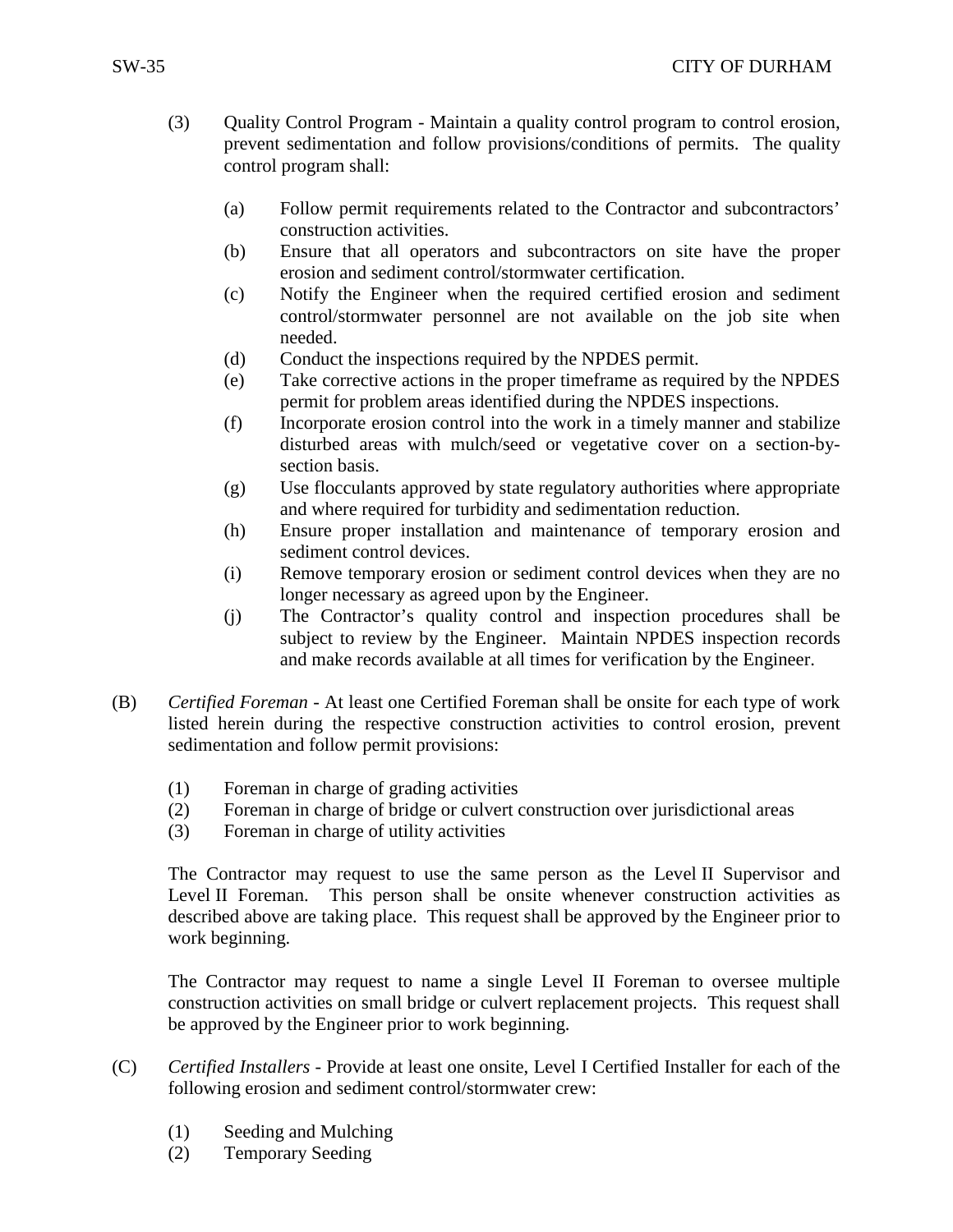- (3) Temporary Mulching
- (4) Sodding
- (5) Silt fence or other perimeter erosion/sediment control device installations
- (6) Erosion control blanket installation
- (7) Hydraulic tackifier installation
- (8) Turbidity curtain installation
- (9) Rock ditch check/sediment dam installation
- (10) Ditch liner/matting installation
- (11) Inlet protection
- (12) Riprap placement
- (13) Stormwater BMP installations (such as but not limited to level spreaders, retention/detention devices)
- (14) Pipe installations within jurisdictional areas

If a Level I *Certified Installer* is not onsite, the Contractor may substitute a Level II Foreman for a Level I Installer, provided the Level II Foreman is not tasked to another crew requiring Level II Foreman oversight.

(D) *Certified Designer* - Include the certification number of the Level III-B Certified Designer on the erosion and sediment control/stormwater component of all reclamation plans and if applicable, the certification number of the Level III-A Certified Designer on the design of the project erosion and sediment control/stormwater plan.

#### **Preconstruction Meeting**

Furnish the names of the *Certified Erosion and Sediment Control/Stormwater Supervisor, Certified Foremen, Certified Installers* and *Certified Designer* and notify the Engineer of changes in certified personnel over the life of the contract within 2 days of change.

#### **Ethical Responsibility**

Any company performing work for the North Carolina Department of Transportation has the ethical responsibility to fully disclose any reprimand or dismissal of an employee resulting from improper testing or falsification of records.

#### **Revocation or Suspension of Certification**

Upon recommendation of the Chief Engineer to the certification entity, certification for *Supervisor*, *Certified Foremen*, *Certified Installers* and *Certified Designer* may be revoked or suspended with the issuance of an *Immediate Corrective Action (ICA), Notice of Violation (NOV),* or C*ease and Desist Order* for erosion and sediment control/stormwater related issues.

The Chief Engineer may recommend suspension or permanent revocation of certification due to the following:

- (A) Failure to adequately perform the duties as defined within this certification provision.
- (B) Issuance of an ICA, NOV, or Cease and Desist Order.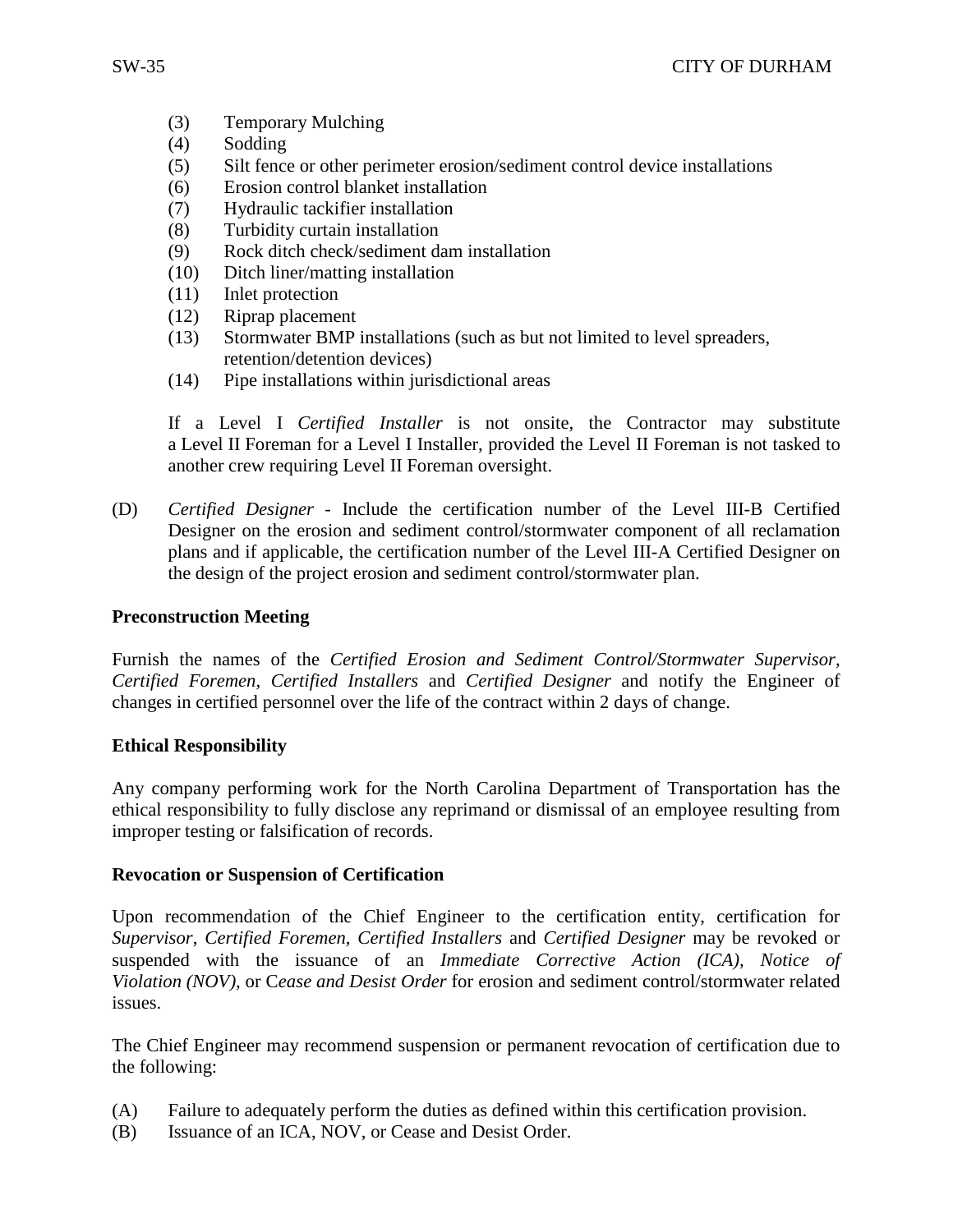- (C) Failure to fully perform environmental commitments as detailed within the permit conditions and specifications.
- (D) Demonstration of erroneous documentation or reporting techniques.
- (E) Cheating or copying another candidate's work on an examination.
- (F) Intentional falsification of records.
- (G) Directing a subordinate under direct or indirect supervision to perform any of the above actions.
- (H) Dismissal from a company for any of the above reasons.
- (I) Suspension or revocation of one's certification by another entity.

Suspension or revocation of a certification will be sent by certified mail to the certificant and the Corporate Head of the company that employs the certificant.

A certificant has the right to appeal any adverse action which results in suspension or permanent revocation of certification by responding, in writing, to the Chief Engineer within 10 calendar days after receiving notice of the proposed adverse action.

> Chief Engineer 1536 Mail Service Center Raleigh, NC 27699-1536

Failure to appeal within 10 calendar days will result in the proposed adverse action becoming effective on the date specified on the certified notice. Failure to appeal within the time specified will result in a waiver of all future appeal rights regarding the adverse action taken. The certificant will not be allowed to perform duties associated with the certification during the appeal process.

The Chief Engineer will hear the appeal and make a decision within 7 days of hearing the appeal. Decision of the Chief Engineer will be final and will be made in writing to the certificant.

If a certification is temporarily suspended, the certificant shall pass any applicable written examination and any proficiency examination, at the conclusion of the specified suspension period, prior to having the certification reinstated.

#### **Measurement and Payment**

*Certified Erosion and Sediment Control/Stormwater Supervisor, Certified Foremen, Certified Installers* and *Certified Designer* will be incidental to the project for which no direct compensation will be made.

### **PROCEDURE FOR MONITORING BORROW PIT DISCHARGE:**<br>(2-20-07) (Rev. 3-20-13)

 $(2-20-07)$  (Rev. 3-20-13)  $(3-16, 230, 801)$  SP1 G181

Water discharge from borrow pit sites shall not cause surface waters to exceed 50 NTUs (nephelometric turbidity unit) in streams not designated as trout waters and 10 NTUs in streams, lakes or reservoirs designated as trout waters. For lakes and reservoirs not designated as trout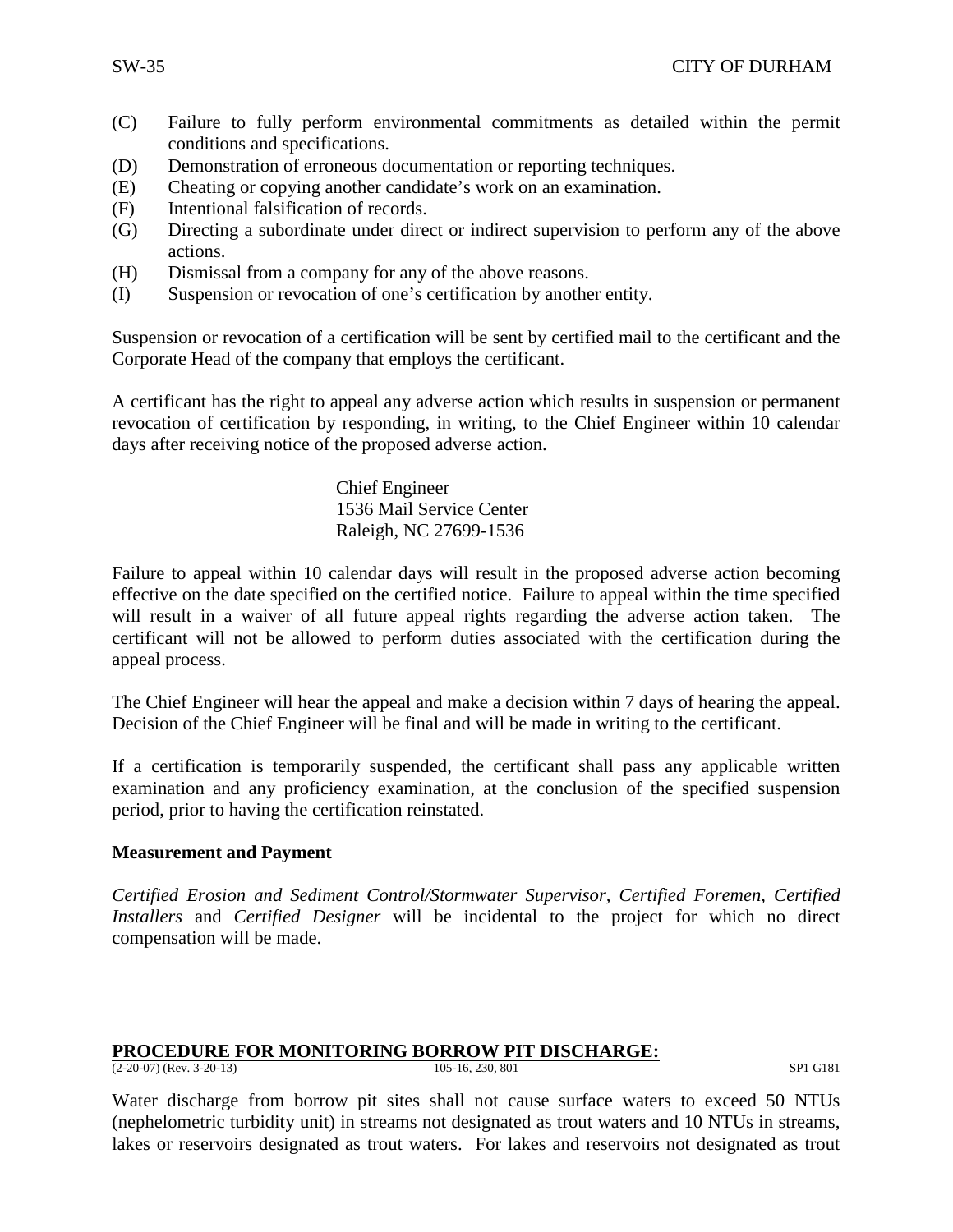waters, the turbidity shall not exceed 25 NTUs. If the turbidity exceeds these levels due to natural background conditions, the existing turbidity level shall not be increased.

If during any operating day, the downstream water quality exceeds the standard, the Contractor shall do all of the following:

- (A) Either cease discharge or modify the discharge volume or turbidity levels to bring the downstream turbidity levels into compliance, or
- (B) Evaluate the upstream conditions to determine if the exceedance of the standard is due to natural background conditions. If the background turbidity measurements exceed the standard, operation of the pit and discharge can continue as long as the stream turbidity levels are not increased due to the discharge.
- (C) Measure and record the turbidity test results (time, date and sampler) at all defined sampling locations 30 minutes after startup and at a minimum, one additional sampling of all sampling locations during that 24-hour period in which the borrow pit is discharging.
- (D) Notify DWQ within 24 hours of any stream turbidity standard exceedances that are not brought into compliance.

During the Environmental Assessment required by Article 230-4 of the *2012 Standard Specifications*, the Contractor shall define the point at which the discharge enters into the State's surface waters and the appropriate sampling locations. Sampling locations shall include points upstream and downstream from the point at which the discharge enters these waters. Upstream sampling location shall be located so that it is not influenced by backwater conditions and represents natural background conditions. Downstream sampling location shall be located at the point where complete mixing of the discharge and receiving water has occurred.

The discharge shall be closely monitored when water from the dewatering activities is introduced into jurisdictional wetlands. Any time visible sedimentation (deposition of sediment) on the wetland surface is observed, the dewatering activity will be suspended until turbidity levels in the stilling basin can be reduced to a level where sediment deposition does not occur. Staining of wetland surfaces from suspended clay particles, occurring after evaporation or infiltration, does not constitute sedimentation. No activities shall occur in wetlands that adversely affect the functioning of a wetland. Visible sedimentation will be considered an indication of possible adverse impacts on wetland use.

The Engineer will perform independent turbidity tests on a random basis. These results will be maintained in a log within the project records. Records will include, at a minimum, turbidity test results, time, date and name of sampler. Should the Department's test results exceed those of the Contractor's test results, an immediate test shall be performed jointly with the results superseding the previous test results of both the Department and the Contractor.

The Contractor shall use the *NCDOT Turbidity Reduction Options for Borrow Pits Matrix,*  available at

[http://www.ncdot.gov/doh/operations/dp\\_chief\\_eng/roadside/fieldops/downloads/Files/Turbidity](http://www.ncdot.gov/doh/operations/dp_chief_eng/roadside/fieldops/downloads/Files/TurbidityReductionOptionSheet.pdf) [ReductionOptionSheet.pdf](http://www.ncdot.gov/doh/operations/dp_chief_eng/roadside/fieldops/downloads/Files/TurbidityReductionOptionSheet.pdf)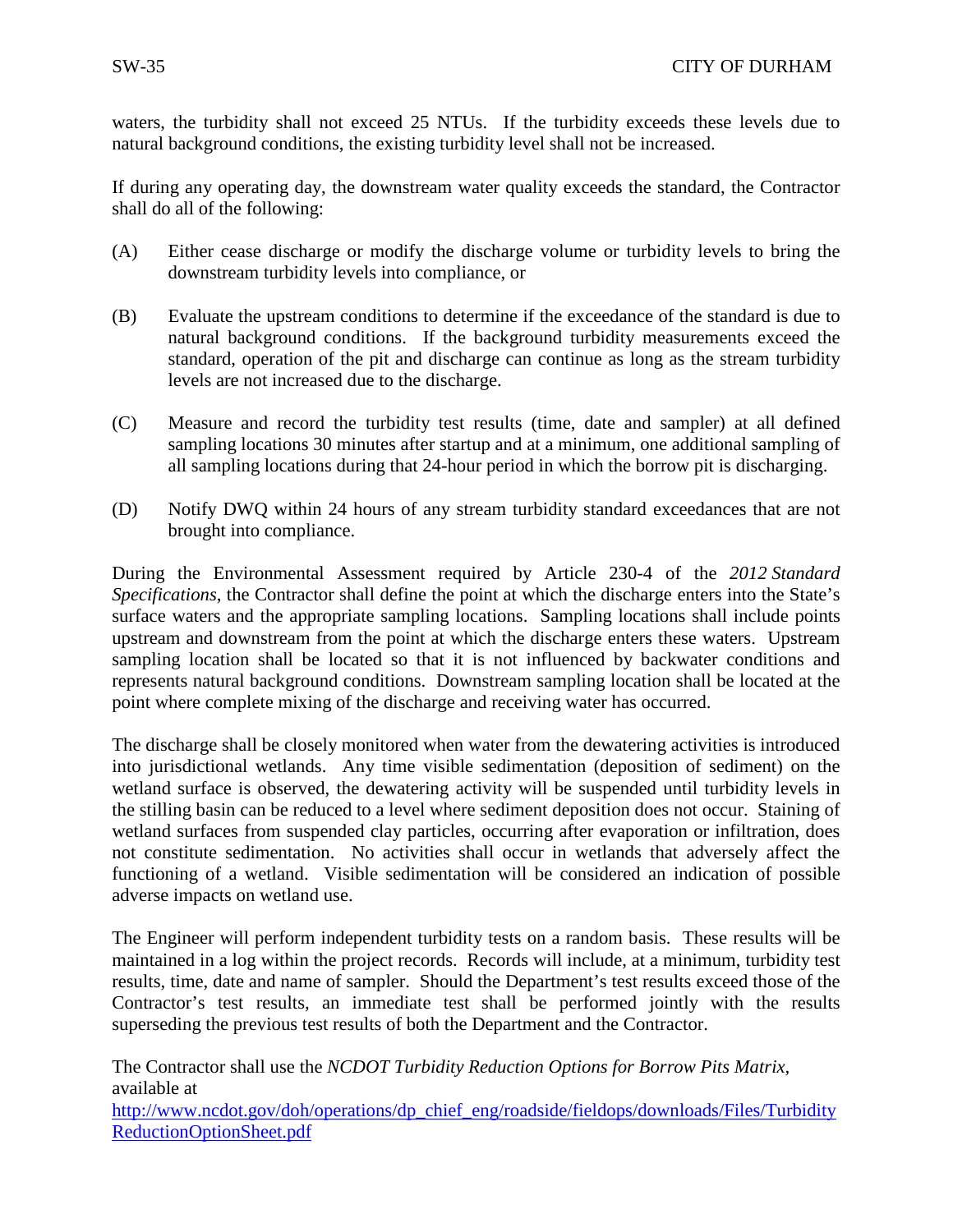to plan, design, construct, and maintain BMPs to address water quality standards. Tier I Methods include stilling basins which are standard compensatory BMPs. Other Tier I methods are noncompensatory and shall be used when needed to meet the stream turbidity standards. Tier II Methods are also noncompensatory and are options that may be needed for protection of rare or unique resources or where special environmental conditions exist at the site which have led to additional requirements being placed in the DWQ's 401 Certifications and approval letters, Isolated Wetland Permits, Riparian Buffer Authorization or a DOT Reclamation Plan's Environmental Assessment for the specific site. Should the Contractor exhaust all Tier I Methods on a site exclusive of rare or unique resources or special environmental conditions, Tier II Methods may be required by regulators on a case by case basis per supplemental agreement.

The Contractor may use cation exchange capacity (CEC) values from proposed site borings to plan and develop the bid for the project. CEC values exceeding 15 milliequivalents per 100 grams of soil may indicate a high potential for turbidity and should be avoided when dewatering into surface water is proposed.

No additional compensation for monitoring borrow pit discharge will be paid.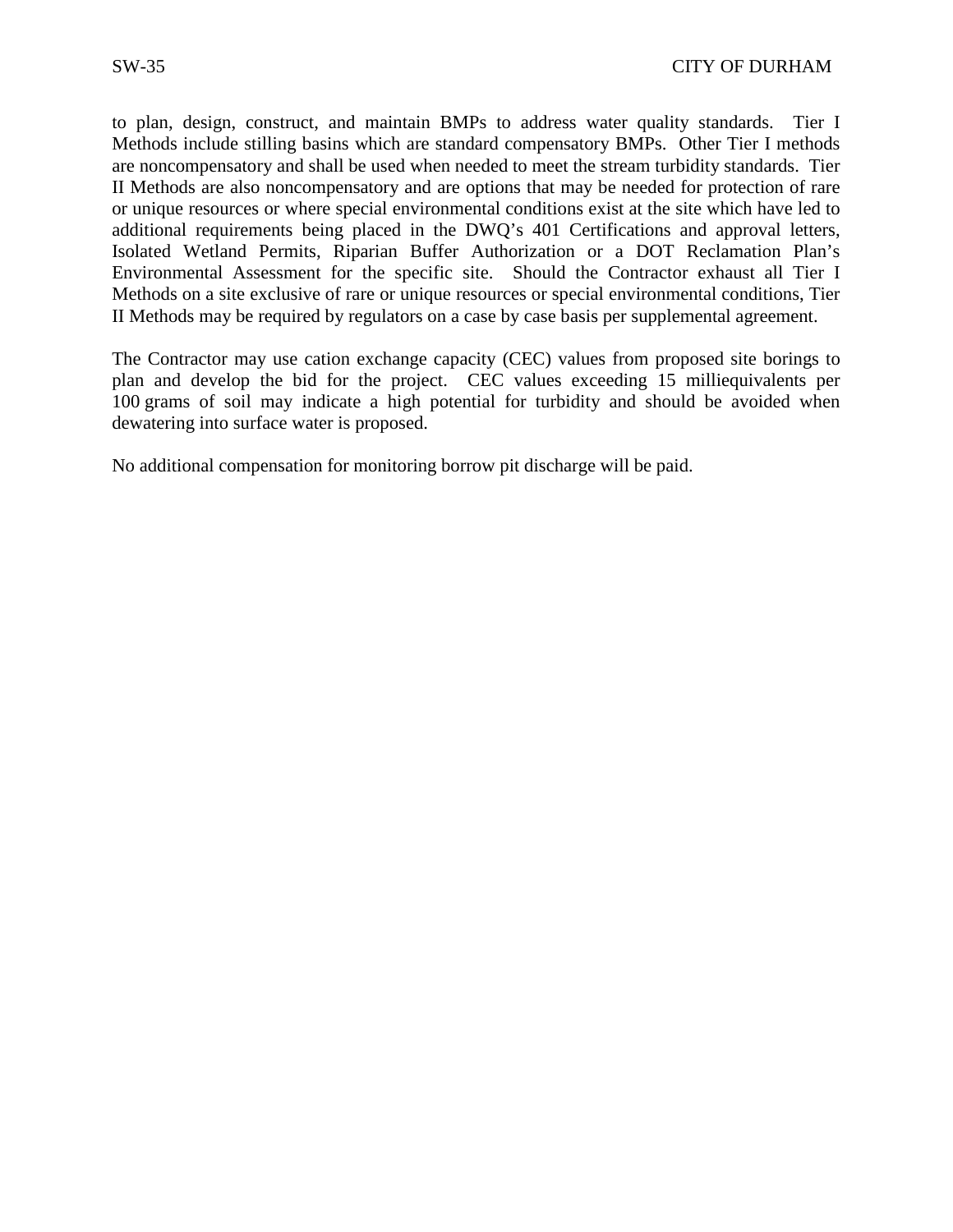#### **EMPLOYMENT:**

 $\frac{(11-15-11)(\text{Rev. }1-17-12)}{108, 102}$  SP1 G184

Revise the *2012 Standard Specifications* as follows:

**Page 1-20, Subarticle 102-15(O)**, delete and replace with the following:

**(O)** Failure to restrict a former Department employee as prohibited by Article 108-5.

**Page 1-65, Article 108-5 Character of Workmen, Methods, and Equipment, line 32**, delete all of line 32, the first sentence of the second paragraph and the first word of the second sentence of the second paragraph.

# **LIABILITY INSURANCE:**

 $(S-20-14)$  SP1 G160

Revise the *2012 Standard Specifications* as follows:

**Page 1-60, Article 107-15 LIABILITY INSURANCE, line 16,** add the following as the second sentence of the third paragraph:

Prior to beginning services, all contractors shall provide proof of coverage issued by a workers' compensation insurance carrier, or a certificate of compliance issued by the Department of Insurance for self-insured subcontractors, irrespective of whether having regularly in service fewer than three employees.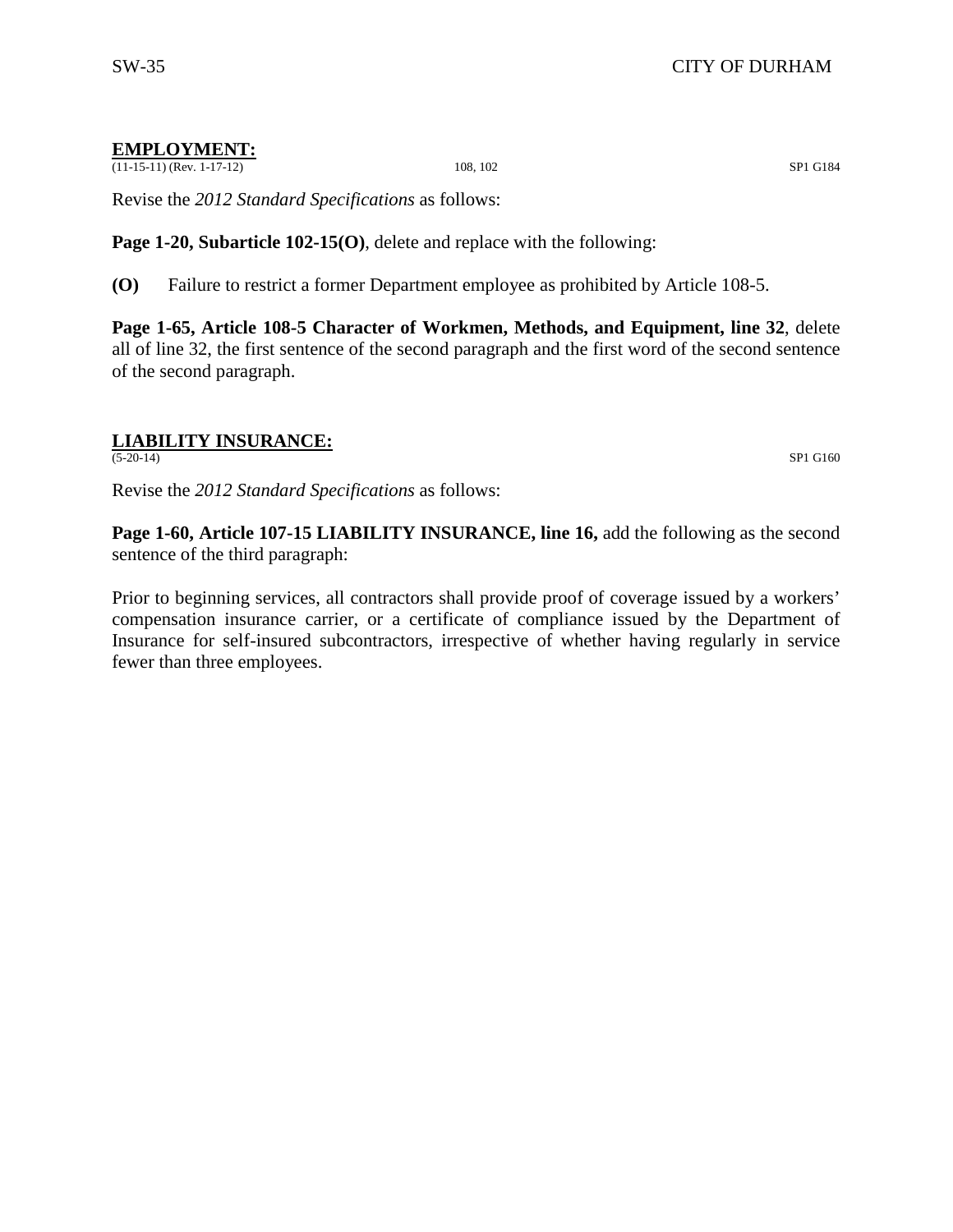# **MATERIALS:**<br>(2-21-12) (Rev. 11-22-16)

(2000, 1002, 1005, 1016, 1018, 1024, 1050, 1074, 1078, 1080, 1081, 1086, 1084, 1087, 1092 SP10 R01 Revise the *2012 Standard Specifications* as follows:

Page 10-1, Article 1000-1, DESCRIPTION, lines 9-10, replace the last sentence of the first paragraph with the following:

Type IL, IP, IS or IT blended cement may be used instead of Portland cement.

#### Page 10-1, Article 1000-1, DESCRIPTION, line 14, add the following:

If any change is made to the mix design, submit a new mix design (with the exception of an approved pozzolan source change).

If any major change is made to the mix design, also submit new test results showing the mix design conforms to the criteria. Define a major change to the mix design as:

- (1) A source change in coarse aggregate, fine aggregate or cement.
- (2) A pozzolan class or type change (e.g. Class F fly ash to Class C fly ash).
- (3) A quantitative change in coarse aggregate (applies to an increase or decrease greater than 5%), fine aggregate (applies to an increase or decrease greater than 5%), water (applies to an increase only), cement (applies to a decrease only), or pozzolan (applies to an increase or decrease greater than 5%).

Use materials which do not produce a mottled appearance through rusting or other staining of the finished concrete surface.

**Page 10-1, Article 1000-2, MATERIALS, line 16; Page 10-8, Subarticle 1000-7(A), Materials, line 8; and Page 10-18, Article 1002-2, MATERIALS, line 9,** add the following to the table of item references:

| <b>Item</b>                   | <b>Section</b> |
|-------------------------------|----------------|
| <b>Type IL Blended Cement</b> | $1024 - 1$     |

**Page 10-1, Subarticle 1000-3(A), Composition and Design, lines 25-27,** replace the second paragraph with the following:

Fly ash may be substituted for cement in the mix design up to 30% at a rate of 1.0 lb of fly ash to each pound of cement replaced.

**Page 10-2, Subarticle 1000-3(A), Composition and Design, lines 12-21,** delete the third paragraph through the sixth paragraph beginning with "If any change is made to the mix design, submit…" through "…(applies to a decrease only)."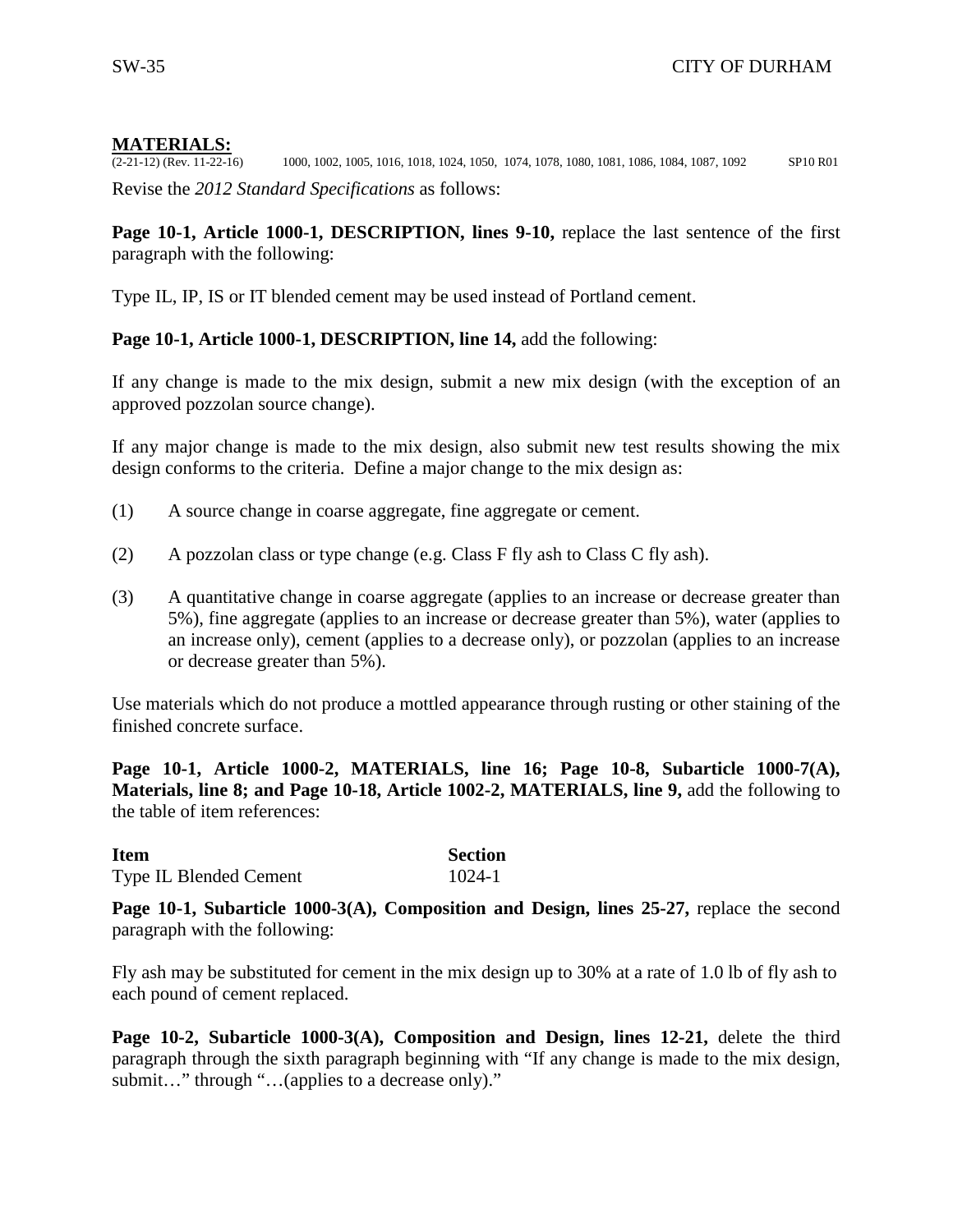| <b>TABLE 1000-1</b>                        |                                                              |                                         |                           |                                                 |                           |                                                     |                           |              |                       |                          |                          |  |
|--------------------------------------------|--------------------------------------------------------------|-----------------------------------------|---------------------------|-------------------------------------------------|---------------------------|-----------------------------------------------------|---------------------------|--------------|-----------------------|--------------------------|--------------------------|--|
| <b>REQUIREMENTS FOR CONCRETE</b>           |                                                              |                                         |                           |                                                 |                           |                                                     |                           |              |                       |                          |                          |  |
|                                            |                                                              |                                         |                           | <b>Maximum Water-Cement Ratio</b>               |                           | <b>Slump</b>                                        | <b>Consistency Max.</b>   |              | <b>Cement Content</b> |                          |                          |  |
| <b>Class of Concrete</b>                   | Min. Comp.<br>at 28 days<br>Strength                         | <b>Air-Entrained</b><br><b>Concrete</b> |                           | Non Air-<br><b>Entrained</b><br><b>Concrete</b> |                           | Vibrated                                            | Non-Vibrated              |              | <b>Vibrated</b>       |                          | <b>Non-Vibrated</b>      |  |
|                                            |                                                              | Rounded<br>Aggregate                    | Angular<br>Aggre-<br>gate | Rounded<br>Aggregate                            | Angular<br>Aggre-<br>gate |                                                     |                           | Min.         | Max.                  | Min.                     | Max.                     |  |
| Units                                      | psi                                                          |                                         |                           |                                                 |                           | inch                                                | inch                      | lb/cy        | lb/cy                 | lb/cy                    | lb/cy                    |  |
| AA                                         | 4,500                                                        | 0.381                                   | 0.426                     | $\overline{a}$                                  | $\overline{a}$            | 3.5                                                 | $\overline{a}$            | 639          | 715                   | $\overline{\phantom{a}}$ | $\overline{a}$           |  |
| AA Slip<br>Form                            | 4,500                                                        | 0.381                                   | 0.426                     | $\overline{\phantom{a}}$                        | $\overline{\phantom{0}}$  | 1.5                                                 | $\overline{\phantom{0}}$  | 639          | 715                   | $\overline{a}$           | $\overline{\phantom{a}}$ |  |
| Drilled Pier                               | 4,500                                                        |                                         |                           | 0.450                                           | 0.450                     | $\overline{a}$                                      | $5-7$ dry<br>$7-9$<br>wet |              |                       | 640                      | 800                      |  |
| A                                          | 3,000                                                        | 0.488                                   | 0.532                     | 0.550                                           | 0.594                     | 3.5                                                 | $\overline{4}$            | 564          |                       | 602                      |                          |  |
| B                                          | 2,500                                                        | 0.488                                   | 0.567                     | 0.559                                           | 0.630                     | 1.5<br>machine-<br>placed<br>2.5<br>hand-<br>placed | $\overline{4}$            | 508          |                       | 545                      |                          |  |
| Sand Light-<br>weight                      | 4,500                                                        | $\overline{a}$                          | 0.420                     | $\overline{a}$                                  | $\overline{a}$            | $\overline{4}$                                      | $\overline{a}$            | 715          | $\overline{a}$        | $\overline{a}$           | $\overline{a}$           |  |
| Latex<br>Modified                          | 3,000<br>7 day                                               | 0.400                                   | 0.400                     | $\overline{a}$                                  | $\qquad \qquad -$         | 6                                                   | $\overline{a}$            | 658          | $\overline{a}$        | $\overline{a}$           | $\overline{\phantom{0}}$ |  |
| Flowable<br>Fill<br>excavatable            | 150 max.<br>at 56 days                                       | as needed                               | as needed                 | as needed                                       | as needed                 |                                                     | Flow-<br>able             |              |                       | 40                       | 100                      |  |
| Flowable<br><b>Fill</b><br>non-excavatable | 125                                                          | as needed                               | as needed                 | as needed                                       | as needed                 | $\overline{a}$                                      | Flow-<br>able             |              | $\overline{a}$        | 100                      | as<br>needed             |  |
| Pavement                                   | 4,500<br>design,<br>field<br>650<br>flexural,<br>design only | 0.559                                   | 0.559                     |                                                 |                           | $1.5$ slip<br>form<br>3.0 <sub>hand</sub><br>place  |                           | 526          |                       |                          |                          |  |
| Precast                                    | See<br>Table<br>1077-1                                       | as needed                               | as needed                 |                                                 |                           | 6                                                   | as<br>needed              | as<br>needed | as<br>needed          | as<br>needed             | as<br>needed             |  |
| Prestress                                  | per<br>contract                                              | See Table<br>1078-1                     | See<br>Table<br>1078-1    |                                                 |                           | 8                                                   | $\overline{a}$            | 564          | as<br>needed          |                          |                          |  |

#### Page 10-5, Table 1000-1, REQUIREMENTS FOR CONCRETE, replace with the following:

**Page 10-6, Subarticle 1000-4(I), Use of Fly Ash, lines 36-2,** replace the first paragraph with the following:

Fly ash may be substituted for cement in the mix design up to 30% at a rate of 1.0 lb of fly ash to each pound of cement replaced. Use Table 1000-1 to determine the maximum allowable watercementitious material (cement + fly ash) ratio for the classes of concrete listed.

**Page 10-7, Table 1000-3, MAXIMUM WATER-CEMENTITIOUS MATERIAL RATIO,**  delete the table.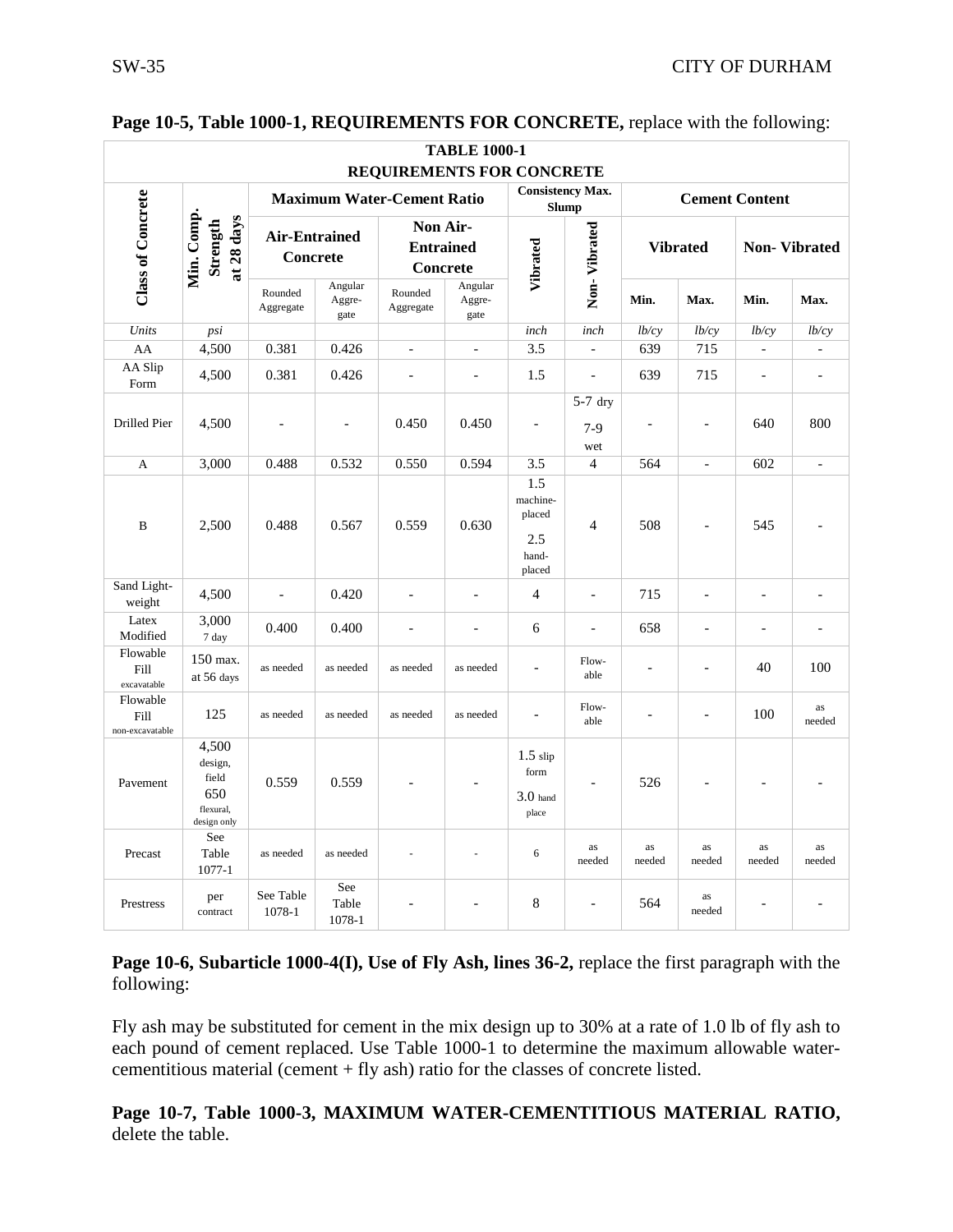**Page 10-7, Article 1000-5, HIGH EARLY STRENGTH PORTLAND CEMENT CONCRETE, lines 30-31,** delete the second sentence of the third paragraph.

**Page 10-19, Article 1002-3, SHOTCRETE FOR TEMPORARY SUPPORT OF EXCAVATIONS, line 30,** add the following at the end of Section 1002:

#### **(H) Handling and Storing Test Panels**

Notify the Area Materials Engineer when preconstruction or production test panels are made within 24 hours of shooting the panels. Field cure and protect test panels from damage in accordance with ASTM C1140 until the Department transports panels to the Materials and Tests Regional Laboratory for coring.

**Page 10-23, Table 1005-1, AGGREGATE GRADATION-COARSE AGGREGATE,** replace with the following: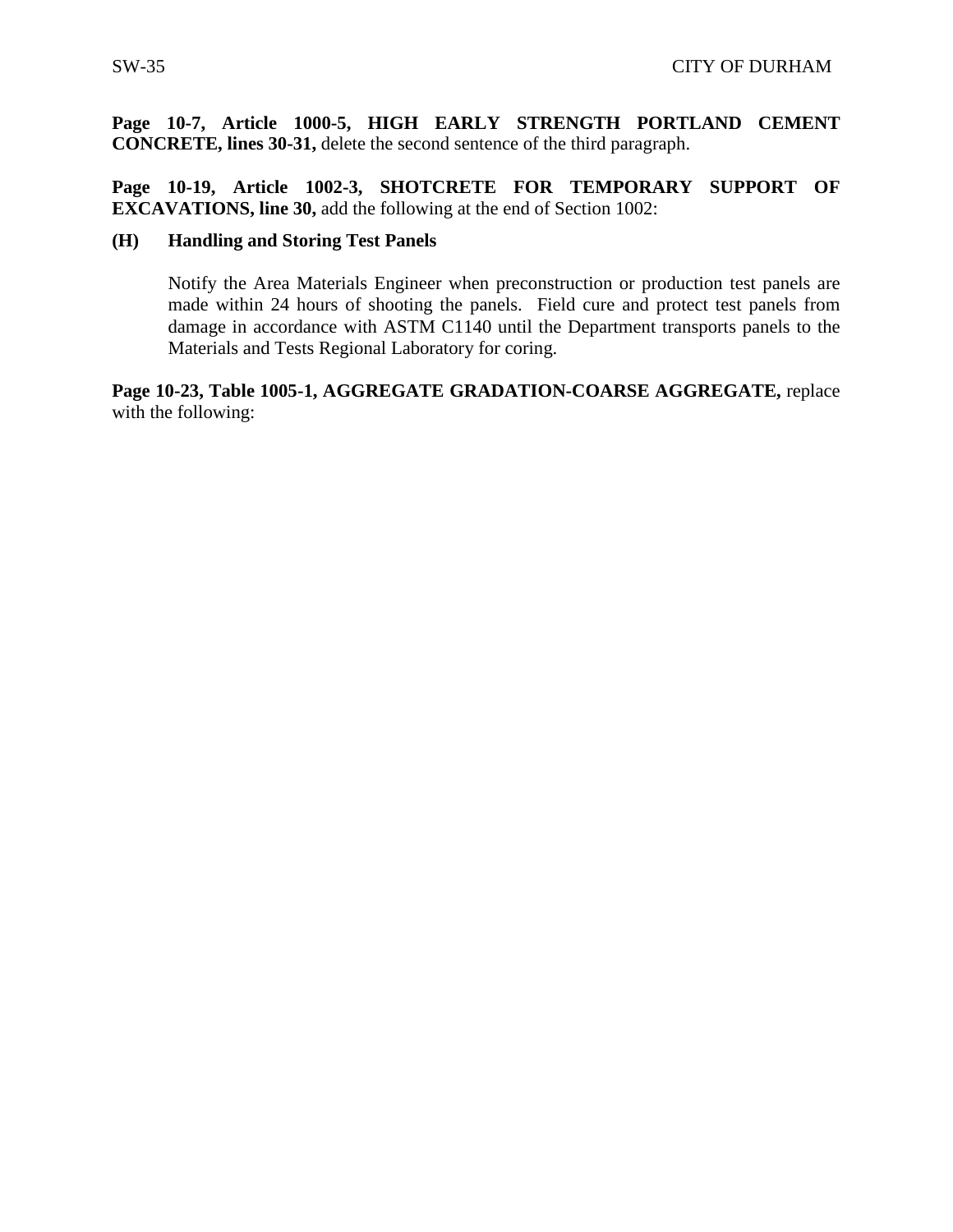|                                                                                                                                                                                                                               | てんし ひょうこうしょう しょくしゃ |
|-------------------------------------------------------------------------------------------------------------------------------------------------------------------------------------------------------------------------------|--------------------|
|                                                                                                                                                                                                                               |                    |
|                                                                                                                                                                                                                               |                    |
|                                                                                                                                                                                                                               |                    |
| I SHEET CHARGE THREE COLORED IN THE CHARGE COLOR SOC OF DEALERS TO THE THREE COLORED THAT THE THREE COLORED IN THE COLORED COLORED TO THE THREE COLORED TO THE THREE COLORED TO THE THREE COLORED TO THE THREE COLORED TO THE |                    |
|                                                                                                                                                                                                                               |                    |
|                                                                                                                                                                                                                               |                    |
| í                                                                                                                                                                                                                             |                    |
|                                                                                                                                                                                                                               |                    |

SW

|                                                                                        | $\underline{\mathrm{weight}}^\mathbf{C}$<br>${\rm Light}$ | <b>ABC(M)</b>             | <b>ABC</b>                                        | <b>N6</b>             | I4M                                                                         | $N8L$                                                         | $\mathcal{L}^{\mathcal{D}}$                    | PM             | <b>NLS</b>             | 57                                                                          | S                                     | 467M              | 4                 | Size #<br>Std.  |                                       |                                               |
|----------------------------------------------------------------------------------------|-----------------------------------------------------------|---------------------------|---------------------------------------------------|-----------------------|-----------------------------------------------------------------------------|---------------------------------------------------------------|------------------------------------------------|----------------|------------------------|-----------------------------------------------------------------------------|---------------------------------------|-------------------|-------------------|-----------------|---------------------------------------|-----------------------------------------------|
| Þ.<br>P.                                                                               | $\mathbf{I}$                                              | $\mathbf{I}$              | $\mathbf{L}$                                      | $\blacksquare$        | $\blacksquare$                                                              | $\mathbf{L}$                                                  | $\mathbf{I}$                                   | $\mathbf{L}$   | $\blacksquare$         |                                                                             | $\mathbf{I}$                          | $\overline{5}$    | $\overline{5}$    | 2.,             |                                       |                                               |
|                                                                                        | $\blacksquare$                                            | $\overline{5}$            | $\overline{5}$                                    | $\mathbf{I}$          | $\mathbf I$                                                                 | $\mathbf{I}$                                                  | $\mathbf I$                                    | $\mathbf{I}$   | $\overline{5}$         | $\overline{5}$                                                              | $\overline{0}$                        | $95 - 100$        | 001-06            | 11/2"           |                                       |                                               |
| See Subarticle 1005-4(B).<br>See Subarticle 1005-4(A).                                 | $\mathbf{L}$                                              | 75-100                    | 75-97                                             | $\blacksquare$        | $\blacksquare$                                                              | $\mathbf{L}$                                                  | $\overline{5}$                                 | $\overline{5}$ | 95-100                 | $95 - 100$                                                                  | 001-06                                | $\mathbf{I}$      | 20-55             | Ę               |                                       |                                               |
|                                                                                        | $\mathbf{I}$                                              | $\mathbf{I}$              | $\mathbf{I}$                                      | $\blacksquare$        | $\mathbf I$                                                                 | 100                                                           | 001-06                                         | 001-06         | $\mathbf{I}$           | $\mathbf{I}$                                                                | 20-55                                 | 35-70             | $0 - 15$          | 3/4"            |                                       |                                               |
|                                                                                        | $\overline{0}0$                                           | $45 - 79$                 | 55-80                                             | $\overline{00}$       | $\overline{0}0$                                                             | 001-86                                                        | $\mathbf{I}$                                   | 20-55          | 25-45                  | 25-60                                                                       | $0 - 10$                              | $\mathbf{I}$      | $\mathbf I$       | 1/2"            |                                       |                                               |
| C. For Lightweight Aggregate used in Structural Concrete, see Subarticle 1014-2(E)(6). | 001-08                                                    | $\mathbf{I}$              | $\mathbf{I}$                                      | 001-86                | 001-86                                                                      | 75-100                                                        | 20-55                                          | $0 - 20$       | $\mathbf I$            | $\blacksquare$                                                              | $\overline{c}$ -5                     | $0 - 30$          | $6-5$             | 3/8"            | Percentage of Total by Weight Passing | <b>AGGREGATE GRADATION - COARSE AGGREGATE</b> |
|                                                                                        | $5 - 40$                                                  | 20-40                     | 35-55                                             | $85 - 100$            | 35-70                                                                       | 20-45                                                         | $0 - 10$                                       | $0 - 8$        | $0 - 10$               | $0 - 10$                                                                    | $\mathbf{r}$                          | $S-5$             | $\mathbf{I}$      | #4              |                                       | TABLE 1005-1                                  |
|                                                                                        | $0 - 20$                                                  | $\mathbf{I}$              | $\mathbf{I}$                                      | $10-40$               | 5-20                                                                        | $0 - 15$                                                      | $6-5$                                          | I.             | $6-5$                  | $S-2$                                                                       | $\mathbf{L}$                          | $\mathbf{I}$      | $\mathbf{I}$      | 48              |                                       |                                               |
|                                                                                        | $\mathbf I$                                               | $0 - 25$                  | 25-45                                             | $\mathbf{L}$          | $\mathbf I$                                                                 | $\mathbf{L}$                                                  | $\mathbf{I}$                                   | $\mathbf I$    | $\mathbf{I}$           | $\blacksquare$                                                              | $\mathbf{L}$                          | $\mathbf{I}$      | $\mathbf{I}$      | 01#             |                                       |                                               |
|                                                                                        | $0 - 10$                                                  | $\mathbf{I}$              | $\mathbf{I}$                                      | $0 - 10$              | $8 - 0$                                                                     | $\blacksquare$                                                | $\mathbf{I}$                                   | $\mathbf{I}$   | $\mathbf{I}$           | $\mathbf I$                                                                 | $\mathbf{I}$                          | $\mathbf I$       | $\mathbf{I}$      | 91#             |                                       |                                               |
|                                                                                        | $\mathbf I$                                               | $\mathbf{I}$              | $14-30$                                           |                       |                                                                             | $\mathbf{I}$                                                  | ı                                              | f,             | f,                     |                                                                             | $\mathbf{I}$                          | $\mathbf{I}$      | $\mathbf{I}$      | 64 <sup>4</sup> |                                       |                                               |
|                                                                                        | $0 - 2.5$                                                 | $0 - 12^B$                | $4 - 12^B$                                        | $\blacktriangleright$ | $\triangleright$                                                            | ⋗                                                             | ⋗                                              | ⋗              | ⊅                      | $\blacktriangleright$                                                       | ⋗                                     | ⋗                 | $\triangleright$  | 007#            |                                       |                                               |
|                                                                                        | AST                                                       | Maintenance Stabilization | Aggregate Base Course,<br>Aggregate Stabilization | $\Lambda \mathrm{ST}$ | Structural Concrete, Weep<br>rspualt Plah Drain, 201,<br><b>Hole Drains</b> | Structural Concrete, Weep<br><b>GSPHALL LAIR INLIA, GO L,</b> | Asphalt Plant Mix, AST,<br>Structural Concrete | AST            | AST, Concrete Pavement | AST, Structural Concrete<br>Sediment Control Stone<br>Shoulder Drain Stone, | AST, Sediment Control<br><b>Stone</b> | Asphalt Plant Mix | Asphalt Plant Mix | Remarks         |                                       |                                               |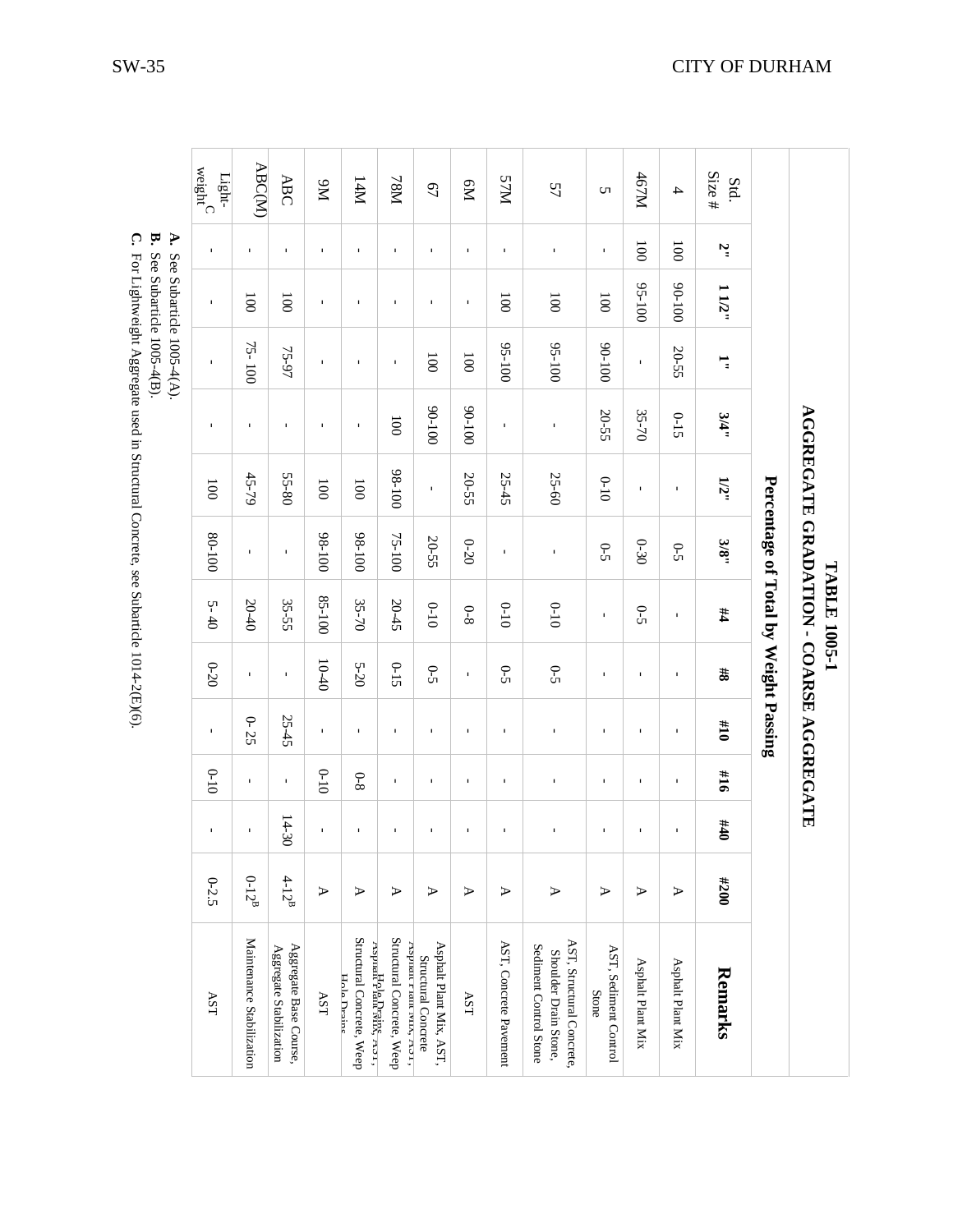#### **Page 10-39, Article 1016-3, CLASSIFICATIONS , lines 27-32, replace with the following:**

Select material is clean, unweathered durable, blasted rock material obtained from an approved source. While no specific gradation is required, the below criteria will be used to evaluate the materials for visual acceptance by the Engineer:

- **(A)** At least 50% of the rock has a diameter of from 1.5 ft to 3 ft,
- **(B)** 30% of the rock ranges in size from 2" to 1.5 ft in diameter, and
- **(C)** Not more than 20% of the rock is less than 2" in diameter. No rippable rock will be permitted.

**Page 10-40, Tables 1018-1 and 1018-2, PIEDMONT, WESTERN AND COASTAL AREA CRITERIA FOR ACCEPTANCE OF BORROW MATERIAL,** under second column in both tables, replace second row with the following:

Acceptable, but not to be used in the top 3 ft of embankment or backfill

**Page 10-46, Article 1024-1, PORTLAND CEMENT, line 33,** add the following as the ninth paragraph:

Use Type IL blended cement that meets AASHTO M 240, except that the limestone content is limited to between 5 and 12% by weight and the constituents shall be interground. Class F fly ash can replace a portion of Type IL blended cement and shall be replaced as outlined in Subarticle 1000-4(I) for Portland cement. For mixes that contain cement with alkali content between 0.6% and 1.0% and for mixes that contain a reactive aggregate documented by the Department, use a pozzolan in the amount shown in Table 1024-1.

**Page 10-46, Table 1024-1, POZZOLANS FOR USE IN PORTLAND CEMENT CONCRETE,** replace with the following:

| <b>TABLE 1024-1</b><br>POZZOLANS FOR USE IN PORTLAND CEMENT CONCRETE |                                                       |  |  |  |  |  |
|----------------------------------------------------------------------|-------------------------------------------------------|--|--|--|--|--|
| <b>Pozzolan</b>                                                      | Rate                                                  |  |  |  |  |  |
| Class F Fly Ash                                                      | 20% - 30% by weight of required cement content        |  |  |  |  |  |
|                                                                      | with 1.0 lb Class F fly ash per lb of cement replaced |  |  |  |  |  |
| <b>Ground Granulated Blast</b>                                       | 35%-50% by weight of required cement content          |  |  |  |  |  |
| <b>Furnace Slag</b>                                                  | with 1.0 lb slag per lb of cement replaced            |  |  |  |  |  |
| Microsilica                                                          | 4%-8% by weight of required cement content            |  |  |  |  |  |
|                                                                      | with 1.0 lb microsilica per lb of cement replaced     |  |  |  |  |  |

**Page 10-47, Subarticle 1024-3(B), Approved Sources, lines 16-18, replace the second sentence** of the second paragraph with the following:

Tests shall be performed by AASHTO's designated National Transportation Product Evaluation Program (NTPEP) laboratory for concrete admixture testing.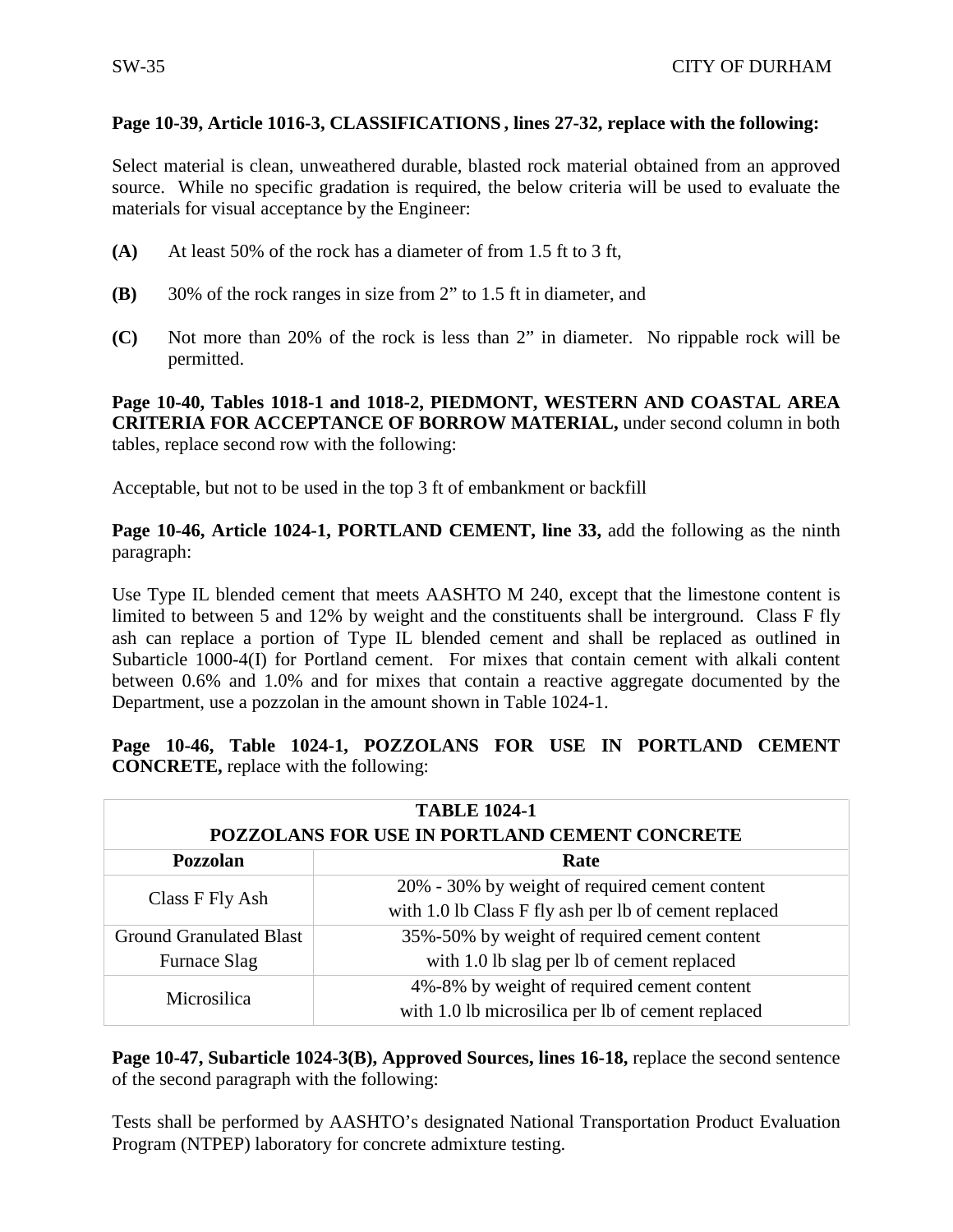**Page 10-65, Article 1050-1, GENERAL, line 41, replace the first sentence with the following:** 

All fencing material and accessories shall meet Section 106.

**Page 10-115, Subarticle 1074-7(B), Gray Iron Castings, lines 10-11, replace the first two** sentences with the following:

Supply gray iron castings meeting all facets of AASHTO M 306 excluding proof load. Proof load testing will only be required for new casting designs during the design process, and conformance to M306 loading (40,000 lb.) will be required only when noted on the design documents.

**Page 10-126, Table 1078-1, REQUIREMENTS FOR CONCRETE,** replace with the following:

| <b>TABLE 1078-1</b><br><b>REQUIREMENTS FOR CONCRETE</b> |                                                                                    |                                                                                     |  |  |  |  |  |
|---------------------------------------------------------|------------------------------------------------------------------------------------|-------------------------------------------------------------------------------------|--|--|--|--|--|
| <b>Property</b>                                         | <b>28 Day Design</b><br><b>Compressive</b><br><b>Strength</b><br>6,000 psi or less | 28 Day Design<br><b>Compressive</b><br><b>Strength</b><br>greater than<br>6,000 psi |  |  |  |  |  |
| Maximum Water/Cementitious Material Ratio               | 0.45                                                                               | 0.40                                                                                |  |  |  |  |  |
| Maximum Slump without HRWR                              | 3.5"                                                                               | 3.5"                                                                                |  |  |  |  |  |
| Maximum Slump with HRWR                                 | 8"                                                                                 | 8"                                                                                  |  |  |  |  |  |
| Air Content (upon discharge into forms)                 | $5 + 2\%$                                                                          | $5 + 2\%$                                                                           |  |  |  |  |  |

**Page 10-151, Article 1080-4, INSPECTION AND SAMPLING, lines 18-22,** replace (B), (C) and (D) with the following:

- (B) At least 3 panels prepared as specified in 5.5.10 of AASHTO M 300, Bullet Hole Immersion Test.
- (C) At least 3 panels of 4"x6"x1/4" for the Elcometer Adhesion Pull Off Test, ASTM D4541.
- (D) A certified test report from an approved independent testing laboratory for the Salt Fog Resistance Test, Cyclic Weathering Resistance Test, and Bullet Hole Immersion Test as specified in AASHTO M 300.
- (E) A certified test report from an approved independent testing laboratory that the product has been tested for slip coefficient and meets AASHTO M253, Class B.

**Page 10-161, Subarticle 1081-1(A), Classifications, lines 29-33,** delete first 3 sentences of the description for Type 2 and replace with the following:

**Type 2 -** A low-modulus, general-purpose adhesive used in epoxy mortar repairs. It may be used to patch spalled, cracked or broken concrete where vibration, shock or expansion and contraction are expected.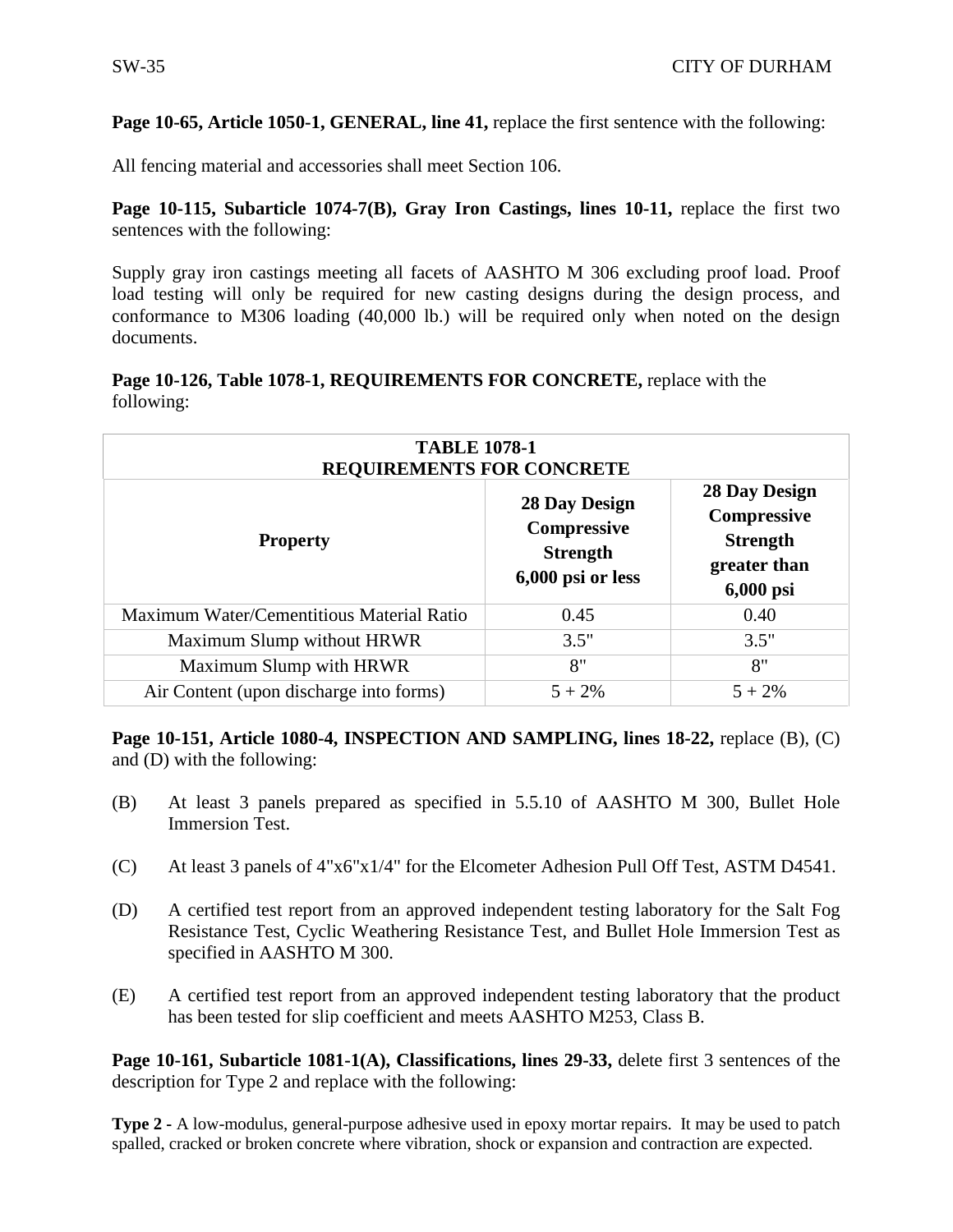**Page 10-162, Subarticle 1081-1(A), Classifications, lines 4-7,** delete the second and third sentences of the description for Type 3A. **Lines 16-22,** delete Types 6A, 6B and 6C.

Page 10-162, Subarticle 1081-1(B), Requirements, lines 26-30, replace the second paragraph with the following:

For epoxy resin systems used for embedding dowel bars, threaded rods, rebar, anchor bolts and other fixtures in hardened concrete, the manufacturer shall submit test results showing that the bonding system will obtain 125% of the specified required yield strength of the fixture. Furnish certification that, for the particular bolt grade, diameter and embedment depth required, the anchor system will not fail by adhesive failure and that there is no movement of the anchor bolt. For certification and anchorage, use 3,000 psi as the minimum Portland cement concrete compressive strength used in this test. Use adhesives that meet Section 1081.

List the properties of the adhesive on the container and include density, minimum and maximum temperature application, setting time, shelf life, pot life, shear strength and compressive strength.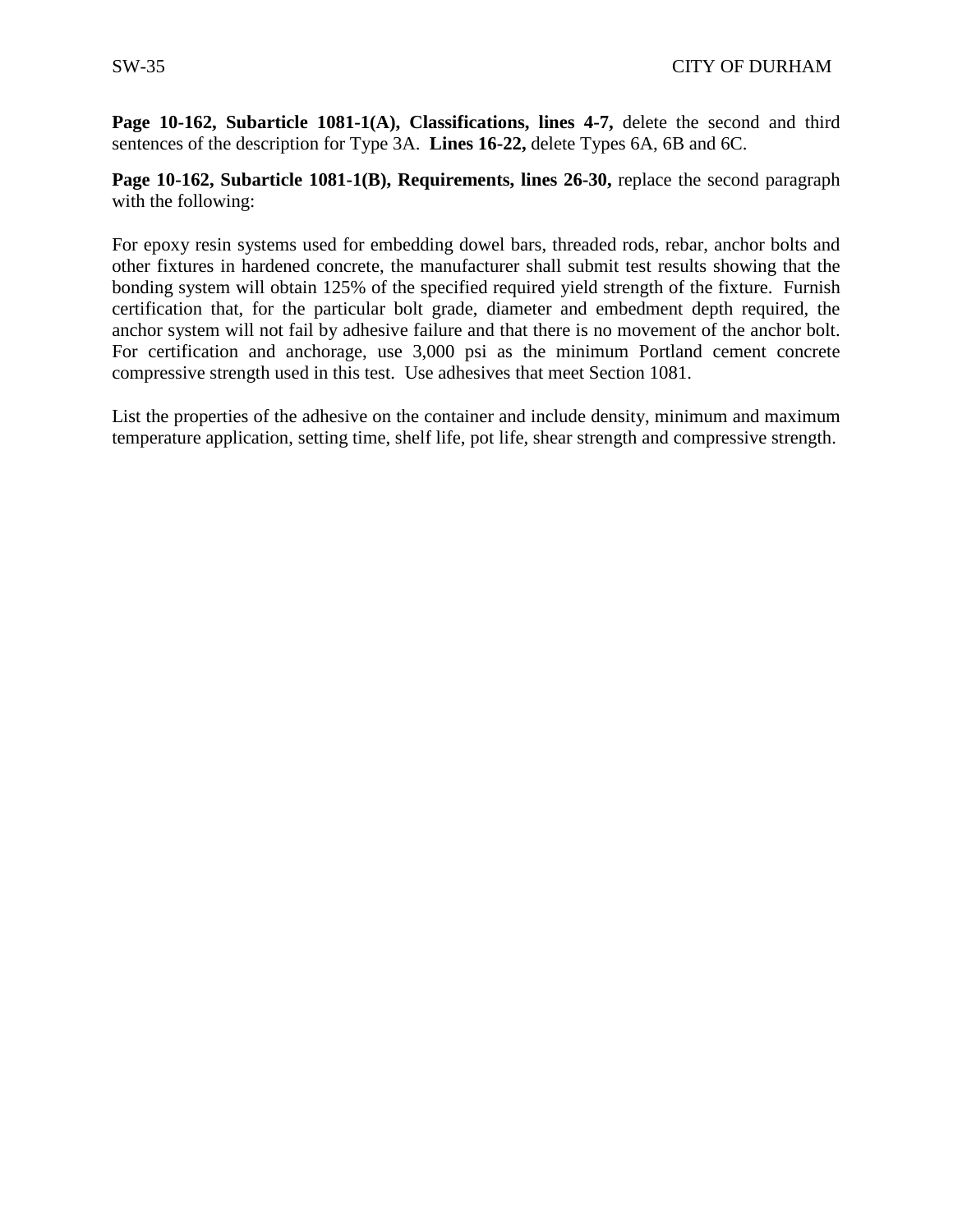| PROPERTIES OF MIXED EPOXY RESIN SYSTEMS                      |                   | <b>TABLE 1081-1</b> |                          |                 |                |                |                  |
|--------------------------------------------------------------|-------------------|---------------------|--------------------------|-----------------|----------------|----------------|------------------|
| Property                                                     | Type 1            | Type 2              | Type 3                   | Type 3A         | Type 4A        | Type 4B        | Type 5           |
| Viscosity-Poises at $77^{\circ}F \pm 2^{\circ}F$             | Gel               | $10-30$             | 25-75                    | Gel             | 40-150         | 40-150         | $\overline{9}$ - |
| Spindle No.                                                  | $\mathbf{I}$      | $\omega$            | $\overline{\mathcal{A}}$ | ł.              | 4              | 4              | $\mathcal{L}$    |
| Speed (RPM)                                                  | $\mathbf{I}$      | $\mathfrak{D}$      | $\overline{50}$          | $\mathbf{I}$    | $\overline{0}$ | $\overline{0}$ | $\mathcal{S}^0$  |
| Pot Life (Minutes)                                           | 20-50             | 30-60               | 20-50                    | 5-50            | $40 - 80$      | 40-80          | 20-60            |
| Minimum Tensile Strength at<br>$7$ days (psi)                | 1,500             | $2,000$             | 4,000                    | 4,000           | 1,500          | 1,500          | 4,000            |
| Tensile Elongation at 7 days (%)                             | $30 \text{ min.}$ | $30 \text{ min.}$   | 2-5                      | $2-5$           | $5 - 15$       | $5 - 15$       | 2-5              |
| Min. Compressive Strength of<br>2". mortar cubes at 24 hours | (Neat)<br>3,000   | 4,000-              | $6,000-$                 | (Neat)<br>000'9 | 3,000          | 3,000          | 6,000            |
| Min. Compressive Strength of<br>2" mortar cubes at 7 days    | (Neat)<br>5,000   | Î.                  | ĭ.                       | ĭ.              | $\mathbf{I}$   | 5,000          | Î.               |
| Maximum Water Absorption (%)                                 | $\overline{5}$    | $\overline{0}$      | $\overline{0}$           | $\ddot{.}$      | $\overline{0}$ | $\overline{0}$ | $\overline{0}$   |
| Min. Bond Strength Slant Shear<br>Test at 14 days (psi)      | 1,500             | 1,500               | $2,000$                  | 2,000           | 1,500          | 1,500          | 1,500            |

**Page 10-163, Table 1081-1, PROPERTIES OF MIXED EPOXY RESIN SYSTEMS,** replace with the following:

Page 10-164, Subarticle 1081-1(E), Prequalification, lines 31-33, replace the second sentence of the first paragraph with the following:

Manufacturers choosing to supply material for Department jobs must submit an application through the Value Management Unit with the following information for each type and brand name:

**Page 10-164, Subarticle 1081-1(E)(3), line 37, replace with the following:** 

(3) Type of the material in accordance with Articles 1081-1 and 1081-4,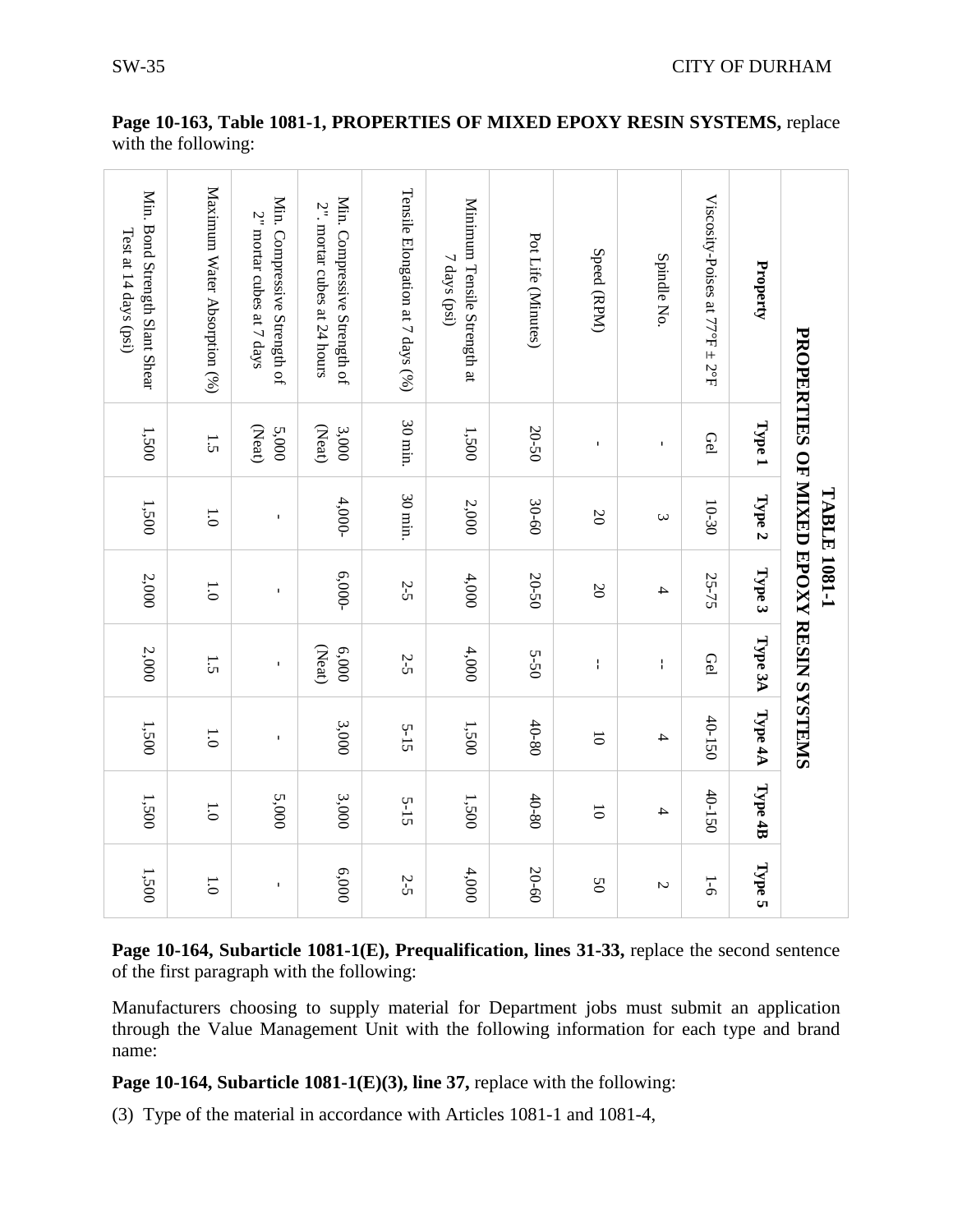**Page 10-165, Subarticle 1081-1(E)(6), line 1,** in the first sentence of the first paragraph replace "AASHTO M 237" with "the specifications".

**Page 10-165, Subarticle 1081-1(E), Prequalification, line 9-10, delete the second sentence of** the last paragraph.

Page 10-165, Subarticle 1081-1(F), Acceptance, line 14, in the first sentence of the first paragraph replace "Type 1" with "Type 3".

**Page 10-169, Subarticle 1081-3(G), Anchor Bolt Adhesives,** delete this subarticle.

**Page 10-170, Article 1081-3, HOT BITUMEN, line 9,** add the following at the end of Section 1081:

#### **1081-4 EPOXY RESIN ADHESIVE FOR BONDING TRAFFIC MARKINGS**

#### **(A)General**

This section covers epoxy resin adhesive for bonding traffic markers to pavement surfaces.

#### **(B) Classification**

The types of epoxies and their uses are as shown below:

**Type I –** Rapid Setting, High Viscosity, Epoxy Adhesive. This type of adhesive provides rapid adherence to traffic markers to the surface of pavement.

**Type II –** Standard Setting, High Viscosity, Epoxy Adhesive. This type of adhesive is recommended for adherence of traffic markers to pavement surfaces when rapid set is not required.

**Type III –** Rapid Setting, Low Viscosity, Water Resistant, Epoxy Adhesive. This type of rapid setting adhesive, due to its low viscosity, is appropriate only for use with embedded traffic markers.

**Type IV –** Standard Set Epoxy for Blade Deflecting-Type Plowable Markers.

#### **(C)Requirements**

Epoxies shall conform to the requirements set forth in AASHTO M 237.

#### **(D)Prequalification**

Refer to Subarticle 1081-1(E).

#### **(E) Acceptance**

Refer to Subarticle 1081-1(F).

#### **Page 10-173, Article 1084-2, STEEL SHEET PILES, lines 37-38,** replace first paragraph with the following:

Steel sheet piles detailed for permanent applications shall be hot rolled and meet ASTM A572 or ASTM A690 unless otherwise required by the plans. Steel sheet piles shall be coated as required by the plans. Galvanized sheet piles shall be coated in accordance with Section 1076. Metallized sheet piles shall be metallized in accordance to the Project Special Provision "Thermal Sprayed Coatings (Metallization)" with an 8 mil, 99.9% aluminum alloy coating and a 0.5 mil seal coating. Any portion of the metallized sheet piling encased in concrete shall receive a barrier coat. The barrier coat shall be an approved waterborne coating with a low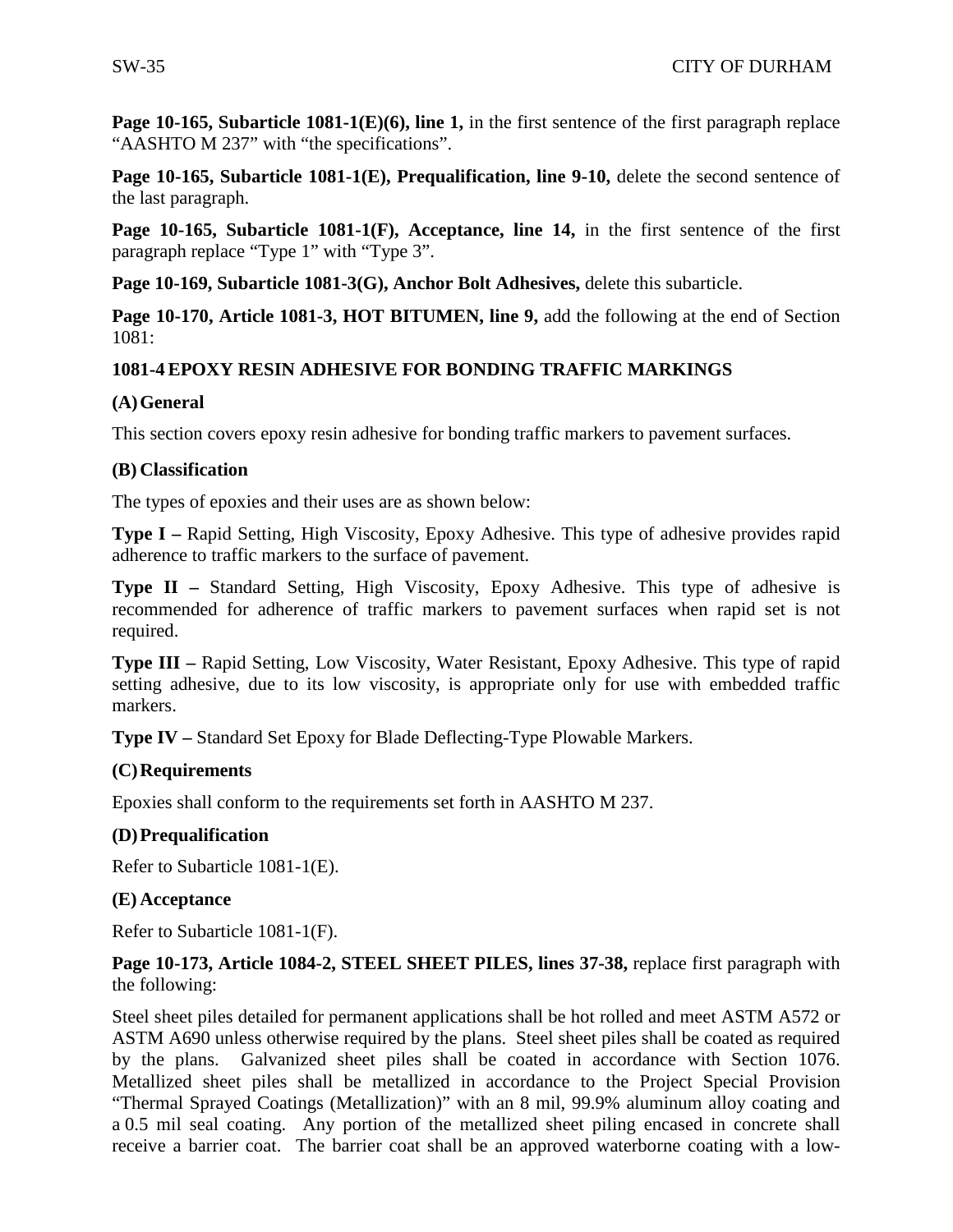viscosity which readily absorbs into the pores of the aluminum thermal sprayed coating. The waterborne coating shall be applied at a spreading rate that results in a theoretical 1.5 mil dry film thickness. The manufacturer shall issue a letter of certification that the resin chemistry of the waterborne coating is compatible with the 99.9% aluminum thermal sprayed alloy and suitable for tidal water applications.

#### **Page 10-174, Subarticle 1086-1(B)(1), Epoxy, lines 18-24,** replace with the following:

The epoxy shall meet Article 1081-4.

The 2 types of epoxy adhesive which may be used are Type I, Rapid Setting, and Type II, Standard Setting. Use Type II when the pavement temperature is above 60°F or per the manufacturer's recommendations whichever is more stringent. Use Type I when the pavement temperature is between 50°F and 60°F or per the manufacturer's recommendations whichever is more stringent. Epoxy adhesive Type I, Cold Set, may be used to attach temporary pavement markers to the pavement surface when the pavement temperature is between 32°F and 50°F or per the manufacturer's recommendations whichever is more stringent.

**Page 10-175, Subarticle 1086-2(E), Epoxy Adhesives, line 27,** replace "Section 1081" with "Article 1081-4".

**Page 10-177, Subarticle 1086-3(E), Epoxy Adhesives, line 22,** replace "Section 1081" with "Article 1081-4".

**Page 10-179, Subarticle 1087-4(A), Composition, lines 39-41,** replace the third paragraph with the following:

All intermixed and drop-on glass beads shall not contain more than 75 ppm arsenic or 200 ppm lead.

**Page 10-180, Subarticle 1087-4(B), Physical Characteristics, line 8,** replace the second paragraph with the following:

All intermixed and drop-on glass beads shall comply with NCGS § 136-30.2 and 23 USC § 109(r).

**Page 10-181, Subarticle 1087-7(A), Intermixed and Drop-on Glass Beads, line 24,** add the following after the first paragraph:

Use X-ray Fluorescence for the normal sampling procedure for intermixed and drop-on beads, without crushing, to check for any levels of arsenic and lead. If any arsenic or lead is detected, the sample shall be crushed and repeat the test using X-ray Fluorescence. If the X-ray Fluorescence test shows more than a LOD of 5 ppm, test the beads using United States Environmental Protection Agency Method 6010B, 6010C or 3052 for no more than 75 ppm arsenic or 200 ppm lead.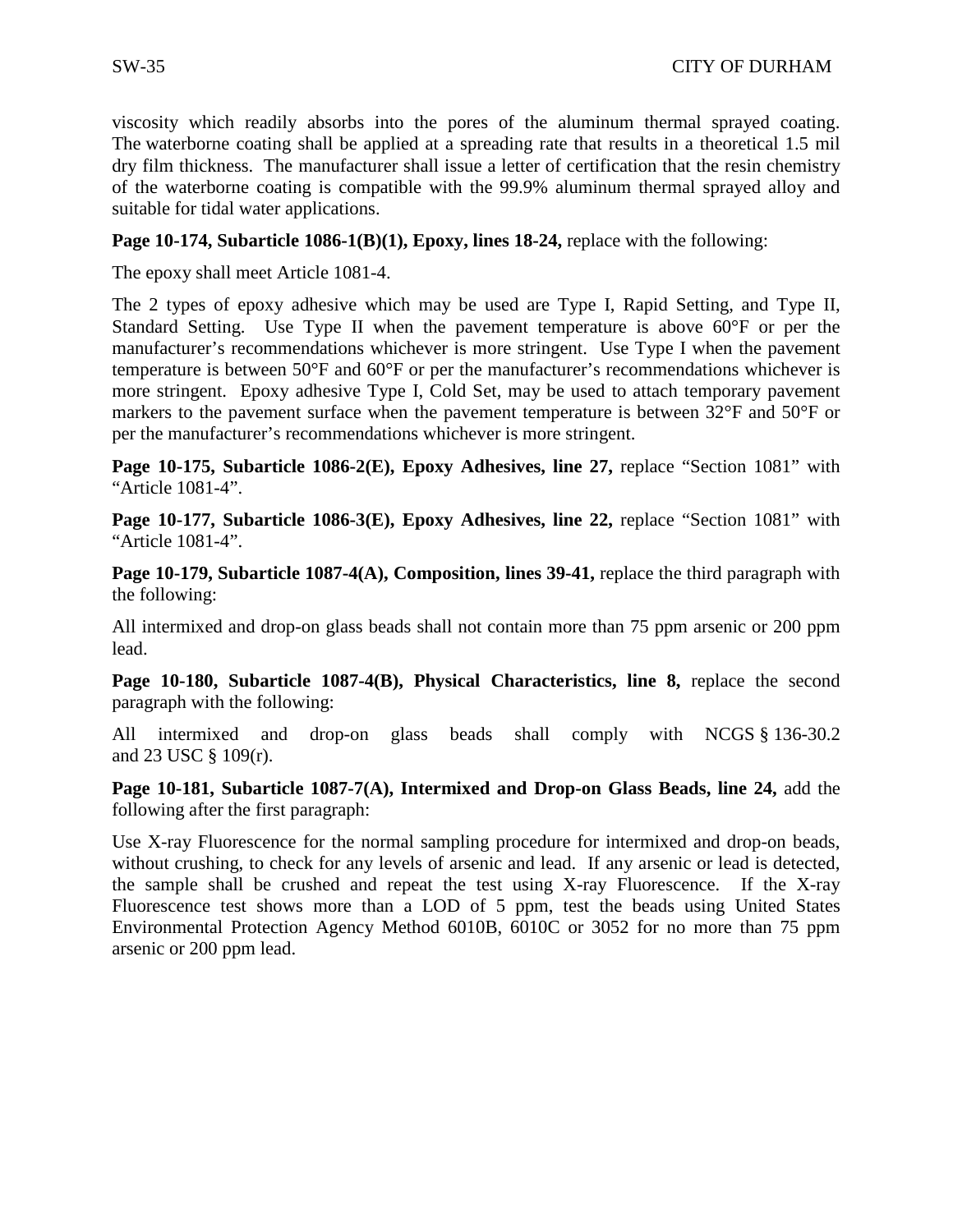## **ASPHALT PAVEMENTS - SUPERPAVE:**<br>(6-19-12) (Rev. 8-16-16)<br>(65. 609, 610, 650)

 $\frac{(6-19-12)}{(6-19-12)}$  (Rev. 8-16-16) SP6 R01

Revise the *2012 Standard Specifications* as follows:

**Page 6-3, Article 605-7, APPLICATION RATES AND TEMPERATURES,** replace this article, including Table 605-1, with the following:

Apply tack coat uniformly across the existing surface at target application rates shown in Table 605-1.

| <b>TABLE 605-1</b><br><b>APPLICATION RATES FOR TACK COAT</b> |                             |
|--------------------------------------------------------------|-----------------------------|
|                                                              | <b>Target Rate (gal/sy)</b> |
| <b>Existing Surface</b>                                      | <b>Emulsified Asphalt</b>   |
| New Asphalt                                                  | $0.04 \pm 0.01$             |
| Oxidized or Milled Asphalt                                   | $0.06 \pm 0.01$             |
| Concrete                                                     | $0.08 \pm 0.01$             |

Apply tack coat at a temperature within the ranges shown in Table 605-2. Tack coat shall not be overheated during storage, transport or at application.

| <b>TABLE 605-2</b><br><b>APPLICATION TEMPERATURE FOR TACK COAT</b> |                            |  |  |
|--------------------------------------------------------------------|----------------------------|--|--|
| <b>Asphalt Material</b>                                            | <b>Temperature Range</b>   |  |  |
| Asphalt Binder, Grade PG 64-22                                     | $350 - 400$ °F             |  |  |
| Emulsified Asphalt, Grade RS-1H                                    | $130 - 160$ <sup>o</sup> F |  |  |
| Emulsified Asphalt, Grade CRS-1                                    | $130 - 160$ <sup>o</sup> F |  |  |
| Emulsified Asphalt, Grade CRS-1H                                   | $130 - 160$ <sup>o</sup> F |  |  |
| Emulsified Asphalt, Grade HFMS-1                                   | $130 - 160$ <sup>o</sup> F |  |  |
| <b>Emulsified Asphalt, Grade CRS-2</b>                             | $130 - 160$ <sup>o</sup> F |  |  |

**Page 6-6, Subarticle 607-5(A), Milled Asphalt Pavement,** line 25, add the following to the end of the paragraph:

Areas to be paid under these items include mainline, turn lanes, shoulders, and other areas milled in conjunction with the mainline and any additional equipment necessary to remove pavement in the area of manholes, water valves, curb, gutter and other obstructions.

**Page 6-6, Subarticle 607-5(C), Incidental Milling**, lines 42-48, replace the paragraph with the following:

*Incidental Milling* to be paid will be the actual number of square yards of surface milled where the Contractor is required to mill butt joints, irregular areas and intersections milled as a separate operation from mainline milling and re-mill areas that are not due to the Contractor's negligence whose length is less than 100 feet. Measurement will be made as provided in Subarticle 607- 5(A) for each cut the Contractor is directed to perform. Where the Contractor elects to make multiple cuts to achieve the final depth, no additional measurement will be made. Compensation will be made at the contract unit price per square yard for *Incidental Milling*.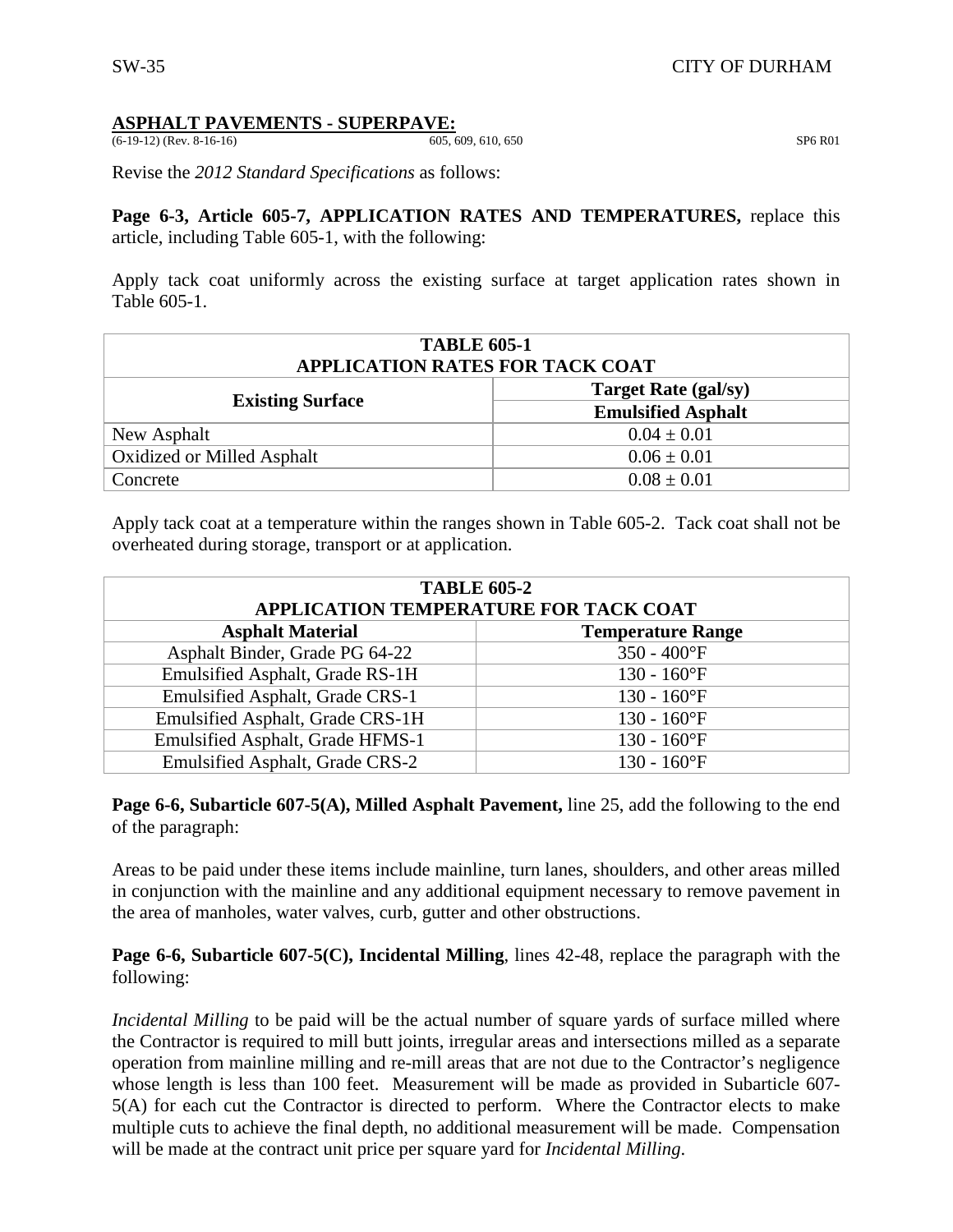**Page 6-7, Article 609-3, FIELD VERIFICATION OF MIXTURE AND JOB MIX FORMULA ADJUSTMENTS**, lines 35-37, delete the second sentence of the second paragraph.

**Page 6-18, Article 610-1 DESCRIPTION**, lines 40-41, delete the last sentence of the last paragraph.

**Page 6-19, Subarticle 610-3(A), Mix Design-General**, line 5, add the following as the first paragraph:

Warm mix asphalt (WMA) is allowed for use at the Contractor's option in accordance with the NCDOT Approved Products List for WMA Technologies available at:

**[https://connect.ncdot.gov/resources/Materials/MaterialsResources/Warm%20Mix%](https://connect.ncdot.gov/resources/Materials/MaterialsResources/Warm%20Mix%20Asphalt%20Approved%20List.pdf) [20Asphalt%20Approved%20List.pdf](https://connect.ncdot.gov/resources/Materials/MaterialsResources/Warm%20Mix%20Asphalt%20Approved%20List.pdf)**

**Page 6-20, Subarticle 610-3(C), Job Mix Formula (JMF),** lines 47-48, replace the last sentence of the third paragraph with the following:

The JMF mix temperature shall be within the ranges shown in Table 610-1 unless otherwise approved.

|            | Page 6-21, Subarticle 610-3(C) Job Mix Formula (JMF), replace Table 610-1 with the |  |  |  |  |  |
|------------|------------------------------------------------------------------------------------|--|--|--|--|--|
| following: |                                                                                    |  |  |  |  |  |

| <b>TABLE 610-1</b><br>MIXING TEMPERATURE AT THE ASPHALT PLANT |                            |  |
|---------------------------------------------------------------|----------------------------|--|
| <b>Binder Grade</b>                                           | <b>JMF Mix Temperature</b> |  |
| PG 58-28; PG 64-22                                            | $250 - 290$ °F             |  |
| PG 70-22                                                      | $275 - 305$ °F             |  |
| PG 76-22                                                      | $300 - 325$ °F             |  |

**Page 6-21, Subarticle 610-3(C) Job Mix Formula (JMF)**, lines 1-2, in the first sentence of the first paragraph, delete "and compaction". Lines 4-7, delete the second paragraph and replace with the following:

When RAS is used, the JMF mix temperature shall be established at 275<sup>o</sup>F or higher.

**Page 6-22, Article 610-4, WEATHER, TEMPERATURE AND SEASONAL LIMITATIONS FOR PRODUCING AND PLACING ASPHALT MIXTURES**, lines 15-17, replace the second sentence of the first paragraph with the following:

Do not place asphalt material when the air or surface temperatures, measured at the location of the paving operation away from artificial heat, do not meet Table 610-5.

**Page 6-23, Article 610-4, WEATHER, TEMPERATURE AND SEASONAL LIMITATIONS FOR PRODUCING AND PLACING ASPHALT MIXTURES**, replace Table 610-5 with the following: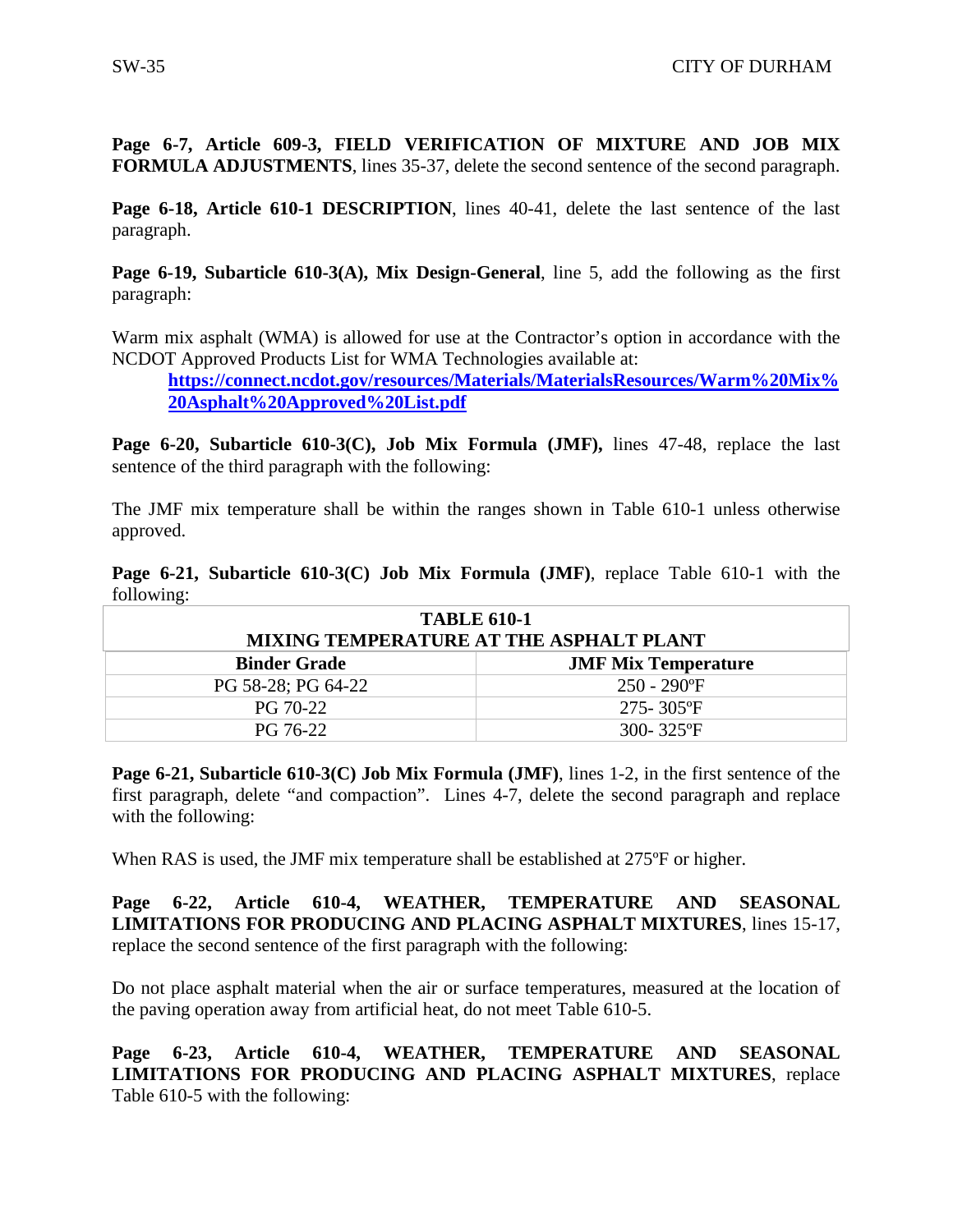| <b>TABLE 610-5</b><br>PLACEMENT TEMPERATURES FOR ASPHALT |                                            |  |  |
|----------------------------------------------------------|--------------------------------------------|--|--|
| <b>Asphalt Concrete Mix Type</b>                         | <b>Minimum Surface and Air Temperature</b> |  |  |
| B25.0B, C                                                | $35^{\circ}F$                              |  |  |
| I19.0B, C, D                                             | $35^{\circ}F$                              |  |  |
| SF9.5A, S9.5B                                            | $40^{\circ}F^{\mathbf{A}}$                 |  |  |
| S9.5C, S12.5C                                            | $45^{\circ}F^A$                            |  |  |
| S9.5D, S12.5D                                            | $50^{\circ}$ F                             |  |  |

**A.** For the final layer of surface mixes containing recycled asphalt shingles (RAS), the minimum surface and air temperature shall be 50ºF.

**Page 6-23, Subarticle 610-5(A), General,** lines 33-34, replace the last sentence of the third paragraph with the following:

Produce the mixture at the asphalt plant within  $\pm 25$  °F of the JMF mix temperature. The temperature of the mixture, when discharged from the mixer, shall not exceed 350ºF.

**Page 6-26, Article 610-7, HAULING OF ASPHALT MIXTURE**, lines 22-23, in the fourth sentence of the first paragraph replace "so as to overlap the top of the truck bed and" with "to". Line 28, in the last paragraph, replace "+15 °F to -25 °F of the specified JMF temperature." with "±25 ºF of the specified JMF mix temperature."

**Page 6-26, Article 610-8, SPREADING AND FINISHING**, **line 34**, add the following new paragraph:

As referenced in Section 9.6.3 of the *HMA/QMS Manual*, use the automatic screed controls on the paver to control the longitudinal profile. Where approved by the Engineer, the Contractor has the option to use either a fixed or mobile string line.

**Page 6-29, Article 610-13, FINAL SURFACE TESTING AND ACCEPTANCE, line 39,** add the following after the first sentence in the first paragraph:

Smoothness acceptance testing using the inertial profiler is not required on ramps, loops and turn lanes.

**Page 6-30, Subarticle 610-13(A), Option 1 – Inertial Profiler, lines 15-16,** replace the fourth sentence of the fourth paragraph with the following:

The interval at which relative profile elevations are reported shall be 2".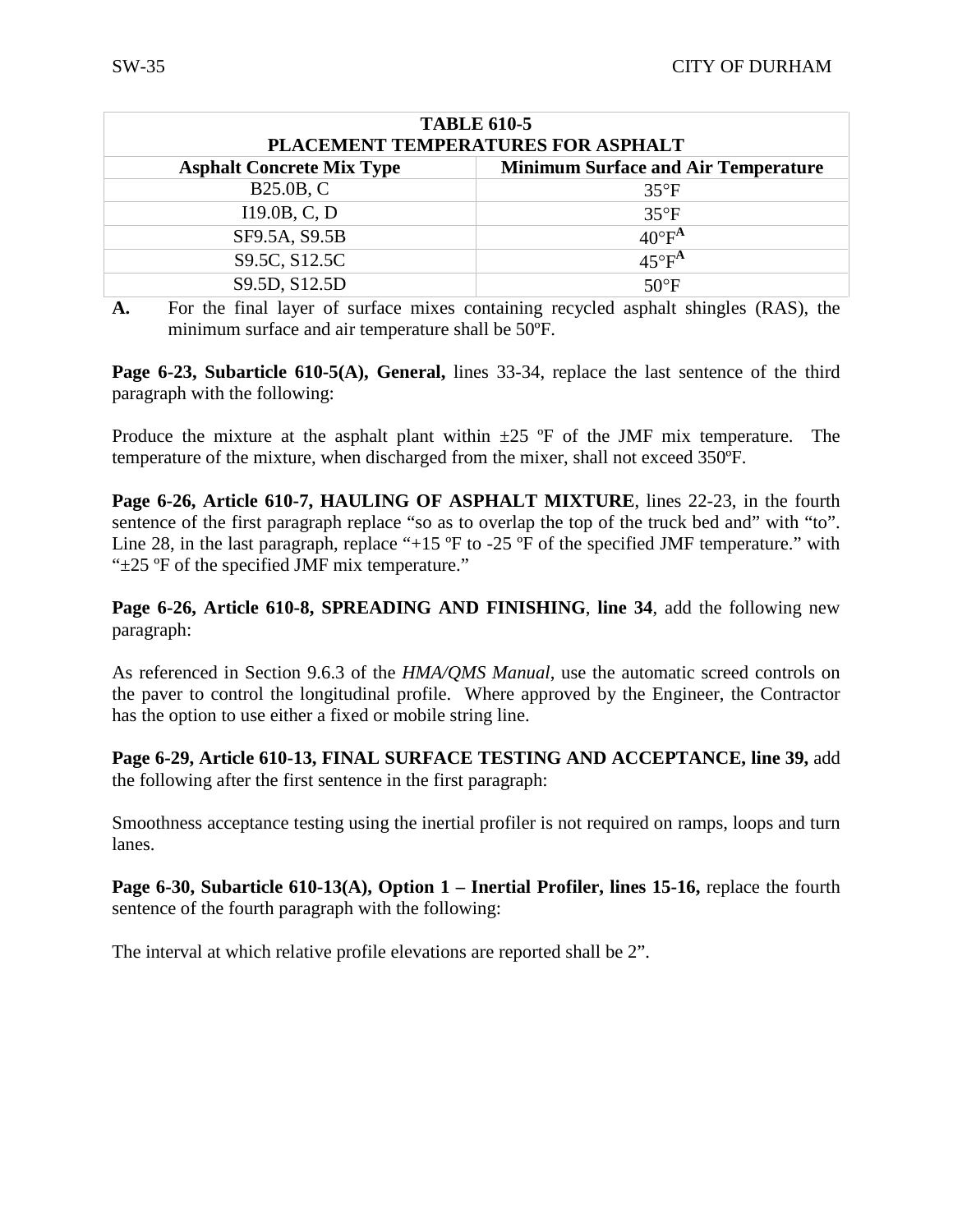**Page 6-30, Subarticle 610-13(A), Option 1 – Inertial Profiler, lines 25-28,** replace the ninth paragraph with the following:

Operate the profiler at any speed as per the manufacturer's recommendations to collect valid data.

**Page 6-30, Subarticle 610-13(A), Option 1 – Inertial Profiler, lines 30-31,** delete the third sentence of the tenth paragraph.

**Page 6-31, Subarticle 610-13(A), Option 1 – Inertial Profiler, lines 11-13,** replace the first sentence of the third paragraph with the following:

After testing, transfer the profile data from the profiler portable computer's hard drive to a write once storage media (Flash drive, USB, DVD-R or CD-R) or electronic media approved by the Engineer.

**Page 6-31, Subarticle 610-13(A), Option 1 – Inertial Profiler, lines 17-18,** replace the first sentence of the fourth paragraph with the following:

Submit a report with the documentation and electronic data of the evaluation for each section to the Engineer within 10 days after completion of the smoothness testing. The report shall be in the tabular format for each 0.10 segment or a portion thereof with a summary of the MRI values and the localized roughness areas including corresponding project station numbers or acceptable reference points. Calculate the pay adjustments for all segments in accordance with the formulas in Sections (1) and (2) shown below. The Engineer shall review and approval all pay adjustments unless corrective action is required.

**Page 6-31, Subarticle 610-13(A)(1), Acceptance for New Construction, lines 36-37,** replace the third paragraph with the following:

The price adjustment will apply to each 0.10-mile section or prorated for a portion thereof, based on the Mean Roughness Index (MRI), the average IRI values from both wheel paths.

**Page 6-32, Subarticle 610-13(A)(2), Localized Roughness, lines 12-16,** replace the first paragraph with the following:

Areas of localized roughness shall be identified through the "Smoothness Assurance Module (SAM)" provided in the ProVAL software. Use the SAM report to optimize repair strategies by analyzing the measurements from profiles collected using inertial profilers. The ride quality threshold for localized roughness shall be 165 in/mile for any sections that are 15 ft. to 100 ft. in length at the continuous short interval of 25 ft. Submit a continuous roughness report to identify each section with project station numbers or reference points outside the threshold and identify all localized roughness, with the signature of the Operator included with the submitted IRI trace and electronic files.

**Page 6-32, Subarticle 610-13(A)(2), Localized Roughness, line 21, add the following new** paragraph:

If the Engineer does not require corrective action, the pay adjustment for each area of localized roughness shall be based on the following formula: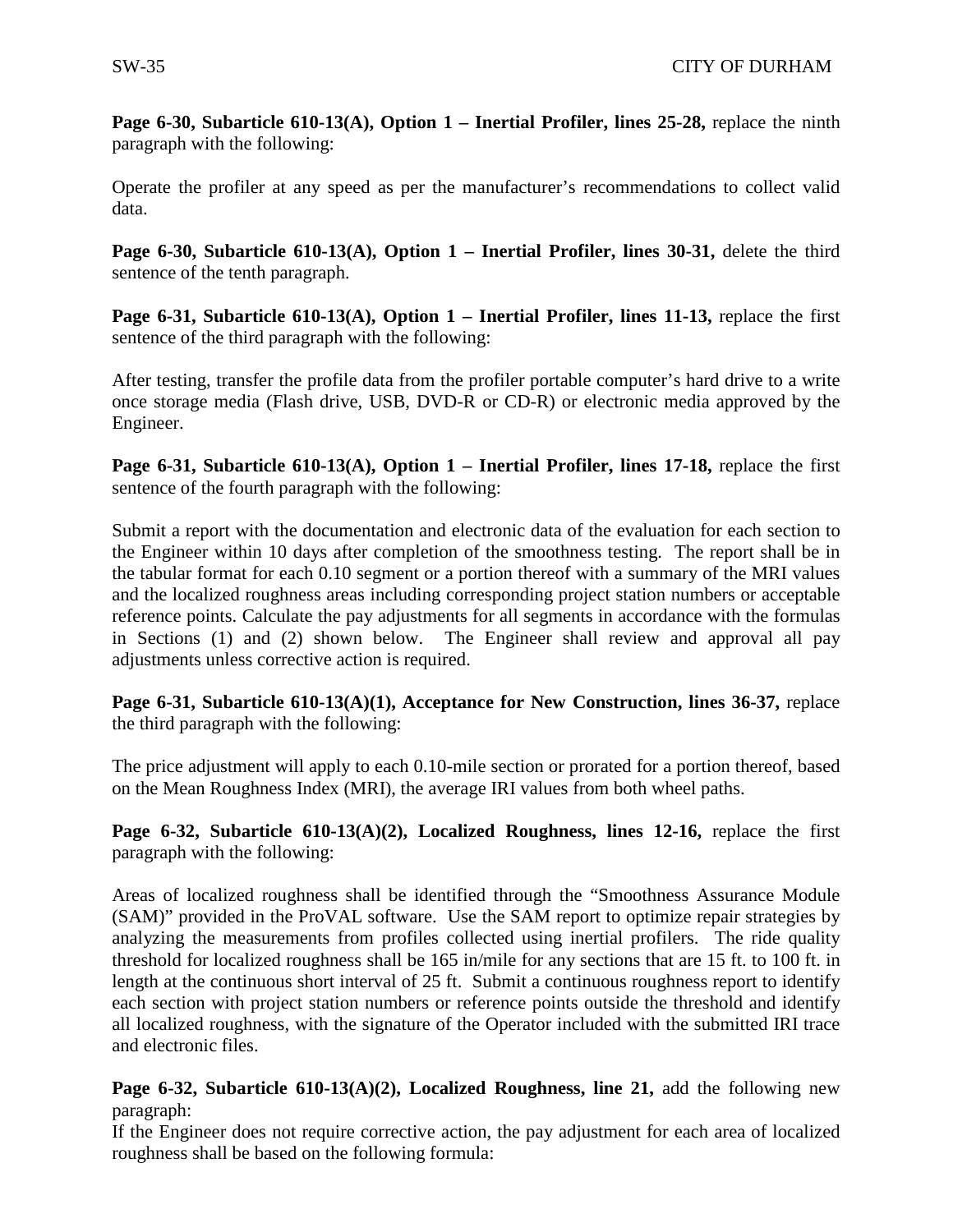$$
PA = (165 - LR#) 5
$$

Where:

| PA  | $\equiv$ $\equiv$ | Pay Adjustment (dollars)                                  |
|-----|-------------------|-----------------------------------------------------------|
| LR# | $\equiv$          | The Localized Roughness number determined from SAM report |
|     |                   | for the ride quality threshold                            |

**Page 6-41, Subarticle 650-3(B), Mix Design Criteria**, replace Table 650-1 with the following:

| <b>TABLE 650-1</b><br><b>OGAFC GRADATION CRITERIA</b>       |             |                    |                    |
|-------------------------------------------------------------|-------------|--------------------|--------------------|
| <b>Total Percent Passing</b><br><b>Grading Requirements</b> |             |                    |                    |
| Sieve Size (mm)                                             | $Type FC-1$ | Type FC-1 Modified | Type FC-2 Modified |
| 19.0                                                        |             |                    | 100                |
| 12.5                                                        | 100         | 100                | $80 - 100$         |
| 9.50                                                        | $75 - 100$  | $75 - 100$         | $55 - 80$          |
| 4.75                                                        | $25 - 45$   | $25 - 45$          | $15 - 30$          |
| 2.36                                                        | $5 - 15$    | $5 - 15$           | $5 - 15$           |
| 0.075                                                       | $1.0 - 3.0$ | $1.0 - 3.0$        | $2.0 - 4.0$        |

#### **ASPHALT BINDER CONTENT OF ASPHALT PLANT MIXES:**

(11-21-00) (Rev. 7-17-12) 609 SP6 R15

The approximate asphalt binder content of the asphalt concrete plant mixtures used on this project will be as follows:

| <b>Asphalt Concrete Base Course</b>         | Type B 25.0_ | 4.4% |
|---------------------------------------------|--------------|------|
| <b>Asphalt Concrete Intermediate Course</b> | Type I 19.0_ | 4.8% |
| <b>Asphalt Concrete Surface Course</b>      | Type S 4.75A | 6.8% |
| <b>Asphalt Concrete Surface Course</b>      | Type SA-1    | 6.8% |
| <b>Asphalt Concrete Surface Course</b>      | Type SF 9.5A | 6.7% |
| <b>Asphalt Concrete Surface Course</b>      | Type $S$ 9.5 | 6.0% |
| <b>Asphalt Concrete Surface Course</b>      | Type S 12.5  | 5.6% |

The actual asphalt binder content will be established during construction by the Engineer within the limits established in the *2012 Standard Specifications.*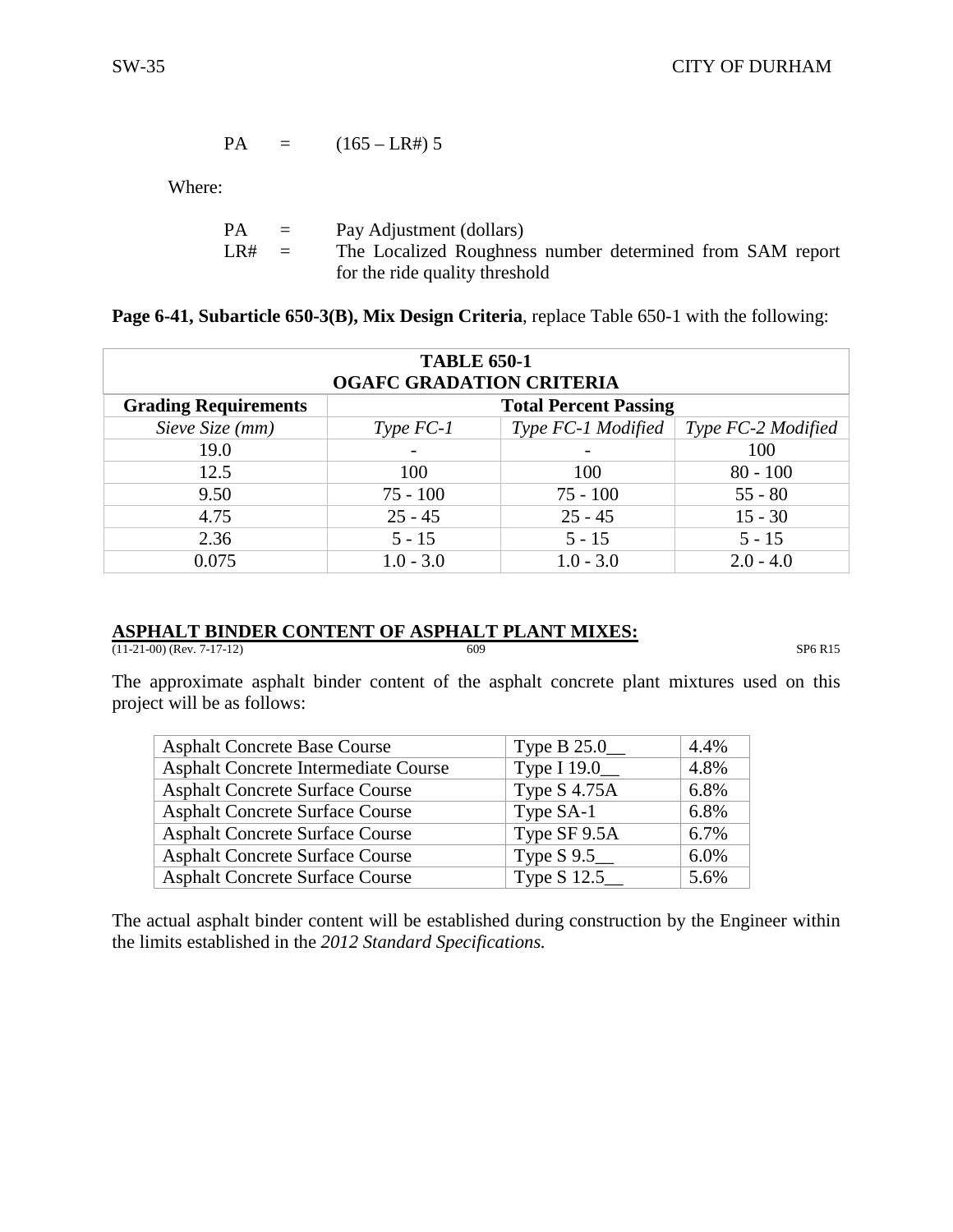### **ROADWAY PROVISIONS**

#### **DETECTABLE WARNINGS FOR PROPOSED CURB RAMPS:**

(6-15-10) (Rev. 8-16-11) 848 SP8 R126

#### **Description**

Construct detectable warnings consisting of integrated raised truncated domes on proposed concrete curb ramps in accordance with the *2012 Standard Specifications,* plan details, the requirements of the *28 CFR Part 36 ADA Standards for Accessible Design* and this provision.

#### **Materials**

Detectable warning for proposed curb ramps shall consist of integrated raised truncated domes. The description, size and spacing shall conform to Section 848 of the *2012 Standard Specifications.*

Use material for detectable warning systems as shown herein. Material and coating specifications must be stated in the Manufacturers Type 3 Certification and all Detectable Warning systems must be on the NCDOT Approved Products List.

Install detectable warnings created from one of the following materials: precast concrete blocks or bricks, clay paving brick, gray or ductile iron castings, mild steel, stainless steel, and engineered plastics, rubber or composite tile. Only one material type for detectable warning will be permitted per project, unless otherwise approved by the Engineer.

- (A) Detectable Warnings shall consist of a base with integrated raised truncated domes, and when constructed of precast concrete they shall conform to the material requirements of Article 848-2 of the *2012 Standard Specifications.*
- (B) Detectable Warnings shall consist of a base with integrated raised truncated domes, and may be comprised of other materials including, but not limited, to clay paving brick, gray iron or ductile iron castings, mild steel, stainless steel, and engineered plastics, rubber or composite tile, which are cast into the concrete of the curb ramps. The material shall have an integral color throughout the thickness of the material. The detectable warning shall include fasteners or anchors for attachment in the concrete and shall be furnished as a system from the manufacturer.

Prior to installation, the Contractor shall submit to the Engineer assembling instructions from the manufacturer for each type of system used in accordance with Article 105-2 of the *2012 Standard Specifications*. The system shall be furnished as a kit containing all consumable materials and consumable tools, required for the application. They shall be capable of being affixed to or anchored in the concrete curb ramp, including green concrete (concrete that has set but not appreciably hardened). The system shall be solvent free and contain no volatile organic compounds (VOC). The static coefficient of friction shall be 0.8 or greater when measured on top of the truncated domes and when measured between the domes in accordance with ASTM C1028 (dry and wet). The system shall be resistant to deterioration due to exposure to sunlight, water, salt or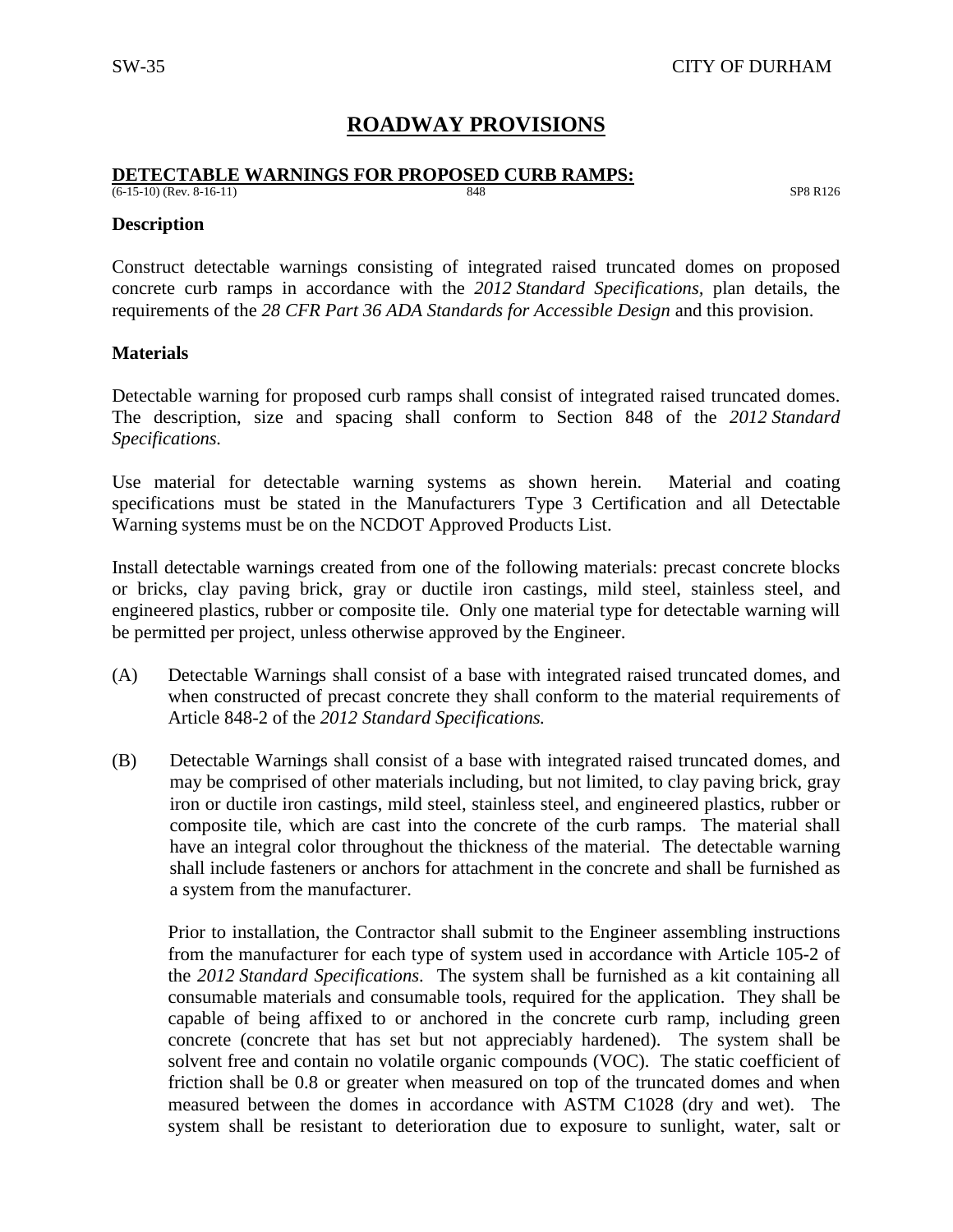adverse weather conditions and impervious to degradation by motor fuels, lubricants and antifreeze.

(C) When steel or gray iron or ductile iron casting products are provided, only products that meet the requirements of Subarticle 106-1(B) of the *2012 Standard Specifications* may be used.Submit to the Engineer a Type 6 Certification, catalog cuts and installation procedures at least 30 days prior to installation for all.

#### **Construction Methods**

- (A) Prior to placing detectable warnings in proposed concrete curb ramps, adjust the existing subgrade to the proper grade and in accordance with Article 848-3 of the *2012 Standard Specifications*.
- (B) Install all detectable warning in proposed concrete curb ramps in accordance with the manufacturer's recommendations.

#### **Measurement and Payment**

Detectable Warnings installed for construction of proposed curb ramps will not be paid for separately. Such payment will be included in the price bid for *Concrete Curb Ramps*.

#### **HIGH STRENGTH CONCRETE FOR DRIVEWAYS:**

(11-21-00) (Rev. 1-17-12) 848 SP10 R02

Use high early strength concrete for all driveways shown in the plans and as directed by the Engineer. Provide high early strength concrete that meets the requirements of Article 1000-5 of the *2012 Standard Specifications*.

Measurement and payment will be in accordance with Section 848 of the *2012 Standard Specifications*.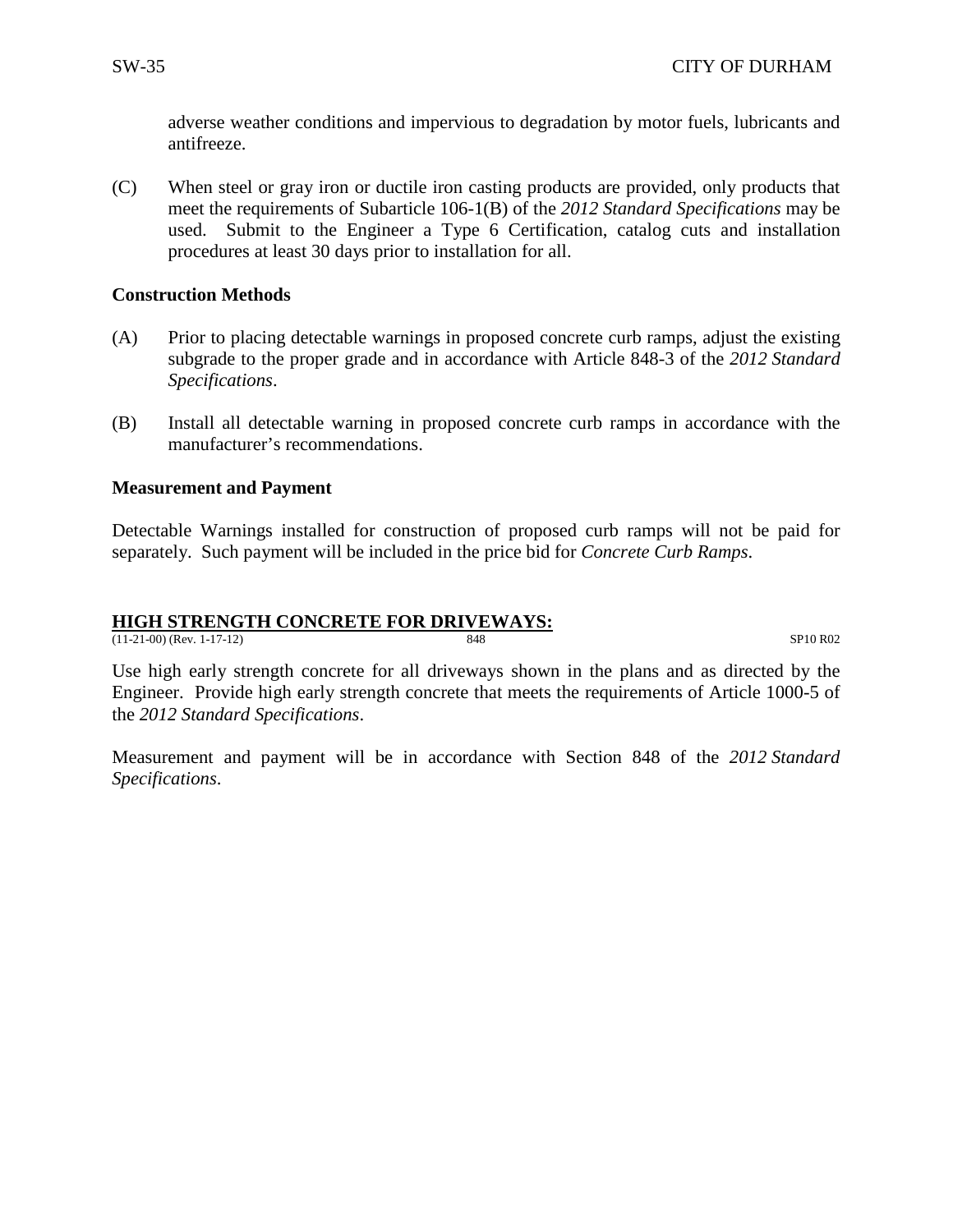#### **REMOVAL AND REPLACEMENT OF STREET SIGNS AND MAILBOXES:**

Remove and replace mailboxes in accordance with AASHTO Guide for Erecting Mailboxes on Highways and as directed by Project Manager. The Contractor shall be liable to the owner for any damage to any mailbox during the removal and replacement.

Remove and replace street signs, markers, and route markers out of the construction limits of the project and install the street signs and markers and route markers so that they will be visible to the traveling public to the satisfaction of the Project Manager.

Stockpile any signs or markers that cannot be relocated due to lack of right of way, or any signs and markers that will no longer be applicable after the construction of the project, at locations directed by the Project Manager for removal by Others.

The Contractor shall be responsible for any damage to any street signs and markers or route markers during the above described operations.

No direct payment will be made for removing, relocating, reinstalling, and/or stockpiling the mailboxes, street signs and markers, and route markers as such work shall be considered incidental to Grading.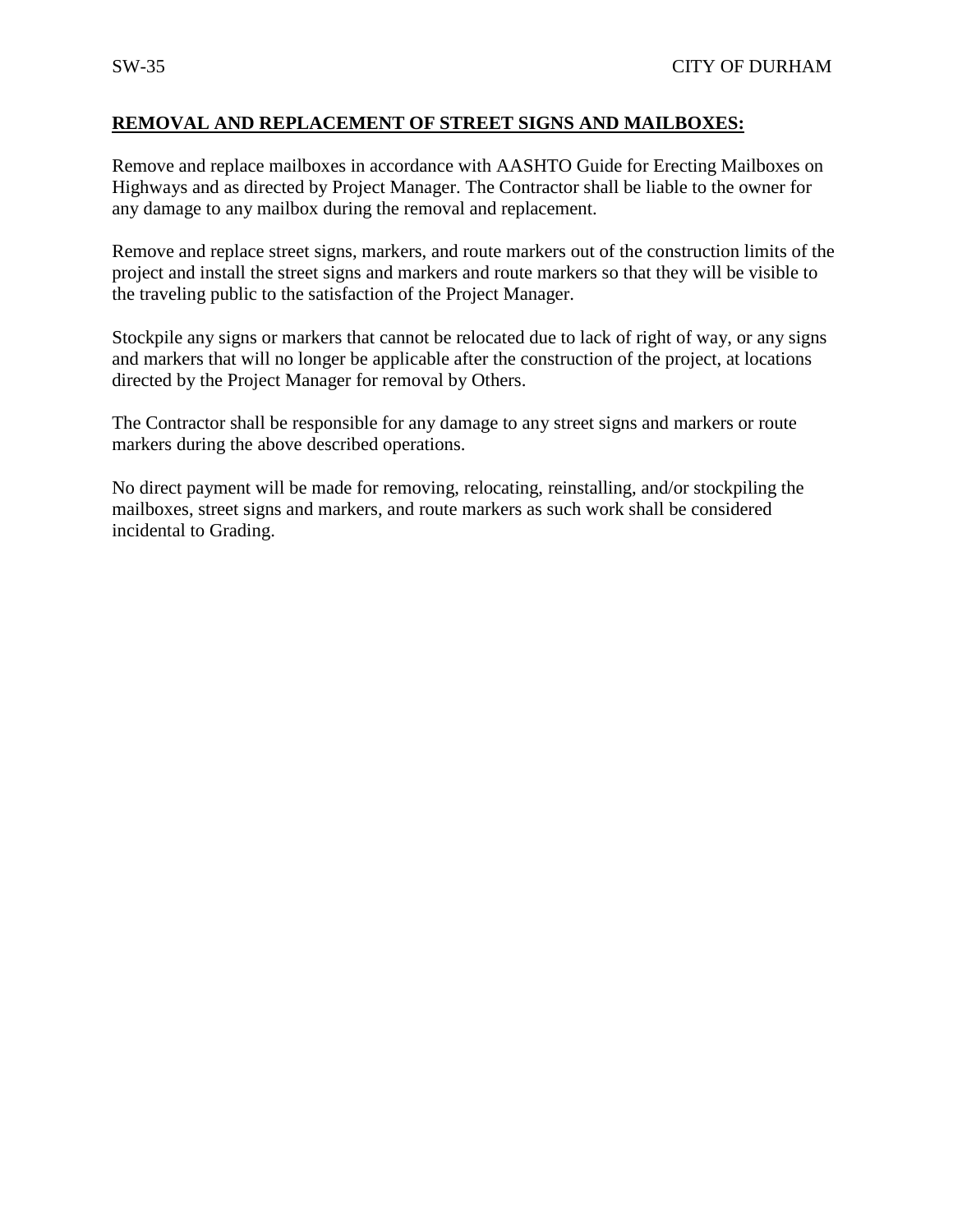#### **CURB INLET SILT INTERCEPTOR:**

Install and maintain a curb inlet silt interceptor at the locations noted on the plans. The purpose of the curb inlet silt interceptor is to keep silt, sediment and construction debris out of the storm water system. The curb inlet silt interceptor shall be comprised of two attached components: a sewn geotextile fabric unit enclosing a porous structure in the form of a cylindrical tube placed in front of and extending beyond the inlet opening on both sides; and, a sewn geotextile fabric sack designed to fit the opening of the catch basin or drop inlet and which hangs underneath the grate.

The curb inlet silt interceptor shall have lifting straps to allow removal of the unit and manual inspection of the storm water system.

The curb inlet silt interceptor shall utilize a sewn geotextile with the following minimum characteristics:

| <b>PROPERTY</b>                                     | <b>TEST METHOD</b> | <b>UNITS</b>   | <b>TEST RESULTS</b> |
|-----------------------------------------------------|--------------------|----------------|---------------------|
| <b>Grab Tensile Strength</b>                        | ASTM D 4632        | <b>lbs</b>     | 450 x 300           |
| <b>Grab Tensile</b>                                 | ASTM D 4632        | $\%$           | 40 x 25             |
| <b>Puncture Strength</b>                            | ASTM D4833         | <b>lbs</b>     | 130                 |
| Mullen Burst Strength                               | ASTM D 3786        | psi            | 600                 |
| <b>Trapezoid Tear</b>                               | ASTM D4533         | <b>lbs</b>     | $165 \times 150$    |
| % Open Area (POA)                                   | COE - 22125-86     | $\%$           | 28                  |
| <b>Apparent Opening Size</b><br>(US Standard Sieve) | <b>ASTM D 4751</b> |                | 30                  |
| Permittivity                                        | <b>ASTM D 4491</b> | $\sec^{-1}$    | 3.5                 |
| Permeability                                        | <b>ASTM 4491</b>   | cm/sec         | 0.25                |
| <b>Water Flow Rate</b>                              | <b>ASTM 4491</b>   | $gal/min/ft^2$ | 250                 |
| <b>Ultraviolet Resistance</b>                       | <b>ASTM D 4355</b> | $\%$           | 70                  |

Provide one (1) set of shop drawings and test data to Project Manager for approval.

Payment will be made under:

#### **Pay Item Pay Unit** Curb Inlet Silt Interceptor Each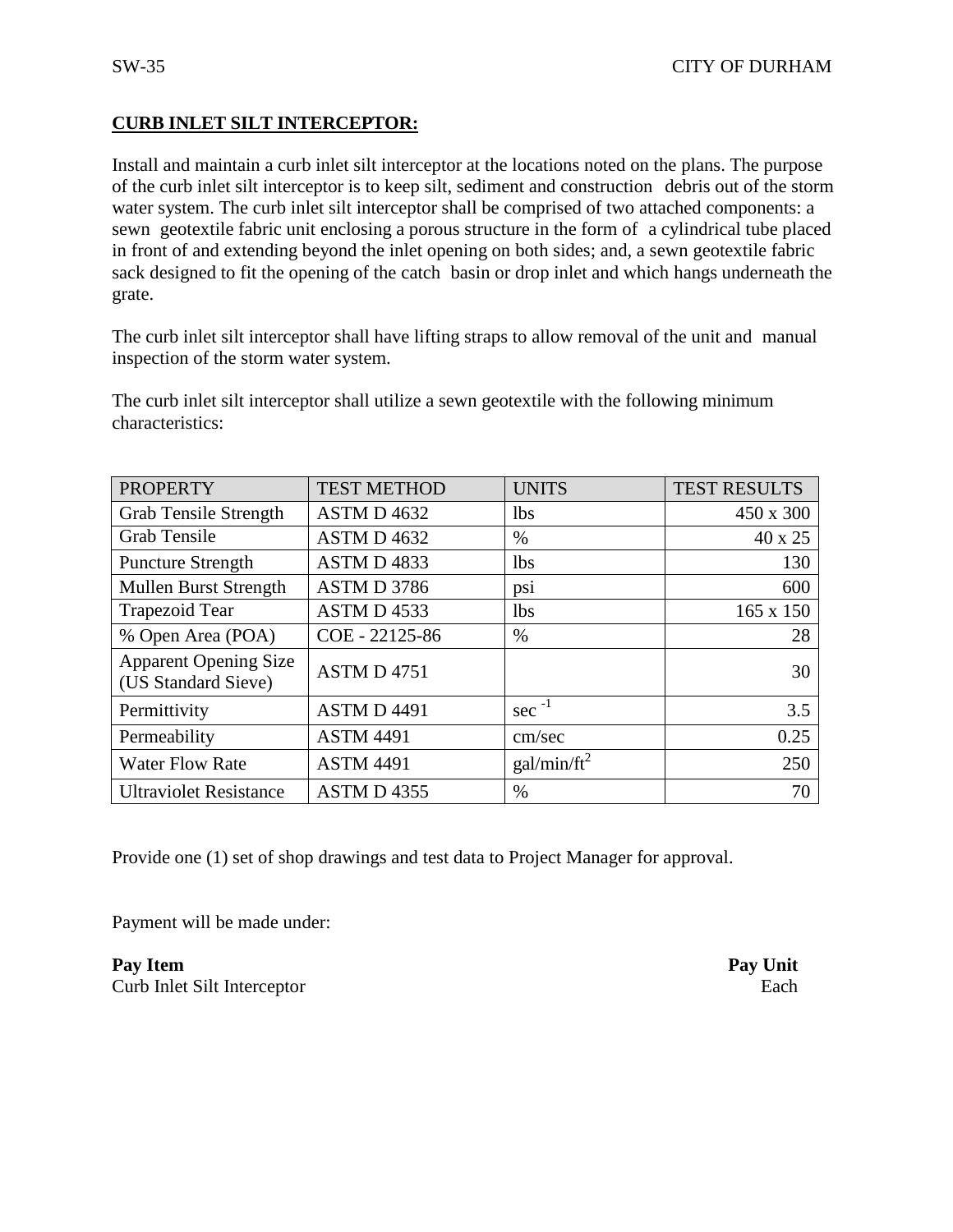#### **SEEDING AND MULCHING:**

The kinds of seed and fertilizer, and the rates of application of seed, fertilizer, and limestone, shall be as stated below. During periods of overlapping dates, the kind of seed to be used shall be determined. All rates are in pounds per acre.

#### All Roadway Areas

| March 1 - August 31 |                       | September 1 - February 28 |                         |  |
|---------------------|-----------------------|---------------------------|-------------------------|--|
| 50#                 | <b>Tall Fescue</b>    | 50#                       | <b>Tall Fescue</b>      |  |
| 10#                 | Centipede             | 10#                       | Centipede               |  |
| 25#                 | Bermudagrass (hulled) | 35#                       | Bermudagrass (unhulled) |  |
| 500#                | Fertilizer            | 500#                      | Fertilizer              |  |
| 4000#               | Limestone             | 4000#                     | Limestone               |  |

Waste and Borrow Locations

| March $1 -$ August 31 |                       | September 1 - February 28 |                         |  |
|-----------------------|-----------------------|---------------------------|-------------------------|--|
| 75#                   | <b>Tall Fescue</b>    | 75#                       | <b>Tall Fescue</b>      |  |
| 25#                   | Bermudagrass (hulled) | 35#                       | Bermudagrass (unhulled) |  |
| 500#                  | Fertilizer            | 500#                      | Fertilizer              |  |
| 4000#                 | Limestone             | 4000#                     | Limestone               |  |

Note: 50# of Bahiagrass may be substituted for either Centipede or Bermudagrass only upon Engineer's request.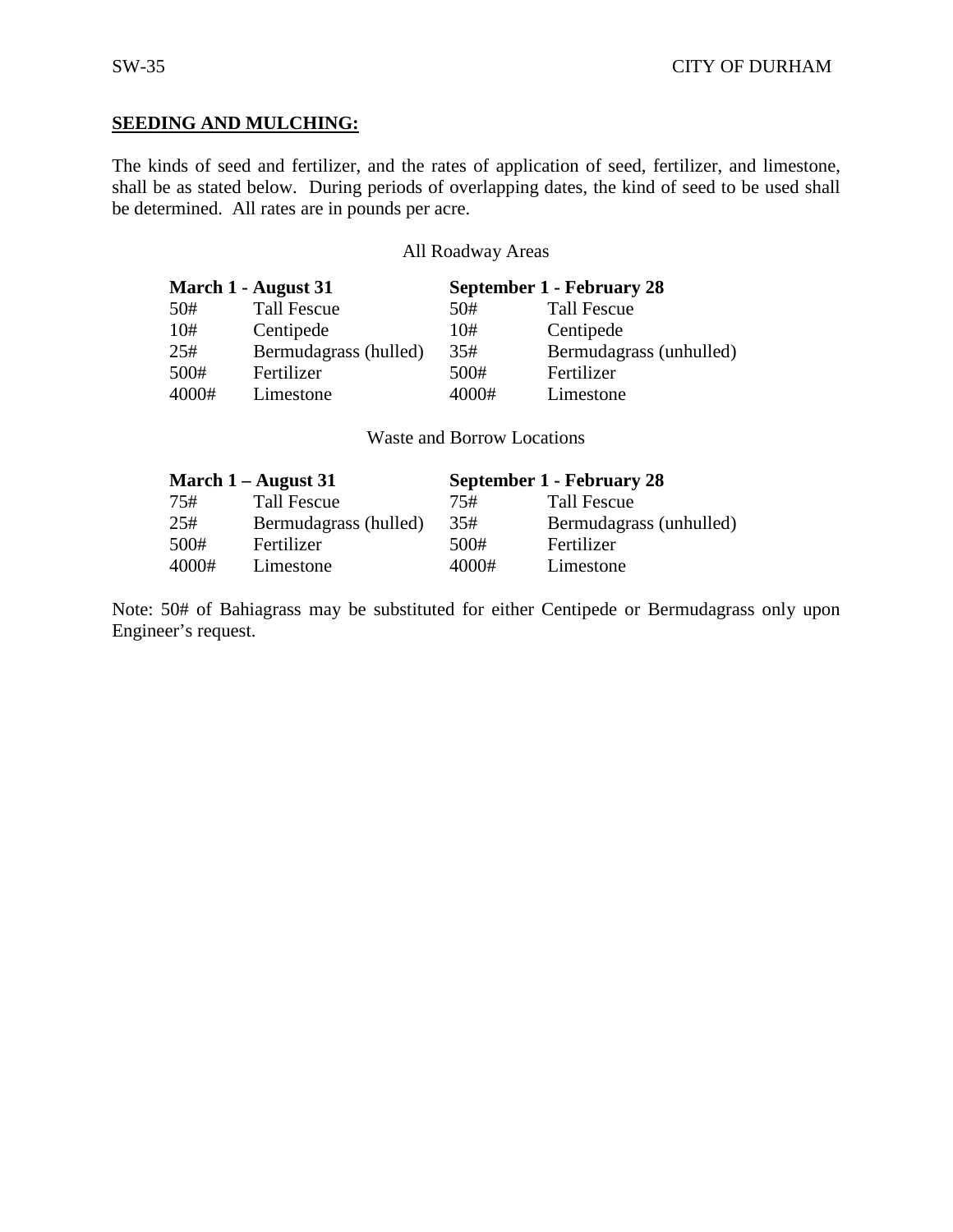### Approved Tall Fescue Cultivars

| 06 Dust                | Escalade               | Justice             | Scorpion            |
|------------------------|------------------------|---------------------|---------------------|
| $2nd$ Millennium       | Essential              | Kalahari            | Serengeti           |
| $3rd$ Millennium       | Evergreen 2            | Kentucky 31*        | Shelby              |
| Apache III             | Falcon IV              | Kitty Hawk 2000     | Sheridan            |
| Avenger                | Falcon NG              | Legitimate          | Signia              |
| <b>Barlexas</b>        | Falcon V               | Lexington           | <b>Silver Hawk</b>  |
| Barlexas II            | Faith                  | <b>LSD</b>          | Sliverstar          |
| Bar Fa                 | Fat Cat                | Magellan            | Shenandoah Elite    |
| <b>Barrera</b>         | Festnova               | Matador             | Sidewinder          |
| Barrington             | Fidelity               | Millennium SRP      | Skyline             |
| <b>Barrobusto</b>      | <b>Finelawn Elite</b>  | Monet               | Solara              |
| Barvado                | <b>Finelawn Xpress</b> | Mustang 4           | Southern Choice II  |
| <b>Biltmore</b>        | Finesse II             | Ninja 2             | Speedway            |
| <b>Bingo</b>           | Firebird               | Ol' Glory           | Spyder LS           |
| <b>Bizem</b>           | Firecracker LS         | Olympic Gold        | <b>Sunset Gold</b>  |
| <b>Blackwatch</b>      | Firenza                | Padre               | Taccoa              |
| <b>Blade Runner II</b> | <b>Five Point</b>      | Patagonia           | Tanzania            |
| Bonsai                 | Focus                  | Pedigree            | Trio                |
| <b>Braveheart</b>      | Forte                  | Picasso             | Tahoe II            |
| <b>Bravo</b>           | Garrison               | Piedmont            | Talladega           |
| <b>Bullseye</b>        | Gazelle II             | Plantation          | Tarheel             |
| Cannavaro              | Gold Medallion         | Proseeds 5301       | Terrano             |
| Catalyst               | Grande 3               | Prospect            | Titan Itd           |
| Cayenne                | Greenbrooks            | Pure Gold           | <b>Titanium LS</b>  |
| <b>Cessane Rz</b>      | Greenkeeper            | Quest               | Tracer              |
| Chipper                | Gremlin                | Raptor II           | <b>Traverse SRP</b> |
| Cochise IV             | Greystone              | Rebel Exeda         | Tulsa Time          |
| Constitution           | Guardian 21            | <b>Rebel Sentry</b> | Turbo               |
| Corgi                  | Guardian 41            | Rebel IV            | Turbo RZ            |
| Corona                 | Hemi                   | Regiment II         | Tuxedo RZ           |
| Coyote                 | <b>Honky Tonk</b>      | Regenerate          | Ultimate            |
| Darlington             | Hot Rod                | Rendition           | Venture             |
| Davinci                | Hunter                 | Rhambler 2 SRP      | Umbrella            |
| Desire                 | Inferno                | Rembrandt           | Van Gogh            |
| Dominion               | Innovator              | Reunion             | Watchdog            |
| Dynamic                | Integrity              | Riverside           | Wolfpack II         |
| Dynasty                | Jaguar 3               | <b>RNP</b>          | Xtremegreen         |
| Endeavor               | Jamboree               | Rocket              |                     |

**\*Note: Kentucky 31 will no longer be an approved NCDOT Tall Fescue Cultivar after December 31, 2015.**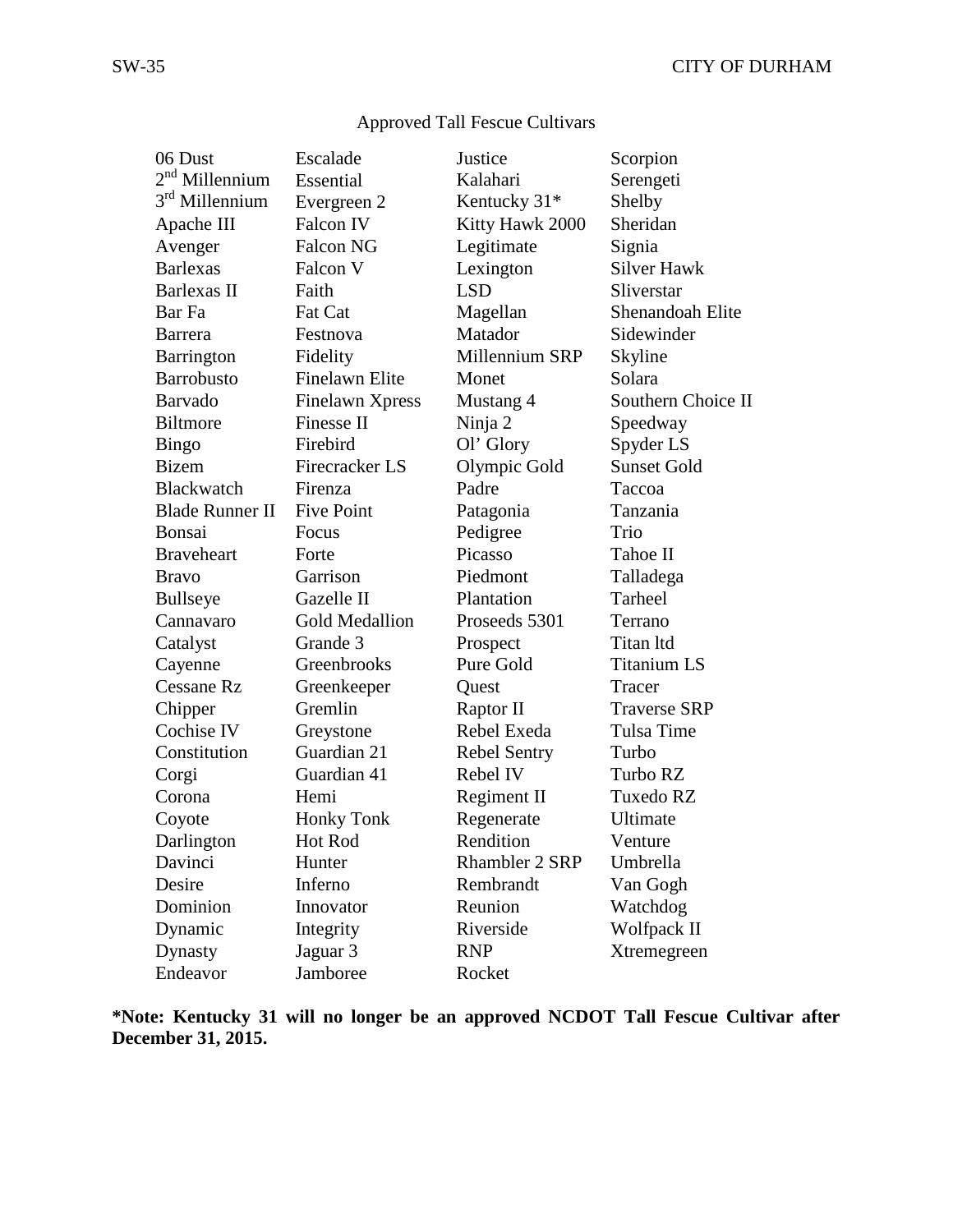Revise the *2012 Standard Specifications* as follows:

**Page 16-26, Article 1660-8, MEASUREMENT AND PAYMENT, line 19,** replace the first sentence of the first paragraph with the following:

*Seeding and Mulching* will be measured and paid in square yards, measured along the surface of the ground completed and accepted.

**Page 16-26, Article 1660-8, MEASUREMENT AND PAYMENT, line 39,** replace with the following:

Payment will be made under:

**Pay Item Pay Unit** Seeding and Mulching Square Yard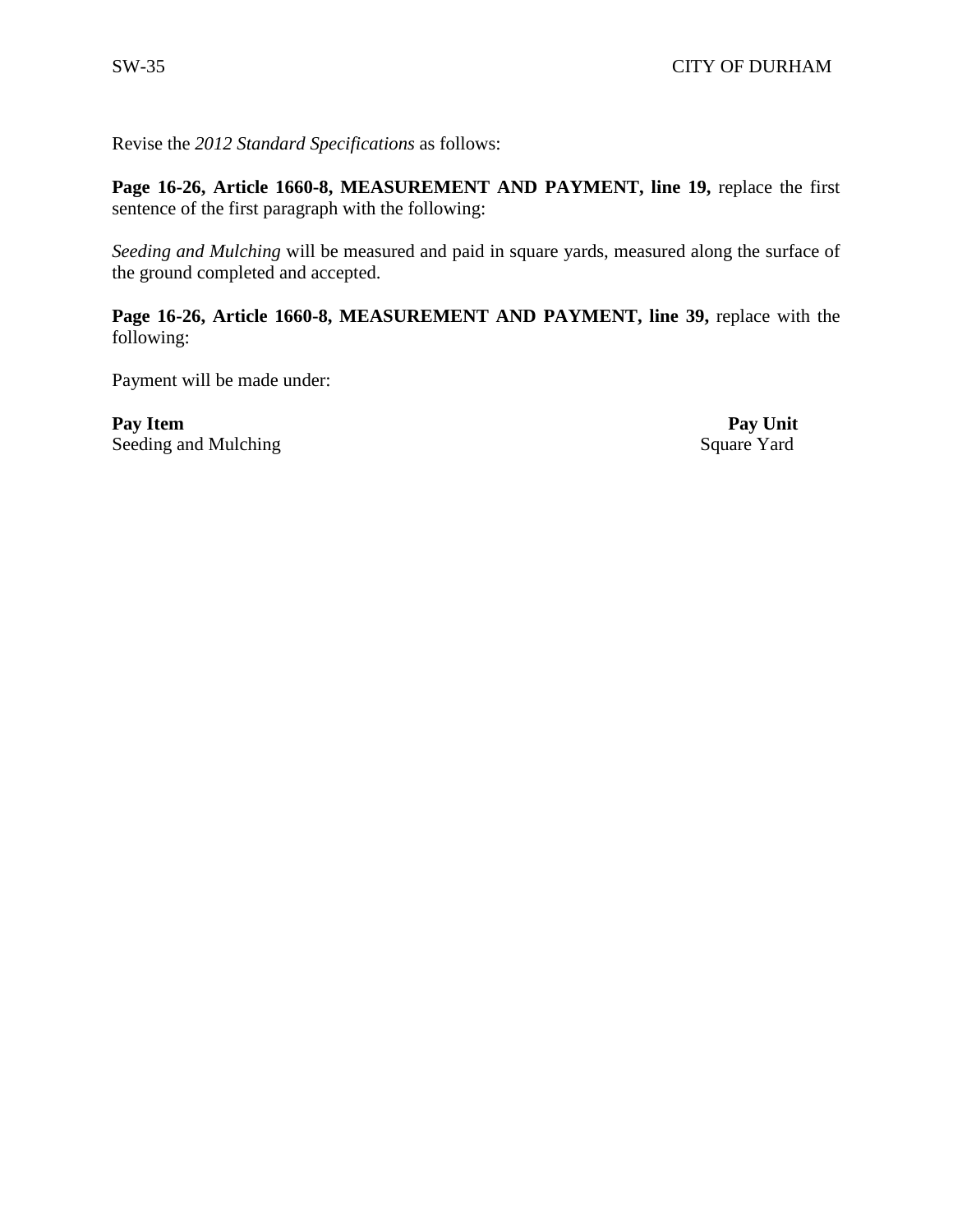### **PERMITS**

The Contractor's attention is directed to the following permits, which have been issued to the Department of Transportation by the authority granting the permit.

| <b>PERMIT</b> | <b>AUTHORITY GRANTING THE PERMIT</b> |
|---------------|--------------------------------------|
| N/            |                                      |

The Contractor shall comply with all applicable permit conditions during construction of this project. Those conditions marked by **\*** are the responsibility of the department and the Contractor has no responsibility in accomplishing those conditions.

Agents of the permitting authority will periodically inspect the project for adherence to the permits.

The Contractor's attention is also directed to Articles 107-10 and 107-13 of the *2012 Standard Specifications* and the following:

Should the Contractor propose to utilize construction methods (such as temporary structures or fill in waters and/or wetlands for haul roads, work platforms, cofferdams, etc.) not specifically identified in the permit (individual, general, or nationwide) authorizing the project it shall be the Contractor's responsibility to coordinate with the Engineer to determine what, if any, additional permit action is required. The Contractor shall also be responsible for initiating the request for the authorization of such construction method by the permitting agency. The request shall be submitted through the Engineer. The Contractor shall not utilize the construction method until it is approved by the permitting agency. The request normally takes approximately 60 days to process; however, no extensions of time or additional compensation will be granted for delays resulting from the Contractor's request for approval of construction methods not specifically identified in the permit.

**Where construction moratoriums are contained in a permit condition which restricts the Contractor's activities to certain times of the year, those moratoriums will apply only to the portions of the work taking place in the waters or wetlands provided that activities outside those areas is done in such a manner as to not affect the waters or wetlands.**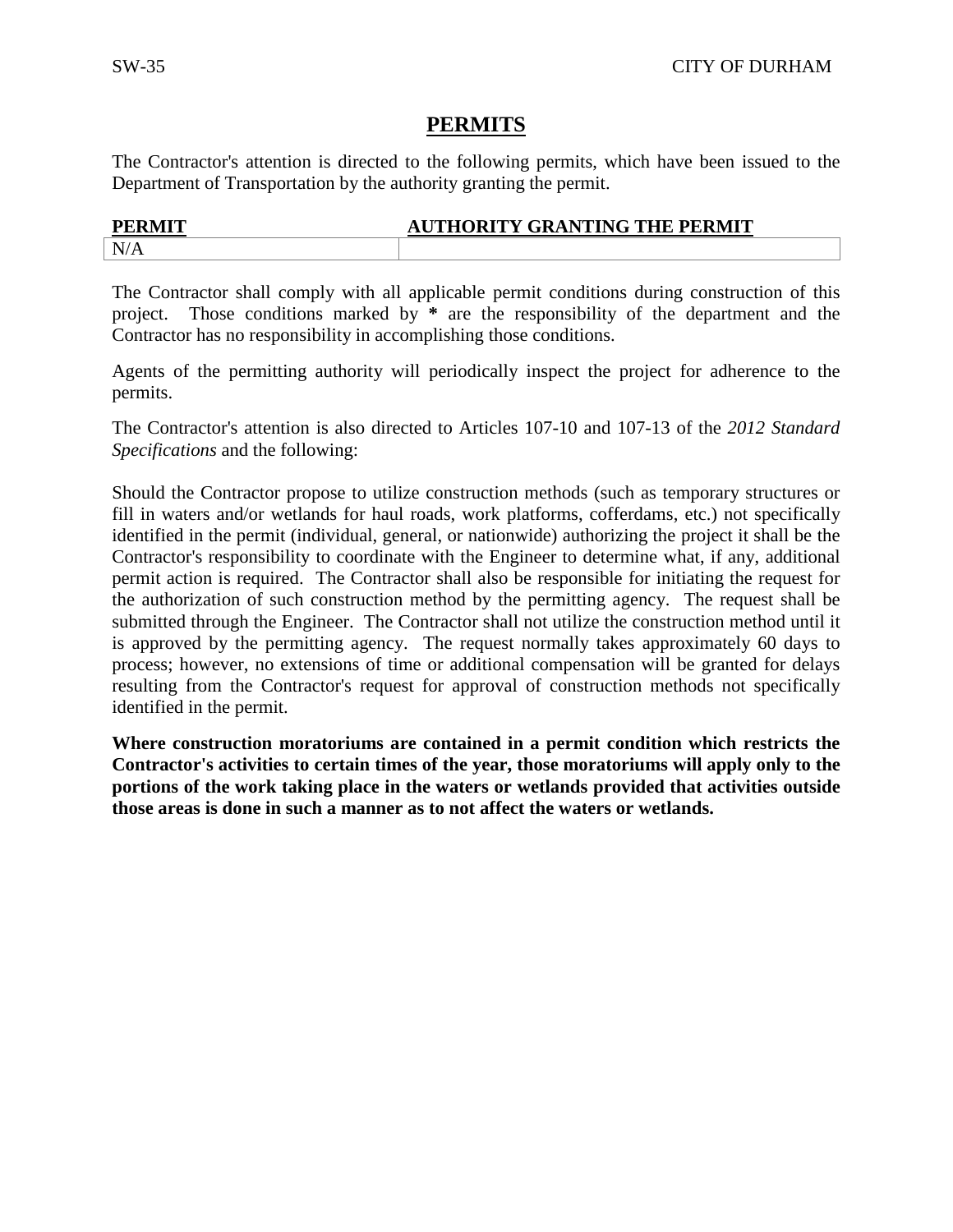#### **STANDARD SPECIAL PROVISIONS NCDOT GENERAL SEED SPECIFICATION FOR SEED QUALITY** (5-17-11)  $(5-17-11)$   $Z-3$

Seed shall be sampled and tested by the North Carolina Department of Agriculture and Consumer Services, Seed Testing Laboratory. When said samples are collected, the vendor shall supply an independent laboratory report for each lot to be tested. Results from seed so sampled shall be final. Seed not meeting the specifications shall be rejected by the Department of Transportation and shall not be delivered to North Carolina Department of Transportation warehouses. If seed has been delivered it shall be available for pickup and replacement at the supplier's expense.

Any re-labeling required by the North Carolina Department of Agriculture and Consumer Services, Seed Testing Laboratory, that would cause the label to reflect as otherwise specified herein shall be rejected by the North Carolina Department of Transportation.

Seed shall be free from seeds of the noxious weeds Johnsongrass, Balloonvine, Jimsonweed, Witchweed, Itchgrass, Serrated Tussock, Showy Crotalaria, Smooth Crotalaria, Sicklepod, Sandbur, Wild Onion, and Wild Garlic. Seed shall not be labeled with the above weed species on the seed analysis label. Tolerances as applied by the Association of Official Seed Analysts will NOT be allowed for the above noxious weeds except for Wild Onion and Wild Garlic.

Tolerances established by the Association of Official Seed Analysts will generally be recognized. However, for the purpose of figuring pure live seed, the found pure seed and found germination percentages as reported by the North Carolina Department of Agriculture and Consumer Services, Seed Testing Laboratory will be used. Allowances, as established by the NCDOT, will be recognized for minimum pure live seed as listed on the following pages.

The specifications for restricted noxious weed seed refers to the number per pound as follows:

| <b>Restricted Noxious</b> | Limitations per | <b>Restricted Noxious</b> | Limitations per |
|---------------------------|-----------------|---------------------------|-----------------|
| <b>Weed</b>               | Lb. Of Seed     | Weed                      | Lb. of Seed     |
| <b>Blessed Thistle</b>    | 4 seeds         | Cornflower (Ragged Robin) | 27 seeds        |
| Cocklebur                 | 4 seeds         | <b>Texas Panicum</b>      | 27 seeds        |
| Spurred Anoda             | 4 seeds         | <b>Bracted Plantain</b>   | 54 seeds        |
| Velvetleaf                | 4 seeds         | <b>Buckhorn Plantain</b>  | 54 seeds        |
| Morning-glory             | 8 seeds         | <b>Broadleaf Dock</b>     | 54 seeds        |
| Corn Cockle               | 10 seeds        | <b>Curly Dock</b>         | 54 seeds        |
| Wild Radish               | 12 seeds        | Dodder                    | 54 seeds        |
| Purple Nutsedge           | 27 seeds        | <b>Giant Foxtail</b>      | 54 seeds        |
| <b>Yellow Nutsedge</b>    | 27 seeds        | Horsenettle               | 54 seeds        |
| Canada Thistle            | 27 seeds        | Quackgrass                | 54 seeds        |
| <b>Field Bindweed</b>     | 27 seeds        | Wild Mustard              | 54 seeds        |
| Hedge Bindweed            | 27 seeds        |                           |                 |

Seed of Pensacola Bahiagrass shall not contain more than 7% inert matter, Kentucky Bluegrass, Centipede and Fine or Hard Fescue shall not contain more than 5% inert matter whereas a maximum of 2% inert matter will be allowed on all other kinds of seed. In addition, all seed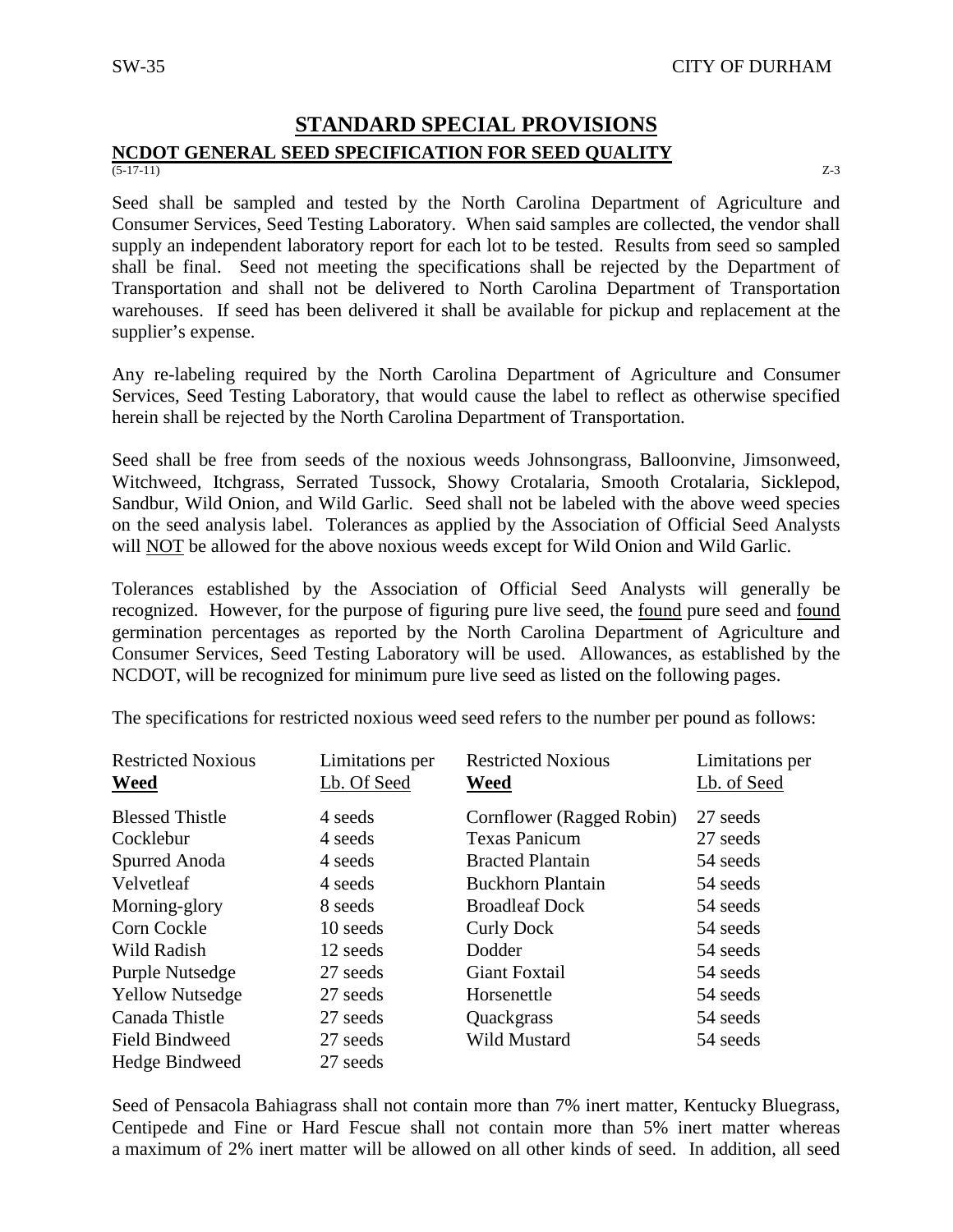shall not contain more than 2% other crop seed nor more than 1% total weed seed. The germination rate as tested by the North Carolina Department of Agriculture shall not fall below 70%, which includes both dormant and hard seed. Seed shall be labeled with not more than 7%, 5% or 2% inert matter (according to above specifications), 2% other crop seed and 1% total weed seed.

Exceptions may be made for minimum pure live seed allowances when cases of seed variety shortages are verified. Pure live seed percentages will be applied in a verified shortage situation. Those purchase orders of deficient seed lots will be credited with the percentage that the seed is deficient.

## FURTHER SPECIFICATIONS FOR EACH SEED GROUP ARE GIVEN BELOW:

Minimum 85% pure live seed; maximum 1% total weed seed; maximum 2% total other crop seed; maximum 144 restricted noxious weed seed per pound. Seed less than 83% pure live seed will not be approved.

Sericea Lespedeza Oats (seeds)

Minimum 80% pure live seed; maximum 1% total weed seed; maximum 2% total other crop; maximum 144 restricted noxious weed seed per pound. Seed less than 78% pure live seed will not be approved.

| Tall Fescue (all approved varieties) | <b>Bermudagrass</b>        |
|--------------------------------------|----------------------------|
| Kobe Lespedeza                       | <b>Browntop Millet</b>     |
| Korean Lespedeza                     | German Millet – Strain R   |
| <b>Weeping Lovegrass</b>             | Clover – Red/White/Crimson |
| Carpetgrass                          |                            |

Minimum 78% pure live seed; maximum 1% total weed seed; maximum 2% total other crop seed; maximum 144 restricted noxious weed seed per pound. Seed less than 76% pure live seed will not be approved.

Common or Sweet Sundangrass

Minimum 76% pure live seed; maximum 1% total weed seed; maximum 2% total other crop seed; maximum 144 restricted noxious weed seed per pound. Seed less than 74% pure live seed will not be approved.

Rye (grain; all varieties) Kentucky Bluegrass (all approved varieties) Hard Fescue (all approved varieties) Shrub (bicolor) Lespedeza

Minimum 70% pure live seed; maximum 1% total weed seed; maximum 2% total other crop seed; maximum 144 noxious weed seed per pound. Seed less than 70% pure live seed will not be approved.

Centipedegrass Japanese Millet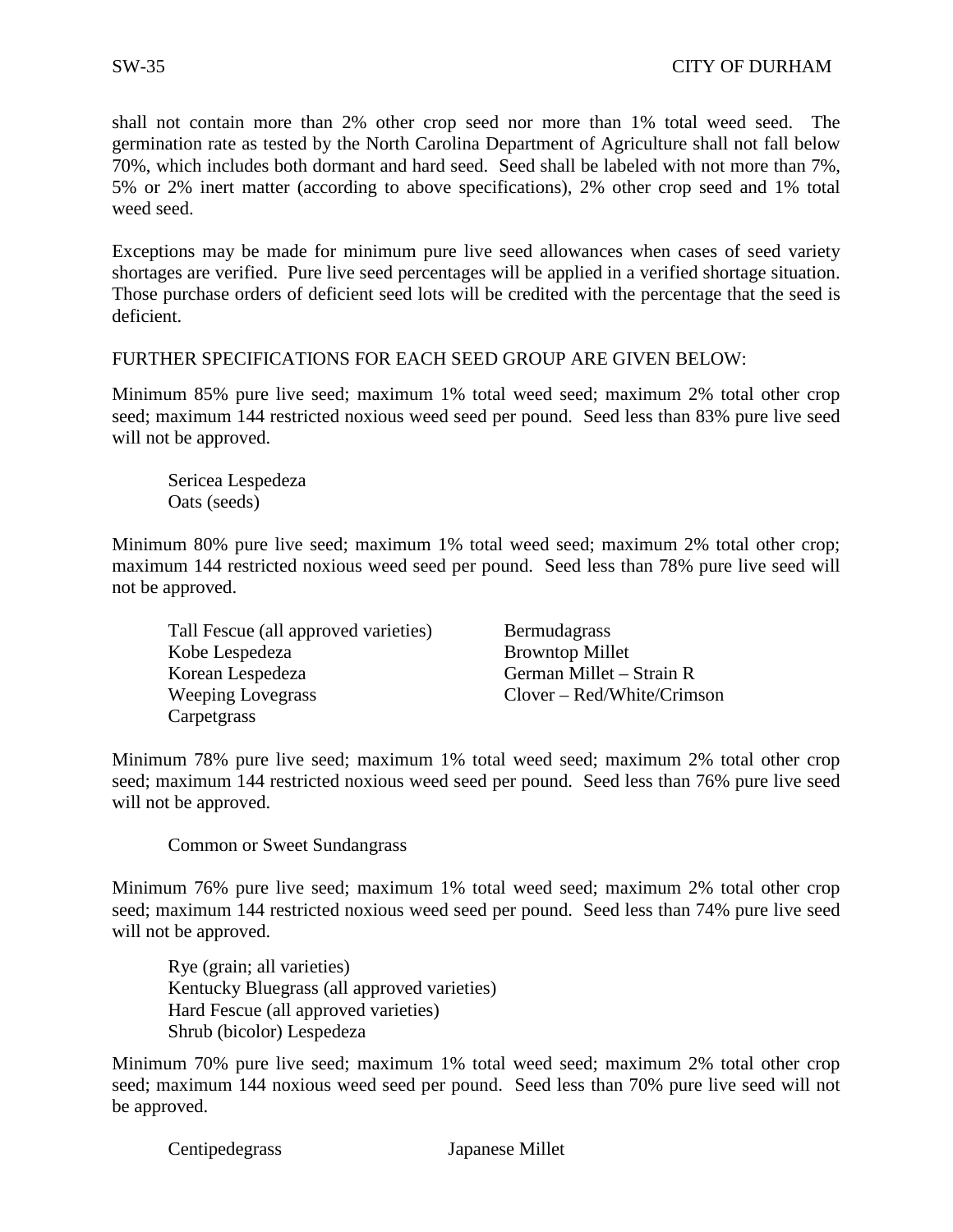Crownvetch Reed Canary Grass Pensacola Bahiagrass Zoysia Creeping Red Fescue

Minimum 70% pure live seed; maximum 1% total weed seed; maximum 2% total other crop seed; maximum 5% inert matter; maximum 144 restricted noxious weed seed per pound.

Barnyard Grass Big Bluestem Little Bluestem Bristly Locust Birdsfoot Trefoil Indiangrass **Orchardgrass Switchgrass** Yellow Blossom Sweet Clover

# **#57 STONE:**

#### **Description**

The Contractor shall place #57 stone in accordance with the details in the plans and the following provision.

#### **Materials**

**Item Section** # 57 Stone 1005

# **Construction Methods**

The stone shall be placed and compacted as directed by the Engineer.

# **Measurement and Payment**

*#57 Stone* will be measured and paid in tons that are completed and accepted. The stone will be measured by being weighed in trucks on certified platform scales or other certified weighing devices. The price and payment will be full compensation for furnishing, hauling, placing, and all incidentals necessary to complete the work.

Payment will be made under:

#57 Stone Ton

**Pay Item Pay Unit**

7-18-06 SPI 10 -01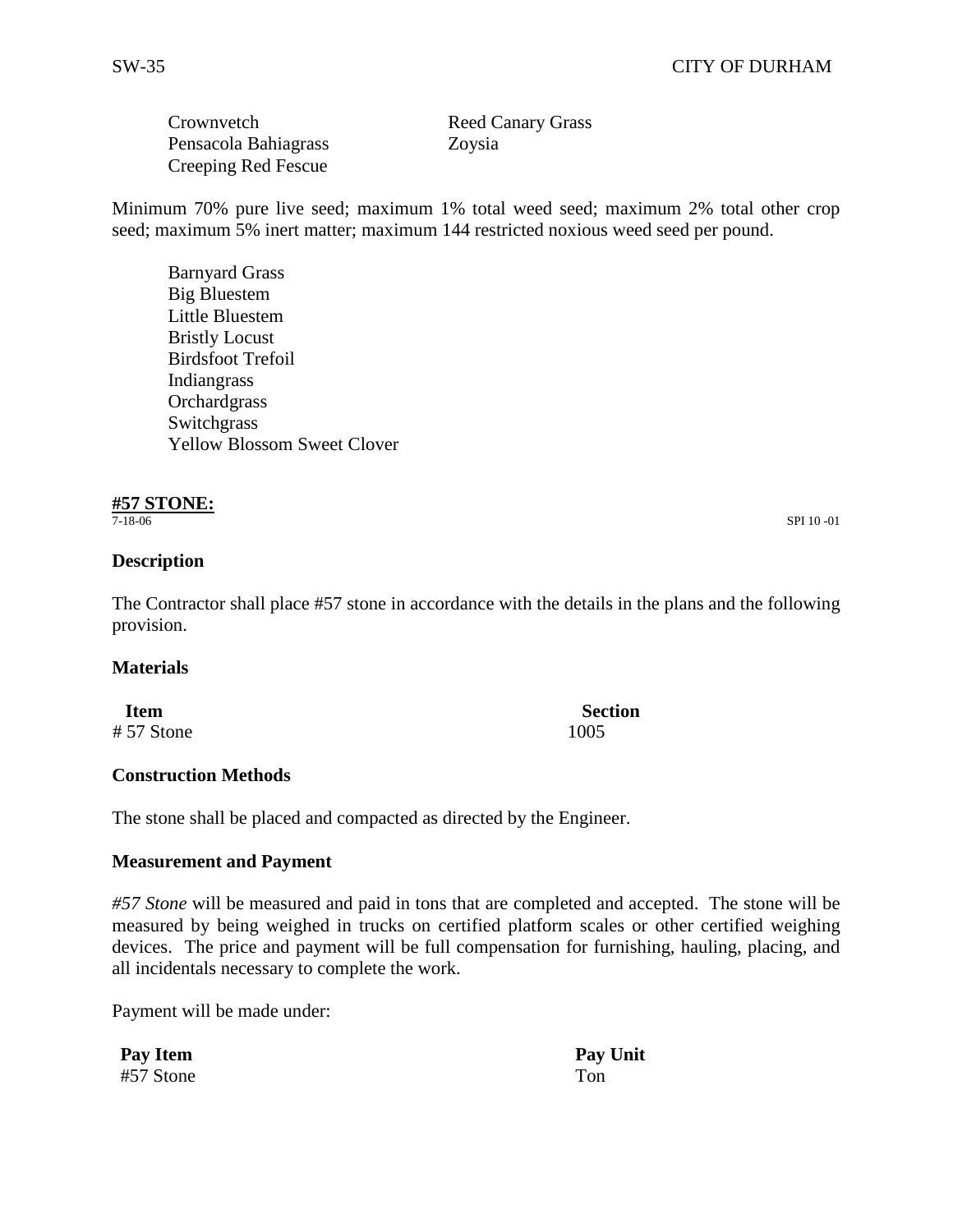# **CONCRETE STEPS:**

(11-18-08) SPI 8-03

#### **Description**

Construct reinforced concrete steps in accordance with the contract documents.

#### **Materials**

Refer to Division 10:

| <b>Item</b>                       | <b>Section</b> |
|-----------------------------------|----------------|
| Portland Cement Concrete, Class B | 1000           |
| <b>Curing Agents</b>              | 1026           |
| <b>Steel Bar Reinforcement</b>    | 1070-2         |

#### **Construction Methods**

Construct concrete in accordance with Section 825 of the *Standard Specifications*, except as otherwise provided herein. Furnish and place reinforcement, as shown on the plans, in accordance with Section 425 of the *Standard Specifications*. Give formed surfaces of the concrete a rubbed finish. Give unformed surfaces a float finish. Compact backfill to a degree comparable to the adjacent undisturbed material.

#### **Measurement and Payment**

*Concrete Steps* will be measured and paid for in cubic yards computed from the dimensions shown on the plans or established by the Engineer that has been incorporated into the completed and accepted steps. Work includes but is not limited to excavation and backfilling, furnishing and placing concrete, reinforcing steel, and all labor, tools, materials, equipment and incidentals necessary to complete the work.

Payment will be made under:

**Pay Item Pay Unit** Concrete Steps Cubic Yard

# **MODIFIED CONCRETE FLUME WITH CONCRETE OUTLET:**<br>(3,19,96)(Rev. 6,17,08)

(3-19-96)(Rev. 6-17-08) 825 SP8 R10

At locations shown in the plans, construct concrete flumes, concrete curb, and apron in accordance with the details in the plans. Use materials meeting the requirements of Section 825 of the *2012 Standard Specifications* except that the concrete must be Class B or of higher compressive strength.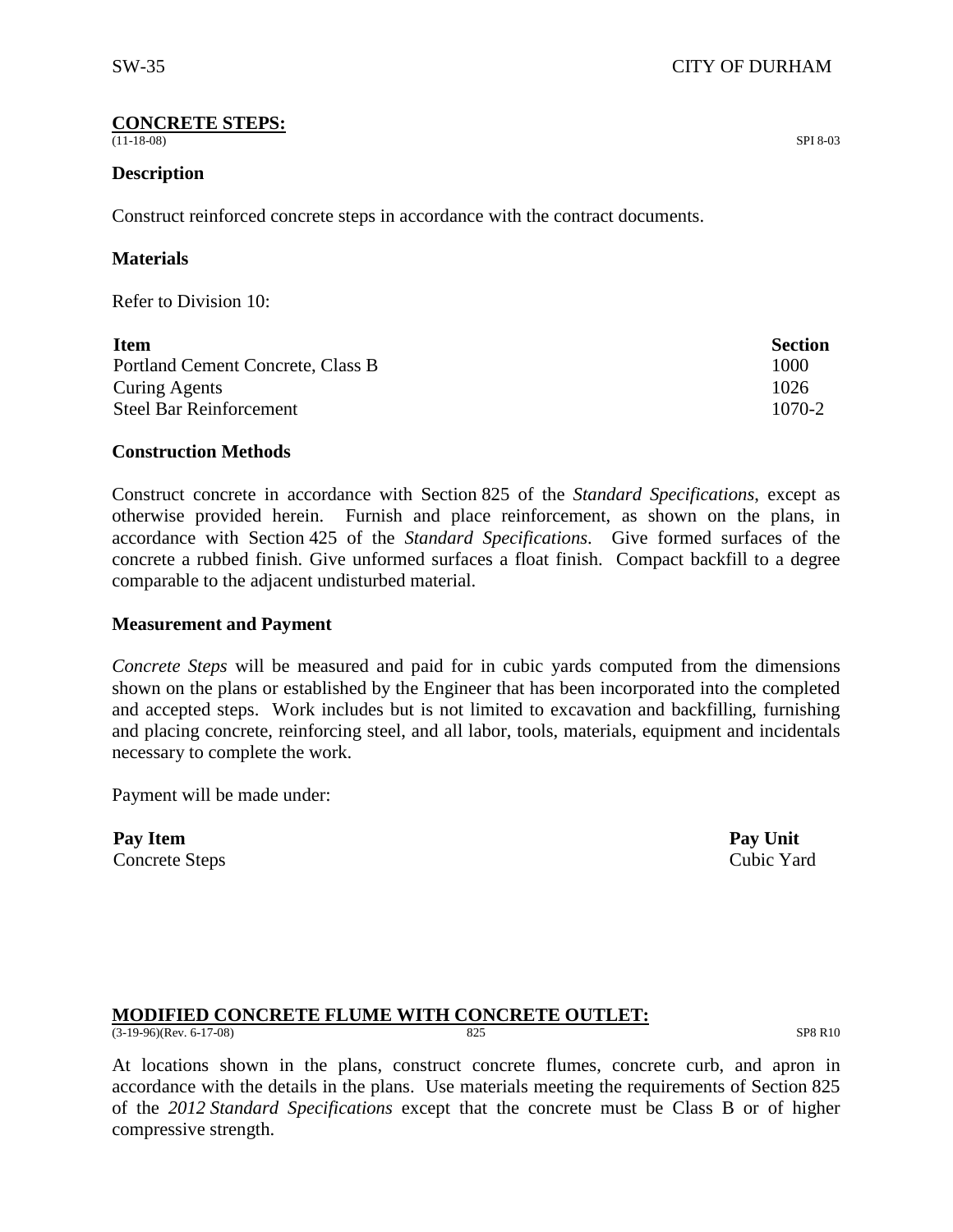Each concrete flume, concrete curb, and apron completed and accepted will be paid at the contract unit price per each for *Modified Concrete Flume*. Such price and payment will be full compensation for all materials, labor, equipment, tools, removing and disposing of the temporary slope drains, and any other incidentals necessary to complete the work satisfactorily.

The concrete curb and ditch outside the pay limits of the apron will be measured and paid in accordance with Section 846 and 850 of the *2012 Standard Specifications*.

Payment will be made under:

**Pay Item Pay Unit** Modified Concrete Flume **Each** 

# **GROUT PRODUCTION AND DELIVERY:**<br>(3-17-15)

(3-17-15) 1003 SP10 R20

Revise the *2012 Standard Specifications* as follows:

Replace Section 1003 with the following:

## **SECTION 1003 GROUT PRODUCTION AND DELIVERY**

#### **1003-1 DESCRIPTION**

This section addresses cement grout to be used for structures, foundations, retaining walls, concrete barriers, embankments, pavements and other applications in accordance with the contract. Produce non-metallic grout composed of Portland cement and water and at the Contractor's option or as required, aggregate and pozzolans. Include chemical admixtures as required or needed. Provide sand cement or neat cement grout as required. Define "sand cement grout" as grout with only fine aggregate and "neat cement grout" as grout without aggregate.

The types of grout with their typical uses are as shown below:

**Type 1** – A cement grout with only a 3-day strength requirement and a fluid consistency that is typically used for filling subsurface voids.

**Type 2** – A nonshrink grout with strength, height change and flow conforming to ASTM C1107 that is typically used for foundations, ground anchors and soil nails.

**Type 3** – A nonshrink grout with high early strength and freeze-thaw durability requirements that is typically used in pile blockouts, grout pockets, shear keys, dowel holes and recesses for concrete barriers and structures.

**Type 4** – A neat cement grout with low strength, a fluid consistency and high fly ash content that is typically used for slab jacking.

**Type 5** – A low slump, low mobility sand cement grout with minimal strength that is typically used for compaction grouting.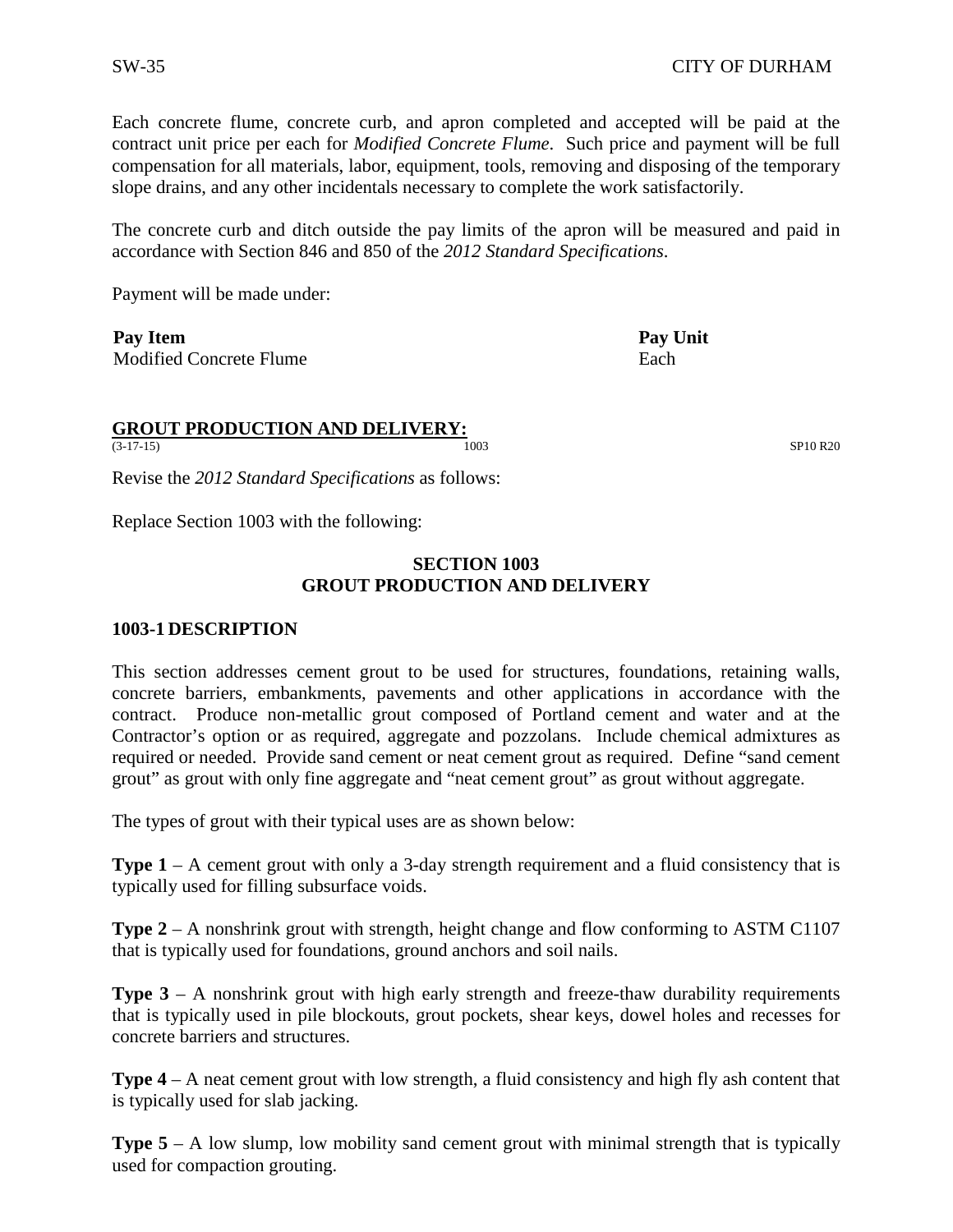# **1003-2 MATERIALS**

Refer to Division 10.

| <b>Item</b>                          | <b>Section</b> |
|--------------------------------------|----------------|
| <b>Chemical Admixtures</b>           | 1024-3         |
| Fine Aggregate                       | 1014-1         |
| Fly Ash                              | 1024-5         |
| Ground Granulated Blast Furnace Slag | $1024 - 6$     |
| <b>Portland Cement</b>               | 1024-1         |
| Silica Fume                          | 1024-7         |
| Water                                | 1024-4         |

Do not use grout that contains soluble chlorides or more than 1% soluble sulfate. At the Contractor's option, use an approved packaged grout instead of the materials above except for water. Use packaged grouts that are on the NCDOT Approved Products List.

Use admixtures for grout that are on the NCDOT Approved Products List or other admixtures in accordance with Subarticle 1024-3(E) except do not use concrete additives or unclassified or other admixtures in Type 4 or 5 grout. Use Class F fly ash for Type 4 grout and Type II Portland cement for Type 5 grout.

Use well graded rounded aggregate with a gradation, liquid limit (LL) and plasticity index (PI) that meet Table 1003-1 for Type 5 grout. Fly ash may be substituted for a portion of the fines in the aggregate. Do not use any other pozzolans in Type 5 grout.

| <b>TABLE 1003-1</b><br><b>AGGREGATE REQUIREMENTS FOR TYPE 5 GROUT</b>                        |           |                     |                         |  |
|----------------------------------------------------------------------------------------------|-----------|---------------------|-------------------------|--|
| <b>Gradation</b>                                                                             |           | <b>Maximum</b>      | <b>Maximum</b>          |  |
| <b>Percentage Passing</b><br><b>Sieve Designation</b><br>per AASHTO M 92<br>$(\%$ by weight) |           | <b>Liquid Limit</b> | <b>Plasticity Index</b> |  |
| 3/8"                                                                                         | 100       |                     | N/A                     |  |
| No. 4                                                                                        | $70 - 95$ |                     |                         |  |
| No. 8                                                                                        | $50 - 90$ |                     |                         |  |
| No. 16                                                                                       | $30 - 80$ | N/A                 |                         |  |
| No. 30                                                                                       | $25 - 70$ |                     |                         |  |
| No. 50                                                                                       | $20 - 50$ |                     |                         |  |
| No. 100                                                                                      | $15 - 40$ |                     |                         |  |
| No. 200                                                                                      | $10 - 30$ | 25                  | 10                      |  |

# **1003-3 COMPOSITION AND DESIGN**

When using an approved packaged grout, a grout mix design submittal is not required. Otherwise, submit proposed grout mix designs for each grout mix to be used in the work. Mixes for all grout shall be designed by a Certified Concrete Mix Design Technician or an Engineer licensed by the State of North Carolina. Mix proportions shall be determined by a testing laboratory approved by the Department. Base grout mix designs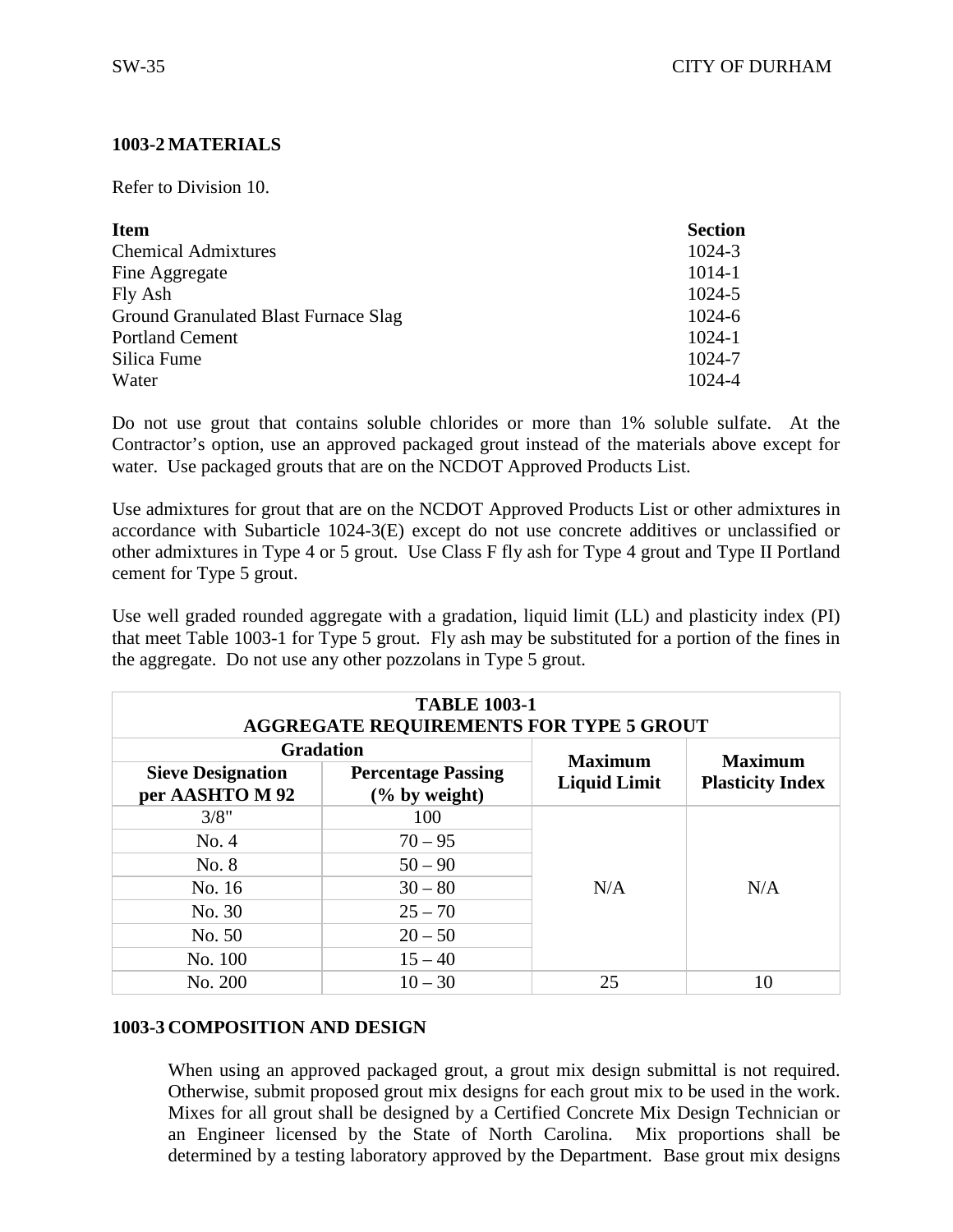on laboratory trial batches that meet Table 1003-2 and this section. With permission, the Contractor may use a quantity of chemical admixture within the range shown on the current list of approved admixtures maintained by the Materials and Tests Unit.

Submit grout mix designs in terms of saturated surface dry weights on Materials and Tests Form 312U at least 35 days before proposed use. Adjust batch proportions to compensate for surface moisture contained in the aggregates at the time of batching. Changes in the saturated surface dry mix proportions will not be permitted unless revised grout mix designs have been submitted to the Engineer and approved.

Accompany Materials and Tests Form 312U with a listing of laboratory test results of compressive strength, density and flow or slump and if applicable, aggregate gradation, durability and height change. List the compressive strength of at least three 2" cubes at the age of 3 and 28 days.

The Engineer will review the grout mix design for compliance with the contract and notify the Contractor as to its acceptability. Do not use a grout mix until written notice has been received. Acceptance of the grout mix design or use of approved packaged grouts does not relieve the Contractor of his responsibility to furnish a product that meets the contract. Upon written request from the Contractor, a grout mix design accepted and used satisfactorily on any Department project may be accepted for use on other projects.

| <b>Property</b>                  | <b>Test Method</b>                                                   |
|----------------------------------|----------------------------------------------------------------------|
| Aggregate Gradation <sup>A</sup> | <b>AASHTOT27</b>                                                     |
| <b>Compressive Strength</b>      | AASHTOT <sub>106</sub>                                               |
|                                  | AASHTO T 121,                                                        |
| Density (Unit Weight)            | AASHTO T $133^{\overline{B}}$ ,                                      |
|                                  | ANSI/API RP <sup>C</sup> 13B-1 <sup>B</sup> (Section 4, Mud Balance) |
| Durability                       | AASHTO T 161 <sup>D</sup>                                            |
| Flow                             | ASTM C939 (Flow Cone)                                                |
| <b>Height Change</b>             | ASTM C1090 <sup>E</sup>                                              |
| Slump                            | <b>AASHTOT119</b>                                                    |

Perform laboratory tests in accordance with the following test procedures:

- **A.** Applicable to grout with aggregate.
- **B.** Applicable to Neat Cement Grout.
- **C.** American National Standards Institute/American Petroleum Institute Recommended Practice.
- **D.** Procedure A (Rapid Freezing and Thawing in Water) required.
- **E.** Moist room storage required.

#### **1003-4 GROUT REQUIREMENTS**

Provide grout types in accordance with the contract. Use grouts with properties that meet Table 1003-2. The compressive strength of the grout will be considered the average compressive strength test results of three 2" cubes at each age. Make cubes that meet AASHTO T 106 from the grout delivered for the work or mixed on-site. Make cubes at such frequencies as the Engineer may determine and cure them in accordance with AASHTO T 106.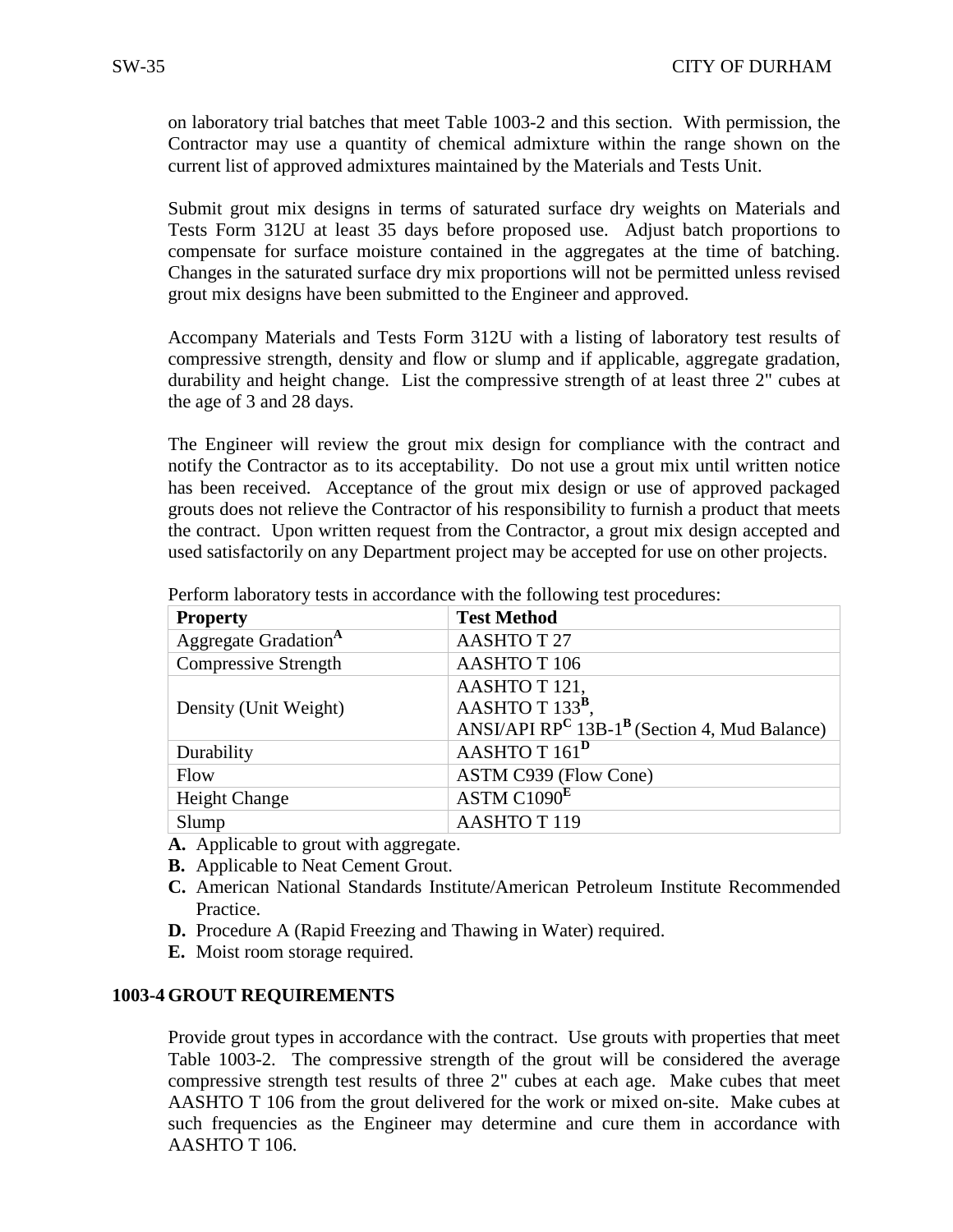| <b>TABLE 1003-2</b><br><b>GROUT REQUIREMENTS</b> |                                                            |             |                                |                                                                 |                                                      |
|--------------------------------------------------|------------------------------------------------------------|-------------|--------------------------------|-----------------------------------------------------------------|------------------------------------------------------|
| <b>Type of</b><br>Grout                          | <b>Minimum</b><br><b>Compressive</b><br><b>Strength at</b> |             | Height<br><b>Change</b>        |                                                                 | <b>Minimum</b><br><b>Durability</b><br><b>Factor</b> |
|                                                  | 3 days                                                     | 28 days     | at 28 days                     |                                                                 |                                                      |
|                                                  | 3,000 psi                                                  |             |                                | $10 - 30$ sec                                                   |                                                      |
| $\overline{2}$                                   | Table $1^{\mathbf{C}}$                                     |             | Fluid Consistency <sup>C</sup> |                                                                 |                                                      |
| 3                                                | 5,000 psi                                                  |             | $0 - 0.2%$                     | Per Accepted<br>Grout Mix Design/<br>Approved<br>Packaged Grout | 80                                                   |
| $\overline{4^{\mathbf{D}}}$                      | $600$ psi                                                  | $1,500$ psi |                                | $10 - 26$ sec                                                   |                                                      |
| 5                                                |                                                            | $500$ psi   |                                | $1 - 3"$                                                        |                                                      |

- **A.** Applicable to Type 1 through 4 grouts.
- **B.** Applicable to Type 5 grout.
- **C.** ASTM C1107.
- **D.** Use Type 4 grout with proportions by volume of 1 part cement and 3 parts fly ash.

## **1003-5 TEMPERATURE REQUIREMENTS**

When using an approved packaged grout, follow the manufacturer's instructions for grout and air temperature at the time of placement. Otherwise, the grout temperature at the time of placement shall be not less than 50°F nor more than 90°F. Do not place grout when the air temperature measured at the location of the grouting operation in the shade away from artificial heat is below 40°F.

# **1003-6 ELAPSED TIME FOR PLACING GROUT**

Agitate grout continuously before placement. Regulate the delivery so the maximum interval between the placing of batches at the work site does not exceed 20 minutes. Place grout before exceeding the times in Table 1003-3. Measure the elapsed time as the time between adding the mixing water to the grout mix and placing the grout.

| <b>TABLE 1003-3</b><br><b>ELAPSED TIME FOR PLACING GROUT</b><br>(with continuous agitation) |                                                        |                                                     |  |  |
|---------------------------------------------------------------------------------------------|--------------------------------------------------------|-----------------------------------------------------|--|--|
|                                                                                             | <b>Maximum Elapsed Time</b>                            |                                                     |  |  |
| Air or Grout<br>Temperature,<br><b>Whichever is Higher</b>                                  | <b>No Retarding</b><br><b>Admixture</b><br><b>Used</b> | <b>Retarding</b><br><b>Admixture</b><br><b>Used</b> |  |  |
| $90^{\circ}$ F or above                                                                     | 30 minutes                                             | 1 hr. 15 minutes                                    |  |  |
| 80°F through 89°F                                                                           | 45 minutes                                             | 1 hr. 30 minutes                                    |  |  |
| 79°F or below                                                                               | 60 minutes                                             | 1 hr. 45 minutes                                    |  |  |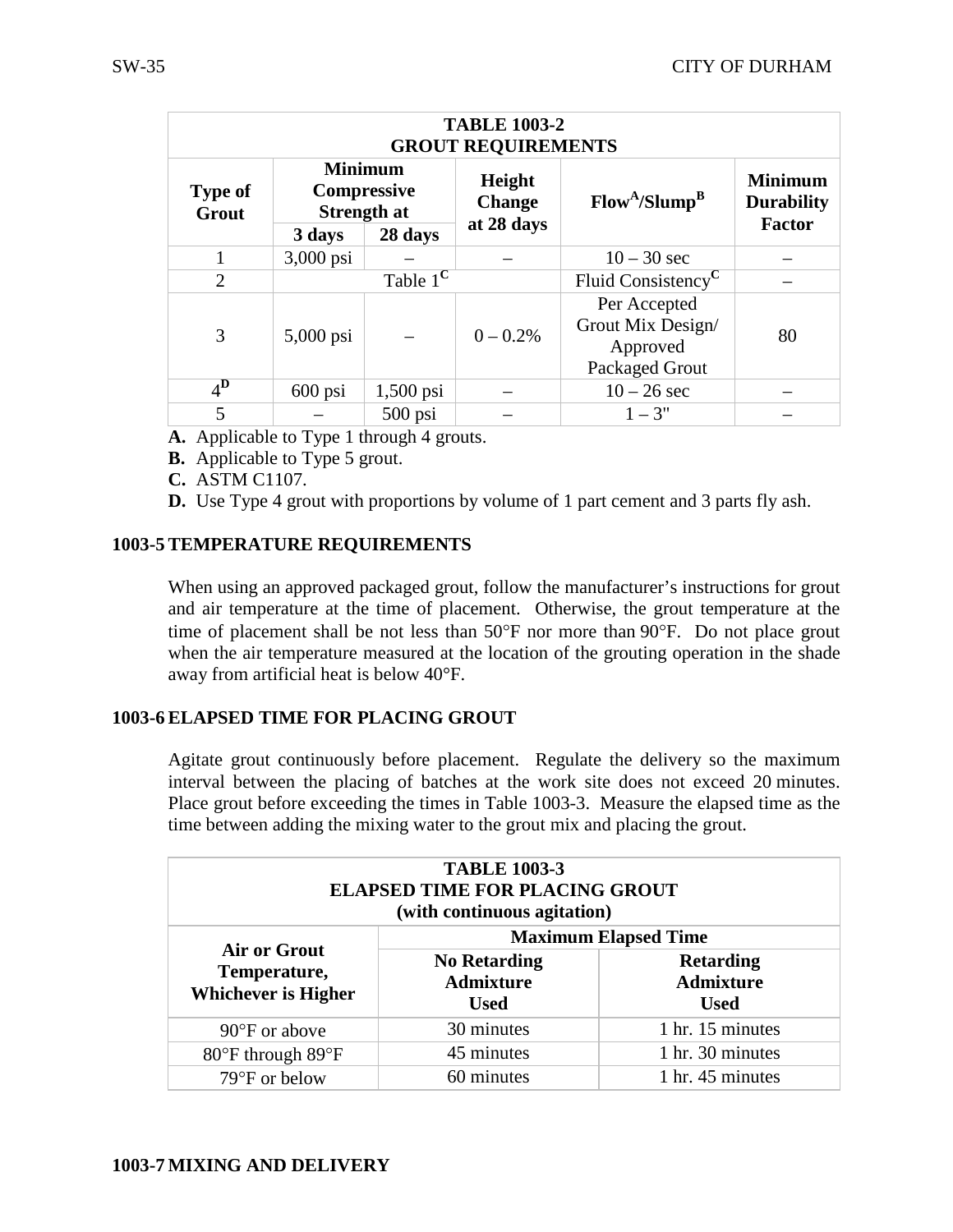Use grout free of any lumps and undispersed cement. When using an approved packaged grout, mix grout in accordance with the manufacturer's instructions. Otherwise, comply with Articles 1000-8 through 1000-12 to the extent applicable for grout instead of concrete.

#### **ADJUSTMENT OF MANHOLES, METER BOXES, AND VALVE BOXES:**

(7-1-95) (Rev. 8-21-12) 858 SP8 R95R

The Contractor's attention is directed to Section 858-3 of the *2012 Standard Specifications*.

The use of cast iron or steel fittings in the adjustment of manholes, meter boxes, and valve boxes will not be permitted on this project except where it is considered by the Engineer to be in the best interest of the Department to allow rings to be used. When rings are permitted for the adjustment of manholes, the rings shall have satisfactory bearing on the existing manhole frames and 50 percent of the circumference shall be tack welded at four equally spaced locations as directed by the Engineer. If the existing covers do not fit the rings, furnish and install new covers at no additional expense to the Department.

#### **AVAILABILITY OF FUNDS – TERMINATION OF CONTRACTS** (5-20-08) Z-2

*General Statute 143C-6-11. (h) Highway Appropriation* is hereby incorporated verbatim in this contract as follows:

 (h) Amounts Encumbered. – Transportation project appropriations may be encumbered in the amount of allotments made to the Department of Transportation by the Director for the estimated payments for transportation project contract work to be performed in the appropriation fiscal year. The allotments shall be multiyear allotments and shall be based on estimated revenues and shall be subject to the maximum contract authority contained in *General Statute 143C-6-11(c)*. Payment for transportation project work performed pursuant to contract in any fiscal year other than the current fiscal year is subject to appropriations by the General Assembly. Transportation project contracts shall contain a schedule of estimated completion progress, and any acceleration of this progress shall be subject to the approval of the Department of Transportation provided funds are available. The State reserves the right to terminate or suspend any transportation project contract, and any transportation project contract shall be so terminated or suspended if funds will not be available for payment of the work to be performed during that fiscal year pursuant to the contract. In the event of termination of any contract, the contractor shall be given a written notice of termination at least 60 days before completion of scheduled work for which funds are available. In the event of termination, the contractor shall be paid for the work already performed in accordance with the contract specifications.

Payment will be made on any contract terminated pursuant to the special provision in accordance with Subarticle 108-13(E) of the *2012 Standard Specifications*.

**ERRATA**  $(1-17-12)$  (Rev. 04-21-15)  $Z-4$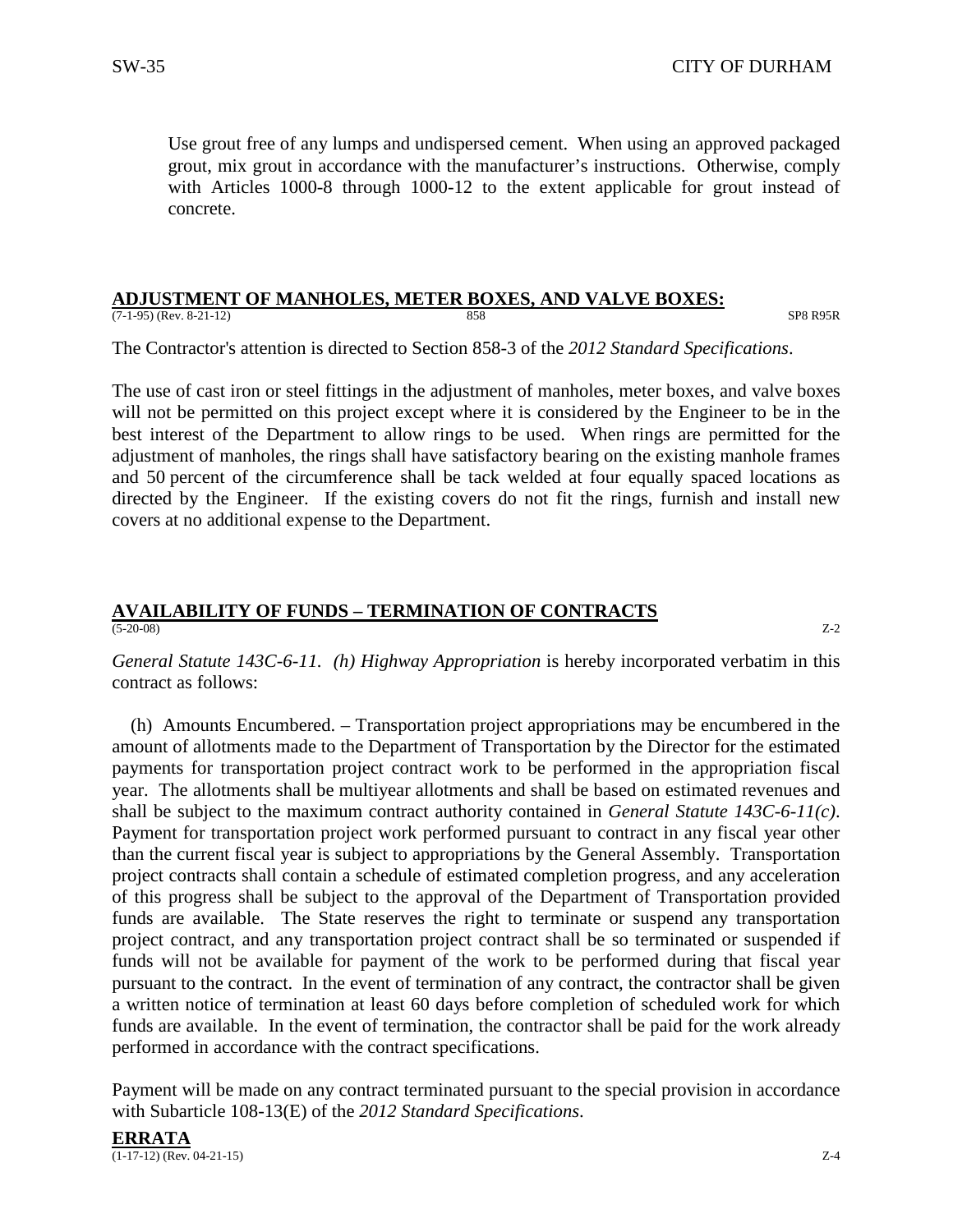Revise the *2012 Standard Specifications* as follows:

## **Division 2**

**Page 2-7, line 31, Article 215-2 Construction Methods,** replace "Article 107-26" with "Article 107-25".

**Page 2-17, Article 226-3, Measurement and Payment, line 2,** delete "pipe culverts,".

**Page 2-20, Subarticle 230-4(B), Contractor Furnished Sources, change references as follows: Line 1,** replace "(4) Buffer Zone" with "(c) Buffer Zone"; **Line 12,** replace "(5) Evaluation for Potential Wetlands and Endangered Species" with "(d) Evaluation for Potential Wetlands and Endangered Species"; and **Line 33,** replace "(6) Approval" with "(4) Approval".

## **Division 3**

**Page 3-1, after line 15, Article 300-2 Materials,** replace "1032-9(F)" with "1032-6(F)".

#### **Division 4**

**Page 4-77, line 27, Subarticle 452-3(C) Concrete Coping, replace "sheet pile" with** "reinforcement".

#### **Division 6**

**Page 6-7, line 31, Article 609-3 Field Verification of Mixture and Job Mix Formula Adjustments,** replace "30" with "45".

**Page 6-10, line 42, Subarticle 609-6(C)(2), replace "Subarticle 609-6(E)" with** "Subarticle 609-6(D)".

**Page 6-11, Table 609-1 Control Limits,** replace "Max. Spec. Limit" for the Target Source of  $P_{0.075}/P_{be}$  Ratio with "1.0".

**Page 6-40, Article 650-2 Materials,** replace "Subarticle 1012-1(F)" with "Subarticle 1012-1(E)"

#### **Division 7**

Page 7-1, Article 700-3, CONCRETE HAULING EQUIPMENT, line 33, replace "competion" with "completion".

#### **Division 8**

**Page 8-23, line 10, Article 838-2 Materials,** replace "Portland Cement Concrete, Class B" with "Portland Cement Concrete, Class A".

#### **Division 10**

**Page 10-166, Article 1081-3 Hot Bitumen,** replace "Table 1081-16" with "Table 1081-2", replace "Table 1081-17" with "Table 1081-3", and replace "Table 1081-18" with "Table 1081-4".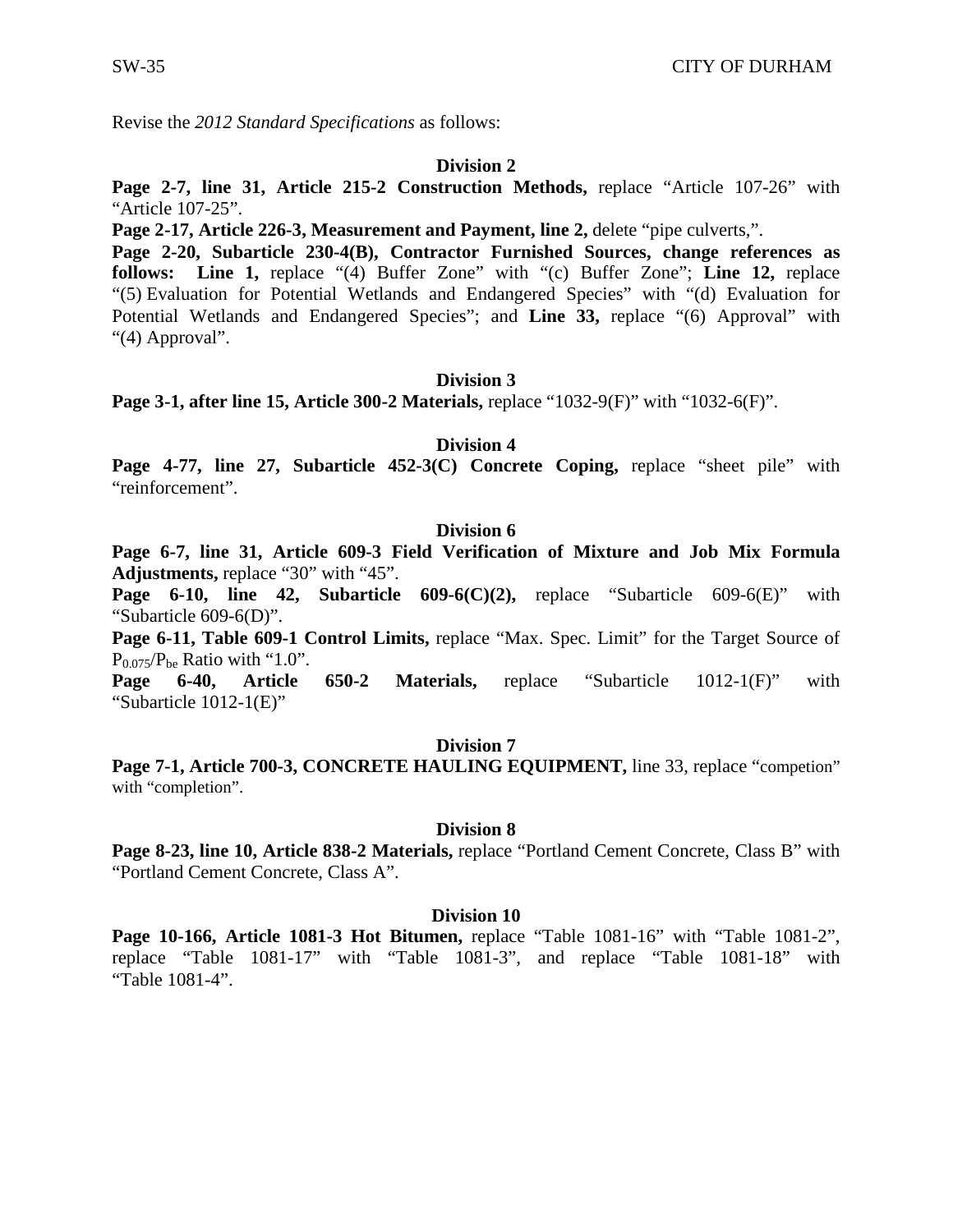## **Division 12**

**Page 12-7, Table 1205-3, add "FOR THERMOPLASTIC"** to the end of the title.

**Page 12-8, Subarticle 1205-5(B), line 13, replace "Table 1205-2" with "Table 1205-4".** 

**Page 12-8, Table 1205-4 and 1205-5,** replace "THERMOPLASTIC" in the title of these tables with "POLYUREA".

**Page 12-9, Subarticle 1205-6(B), line 21, replace "Table 1205-4" with "Table 1205-6".** 

**Page 12-11, Subarticle 1205-8(C), line 25, replace "Table 1205-5" with "Table 1205-7".** 

#### **Division 15**

Page 15-4, Subarticle 1505-3(F) Backfilling, line 26, replace "Subarticle 235-4(C)" with "Subarticle 235-3(C)".

Page 15-6, Subarticle 1510-3(B), after line 21, replace the allowable leakage formula with the following:  $W = LD\sqrt{P} \div 148.000$ 

Page 15-6, Subarticle 1510-3(B), line 32, delete "may be performed concurrently or" and **replace with "shall be performed".**

**Page 15-17, Subarticle 1540-3(E), line 27,** delete "Type 1".

## **Division 17**

**Page 17-26, line 42, Subarticle 1731-3(D) Termination and Splicing within Interconnect Center,** delete this subarticle.

Revise the *2012 Roadway Standard Drawings* as follows:

**1633.01 Sheet 1 of 1, English Standard Drawing for Matting Installation,** replace "1633.01" with "1631.01".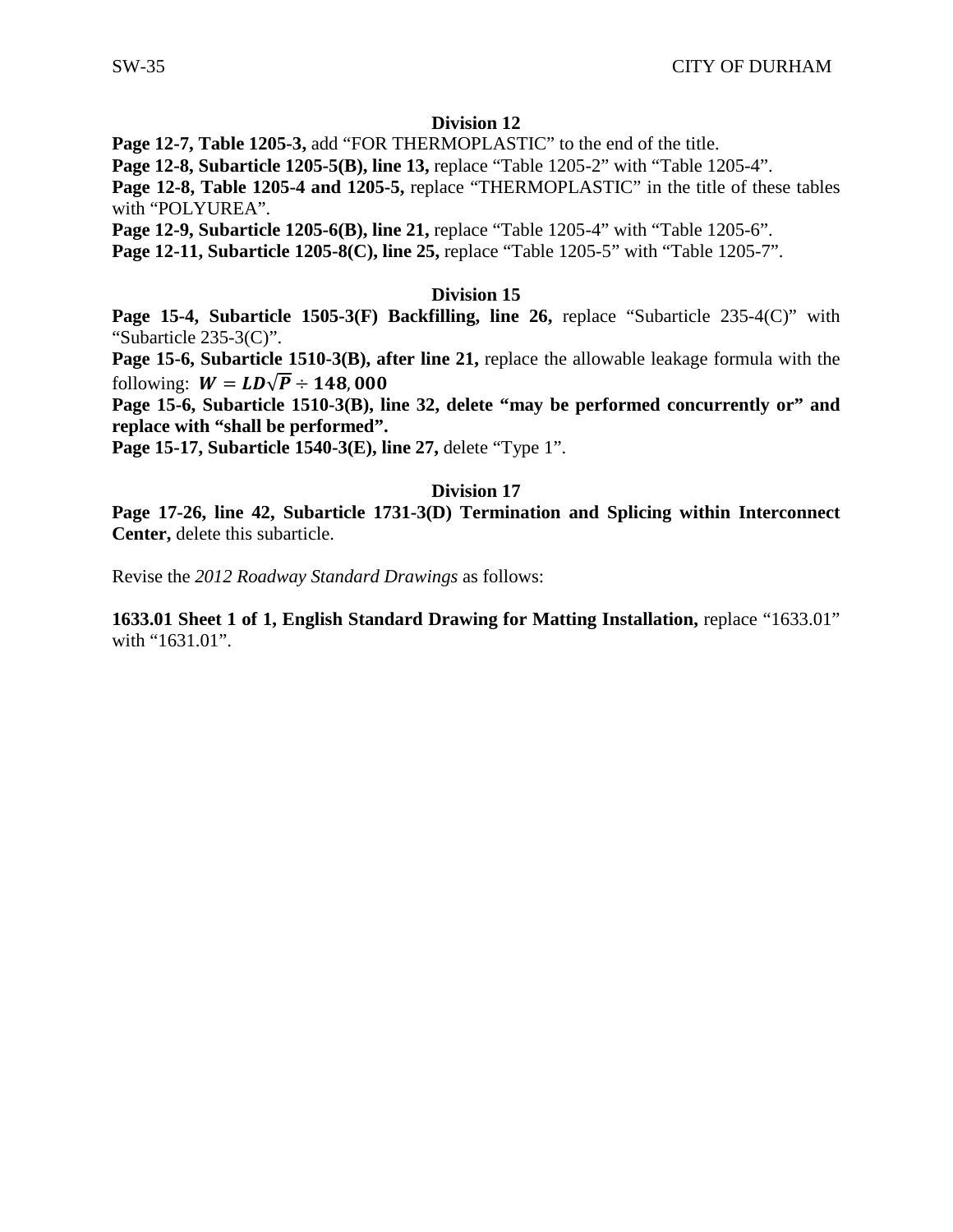#### **PLANT AND PEST QUARANTINES (Imported Fire Ant, Gypsy Moth, Witchweed, Emerald Ash Borer, And Other Noxious**

(3-18-03) (Rev. 12-20-16) Z-04a

#### **Within Quarantined Area**

This project may be within a county regulated for plant and/or pests. If the project or any part of the Contractor's operations is located within a quarantined area, thoroughly clean all equipment prior to moving out of the quarantined area. Comply with federal/state regulations by obtaining a certificate or limited permit for any regulated article moving from the quarantined area.

**Weeds)**

#### **Originating in a Quarantined County**

Obtain a certificate or limited permit issued by the N.C. Department of Agriculture/United States Department of Agriculture. Have the certificate or limited permit accompany the article when it arrives at the project site.

#### **Contact**

Contact the N.C. Department of Agriculture/United States Department of Agriculture at 1-800-206-9333, 919-707-3730, or *http://www.ncagr.gov/plantindustry/* to determine those specific project sites located in the quarantined area or for any regulated article used on this project originating in a quarantined county.

#### **Regulated Articles Include**

- 1. Soil, sand, gravel, compost, peat, humus, muck, and decomposed manure, separately or with other articles. This includes movement of articles listed above that may be associated with cut/waste, ditch pulling, and shoulder cutting.
- 2. Plants with roots including grass sod.
- 3. Plant crowns and roots.
- 4. Bulbs, corms, rhizomes, and tubers of ornamental plants.
- 5. Hay, straw, fodder, and plant litter of any kind.
- 6. Clearing and grubbing debris.
- 7. Used agricultural cultivating and harvesting equipment.
- 8. Used earth-moving equipment.
- 9. Any other products, articles, or means of conveyance, of any character, if determined by an inspector to present a hazard of spreading imported fire ant, gypsy moth, witchweed, emerald ash borer, or other noxious weeds.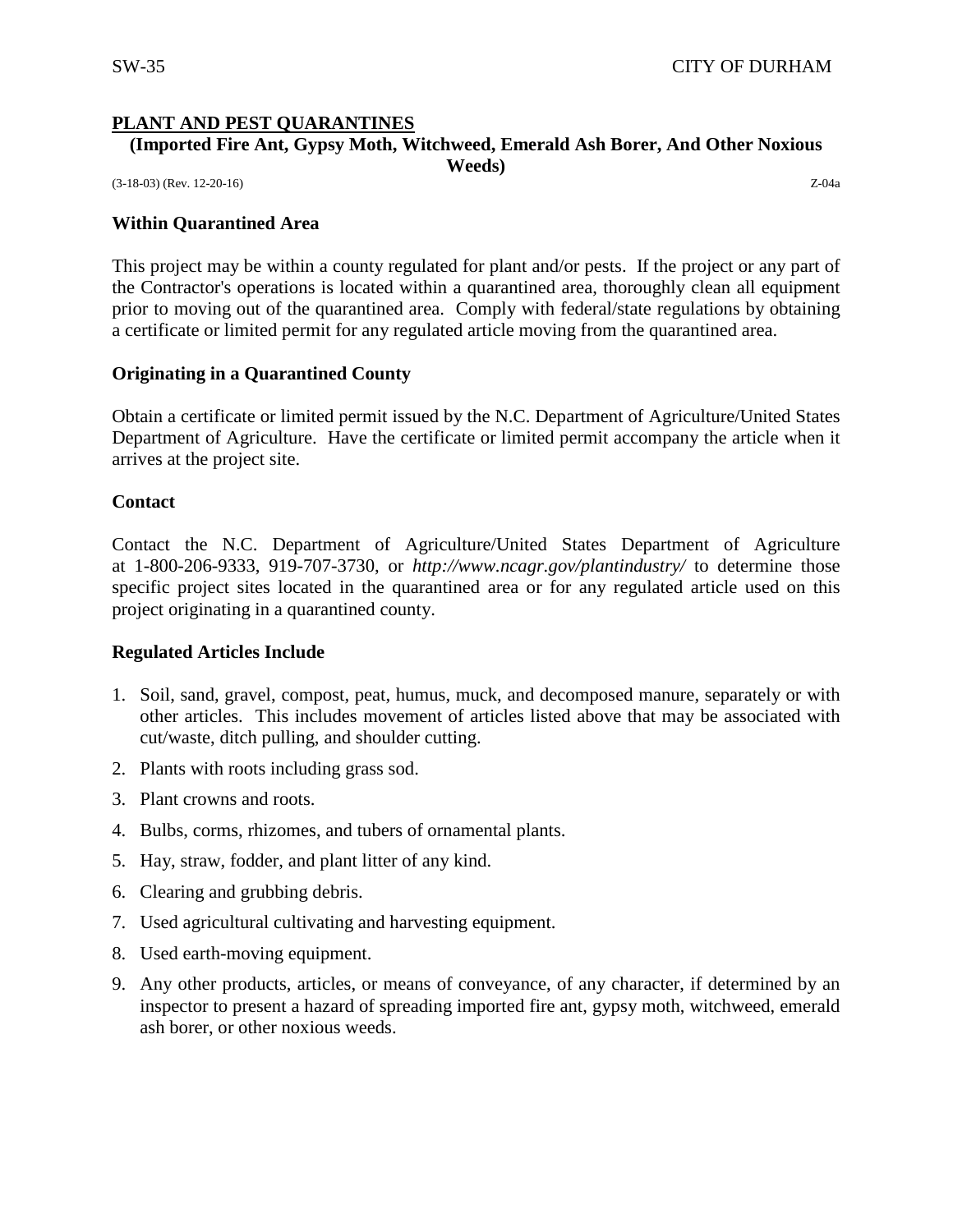# **AWARD OF CONTRACT**

(6-28-77)(Rev 2/16/2015) Z-6

"The North Carolina Department of Transportation, in accordance with the provisions of *Title VI of the Civil Rights Act of 1964* (78 Stat. 252) and the Regulations of the Department of Transportation (*49 C.F.R., Part 21*), issued pursuant to such act, hereby notifies all bidders that it will affirmatively insure that the contract entered into pursuant to this advertisement will be awarded to the lowest responsible bidder without discrimination on the ground of race, color, or national origin".

# **TITLE VI AND NONDISCRIMINATION**

# **I. Title VI Assurance**

During the performance of this contract, the contractor, for itself, its assignees and successors in interest (hereinafter referred to as the "contractor") agrees as follows:

**(1) Compliance with Regulations:** The contractor shall comply with the Regulation relative to nondiscrimination in Federally-assisted programs of the Department of Transportation (hereinafter, "DOT") Title 49, Code of Federal Regulations, Part 21, as they may be amended from time to time, (hereinafter referred to as the Regulations), which are herein incorporated by reference and made a part of this contract.

**(2) Nondiscrimination:** The Contractor, with regard to the work performed by it during the contract, shall not discriminate on the grounds of race, color, or national origin in the selection and retention of subcontractors, including procurements of materials and leases of equipment. The contractor shall not participate either directly or indirectly in the discrimination prohibited by section 21.5 of the Regulations, including employment practices when the contract covers a program set forth in Appendix B of the Regulations.

**(3) Solicitations for Subcontractors, Including Procurements of Materials and Equipment:**  In all solicitations either by competitive bidding or negotiation made by the contractor for work to be performed under a subcontract, including procurements of materials or leases of equipment, each potential subcontractor or supplier shall be notified by the contractor of the contractor's obligations under this contract and the Regulations relative to nondiscrimination on the grounds of race, color, or national origin.

**(4) Information and Reports:** The contractor shall provide all information and reports required by the Regulations or directives issued pursuant thereto, and shall permit access to its books, records, accounts, other sources of information, and its facilities as may be determined by the North Carolina Department of Transportation (NCDOT) or the Federal Highway Administration (FHWA) to be pertinent to ascertain compliance with such Regulations, orders and instructions. Where any information required of a contractor is in the exclusive possession of another who fails or refuses to furnish this information the contractor shall so certify to the NCDOT, or the FHWA as appropriate, and shall set forth what efforts it has made to obtain the information.

**(5) Sanctions for Noncompliance:** In the event of the contractor's noncompliance with the nondiscrimination provisions of this contract, the NCDOT shall impose such contract sanctions as it or the FHWA may determine to be appropriate, including, but not limited to:

(a) Withholding of payments to the contractor under the contract until the contractor complies, and/or

(b) Cancellation, termination or suspension of the contract, in whole or in part.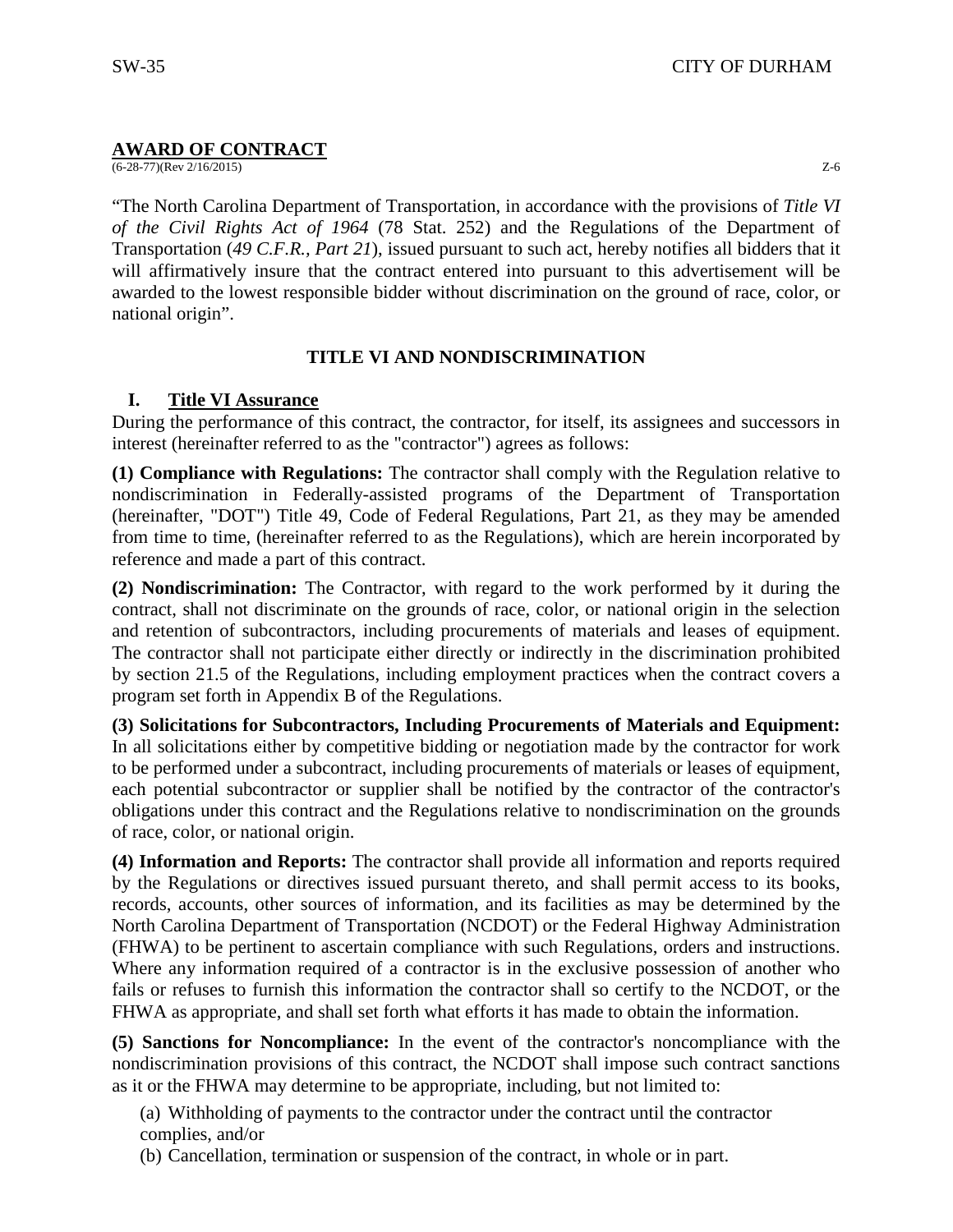**(6) Incorporation of Provisions:** The contractor shall include the provisions of paragraphs (1) through (6) in every subcontract, including procurements of materials and leases of equipment, unless exempt by the Regulations, or directives issued pursuant thereto.

The contractor shall take such action with respect to any subcontractor procurement as the NCDOT or the FHWA may direct as a means of enforcing such provisions including sanctions for noncompliance: provided, however, that, in the event a contractor becomes involved in, or is threatened with, litigation with a subcontractor or supplier as a result of such direction, the contractor may request the NCDOT to enter into such litigation to protect the interests of the NCDOT, and, in addition, the contractor may request the United States to enter into such litigation to protect the interests of the United States.

# **II. Title VI Nondiscrimination Program**

Title VI of the 1964 Civil Rights Act, 42 U.S.C. 2000d, provides that: "No person in the United States shall, on the grounds of race, color, or national origin, be excluded from participation in, be denied the benefits of, or be subjected to discrimination under any program or activity receiving Federal financial assistance." The broader application of nondiscrimination law is found in other statutes, executive orders, and regulations (see Section III, Pertinent Nondiscrimination Authorities), which provide additional protections based on age, sex, disability and religion. In addition, the 1987 Civil Rights Restoration Act extends nondiscrimination coverage to all programs and activities of federal-aid recipients and contractors, including those that are not federally-funded.

## *Nondiscrimination Assurance*

The North Carolina Department of Transportation (NCDOT) hereby gives assurance that no person shall on the ground of race, color, national origin, sex, age, and disability, be excluded from participation in, be denied the benefits of, or be otherwise subjected to discrimination under any program or activity conducted by the recipient, as provided by Title VI of the Civil Rights Act of 1964, the Civil Rights Restoration Act of 1987, and any other related Civil Rights authorities, whether those programs and activities are federally funded or not.

#### *Obligation*

During the performance of this contract, the Contractor and its subcontractors are responsible for complying with NCDOT's Title VI Program. The Contractor must ensure that NCDOT's Notice of Nondiscrimination is posted in conspicuous locations accessible to all employees and subcontractors on the jobsite, along with the Contractor's own Equal Employment Opportunity (EEO) Policy Statement. The Contractor shall physically incorporate this "**TITLE VI AND NONDISCRIMINATION**" language, in its entirety, into all its subcontracts on federallyassisted and state-funded NCDOT-owned projects, and ensure its inclusion by subcontractors into all subsequent lower tier subcontracts. The Contractor and its subcontractors shall also physically incorporate the **FHWA-1273**, in its entirety, into all subcontracts and subsequent lower tier subcontracts on **Federal-aid highway** construction contracts only. The Contractor is also responsible for making its subcontractors aware of NCDOT's Discrimination Complaints Process, as follows:

# **FILING OF COMPLAINTS**

**1. Applicability** – These complaint procedures apply to the beneficiaries of the NCDOT's programs, activities, and services, including, but not limited to, members of the public,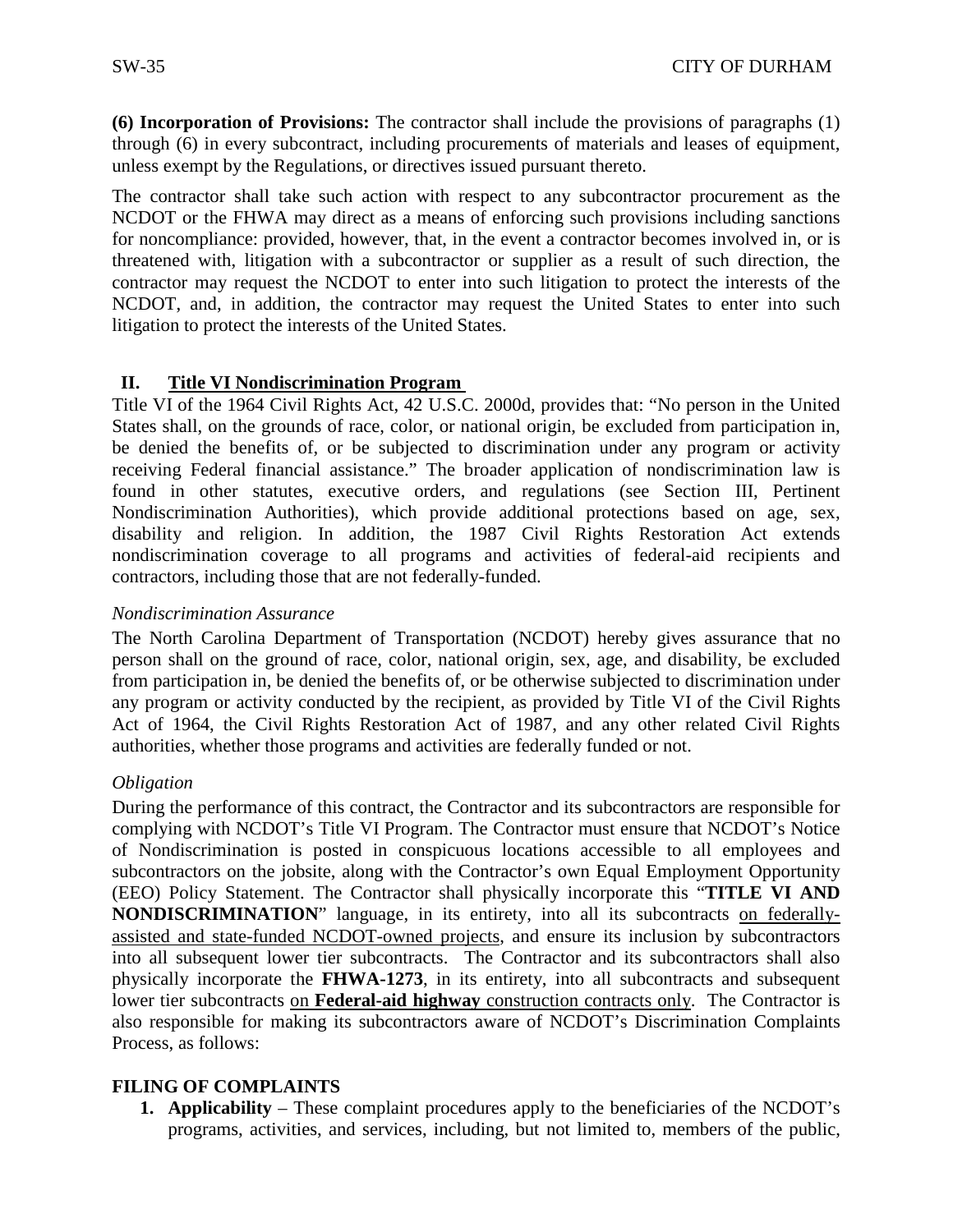contractors, subcontractors, consultants, and other sub-recipients of federal and state funds.

- **2. Eligibility**  Any person or class of persons who believes he/she has been subjected to discrimination or retaliation prohibited by any of the Civil Rights authorities, based upon race, color, sex, age, national origin, or disability, may file a written complaint with NCDOT's Civil Rights office. The law prohibits intimidation or retaliation of any sort. The complaint may be filed by the affected individual or a representative, and must be in writing.
- **3. Time Limits and Filing Options** A complaint must be filed no later than 180 calendar days after the following:
	- $\triangleright$  The date of the alleged act of discrimination; or
	- $\triangleright$  The date when the person(s) became aware of the alleged discrimination; or
	- $\triangleright$  Where there has been a continuing course of conduct, the date on which that conduct was discontinued or the latest instance of the conduct.

Title VI and other discrimination complaints may be submitted to the following entities:

- **North Carolina Department of Transportation**, Office of Equal Opportunity & Workforce Services (EOWS), External Civil Rights Section, 1511 Mail Service Center, Raleigh, NC 27699-1511; 919-508-1808 or toll free 800-522-0453
- **US Department of Transportation**, Departmental Office of Civil Rights, External Civil Rights Programs Division, 1200 New Jersey Avenue, SE, Washington, DC 20590; 202-366-4070

**Federal Highway Administration**, North Carolina Division Office, 310 New Bern Avenue, Suite 410, Raleigh, NC 27601, 919-747-7010

**Federal Highway Administration**, Office of Civil Rights, 1200 New Jersey Avenue, SE, 8<sup>th</sup> Floor, E81-314, Washington, DC 20590, 202-366-0693 / 366-0752

**Federal Transit Administration**, Office of Civil Rights, ATTN: Title VI Program Coordinator, East Bldg.  $5^{th}$  Floor – TCR, 1200 New Jersey Avenue, SE, Washington, DC 20590

**Federal Aviation Administration**, Office of Civil Rights, 800 Independence Avenue, SW, Washington, DC 20591, 202-267-3258

- **US Department of Justice**, Special Litigation Section, Civil Rights Division, 950 Pennsylvania Avenue, NW, Washington, DC 20530, 202-514-6255 or toll free 877- 218-5228
- **4. Format for Complaints –** Complaints must be in **writing** and **signed** by the complainant(s) or a representative and include the complainant's name, address, and telephone number. Complaints received by fax or e-mail will be acknowledged and processed. Allegations received by telephone will be reduced to writing and provided to the complainant for confirmation or revision before processing. Complaints will be accepted in other languages including Braille.
- **5. Discrimination Complaint Form –** Contact NCDOT EOWS at the phone number above to receive a full copy of the Discrimination Complaint Form and procedures.
- **6. Complaint Basis –** Allegations must be based on issues involving race, color, national origin, sex, age, or disability. The term "basis" refers to the complainant's membership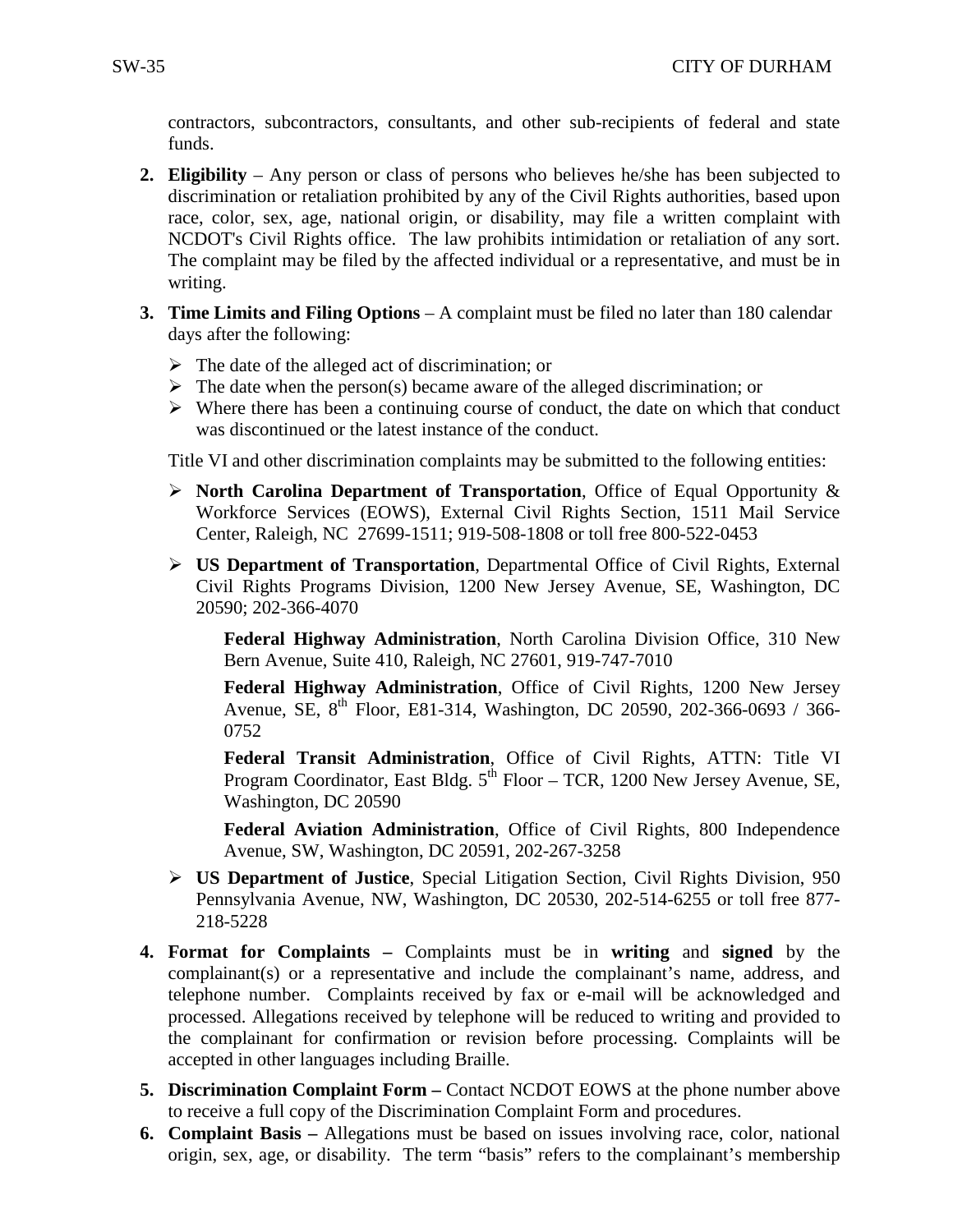in a protected group category. Contact this office to receive a Discrimination Complaint Form

| <b>Protected</b>  | <b>Definition</b>                         | <b>Examples</b>            | <b>Applicable Statutes and</b> |                   |
|-------------------|-------------------------------------------|----------------------------|--------------------------------|-------------------|
| <b>Categories</b> |                                           |                            | <b>Regulations</b>             |                   |
|                   |                                           |                            | <b>FHWA</b>                    | <b>FTA</b>        |
| Race              | An individual belonging to                | Black/African American,    | Title<br>VI of                 | Title VI of       |
|                   | one of the accepted racial                | Hispanic/Latino,<br>Asian, | Civil<br>the                   | Civil<br>the      |
|                   | groups; or the perception,                | American Indian/Alaska     | Rights<br>Act                  | Rights Act        |
|                   | based usually on physical                 | Native,<br>Native          | of 1964;                       | of 1964;          |
|                   | characteristics that a person is          | Hawaiian/Pacific           | 49 CFR Part                    | 49<br><b>CFR</b>  |
|                   | a member of a racial group                | Islander, White            | 21;                            | Part 21;          |
| Color             | Color of skin, including shade            | Black, White,<br>brown.    | 23 CFR 200                     | Circular          |
|                   | of skin within a racial group             | yellow, etc.               |                                | 4702.1B           |
| National          | Place of birth. Citizenship is            | Mexican,<br>Cuban,         |                                |                   |
| Origin            | not a factor. Discrimination              | Vietnamese,<br>Japanese,   |                                |                   |
|                   | on language or<br>based<br>a              | Chinese                    |                                |                   |
|                   | person's<br>is<br>also<br>accent          |                            |                                |                   |
|                   | covered.                                  |                            |                                |                   |
| Sex               | Gender                                    | Women and Men              | 1973                           | Title IX of       |
|                   |                                           |                            | Federal-Aid                    | the               |
|                   |                                           |                            | Highway                        | Education         |
|                   |                                           |                            | Act                            | Amendmen          |
|                   |                                           |                            |                                | ts of 1972        |
| Age               | Persons of any age                        | 21 year old person         | Age Discrimination Act of      |                   |
|                   |                                           |                            | 1975                           |                   |
| Disability        | Physical<br>mental<br><sub>or</sub>       | Blind, alcoholic, para-    | Section<br>504                 | of<br>the         |
|                   | impairment,<br>permanent<br><sub>or</sub> | epileptic,<br>amputee,     | Rehabilitation                 | Act<br>of         |
|                   | temporary, or perceived.                  | diabetic, arthritic        | 1973:                          | Americans<br>with |
|                   |                                           |                            | Disabilities Act of 1990       |                   |

# **III. Pertinent Nondiscrimination Authorities**

During the performance of this contract, the contractor, for itself, its assignees, and successors in interest agrees to comply with the following non-discrimination statutes and authorities, including, but not limited to:

- Title VI of the Civil Rights Act of 1964 (42 U.S.C. § 2000d *et seq*., 78 stat. 252), (prohibits discrimination on the basis of race, color, national origin); and 49 CFR Part 21.
- The Uniform Relocation Assistance and Real Property Acquisition Policies Act of 1970, (42) U.S.C. § 4601), (prohibits unfair treatment of persons displaced or whose property has been acquired because of Federal or Federal-aid programs and projects);
- Federal-Aid Highway Act of 1973, (23 U.S.C. § 324 *et seq*.), (prohibits discrimination on the basis of sex);
- Section 504 of the Rehabilitation Act of 1973, (29 U.S.C. § 794 *et seq*.), as amended, (prohibits discrimination on the basis of disability); and 49 CFR Part 27;
- The Age Discrimination Act of 1975, as amended, (42 U.S.C. § 6101 *et seq*.), (prohibits discrimination on the basis of age);
- Airport and Airway Improvement Act of 1982, (49 USC § 471, Section 47123), as amended, (prohibits discrimination based on race, creed, color, national origin, or sex);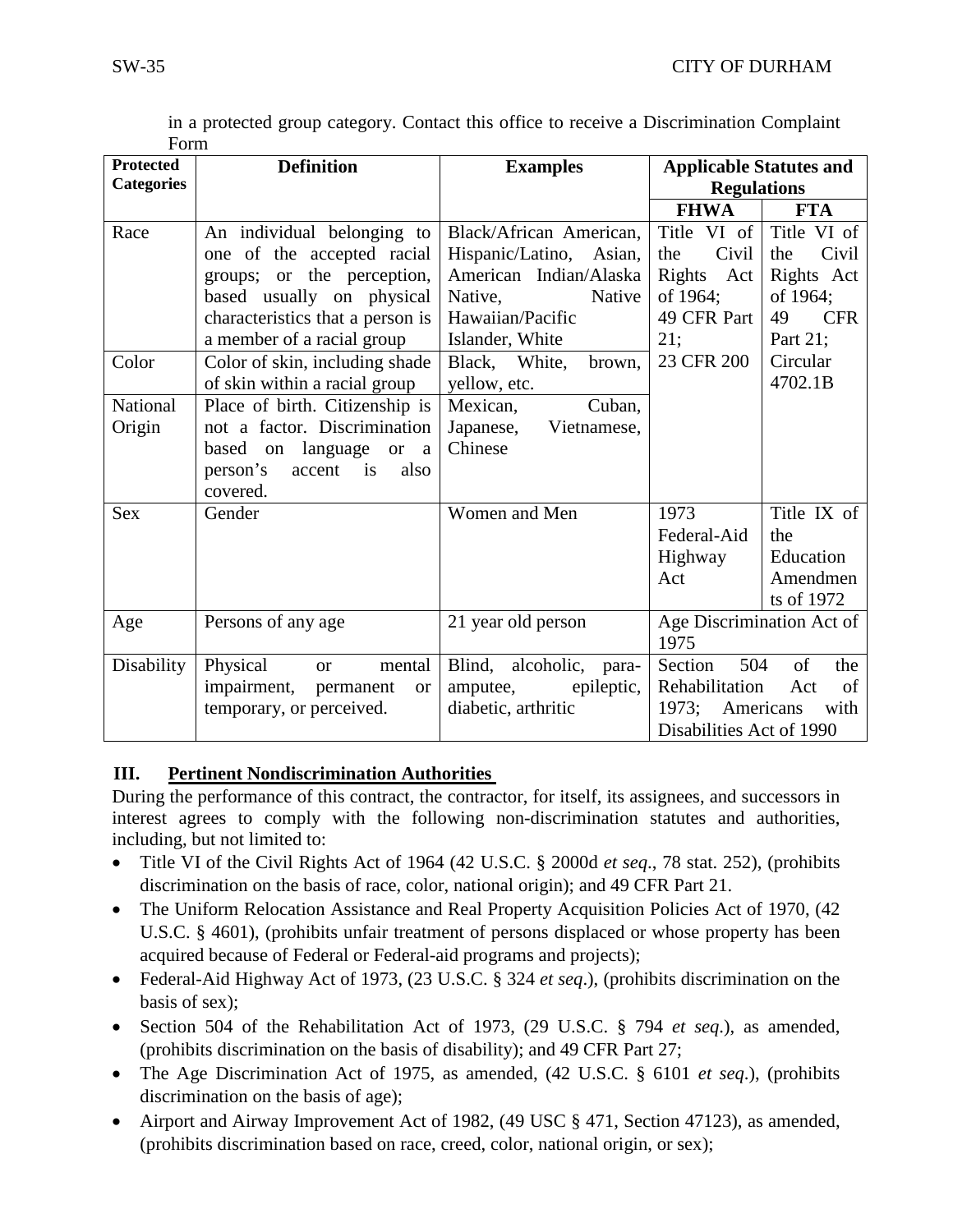- The Civil Rights Restoration Act of 1987, (PL 100-209), (Broadened the scope, coverage and applicability of Title VI of the Civil Rights Act of 1964, The Age Discrimination Act of 1975 and Section 504 of the Rehabilitation Act of 1973, by expanding the definition of the terms "programs or activities" to include all of the programs or activities of the Federal-aid recipients, sub-recipients and contractors, whether such programs or activities are Federally funded or not);
- Titles II and III of the Americans with Disabilities Act, which prohibit discrimination on the basis of disability in the operation of public entities, public and private transportation systems, places of public accommodation, and certain testing entities (42 U.S.C. §§ 12131 – 12189) as implemented by Department of Transportation regulations at 49 C.F.R. parts 37 and 38;
- The Federal Aviation Administration's Non-discrimination statute (49 U.S.C. § 47123) (prohibits discrimination on the basis of race, color, national origin, and sex);
- Executive Order 12898, Federal Actions to Address Environmental Justice in Minority Populations and Low-Income Populations, which ensures discrimination against minority populations by discouraging programs, policies, and activities with disproportionately high and adverse human health or environmental effects on minority and low-income populations;
- Executive Order 13166, Improving Access to Services for Persons with Limited English Proficiency, and resulting agency guidance, national origin discrimination includes discrimination because of limited English proficiency (LEP). To ensure compliance with Title VI, you must take reasonable steps to ensure that LEP persons have meaningful access to your programs (70 Fed. Reg. at 74087 to 74100);
- Title IX of the Education Amendments of 1972, as amended, which prohibits you from discriminating because of sex in education programs or activities (20 U.S.C. 1681 et seq).
- Title VII of the Civil Rights Act of 1964 (42 U.S.C. § 2000e *et seq.,* Pub. L. 88-352), (prohibits employment discrimination on the basis of race, color, religion, sex, or national origin);
- 49 CFR Part 26, regulation to ensure nondiscrimination in the award and administration of DOT-assisted contracts in the Department's highway, transit, and airport financial assistance programs, as regards the use of Disadvantaged Business Enterprises (DBEs);
- Form FHWA-1273, "Required Contract Provisions," a collection of contract provisions and proposal notices that are generally applicable to *all Federal-aid construction projects* and must be made a part of, and physically incorporated into, *all federally-assisted contracts*, as well as appropriate subcontracts and purchase orders, particularly Sections II (Nondiscrimination) and III (Nonsegregated Facilities).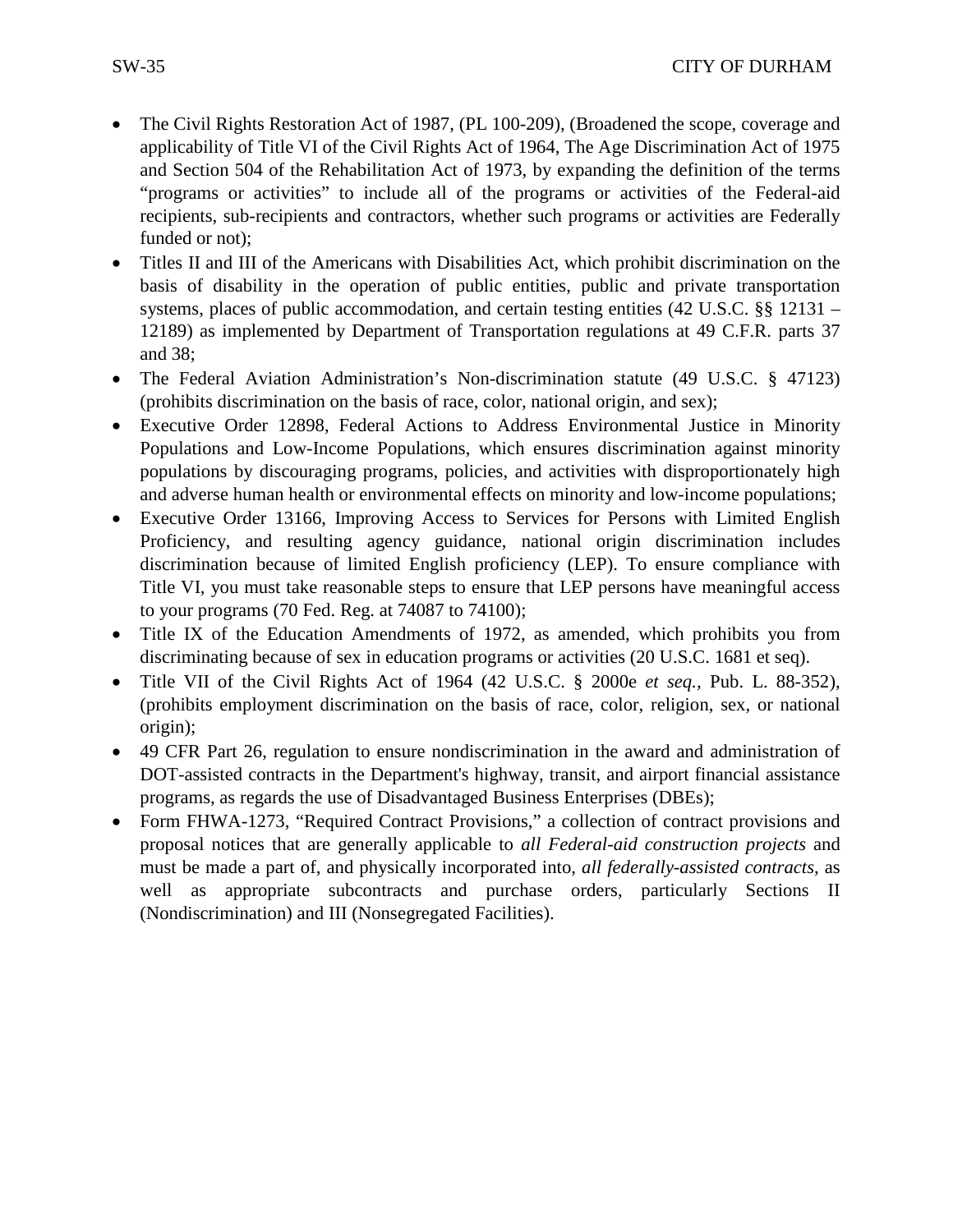## **MINORITY AND FEMALE EMPLOYMENT REQUIREMENTS**

Z-7

NOTICE OF REQUIREMENTS FOR AFFIRMATIVE ACTION TO ENSURE EQUAL EMPLOYMENT OPPORTUNITY (*EXECUTIVE NUMBER 11246*)

1. The goals and timetables for minority and female participation, expressed in percentage terms for the Contractor's aggregate workforce in each trade on all construction work in the covered area, see as shown on the attached sheet entitled "Employment Goals for Minority and Female participation".

These goals are applicable to all the Contractor's construction work (whether or not it is Federal or federally assisted) performed in the covered area. If the Contractor performs construction work in a geographical area located outside of the covered area, it shall apply the goals established for such geographical area where the work is actually performed. With regard to this second area, the Contractor also is subject to the goals for both its federally involved and nonfederally involved construction.

The Contractor's compliance with the Executive Order and the regulations in *41 CFR Part 60-4* shall be based on its implementation of the Equal Opportunity Clause, specific affirmative action obligations required by the specifications set forth in *41 CFR 60-4.3(a)*, and its effort to meet the goals. The hours of minority and female employment and training must be substantially uniform throughout the length of the contract, and in each trade and the Contractor shall make a good faith effort to employ minorities and women evenly on each of its projects. The transfer of minority or female employees or trainees from Contractor to Contractor or from project to project or the sole purpose of meeting the Contractor's goals shall be a violation of the contract, the executive Order and the regulations *in 41 CFR Part 60-4*. Compliance with the goals will be measured against the total work hours performed.

2. As used in this Notice and in the contract resulting from this solicitation, the "covered area" is the county or counties shown on the cover sheet of the proposal form and contract.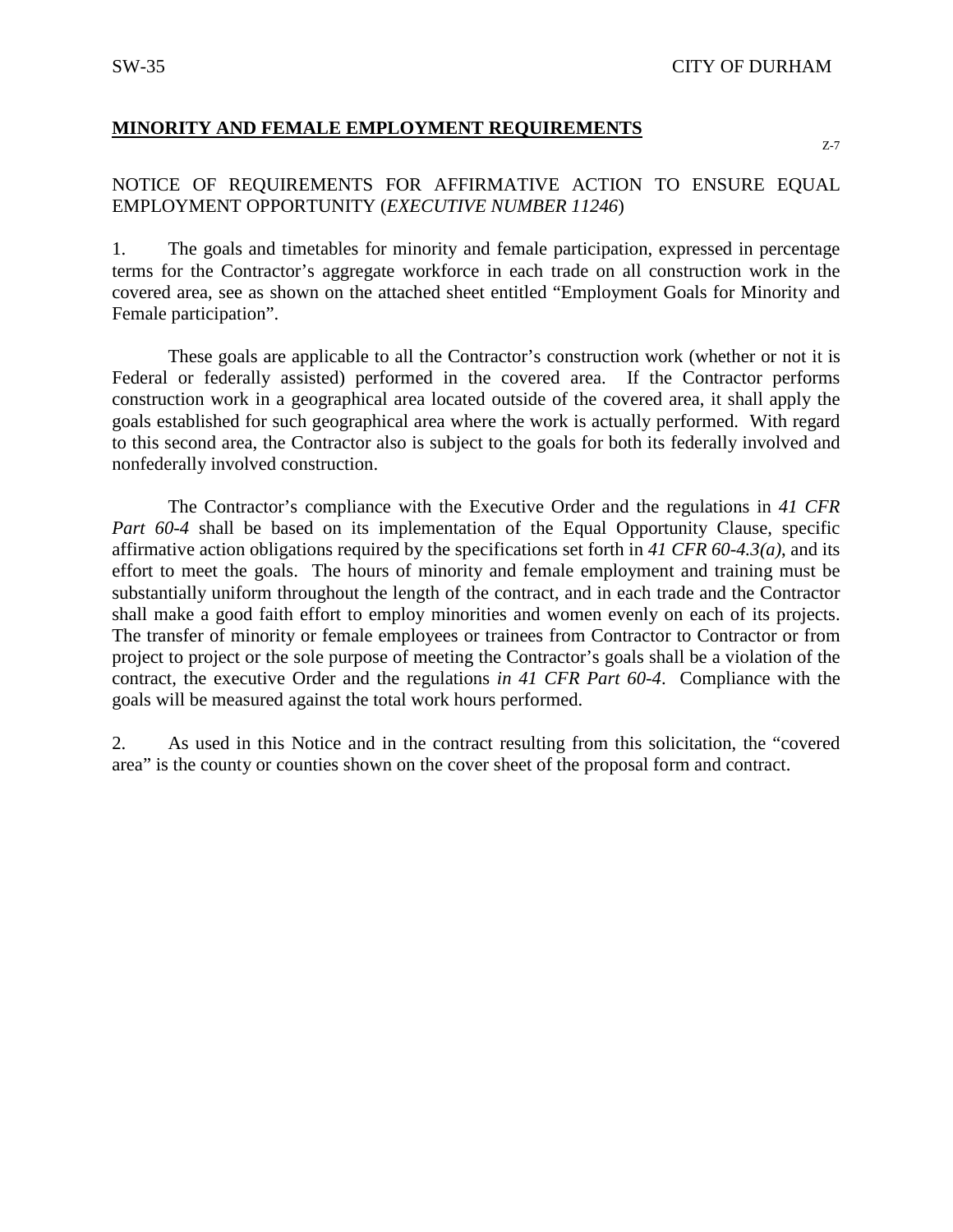#### **SW-35 PHONE CITY OF DURHAM**

#### **EMPLOYMENT GOALS FOR MINORITY AND FEMALE PARTICIPATION**

*Area 023 29.7% Area 026 33.5% Area 029 15.7%*

Camden County Hoke County Anson County Chowan County Richmond County Burke County Gates County **Cabarrus County** Robeson County **Cabarrus County** Hertford County Sampson County Caldwell County Pasquotank County Scotland County Catawba County Perquimans County **Cleveland County** 

#### *Area 024 31.7%* Chatham County Lincoln County

Beaufort County Franklin County Polk County Carteret County Granville County Rowan County Craven County Harnett County Rutherford County Dare County **Stanly County** Johnston County **Stanly County** Edgecombe County Lee County Green County **Person County** *Area 0480 8.5%* Halifax County Vance County Buncombe County Hyde County Warren County Madison County Jones County Lenoir County *Area 028 15.5% Area 030 6.3%* Martin County Alleghany County Avery County Nash County Ashe County Cherokee County Northampton County **Caswell County** Clay County Pamlico County **Davie County** Davie County Graham County Pitt County **Montgomery County** Haywood County Tyrrell County **Moore County** Henderson County Washington County Rockingham County Jackson County Wayne County **Surry County** Surry County **McDowell County** Wilson County **Watauga County** Macon County

#### *Area 025 23.5%* Swain County

Duplin County Yancey County Onslow County Pender County

# Economic Areas

Bertie County **Bladen County Bladen County Alexander County** 

#### *Area 027 24.7%* Iredell County

Wilkes County Mitchell County

\_\_\_\_\_\_\_\_\_\_\_\_\_\_\_\_\_\_\_\_\_\_\_\_\_\_\_\_\_\_\_\_\_\_\_\_\_\_\_\_\_\_\_\_\_\_\_\_\_\_\_\_\_\_\_\_\_\_\_\_\_\_\_\_\_\_\_\_\_\_\_\_\_\_\_\_\_\_

Columbus County Transylvania County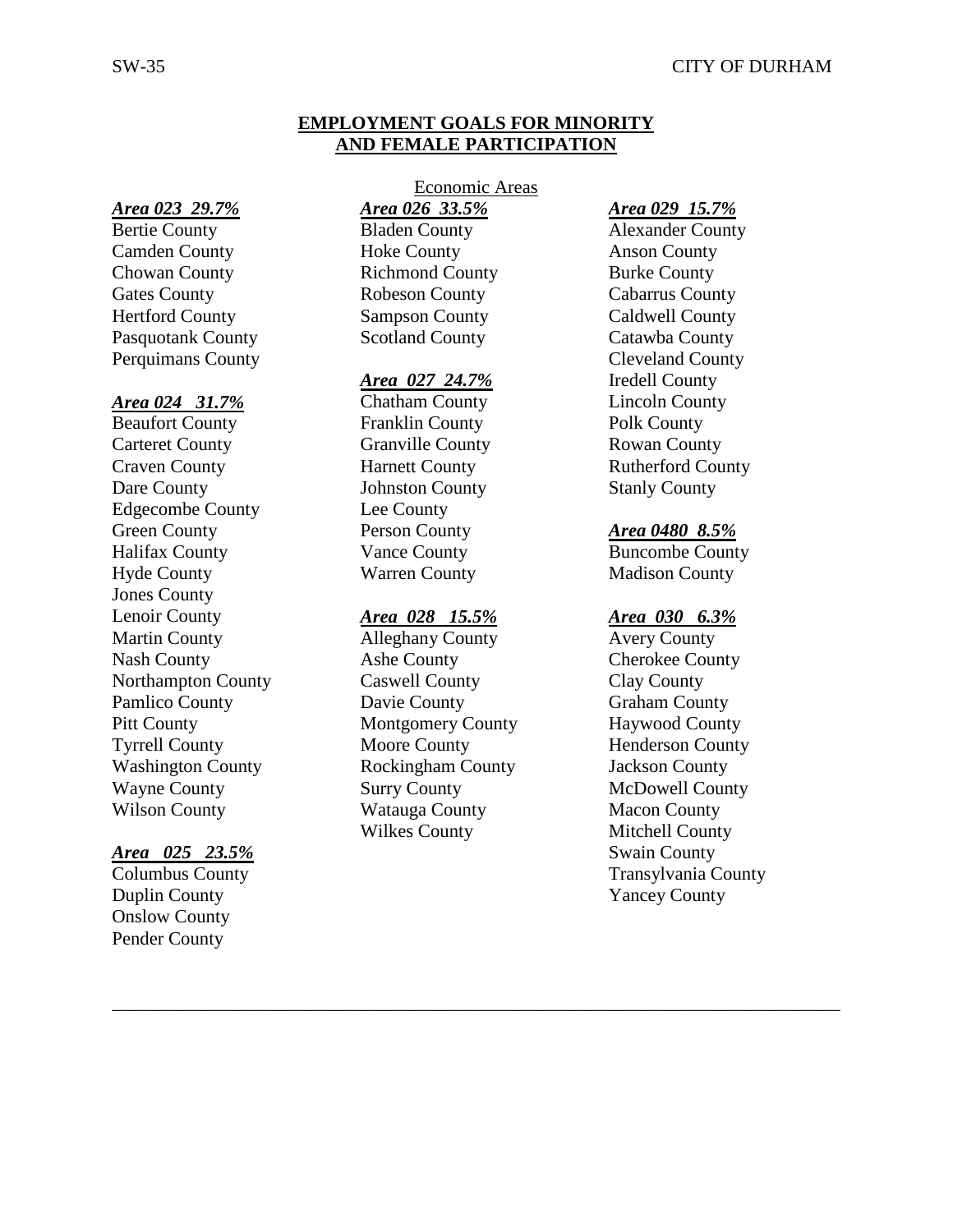#### **SW-35 Participally CITY OF DURHAM**

# **SMSA Areas**

# *Area 5720 26.6% Area 6640 22.8% Area 3120 16.4%*

*Area 9200 20.7%* Brunswick County **Randolph County** Randolph County New Hanover County *Area 1300 16.2%* Stokes County

*Area 2560 24.2%*

Durham County Davidson County Orange County<br>
Wake County<br>
Guilford County<br>
Guilford County

# Alamance County Yadkin County

# Area 1520 18.3%

Gaston County Mecklenburg County Union County

Goals for Female

\_\_\_\_\_\_\_\_\_\_\_\_\_\_\_\_\_\_\_\_\_\_\_\_\_\_\_\_\_\_\_\_\_\_\_\_\_\_\_\_\_\_\_\_\_\_\_\_\_\_\_\_\_\_\_\_\_\_\_\_\_\_\_\_\_\_\_\_\_\_\_\_\_\_\_\_\_\_

Participation in Each Trade

(Statewide) 6.9%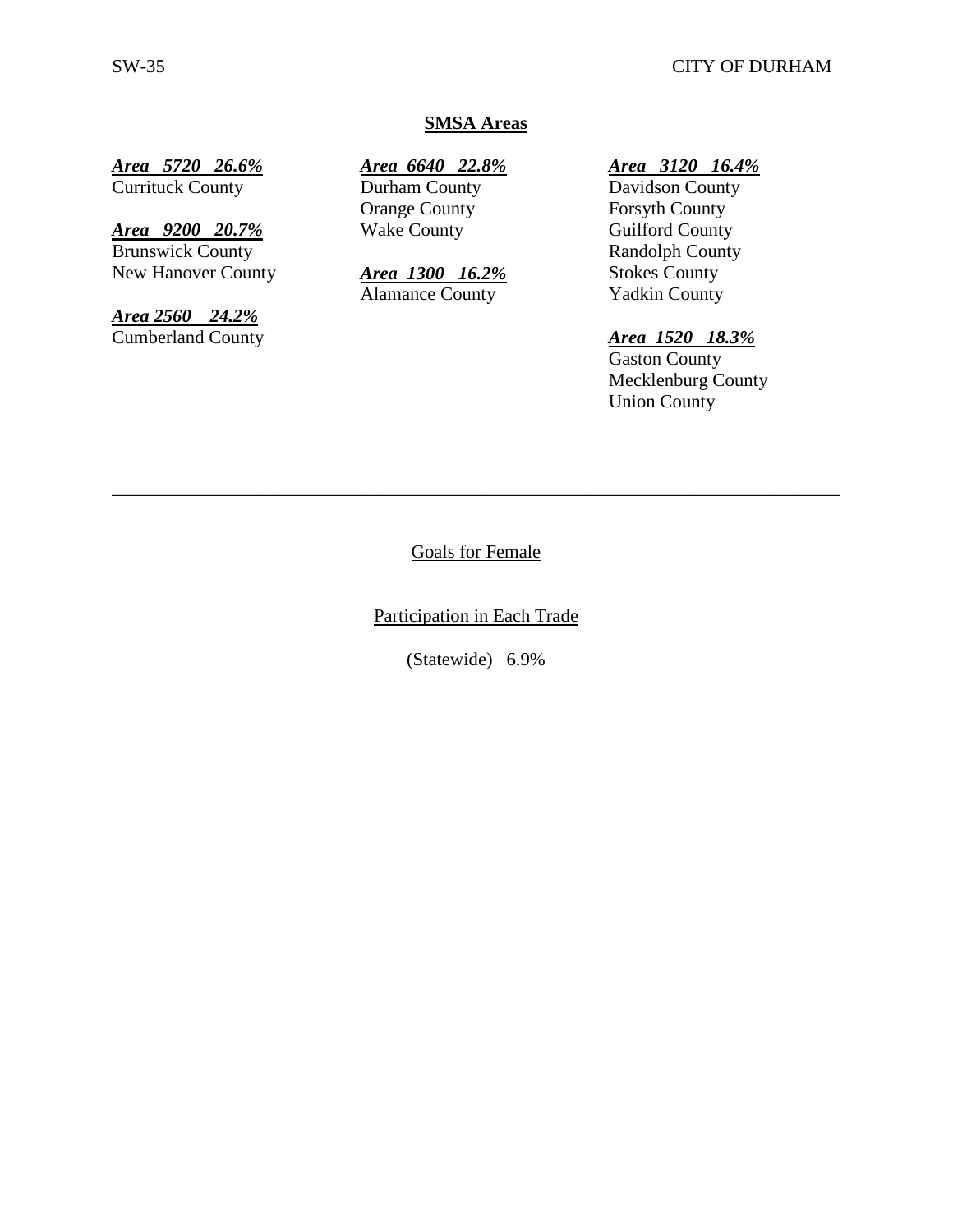#### **REQUIRED CONTRACT PROVISIONS FEDERAL - AID CONSTRUCTION CONTRACTS**

FHWA - 1273 Electronic Version - May 1, 2012 **Z-8** 

I. General

- II. Nondiscrimination
- III. Nonsegregated Facilities
- IV. Davis-Bacon and Related Act Provisions
- V. Contract Work Hours and Safety Standards Act Provisions
- VI. Subletting or Assigning the Contract
- VII. Safety: Accident Prevention
- VIII. False Statements Concerning Highway Projects
- IX. Implementation of Clean Air Act and Federal Water Pollution Control Act
- X. Compliance with Governmentwide Suspension and Debarment Requirements
- XI. Certification Regarding Use of Contract Funds for Lobbying

#### **ATTACHMENTS**

A. Employment and Materials Preference for Appalachian Development Highway System or Appalachian Local Access Road Contracts (included in Appalachian contracts only)

#### **I. GENERAL**

1. Form FHWA-1273 must be physically incorporated in each construction contract funded under Title 23 (excluding emergency contracts solely intended for debris removal). The contractor (or subcontractor) must insert this form in each subcontract and further require its inclusion in all lower tier subcontracts (excluding purchase orders, rental agreements and other agreements for supplies or services).

The applicable requirements of Form FHWA-1273 are incorporated by reference for work done under any purchase order, rental agreement or agreement for other services. The prime contractor shall be responsible for compliance by any subcontractor, lower-tier subcontractor or service provider.

Form FHWA-1273 must be included in all Federal-aid design-build contracts, in all subcontracts and in lower tier subcontracts (excluding subcontracts for design services, purchase orders, rental agreements and other agreements for supplies or services). The design-builder shall be responsible for compliance by any subcontractor, lower-tier subcontractor or service provider.

Contracting agencies may reference Form FHWA-1273 in bid proposal or request for proposal documents, however, the Form FHWA-1273 must be physically incorporated (not referenced) in all contracts, subcontracts and lower-tier subcontracts (excluding purchase orders, rental agreements and other agreements for supplies or services related to a construction contract).

- 2. Subject to the applicability criteria noted in the following sections, these contract provisions shall apply to all work performed on the contract by the contractor's own organization and with the assistance of workers under the contractor's immediate superintendence and to all work performed on the contract by piecework, station work, or by subcontract.
- 3. A breach of any of the stipulations contained in these Required Contract Provisions may be sufficient grounds for withholding of progress payments, withholding of final payment, termination of the contract, suspension / debarment or any other action determined to be appropriate by the contracting agency and FHWA.
- 4. Selection of Labor: During the performance of this contract, the contractor shall not use convict labor for any purpose within the limits of a construction project on a Federal-aid highway unless it is labor performed by convicts who are on parole, supervised release, or probation. The term Federal-aid highway does not include roadways functionally classified as local roads or rural minor collectors.

#### **II. NONDISCRIMINATION**

The provisions of this section related to 23 CFR Part 230 are applicable to all Federal-aid construction contracts and to all related construction subcontracts of \$10,000 or more. The provisions of 23 CFR Part 230 are not applicable to material supply, engineering, or architectural service contracts.

In addition, the contractor and all subcontractors must comply with the following policies: Executive Order 11246, 41 CFR 60, 29 CFR 1625-1627, Title 23 USC Section 140, the Rehabilitation Act of 1973, as amended (29 USC 794), Title VI of the Civil Rights Act of 1964, as amended, and related regulations including 49 CFR Parts 21, 26 and 27; and 23 CFR Parts 200, 230, and 633.

The contractor and all subcontractors must comply with: the requirements of the Equal Opportunity Clause in 41 CFR 60-1.4(b) and, for all construction contracts exceeding \$10,000, the Standard Federal Equal Employment Opportunity Construction Contract Specifications in 41 CFR 60-4.3.

Note: The U.S. Department of Labor has exclusive authority to determine compliance with Executive Order 11246 and the policies of the Secretary of Labor including 41 CFR 60, and 29 CFR 1625-1627. The contracting agency and the FHWA have the authority and the responsibility to ensure compliance with Title 23 USC Section 140, the Rehabilitation Act of 1973, as amended (29 USC 794), and Title VI of the Civil Rights Act of 1964, as amended, and related regulations including 49 CFR Parts 21, 26 and 27; and 23 CFR Parts 200, 230, and 633.

The following provision is adopted from 23 CFR 230, Appendix A, with appropriate revisions to conform to the U.S. Department of Labor (US DOL) and FHWA requirements.

- 1. **Equal Employment Opportunity:** Equal employment opportunity (EEO) requirements not to discriminate and to take affirmative action to assure equal opportunity as set forth under laws, executive orders, rules, regulations (28 CFR 35, 29 CFR 1630, 29 CFR 1625-1627, 41 CFR 60 and 49 CFR 27) and orders of the Secretary of Labor as modified by the provisions prescribed herein, and imposed pursuant to 23 U.S.C. 140 shall constitute the EEO and specific affirmative action standards for the contractor's project activities under this contract. The provisions of the Americans with Disabilities Act of 1990 (42 U.S.C. 12101 et seq.) set forth under 28 CFR 35 and 29 CFR 1630 are incorporated by reference in this contract. In the execution of this contract, the contractor agrees to comply with the following minimum specific requirement activities of EEO:
	- a. The contractor will work with the contracting agency and the Federal Government to ensure that it has made every good faith effort to provide equal opportunity with respect to all of its terms and conditions of employment and in their review of activities under the contract.
	- b. The contractor will accept as its operating policy the following statement: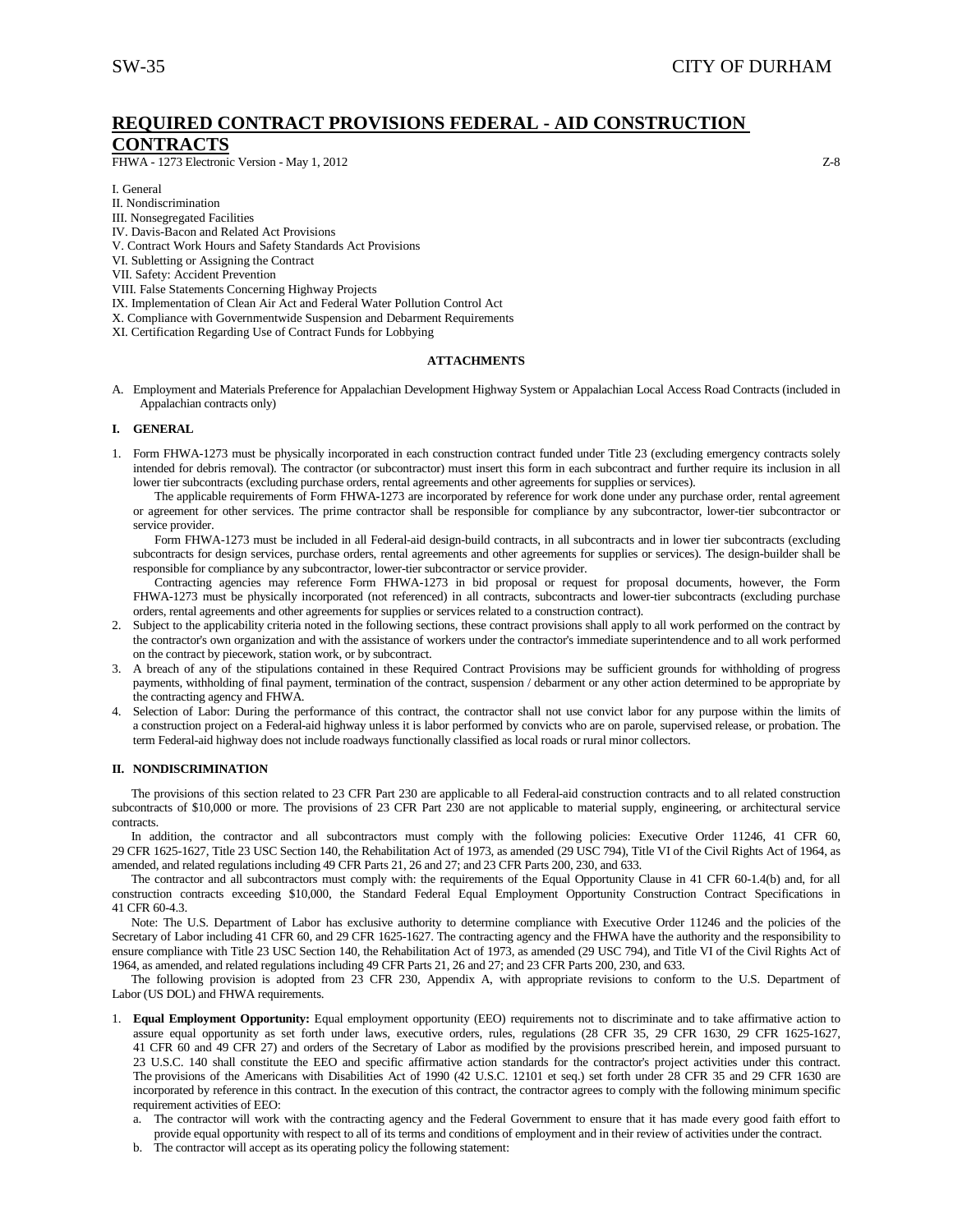#### **SW-35 PHONE CITY OF DURHAM**

"It is the policy of this Company to assure that applicants are employed, and that employees are treated during employment, without regard to their race, religion, sex, color, national origin, age or disability. Such action shall include: employment, upgrading, demotion, or transfer; recruitment or recruitment advertising; layoff or termination; rates of pay or other forms of compensation; and selection for training, including apprenticeship, pre-apprenticeship, and/or on-the-job training."

- 2. **EEO Officer:** The contractor will designate and make known to the contracting officers an EEO Officer who will have the responsibility for and must be capable of effectively administering and promoting an active EEO program and who must be assigned adequate authority and responsibility to do so.
- 3. **Dissemination of Policy:** All members of the contractor's staff who are authorized to hire, supervise, promote, and discharge employees, or who recommend such action, or who are substantially involved in such action, will be made fully cognizant of, and will implement, the contractor's EEO policy and contractual responsibilities to provide EEO in each grade and classification of employment. To ensure that the above agreement will be met, the following actions will be taken as a minimum:
	- a. Periodic meetings of supervisory and personnel office employees will be conducted before the start of work and then not less often than once every six months, at which time the contractor's EEO policy and its implementation will be reviewed and explained. The meetings will be conducted by the EEO Officer.
	- b. All new supervisory or personnel office employees will be given a thorough indoctrination by the EEO Officer, covering all major aspects of the contractor's EEO obligations within thirty days following their reporting for duty with the contractor.
	- c. All personnel who are engaged in direct recruitment for the project will be instructed by the EEO Officer in the contractor's procedures for locating and hiring minorities and women.
	- d. Notices and posters setting forth the contractor's EEO policy will be placed in areas readily accessible to employees, applicants for employment and potential employees.
	- e. The contractor's EEO policy and the procedures to implement such policy will be brought to the attention of employees by means of meetings, employee handbooks, or other appropriate means.
- 4. **Recruitment:** When advertising for employees, the contractor will include in all advertisements for employees the notation: "An Equal Opportunity Employer." All such advertisements will be placed in publications having a large circulation among minorities and women in the area from which the project work force would normally be derived.
	- a. The contractor will, unless precluded by a valid bargaining agreement, conduct systematic and direct recruitment through public and private employee referral sources likely to yield qualified minorities and women. To meet this requirement, the contractor will identify sources of potential minority group employees, and establish with such identified sources procedures whereby minority and women applicants may be referred to the contractor for employment consideration.
	- b. In the event the contractor has a valid bargaining agreement providing for exclusive hiring hall referrals, the contractor is expected to observe the provisions of that agreement to the extent that the system meets the contractor's compliance with EEO contract provisions. Where implementation of such an agreement has the effect of discriminating against minorities or women, or obligates the contractor to do the same, such implementation violates Federal nondiscrimination provisions.
	- c. The contractor will encourage its present employees to refer minorities and women as applicants for employment. Information and procedures with regard to referring such applicants will be discussed with employees.
- 5. **Personnel Actions:** Wages, working conditions, and employee benefits shall be established and administered, and personnel actions of every type, including hiring, upgrading, promotion, transfer, demotion, layoff, and termination, shall be taken without regard to race, color, religion, sex, national origin, age or disability. The following procedures shall be followed:
	- a. The contractor will conduct periodic inspections of project sites to insure that working conditions and employee facilities do not indicate discriminatory treatment of project site personnel.
	- b. The contractor will periodically evaluate the spread of wages paid within each classification to determine any evidence of discriminatory wage practices.
	- c. The contractor will periodically review selected personnel actions in depth to determine whether there is evidence of discrimination. Where evidence is found, the contractor will promptly take corrective action. If the review indicates that the discrimination may extend beyond the actions reviewed, such corrective action shall include all affected persons.
	- d. The contractor will promptly investigate all complaints of alleged discrimination made to the contractor in connection with its obligations under this contract, will attempt to resolve such complaints, and will take appropriate corrective action within a reasonable time. If the investigation indicates that the discrimination may affect persons other than the complainant, such corrective action shall include such other persons. Upon completion of each investigation, the contractor will inform every complainant of all of their avenues of appeal.

#### 6. **Training and Promotion:**

- a. The contractor will assist in locating, qualifying, and increasing the skills of minorities and women who are applicants for employment or current employees. Such efforts should be aimed at developing full journey level status employees in the type of trade or job classification involved.
- b. Consistent with the contractor's work force requirements and as permissible under Federal and State regulations, the contractor shall make full use of training programs, i.e., apprenticeship, and on-the-job training programs for the geographical area of contract performance. In the event a special provision for training is provided under this contract, this subparagraph will be superseded as indicated in the special provision. The contracting agency may reserve training positions for persons who receive welfare assistance in accordance with 23 U.S.C. 140(a).
- c The contractor will advise employees and applicants for employment of available training programs and entrance requirements for each.
- d. The contractor will periodically review the training and promotion potential of employees who are minorities and women and will encourage eligible employees to apply for such training and promotion.
- 7. **Unions:** If the contractor relies in whole or in part upon unions as a source of employees, the contractor will use good faith efforts to obtain the cooperation of such unions to increase opportunities for minorities and women. Actions by the contractor, either directly or through a contractor's association acting as agent, will include the procedures set forth below:
	- a. The contractor will use good faith efforts to develop, in cooperation with the unions, joint training programs aimed toward qualifying more minorities and women for membership in the unions and increasing the skills of minorities and women so that they may qualify for higher paying employment.
	- b. The contractor will use good faith efforts to incorporate an EEO clause into each union agreement to the end that such union will be contractually bound to refer applicants without regard to their race, color, religion, sex, national origin, age or disability.
	- c. The contractor is to obtain information as to the referral practices and policies of the labor union except that to the extent such information is within the exclusive possession of the labor union and such labor union refuses to furnish such information to the contractor, the contractor shall so certify to the contracting agency and shall set forth what efforts have been made to obtain such information.
	- d. In the event the union is unable to provide the contractor with a reasonable flow of referrals within the time limit set forth in the collective bargaining agreement, the contractor will, through independent recruitment efforts, fill the employment vacancies without regard to race,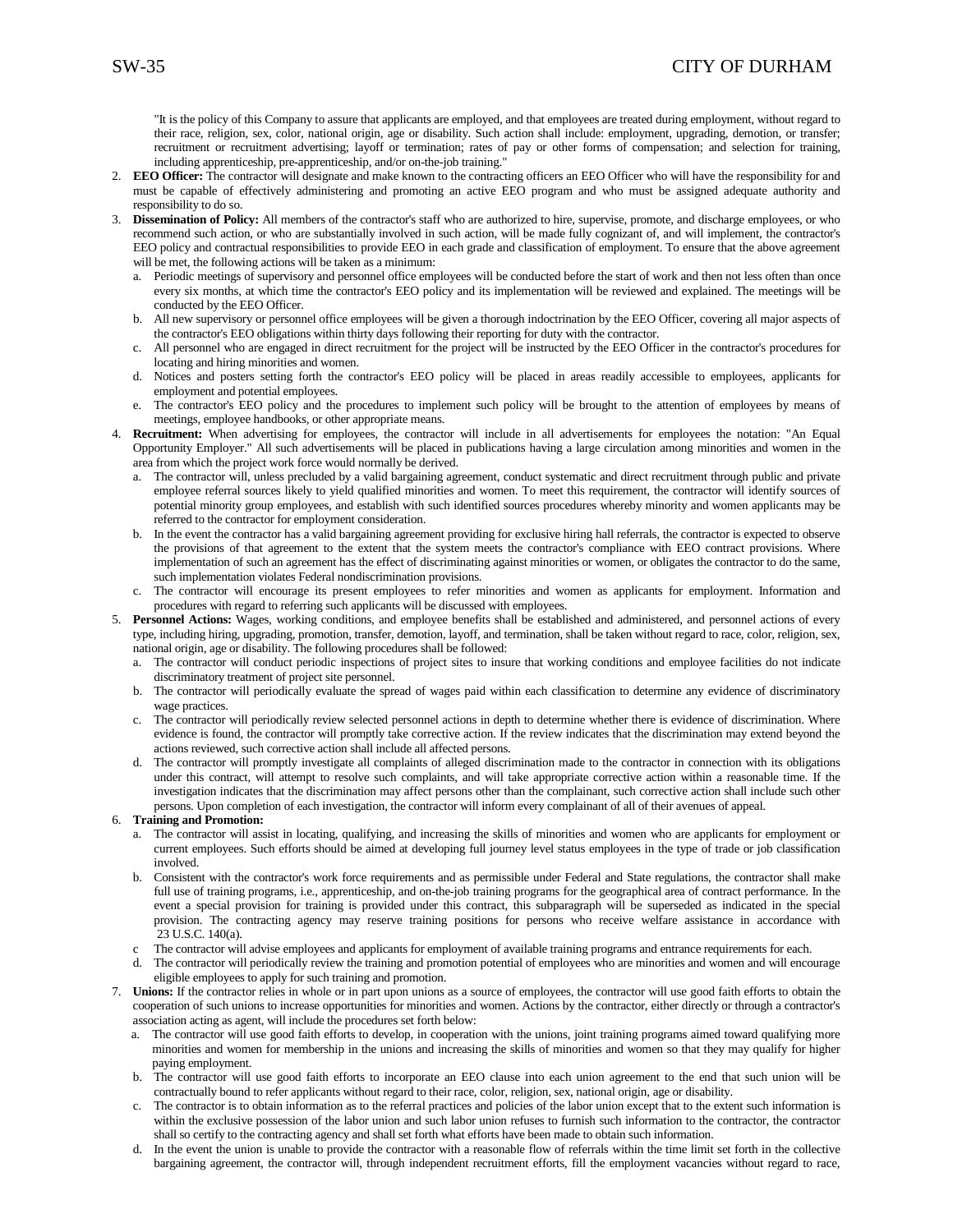#### SW-35 **95** CITY OF DURHAM

color, religion, sex, national origin, age or disability; making full efforts to obtain qualified and/or qualifiable minorities and women. The failure of a union to provide sufficient referrals (even though it is obligated to provide exclusive referrals under the terms of a collective bargaining agreement) does not relieve the contractor from the requirements of this paragraph. In the event the union referral practice prevents the contractor from meeting the obligations pursuant to Executive Order 11246, as amended, and these special provisions, such contractor shall immediately notify the contracting agency.

- 8. **Reasonable Accommodation for Applicants / Employees with Disabilities:** The contractor must be familiar with the requirements for and comply with the Americans with Disabilities Act and all rules and regulations established there under. Employers must provide reasonable accommodation in all employment activities unless to do so would cause an undue hardship.
- 9. **Selection of Subcontractors, Procurement of Materials and Leasing of Equipment:** The contractor shall not discriminate on the grounds of race, color, religion, sex, national origin, age or disability in the selection and retention of subcontractors, including procurement of materials and leases of equipment. The contractor shall take all necessary and reasonable steps to ensure nondiscrimination in the administration of this contract. a. The contractor shall notify all potential subcontractors and suppliers and lessors of their EEO obligations under this contract.
	- b. The contractor will use good faith efforts to ensure subcontractor compliance with their EEO obligations.
- 10. **Assurance Required by 49 CFR 26.13(b):**
	- a. The requirements of 49 CFR Part 26 and the State DOT's U.S. DOT-approved DBE program are incorporated by reference.
	- b. The contractor or subcontractor shall not discriminate on the basis of race, color, national origin, or sex in the performance of this contract. The contractor shall carry out applicable requirements of 49 CFR Part 26 in the award and administration of DOT-assisted contracts. Failure by the contractor to carry out these requirements is a material breach of this contract, which may result in the termination of this contract or such other remedy as the contracting agency deems appropriate.
- 11. **Records and Reports:** The contractor shall keep such records as necessary to document compliance with the EEO requirements. Such records shall be retained for a period of three years following the date of the final payment to the contractor for all contract work and shall be available at reasonable times and places for inspection by authorized representatives of the contracting agency and the FHWA.
	- a. The records kept by the contractor shall document the following:
		- (1) The number and work hours of minority and non-minority group members and women employed in each work classification on the project;
		- (2) The progress and efforts being made in cooperation with unions, when applicable, to increase employment opportunities for minorities and women; and
		- (3) The progress and efforts being made in locating, hiring, training, qualifying, and upgrading minorities and women;
	- b. The contractors and subcontractors will submit an annual report to the contracting agency each July for the duration of the project, indicating the number of minority, women, and non-minority group employees currently engaged in each work classification required by the contract work. This information is to be reported on Form FHWA-1391. The staffing data should represent the project work force on board in all or any part of the last payroll period preceding the end of July. If on-the-job training is being required by special provision, the contractor will be required to collect and report training data. The employment data should reflect the work force on board during all or any part of the last payroll period preceding the end of July.

#### **III. NONSEGREGATED FACILITIES**

This provision is applicable to all Federal-aid construction contracts and to all related construction subcontracts of \$10,000 or more.

The contractor must ensure that facilities provided for employees are provided in such a manner that segregation on the basis of race, color, religion, sex, or national origin cannot result. The contractor may neither require such segregated use by written or oral policies nor tolerate such use by employee custom. The contractor's obligation extends further to ensure that its employees are not assigned to perform their services at any location, under the contractor's control, where the facilities are segregated. The term "facilities" includes waiting rooms, work areas, restaurants and other eating areas, time clocks, restrooms, washrooms, locker rooms, and other storage or dressing areas, parking lots, drinking fountains, recreation or entertainment areas, transportation, and housing provided for employees. The contractor shall provide separate or single-user restrooms and necessary dressing or sleeping areas to assure privacy between sexes.

#### **IV. DAVIS-BACON AND RELATED ACT PROVISIONS**

This section is applicable to all Federal-aid construction projects exceeding \$2,000 and to all related subcontracts and lower-tier subcontracts (regardless of subcontract size). The requirements apply to all projects located within the right-of-way of a roadway that is functionally classified as Federal-aid highway. This excludes roadways functionally classified as local roads or rural minor collectors, which are exempt. Contracting agencies may elect to apply these requirements to other projects.

The following provisions are from the U.S. Department of Labor regulations in 29 CFR 5.5 "Contract provisions and related matters" with minor revisions to conform to the FHWA-1273 format and FHWA program requirements.

#### 1. **Minimum wages**

a. All laborers and mechanics employed or working upon the site of the work, will be paid unconditionally and not less often than once a week, and without subsequent deduction or rebate on any account (except such payroll deductions as are permitted by regulations issued by the Secretary of Labor under the Copeland Act (29 CFR part 3)), the full amount of wages and bona fide fringe benefits (or cash equivalents thereof) due at time of payment computed at rates not less than those contained in the wage determination of the Secretary of Labor which is attached hereto and made a part hereof, regardless of any contractual relationship which may be alleged to exist between the contractor and such laborers and mechanics.

Contributions made or costs reasonably anticipated for bona fide fringe benefits under section 1(b)(2) of the Davis-Bacon Act on behalf of laborers or mechanics are considered wages paid to such laborers or mechanics, subject to the provisions of paragraph 1.d. of this section; also, regular contributions made or costs incurred for more than a weekly period (but not less often than quarterly) under plans, funds, or programs which cover the particular weekly period, are deemed to be constructively made or incurred during such weekly period. Such laborers and mechanics shall be paid the appropriate wage rate and fringe benefits on the wage determination for the classification of work actually performed, without regard to skill, except as provided in 29 CFR 5.5(a)(4). Laborers or mechanics performing work in more than one classification may be compensated at the rate specified for each classification for the time actually worked therein: Provided, That the employer's payroll records accurately set forth the time spent in each classification in which work is performed. The wage determination (including any additional classification and wage rates conformed under paragraph 1.b. of this section) and the Davis-Bacon poster (WH–1321) shall be posted at all times by the contractor and its subcontractors at the site of the work in a prominent and accessible place where it can be easily seen by the workers.

b. (1) The contracting officer shall require that any class of laborers or mechanics, including helpers, which is not listed in the wage determination and which is to be employed under the contract shall be classified in conformance with the wage determination. The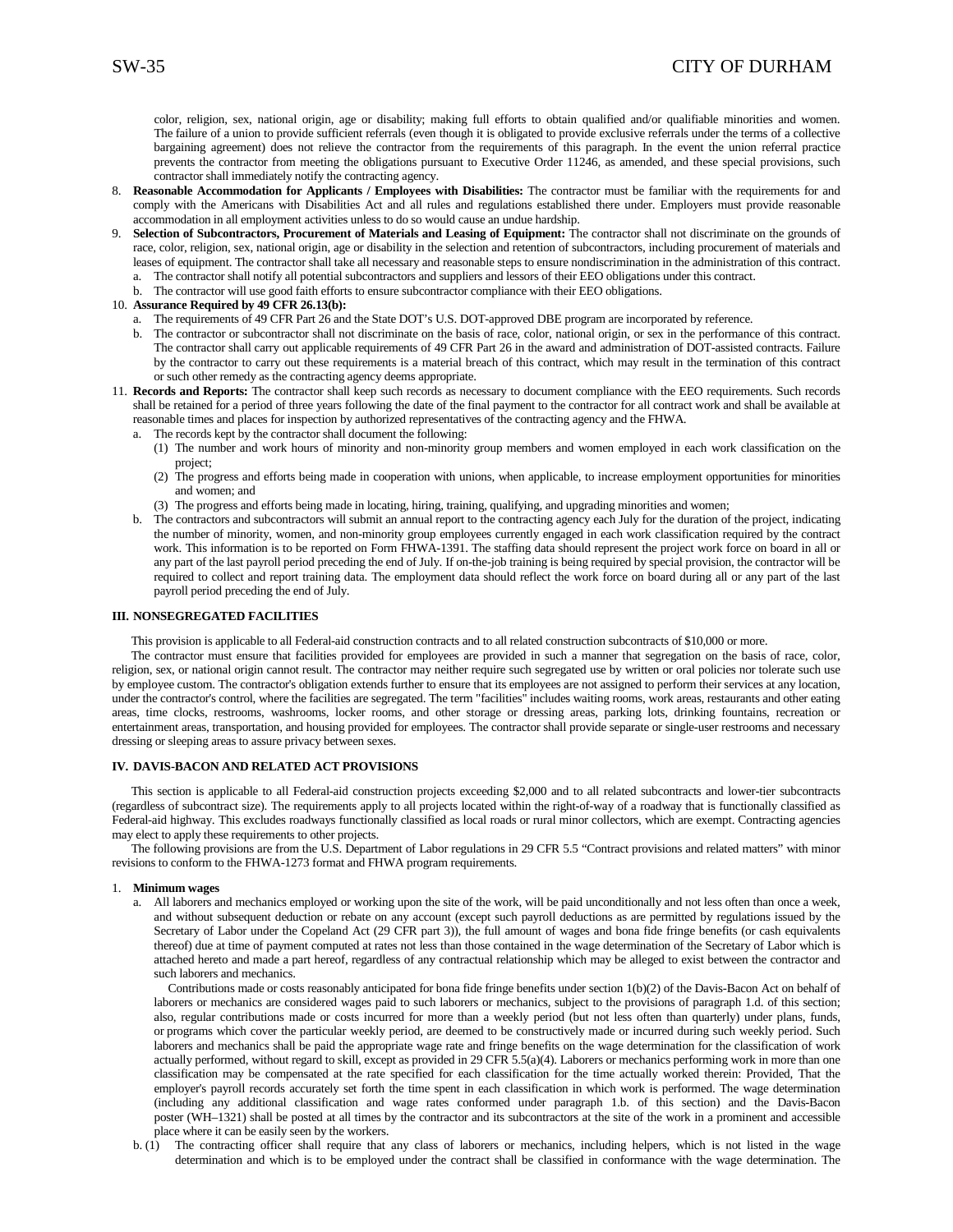contracting officer shall approve an additional classification and wage rate and fringe benefits therefore only when the following criteria have been met:

- (i) The work to be performed by the classification requested is not performed by a classification in the wage determination; and
- (ii) The classification is utilized in the area by the construction industry; and
- (iii) The proposed wage rate, including any bona fide fringe benefits, bears a reasonable relationship to the wage rates contained in the wage determination.
- (2) If the contractor and the laborers and mechanics to be employed in the classification (if known), or their representatives, and the contracting officer agree on the classification and wage rate (including the amount designated for fringe benefits where appropriate), a report of the action taken shall be sent by the contracting officer to the Administrator of the Wage and Hour Division, Employment Standards Administration, U.S. Department of Labor, Washington, DC 20210. The Administrator, or an authorized representative, will approve, modify, or disapprove every additional classification action within 30 days of receipt and so advise the contracting officer or will notify the contracting officer within the 30-day period that additional time is necessary.
- (3) In the event the contractor, the laborers or mechanics to be employed in the classification or their representatives, and the contracting officer do not agree on the proposed classification and wage rate (including the amount designated for fringe benefits, where appropriate), the contracting officer shall refer the questions, including the views of all interested parties and the recommendation of the contracting officer, to the Wage and Hour Administrator for determination. The Wage and Hour Administrator, or an authorized representative, will issue a determination within 30 days of receipt and so advise the contracting officer or will notify the contracting officer within the 30-day period that additional time is necessary.
- (4) The wage rate (including fringe benefits where appropriate) determined pursuant to paragraphs 1.b.(2) or 1.b.(3) of this section, shall be paid to all workers performing work in the classification under this contract from the first day on which work is performed in the classification.
- c. Whenever the minimum wage rate prescribed in the contract for a class of laborers or mechanics includes a fringe benefit which is not expressed as an hourly rate, the contractor shall either pay the benefit as stated in the wage determination or shall pay another bona fide fringe benefit or an hourly cash equivalent thereof.
- d. If the contractor does not make payments to a trustee or other third person, the contractor may consider as part of the wages of any laborer or mechanic the amount of any costs reasonably anticipated in providing bona fide fringe benefits under a plan or program, Provided, That the Secretary of Labor has found, upon the written request of the contractor, that the applicable standards of the Davis-Bacon Act have been met. The Secretary of Labor may require the contractor to set aside in a separate account assets for the meeting of obligations under the plan or program.
- 2. Withholding. The contracting agency shall upon its own action or upon written request of an authorized representative of the Department of Labor, withhold or cause to be withheld from the contractor under this contract, or any other Federal contract with the same prime contractor, or any other federally-assisted contract subject to Davis-Bacon prevailing wage requirements, which is held by the same prime contractor, so much of the accrued payments or advances as may be considered necessary to pay laborers and mechanics, including apprentices, trainees, and helpers, employed by the contractor or any subcontractor the full amount of wages required by the contract. In the event of failure to pay any laborer or mechanic, including any apprentice, trainee, or helper, employed or working on the site of the work, all or part of the wages required by the contract, the contracting agency may, after written notice to the contractor, take such action as may be necessary to cause the suspension of any further payment, advance, or guarantee of funds until such violations have ceased.

#### 3. **Payrolls and basic records**

- a. Payrolls and basic records relating thereto shall be maintained by the contractor during the course of the work and preserved for a period of three years thereafter for all laborers and mechanics working at the site of the work. Such records shall contain the name, address, and social security number of each such worker, his or her correct classification, hourly rates of wages paid (including rates of contributions or costs anticipated for bona fide fringe benefits or cash equivalents thereof of the types described in section  $1(b)(2)(B)$  of the Davis-Bacon Act), daily and weekly number of hours worked, deductions made and actual wages paid. Whenever the Secretary of Labor has found under 29 CFR 5.5(a)(1)(iv) that the wages of any laborer or mechanic include the amount of any costs reasonably anticipated in providing benefits under a plan or program described in section  $1(b)(2)(B)$  of the Davis-Bacon Act, the contractor shall maintain records which show that the commitment to provide such benefits is enforceable, that the plan or program is financially responsible, and that the plan or program has been communicated in writing to the laborers or mechanics affected, and records which show the costs anticipated or the actual cost incurred in providing such benefits. Contractors employing apprentices or trainees under approved programs shall maintain written evidence of the registration of apprenticeship programs and certification of trainee programs, the registration of the apprentices and trainees, and the ratios and wage rates prescribed in the applicable programs.
- b. (1) The contractor shall submit weekly for each week in which any contract work is performed a copy of all payrolls to the contracting agency. The payrolls submitted shall set out accurately and completely all of the information required to be maintained under 29 CFR 5.5(a)(3)(i), except that full social security numbers and home addresses shall not be included on weekly transmittals. Instead the payrolls shall only need to include an individually identifying number for each employee ( e.g. , the last four digits of the employee's social security number). The required weekly payroll information may be submitted in any form desired. Optional Form WH–347 is available for this purpose from the Wage and Hour Division Web site at http://www.dol.gov/esa/whd/forms/ wh347instr.htm or its successor site. The prime contractor is responsible for the submission of copies of payrolls by all subcontractors. Contractors and subcontractors shall maintain the full social security number and current address of each covered worker, and shall provide them upon request to the contracting agency for transmission to the State DOT, the FHWA or the Wage and Hour Division of the Department of Labor for purposes of an investigation or audit of compliance with prevailing wage requirements. It is not a violation of this section for a prime contractor to require a subcontractor to provide addresses and social security numbers to the prime contractor for its own records, without weekly submission to the contracting agency.
	- (2) Each payroll submitted shall be accompanied by a "Statement of Compliance," signed by the contractor or subcontractor or his or her agent who pays or supervises the payment of the persons employed under the contract and shall certify the following:
		- (i) That the payroll for the payroll period contains the information required to be provided under  $\S 5.5$  (a)(3)(ii) of Regulations, 29 CFR part 5, the appropriate information is being maintained under §5.5 (a)(3)(i) of Regulations, 29 CFR part 5, and that such information is correct and complete;
		- (ii) That each laborer or mechanic (including each helper, apprentice, and trainee) employed on the contract during the payroll period has been paid the full weekly wages earned, without rebate, either directly or indirectly, and that no deductions have been made either directly or indirectly from the full wages earned, other than permissible deductions as set forth in Regulations, 29 CFR part 3;
		- (iii) That each laborer or mechanic has been paid not less than the applicable wage rates and fringe benefits or cash equivalents for the classification of work performed, as specified in the applicable wage determination incorporated into the contract.
	- (3) The weekly submission of a properly executed certification set forth on the reverse side of Optional Form WH–347 shall satisfy the requirement for submission of the "Statement of Compliance" required by paragraph 3.b.(2) of this section.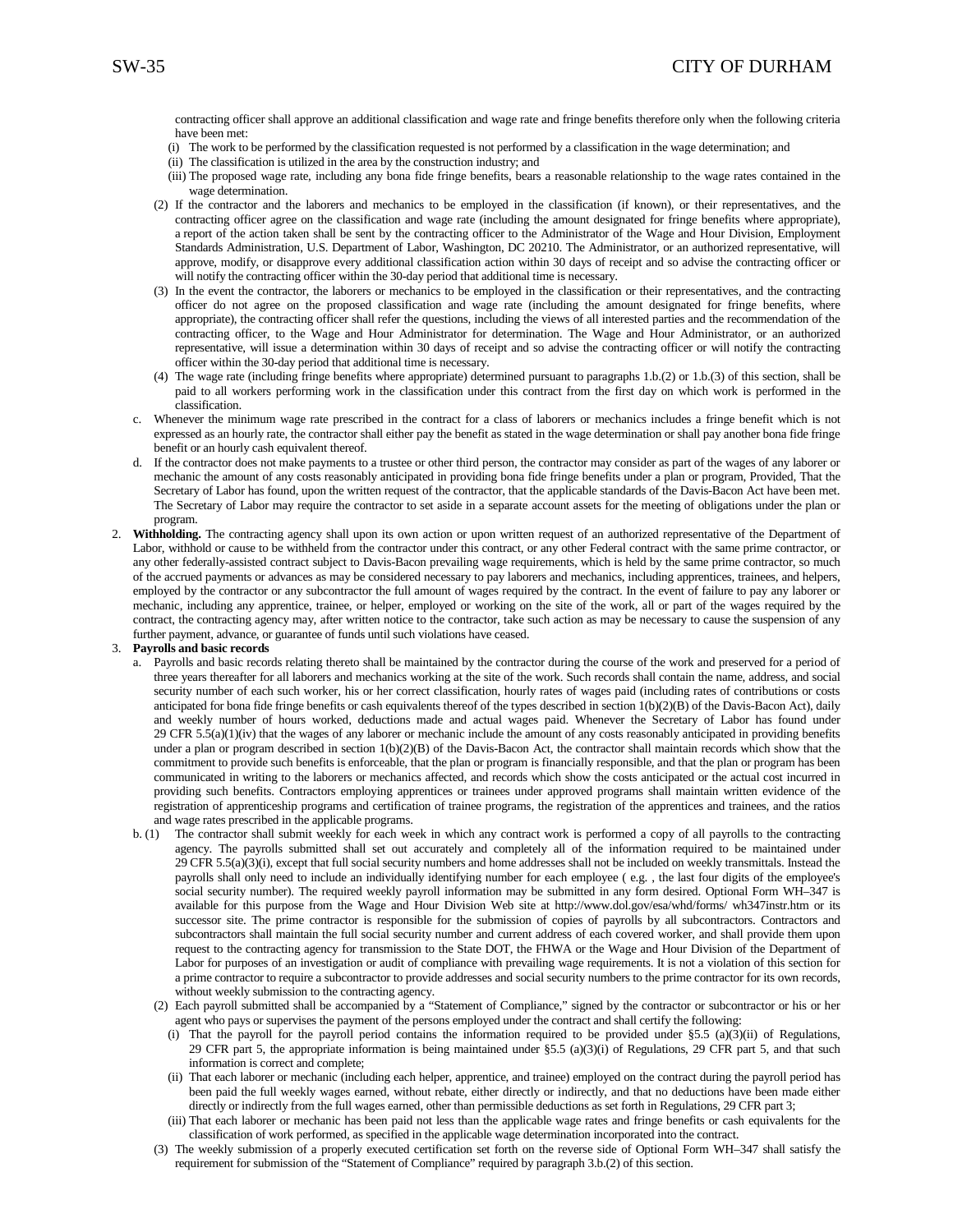- (4) The falsification of any of the above certifications may subject the contractor or subcontractor to civil or criminal prosecution under section 1001 of title 18 and section 231 of title 31 of the United States Code.
- c. The contractor or subcontractor shall make the records required under paragraph 3.a. of this section available for inspection, copying, or transcription by authorized representatives of the contracting agency, the State DOT, the FHWA, or the Department of Labor, and shall permit such representatives to interview employees during working hours on the job. If the contractor or subcontractor fails to submit the required records or to make them available, the FHWA may, after written notice to the contractor, the contracting agency or the State DOT, take such action as may be necessary to cause the suspension of any further payment, advance, or guarantee of funds. Furthermore, failure to submit the required records upon request or to make such records available may be grounds for debarment action pursuant to 29 CFR 5.12.

#### 4. **Apprentices and trainees**

a. Apprentices (programs of the USDOL). Apprentices will be permitted to work at less than the predetermined rate for the work they performed when they are employed pursuant to and individually registered in a bona fide apprenticeship program registered with the U.S. Department of Labor, Employment and Training Administration, Office of Apprenticeship Training, Employer and Labor Services, or with a State Apprenticeship Agency recognized by the Office, or if a person is employed in his or her first 90 days of probationary employment as an apprentice in such an apprenticeship program, who is not individually registered in the program, but who has been certified by the Office of Apprenticeship Training, Employer and Labor Services or a State Apprenticeship Agency (where appropriate) to be eligible for probationary employment as an apprentice.

The allowable ratio of apprentices to journeymen on the job site in any craft classification shall not be greater than the ratio permitted to the contractor as to the entire work force under the registered program. Any worker listed on a payroll at an apprentice wage rate, who is not registered or otherwise employed as stated above, shall be paid not less than the applicable wage rate on the wage determination for the classification of work actually performed. In addition, any apprentice performing work on the job site in excess of the ratio permitted under the registered program shall be paid not less than the applicable wage rate on the wage determination for the work actually performed. Where a contractor is performing construction on a project in a locality other than that in which its program is registered, the ratios and wage rates (expressed in percentages of the journeyman's hourly rate) specified in the contractor's or subcontractor's registered program shall be observed.

Every apprentice must be paid at not less than the rate specified in the registered program for the apprentice's level of progress, expressed as a percentage of the journeymen hourly rate specified in the applicable wage determination. Apprentices shall be paid fringe benefits in accordance with the provisions of the apprenticeship program. If the apprenticeship program does not specify fringe benefits, apprentices must be paid the full amount of fringe benefits listed on the wage determination for the applicable classification. If the Administrator determines that a different practice prevails for the applicable apprentice classification, fringes shall be paid in accordance with that determination.

In the event the Office of Apprenticeship Training, Employer and Labor Services, or a State Apprenticeship Agency recognized by the Office, withdraws approval of an apprenticeship program, the contractor will no longer be permitted to utilize apprentices at less than the applicable predetermined rate for the work performed until an acceptable program is approved.

b. Trainees (programs of the USDOL). Except as provided in 29 CFR 5.16, trainees will not be permitted to work at less than the predetermined rate for the work performed unless they are employed pursuant to and individually registered in a program which has received prior approval, evidenced by formal certification by the U.S. Department of Labor, Employment and Training Administration.

The ratio of trainees to journeymen on the job site shall not be greater than permitted under the plan approved by the Employment and Training Administration.

Every trainee must be paid at not less than the rate specified in the approved program for the trainee's level of progress, expressed as a percentage of the journeyman hourly rate specified in the applicable wage determination. Trainees shall be paid fringe benefits in accordance with the provisions of the trainee program. If the trainee program does not mention fringe benefits, trainees shall be paid the full amount of fringe benefits listed on the wage determination unless the Administrator of the Wage and Hour Division determines that there is an apprenticeship program associated with the corresponding journeyman wage rate on the wage determination which provides for less than full fringe benefits for apprentices. Any employee listed on the payroll at a trainee rate who is not registered and participating in a training plan approved by the Employment and Training Administration shall be paid not less than the applicable wage rate on the wage determination for the classification of work actually performed. In addition, any trainee performing work on the job site in excess of the ratio permitted under the registered program shall be paid not less than the applicable wage rate on the wage determination for the work actually performed.

In the event the Employment and Training Administration withdraws approval of a training program, the contractor will no longer be permitted to utilize trainees at less than the applicable predetermined rate for the work performed until an acceptable program is approved.

- c. Equal employment opportunity. The utilization of apprentices, trainees and journeymen under this part shall be in conformity with the equal employment opportunity requirements of Executive Order 11246, as amended, and 29 CFR part 30.
- d. Apprentices and Trainees (programs of the U.S. DOT). Apprentices and trainees working under apprenticeship and skill training programs which have been certified by the Secretary of Transportation as promoting EEO in connection with Federal-aid highway construction programs are not subject to the requirements of paragraph 4 of this Section IV. The straight time hourly wage rates for apprentices and trainees under such programs will be established by the particular programs. The ratio of apprentices and trainees to journeymen shall not be greater than permitted by the terms of the particular program.
- 5. **Compliance with Copeland Act requirements.** The contractor shall comply with the requirements of 29 CFR part 3, which are incorporated by reference in this contract.
- 6. **Subcontracts.** The contractor or subcontractor shall insert Form FHWA-1273 in any subcontracts and also require the subcontractors to include Form FHWA-1273 in any lower tier subcontracts. The prime contractor shall be responsible for the compliance by any subcontractor or lower tier subcontractor with all the contract clauses in 29 CFR 5.5.
- 7. **Contract termination:** debarment. A breach of the contract clauses in 29 CFR 5.5 may be grounds for termination of the contract, and for debarment as a contractor and a subcontractor as provided in 29 CFR 5.12.
- 8. **Compliance with Davis-Bacon and Related Act requirements.** All rulings and interpretations of the Davis-Bacon and Related Acts contained in 29 CFR parts 1, 3, and 5 are herein incorporated by reference in this contract.
- 9. **Disputes concerning labor standards.** Disputes arising out of the labor standards provisions of this contract shall not be subject to the general disputes clause of this contract. Such disputes shall be resolved in accordance with the procedures of the Department of Labor set forth in 29 CFR parts 5, 6, and 7. Disputes within the meaning of this clause include disputes between the contractor (or any of its subcontractors) and the contracting agency, the U.S. Department of Labor, or the employees or their representatives.
- 10. **Certification of eligibility.**
	- a. By entering into this contract, the contractor certifies that neither it (nor he or she) nor any person or firm who has an interest in the contractor's firm is a person or firm ineligible to be awarded Government contracts by virtue of section 3(a) of the Davis-Bacon Act or 29 CFR 5.12(a)(1).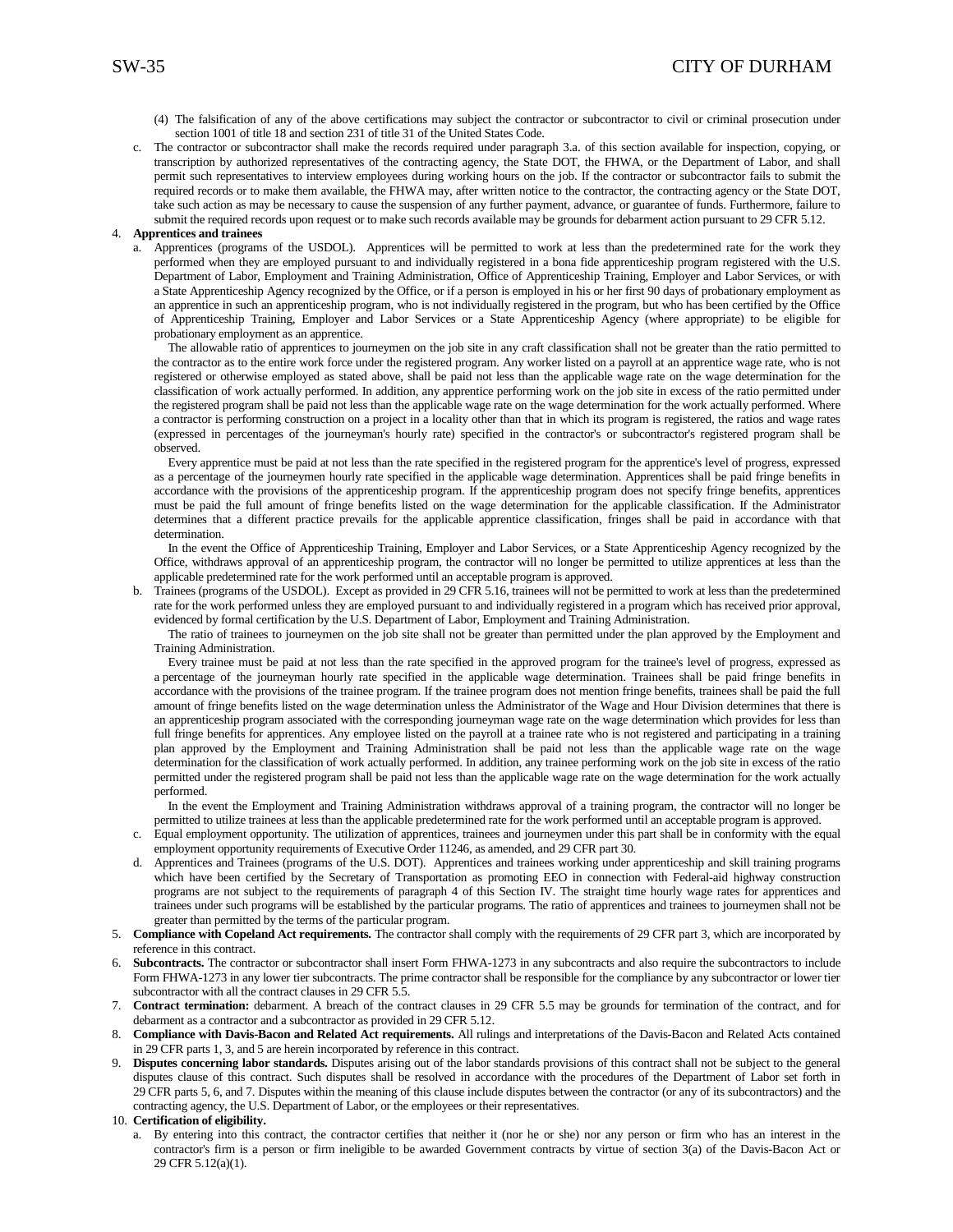- b. No part of this contract shall be subcontracted to any person or firm ineligible for award of a Government contract by virtue of section 3(a) of the Davis-Bacon Act or 29 CFR 5.12(a)(1).
- The penalty for making false statements is prescribed in the U.S. Criminal Code, 18 U.S.C. 1001.

#### **V. CONTRACT WORK HOURS AND SAFETY STANDARDS ACT**

The following clauses apply to any Federal-aid construction contract in an amount in excess of \$100,000 and subject to the overtime provisions of the Contract Work Hours and Safety Standards Act. These clauses shall be inserted in addition to the clauses required by 29 CFR 5.5(a) or 29 CFR 4.6. As used in this paragraph, the terms laborers and mechanics include watchmen and guards.

- 1. **Overtime requirements.** No contractor or subcontractor contracting for any part of the contract work which may require or involve the employment of laborers or mechanics shall require or permit any such laborer or mechanic in any workweek in which he or she is employed on such work to work in excess of forty hours in such workweek unless such laborer or mechanic receives compensation at a rate not less than one and one-half times the basic rate of pay for all hours worked in excess of forty hours in such workweek.
- 2. **Violation; liability for unpaid wages; liquidated damages.** In the event of any violation of the clause set forth in paragraph (1.) of this section, the contractor and any subcontractor responsible therefor shall be liable for the unpaid wages. In addition, such contractor and subcontractor shall be liable to the United States (in the case of work done under contract for the District of Columbia or a territory, to such District or to such territory), for liquidated damages. Such liquidated damages shall be computed with respect to each individual laborer or mechanic, including watchmen and guards, employed in violation of the clause set forth in paragraph (1.) of this section, in the sum of \$10 for each calendar day on which such individual was required or permitted to work in excess of the standard workweek of forty hours without payment of the overtime wages required by the clause set forth in paragraph (1.) of this section.
- 3. **Withholding for unpaid wages and liquidated damages.** The FHWA or the contacting agency shall upon its own action or upon written request of an authorized representative of the Department of Labor withhold or cause to be withheld, from any moneys payable on account of work performed by the contractor or subcontractor under any such contract or any other Federal contract with the same prime contractor, or any other federally-assisted contract subject to the Contract Work Hours and Safety Standards Act, which is held by the same prime contractor, such sums as may be determined to be necessary to satisfy any liabilities of such contractor or subcontractor for unpaid wages and liquidated damages as provided in the clause set forth in paragraph (2.) of this section.
- 4. **Subcontracts.** The contractor or subcontractor shall insert in any subcontracts the clauses set forth in paragraph (1.) through (4.) of this section and also a clause requiring the subcontractors to include these clauses in any lower tier subcontracts. The prime contractor shall be responsible for compliance by any subcontractor or lower tier subcontractor with the clauses set forth in paragraphs (1.) through (4.) of this section.

#### **VI. SUBLETTING OR ASSIGNING THE CONTRACT**

This provision is applicable to all Federal-aid construction contracts on the National Highway System.

- 1. The contractor shall perform with its own organization contract work amounting to not less than 30 percent (or a greater percentage if specified elsewhere in the contract) of the total original contract price, excluding any specialty items designated by the contracting agency. Specialty items may be performed by subcontract and the amount of any such specialty items performed may be deducted from the total original contract price before computing the amount of work required to be performed by the contractor's own organization (23 CFR 635.116).
	- a. The term "perform work with its own organization" refers to workers employed or leased by the prime contractor, and equipment owned or rented by the prime contractor, with or without operators. Such term does not include employees or equipment of a subcontractor or lower tier subcontractor, agents of the prime contractor, or any other assignees. The term may include payments for the costs of hiring leased employees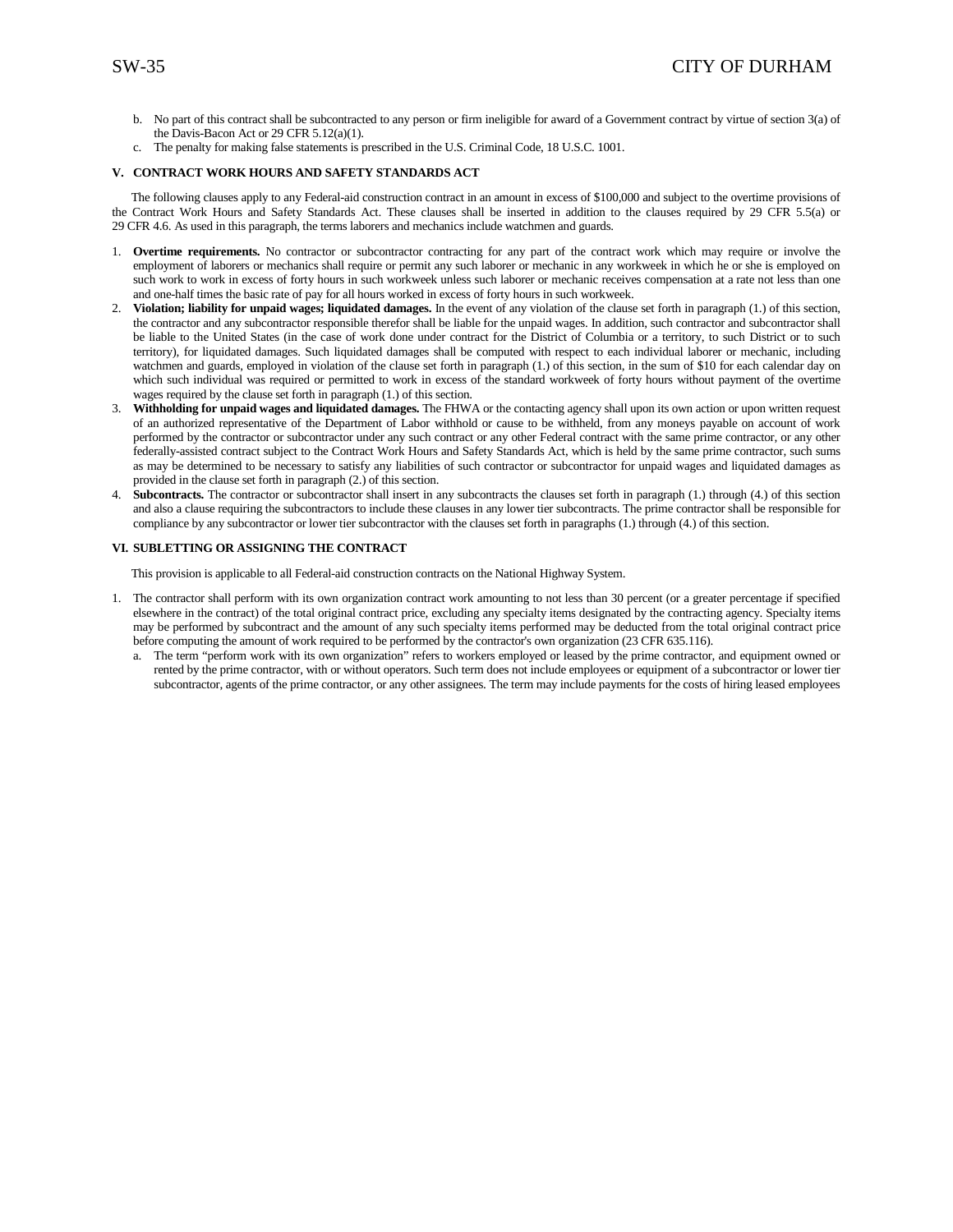from an employee leasing firm meeting all relevant Federal and State regulatory requirements. Leased employees may only be included in this term if the prime contractor meets all of the following conditions:

- (1) the prime contractor maintains control over the supervision of the day-to-day activities of the leased employees;
- (2) the prime contractor remains responsible for the quality of the work of the leased employees;
- (3) the prime contractor retains all power to accept or exclude individual employees from work on the project; and
- (4) the prime contractor remains ultimately responsible for the payment of predetermined minimum wages, the submission of payrolls, statements of compliance and all other Federal regulatory requirements.
- b. "Specialty Items" shall be construed to be limited to work that requires highly specialized knowledge, abilities, or equipment not ordinarily available in the type of contracting organizations qualified and expected to bid or propose on the contract as a whole and in general are to be limited to minor components of the overall contract.
- 2. The contract amount upon which the requirements set forth in paragraph (1) of Section VI is computed includes the cost of material and manufactured products which are to be purchased or produced by the contractor under the contract provisions.
- 3. The contractor shall furnish (a) a competent superintendent or supervisor who is employed by the firm, has full authority to direct performance of the work in accordance with the contract requirements, and is in charge of all construction operations (regardless of who performs the work) and (b) such other of its own organizational resources (supervision, management, and engineering services) as the contracting officer determines is necessary to assure the performance of the contract.
- 4. No portion of the contract shall be sublet, assigned or otherwise disposed of except with the written consent of the contracting officer, or authorized representative, and such consent when given shall not be construed to relieve the contractor of any responsibility for the fulfillment of the contract. Written consent will be given only after the contracting agency has assured that each subcontract is evidenced in writing and that it contains all pertinent provisions and requirements of the prime contract.
- 5. The 30% self-performance requirement of paragraph (1) is not applicable to design-build contracts; however, contracting agencies may establish their own self-performance requirements.

#### **VII. SAFETY: ACCIDENT PREVENTION**

This provision is applicable to all Federal-aid construction contracts and to all related subcontracts.

- 1. In the performance of this contract the contractor shall comply with all applicable Federal, State, and local laws governing safety, health, and sanitation (23 CFR 635). The contractor shall provide all safeguards, safety devices and protective equipment and take any other needed actions as it determines, or as the contracting officer may determine, to be reasonably necessary to protect the life and health of employees on the job and the safety of the public and to protect property in connection with the performance of the work covered by the contract.
- 2. It is a condition of this contract, and shall be made a condition of each subcontract, which the contractor enters into pursuant to this contract, that the contractor and any subcontractor shall not permit any employee, in performance of the contract, to work in surroundings or under conditions which are unsanitary, hazardous or dangerous to his/her health or safety, as determined under construction safety and health standards (29 CFR 1926) promulgated by the Secretary of Labor, in accordance with Section 107 of the Contract Work Hours and Safety Standards Act (40 U.S.C. 3704).
- 3. Pursuant to 29 CFR 1926.3, it is a condition of this contract that the Secretary of Labor or authorized representative thereof, shall have right of entry to any site of contract performance to inspect or investigate the matter of compliance with the construction safety and health standards and to carry out the duties of the Secretary under Section 107 of the Contract Work Hours and Safety Standards Act (40 U.S.C.3704).

#### **VIII. FALSE STATEMENTS CONCERNING HIGHWAY PROJECTS**

This provision is applicable to all Federal-aid construction contracts and to all related subcontracts.

In order to assure high quality and durable construction in conformity with approved plans and specifications and a high degree of reliability on statements and representations made by engineers, contractors, suppliers, and workers on Federal-aid highway projects, it is essential that all persons concerned with the project perform their functions as carefully, thoroughly, and honestly as possible. Willful falsification, distortion, or misrepresentation with respect to any facts related to the project is a violation of Federal law. To prevent any misunderstanding regarding the seriousness of these and similar acts, Form FHWA-1022 shall be posted on each Federal-aid highway project (23 CFR 635) in one or more places where it is readily available to all persons concerned with the project:

18 U.S.C. 1020 reads as follows:

"Whoever, being an officer, agent, or employee of the United States, or of any State or Territory, or whoever, whether a person, association, firm, or corporation, knowingly makes any false statement, false representation, or false report as to the character, quality, quantity, or cost of the material used or to be used, or the quantity or quality of the work performed or to be performed, or the cost thereof in connection with the submission of plans, maps, specifications, contracts, or costs of construction on any highway or related project submitted for approval to the Secretary of Transportation; or

Whoever knowingly makes any false statement, false representation, false report or false claim with respect to the character, quality, quantity, or cost of any work performed or to be performed, or materials furnished or to be furnished, in connection with the construction of any highway or related project approved by the Secretary of Transportation; or

Whoever knowingly makes any false statement or false representation as to material fact in any statement, certificate, or report submitted pursuant to provisions of the Federal-aid Roads Act approved July 1, 1916, (39 Stat. 355), as amended and supplemented;

Shall be fined under this title or imprisoned not more than 5 years or both."

#### **IX. IMPLEMENTATION OF CLEAN AIR ACT AND FEDERAL WATER POLLUTION CONTROL ACT**

This provision is applicable to all Federal-aid construction contracts and to all related subcontracts.

By submission of this bid/proposal or the execution of this contract, or subcontract, as appropriate, the bidder, proposer, Federal-aid construction contractor, or subcontractor, as appropriate, will be deemed to have stipulated as follows:

- 1. That any person who is or will be utilized in the performance of this contract is not prohibited from receiving an award due to a violation of Section 508 of the Clean Water Act or Section 306 of the Clean Air Act.
- 2. That the contractor agrees to include or cause to be included the requirements of paragraph (1) of this Section X in every subcontract, and further agrees to take such action as the contracting agency may direct as a means of enforcing such requirements.

#### **X. CERTIFICATION REGARDING DEBARMENT, SUSPENSION, INELIGIBILITY AND VOLUNTARY EXCLUSION**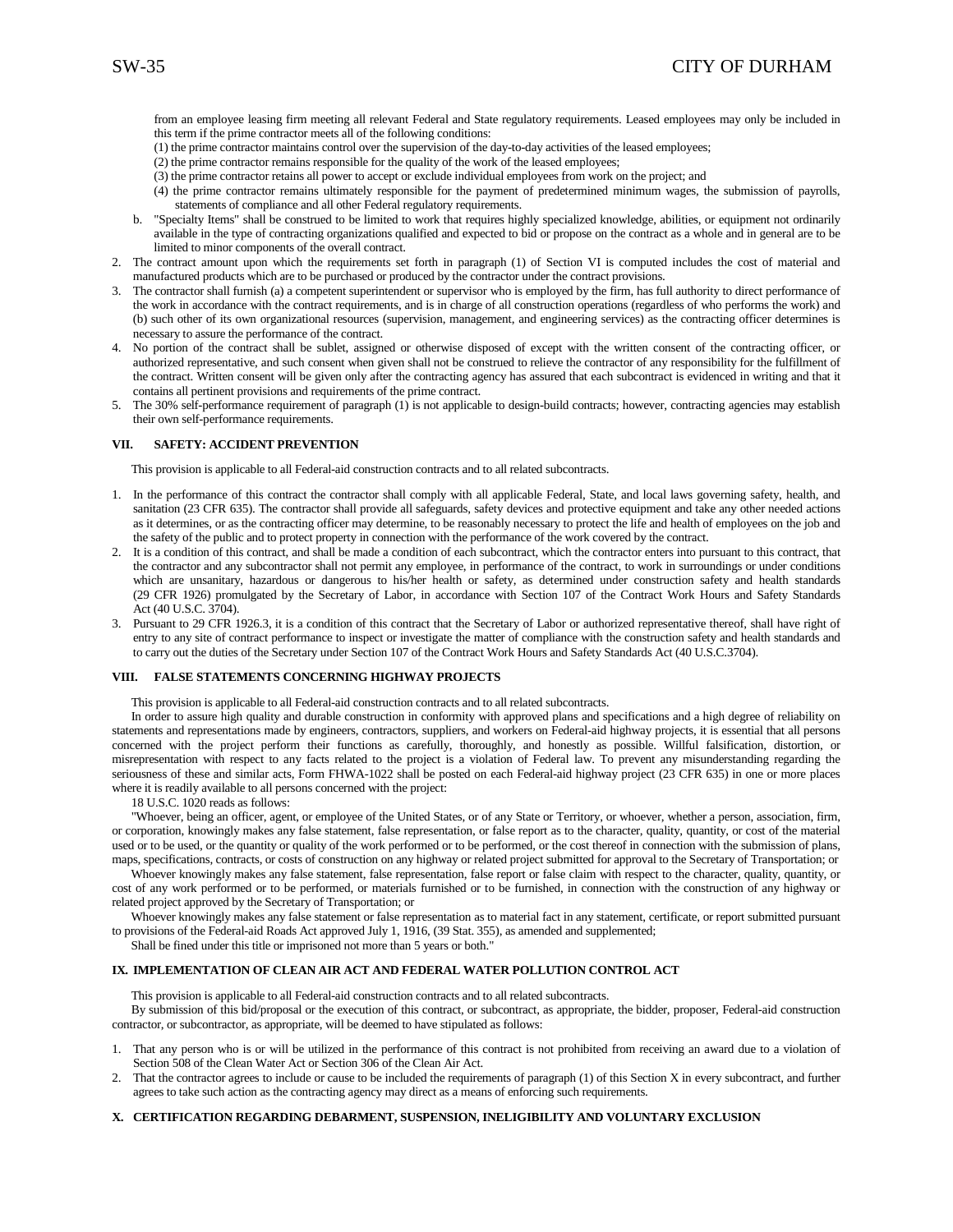This provision is applicable to all Federal-aid construction contracts, design-build contracts, subcontracts, lower-tier subcontracts, purchase orders, lease agreements, consultant contracts or any other covered transaction requiring FHWA approval or that is estimated to cost \$25,000 or more – as defined in 2 CFR Parts 180 and 1200.

#### 1. **Instructions for Certification – First Tier Participants:**

- a. By signing and submitting this proposal, the prospective first tier participant is providing the certification set out below.
- b. The inability of a person to provide the certification set out below will not necessarily result in denial of participation in this covered transaction. The prospective first tier participant shall submit an explanation of why it cannot provide the certification set out below. The certification or explanation will be considered in connection with the department or agency's determination whether to enter into this transaction. However, failure of the prospective first tier participant to furnish a certification or an explanation shall disqualify such a person from participation in this transaction.
- c. The certification in this clause is a material representation of fact upon which reliance was placed when the contracting agency determined to enter into this transaction. If it is later determined that the prospective participant knowingly rendered an erroneous certification, in addition to other remedies available to the Federal Government, the contracting agency may terminate this transaction for cause of default.
- d. The prospective first tier participant shall provide immediate written notice to the contracting agency to whom this proposal is submitted if any time the prospective first tier participant learns that its certification was erroneous when submitted or has become erroneous by reason of changed circumstances.
- e. The terms "covered transaction," "debarred," "suspended," "ineligible," "participant," "person," "principal," and "voluntarily excluded," as used in this clause, are defined in 2 CFR Parts 180 and 1200. "First Tier Covered Transactions" refers to any covered transaction between a grantee or subgrantee of Federal funds and a participant (such as the prime or general contract). "Lower Tier Covered Transactions" refers to any covered transaction under a First Tier Covered Transaction (such as subcontracts). "First Tier Participant" refers to the participant who has entered into a covered transaction with a grantee or subgrantee of Federal funds (such as the prime or general contractor). "Lower Tier Participant" refers any participant who has entered into a covered transaction with a First Tier Participant or other Lower Tier Participants (such as subcontractors and suppliers).
- f. The prospective first tier participant agrees by submitting this proposal that, should the proposed covered transaction be entered into, it shall not knowingly enter into any lower tier covered transaction with a person who is debarred, suspended, declared ineligible, or voluntarily excluded from participation in this covered transaction, unless authorized by the department or agency entering into this transaction.
- g. The prospective first tier participant further agrees by submitting this proposal that it will include the clause titled "Certification Regarding Debarment, Suspension, Ineligibility and Voluntary Exclusion-Lower Tier Covered Transactions," provided by the department or contracting agency, entering into this covered transaction, without modification, in all lower tier covered transactions and in all solicitations for lower tier covered transactions exceeding the \$25,000 threshold.
- h. A participant in a covered transaction may rely upon a certification of a prospective participant in a lower tier covered transaction that is not debarred, suspended, ineligible, or voluntarily excluded from the covered transaction, unless it knows that the certification is erroneous. A participant is responsible for ensuring that its principals are not suspended, debarred, or otherwise ineligible to participate in covered transactions. To verify the eligibility of its principals, as well as the eligibility of any lower tier prospective participants, each participant may, but is not required to, check the Excluded Parties List System website (https://www.epls.gov/), which is compiled by the General Services Administration.
- i. Nothing contained in the foregoing shall be construed to require the establishment of a system of records in order to render in good faith the certification required by this clause. The knowledge and information of the prospective participant is not required to exceed that which is normally possessed by a prudent person in the ordinary course of business dealings.
- j. Except for transactions authorized under paragraph (f) of these instructions, if a participant in a covered transaction knowingly enters into a lower tier covered transaction with a person who is suspended, debarred, ineligible, or voluntarily excluded from participation in this transaction, in addition to other remedies available to the Federal Government, the department or agency may terminate this transaction for cause or default.

\* \* \* \* \*

#### 2. **Certification Regarding Debarment, Suspension, Ineligibility and Voluntary Exclusion – First Tier Participants:**

- a. The prospective first tier participant certifies to the best of its knowledge and belief, that it and its principals:
	- (1) Are not presently debarred, suspended, proposed for debarment, declared ineligible, or voluntarily excluded from participating in covered transactions by any Federal department or agency;
	- (2) Have not within a three-year period preceding this proposal been convicted of or had a civil judgment rendered against them for commission of fraud or a criminal offense in connection with obtaining, attempting to obtain, or performing a public (Federal, State or local) transaction or contract under a public transaction; violation of Federal or State antitrust statutes or commission of embezzlement, theft, forgery, bribery, falsification or destruction of records, making false statements, or receiving stolen property;
	- (3) Are not presently indicted for or otherwise criminally or civilly charged by a governmental entity (Federal, State or local) with commission of any of the offenses enumerated in paragraph (a)(2) of this certification; and
	- (4) Have not within a three-year period preceding this application/proposal had one or more public transactions (Federal, State or local) terminated for cause or default.
- b. Where the prospective participant is unable to certify to any of the statements in this certification, such prospective participant shall attach an explanation to this proposal.

#### 2. **Instructions for Certification - Lower Tier Participants:**

(Applicable to all subcontracts, purchase orders and other lower tier transactions requiring prior FHWA approval or estimated to cost \$25,000 or more - 2 CFR Parts 180 and 1200)

- a. By signing and submitting this proposal, the prospective lower tier is providing the certification set out below.
- b. The certification in this clause is a material representation of fact upon which reliance was placed when this transaction was entered into. If it is later determined that the prospective lower tier participant knowingly rendered an erroneous certification, in addition to other remedies available to the Federal Government, the department, or agency with which this transaction originated may pursue available remedies, including suspension and/or debarment.
- c. The prospective lower tier participant shall provide immediate written notice to the person to which this proposal is submitted if at any time the prospective lower tier participant learns that its certification was erroneous by reason of changed circumstances.
- d. The terms "covered transaction," "debarred," "suspended," "ineligible," "participant," "person," "principal," and "voluntarily excluded," as used in this clause, are defined in 2 CFR Parts 180 and 1200. You may contact the person to which this proposal is submitted for assistance in obtaining a copy of those regulations. "First Tier Covered Transactions" refers to any covered transaction between a grantee or subgrantee of Federal funds and a participant (such as the prime or general contract). "Lower Tier Covered Transactions" refers to any covered transaction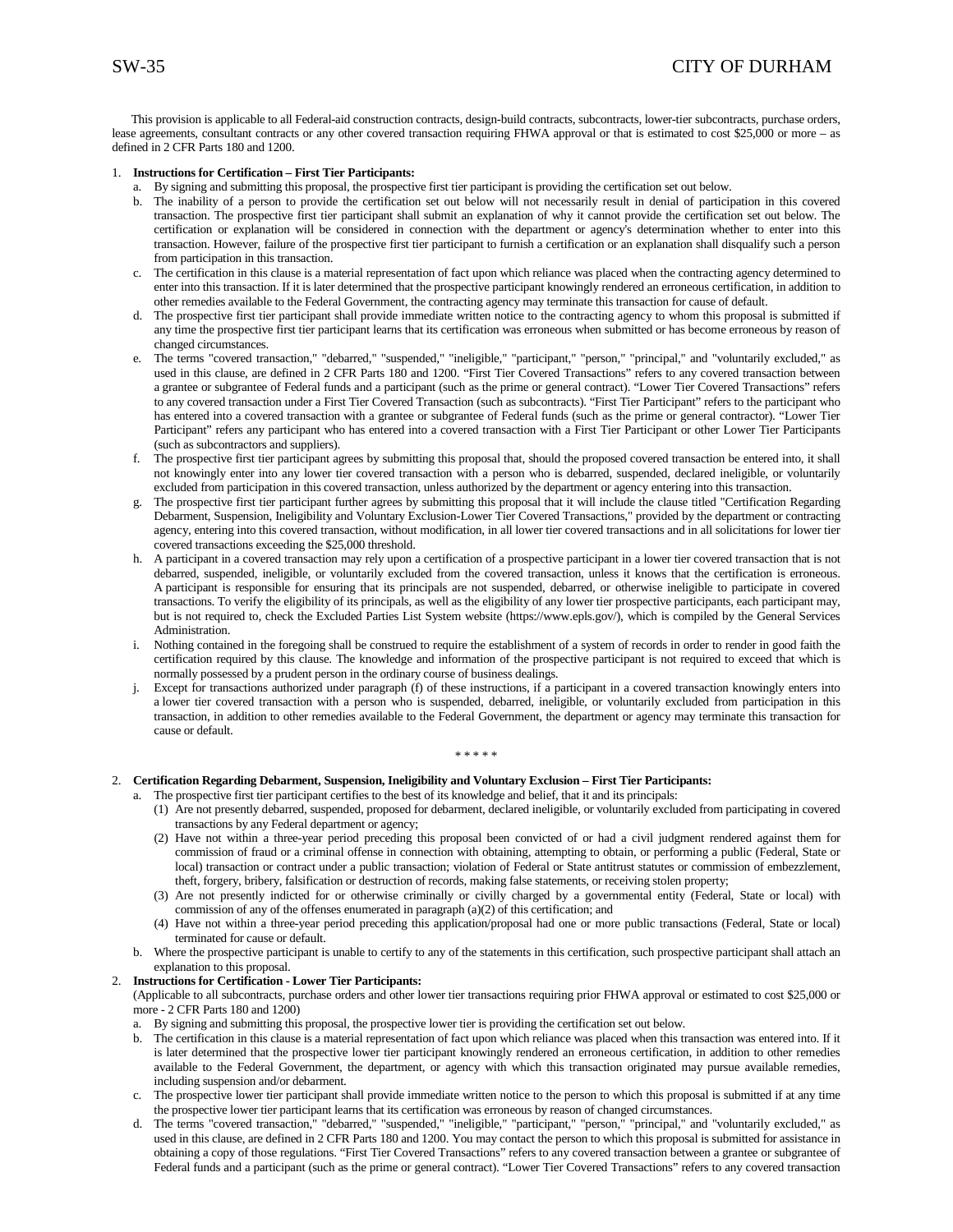under a First Tier Covered Transaction (such as subcontracts). "First Tier Participant" refers to the participant who has entered into a covered transaction with a grantee or subgrantee of Federal funds (such as the prime or general contractor). "Lower Tier Participant" refers any participant who has entered into a covered transaction with a First Tier Participant or other Lower Tier Participants (such as subcontractors and suppliers).

- e. The prospective lower tier participant agrees by submitting this proposal that, should the proposed covered transaction be entered into, it shall not knowingly enter into any lower tier covered transaction with a person who is debarred, suspended, declared ineligible, or voluntarily excluded from participation in this covered transaction, unless authorized by the department or agency with which this transaction originated.
- f. The prospective lower tier participant further agrees by submitting this proposal that it will include this clause titled "Certification Regarding Debarment, Suspension, Ineligibility and Voluntary Exclusion-Lower Tier Covered Transaction," without modification, in all lower tier covered transactions and in all solicitations for lower tier covered transactions exceeding the \$25,000 threshold.
- g. A participant in a covered transaction may rely upon a certification of a prospective participant in a lower tier covered transaction that is not debarred, suspended, ineligible, or voluntarily excluded from the covered transaction, unless it knows that the certification is erroneous. A participant is responsible for ensuring that its principals are not suspended, debarred, or otherwise ineligible to participate in covered transactions. To verify the eligibility of its principals, as well as the eligibility of any lower tier prospective participants, each participant may, but is not required to, check the Excluded Parties List System website (https://www.epls.gov/), which is compiled by the General Services Administration.
- h. Nothing contained in the foregoing shall be construed to require establishment of a system of records in order to render in good faith the certification required by this clause. The knowledge and information of participant is not required to exceed that which is normally possessed by a prudent person in the ordinary course of business dealings.
- i. Except for transactions authorized under paragraph e of these instructions, if a participant in a covered transaction knowingly enters into a lower tier covered transaction with a person who is suspended, debarred, ineligible, or voluntarily excluded from participation in this transaction, in addition to other remedies available to the Federal Government, the department or agency with which this transaction originated may pursue available remedies, including suspension and/or debarment.

#### \* \* \* \* \*

#### **Certification Regarding Debarment, Suspension, Ineligibility and Voluntary Exclusion--Lower Tier Participants:**

- 1. The prospective lower tier participant certifies, by submission of this proposal, that neither it nor its principals is presently debarred, suspended, proposed for debarment, declared ineligible, or voluntarily excluded from participating in covered transactions by any Federal department or agency.
- 2. Where the prospective lower tier participant is unable to certify to any of the statements in this certification, such prospective participant shall attach an explanation to this proposal.

\* \* \* \* \*

#### **XI. CERTIFICATION REGARDING USE OF CONTRACT FUNDS FOR LOBBYING**

This provision is applicable to all Federal-aid construction contracts and to all related subcontracts which exceed \$100,000 (49 CFR 20).

- 1. The prospective participant certifies, by signing and submitting this bid or proposal, to the best of his or her knowledge and belief, that:
	- a. No Federal appropriated funds have been paid or will be paid, by or on behalf of the undersigned, to any person for influencing or attempting to influence an officer or employee of any Federal agency, a Member of Congress, an officer or employee of Congress, or an employee of a Member of Congress in connection with the awarding of any Federal contract, the making of any Federal grant, the making of any Federal loan, the entering into of any cooperative agreement, and the extension, continuation, renewal, amendment, or modification of any Federal contract, grant, loan, or cooperative agreement.
	- b. If any funds other than Federal appropriated funds have been paid or will be paid to any person for influencing or attempting to influence an officer or employee of any Federal agency, a Member of Congress, an officer or employee of Congress, or an employee of a Member of Congress in connection with this Federal contract, grant, loan, or cooperative agreement, the undersigned shall complete and submit Standard Form-LLL, "Disclosure Form to Report Lobbying," in accordance with its instructions.
- 2. This certification is a material representation of fact upon which reliance was placed when this transaction was made or entered into. Submission of this certification is a prerequisite for making or entering into this transaction imposed by 31 U.S.C. 1352. Any person who fails to file the required certification shall be subject to a civil penalty of not less than \$10,000 and not more than \$100,000 for each such failure.
- 3. The prospective participant also agrees by submitting its bid or proposal that the participant shall require that the language of this certification be included in all lower tier subcontracts, which exceed \$100,000 and that all such recipients shall certify and disclose accordingly.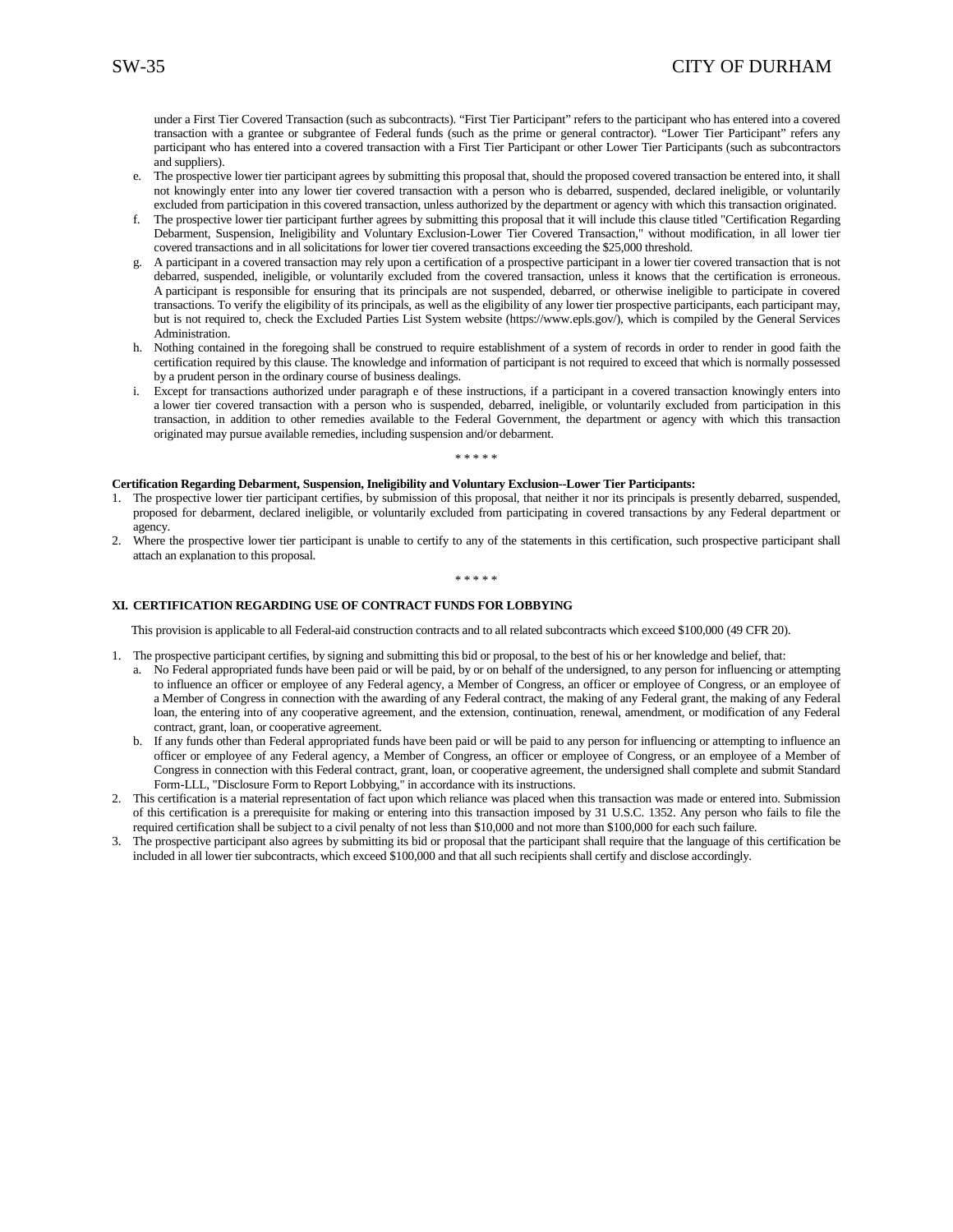#### **ON-THE-JOB TRAINING**

 $(10-16-07)$  (Rev. 4-21-15)  $Z-10$ 

#### **Description**

The North Carolina Department of Transportation will administer a custom version of the Federal On-the-Job Training (OJT) Program, commonly referred to as the Alternate OJT Program. All contractors (existing and newcomers) will be automatically placed in the Alternate Program. Standard OJT requirements typically associated with individual projects will no longer be applied at the project level. Instead, these requirements will be applicable on an annual basis for each contractor administered by the OJT Program Manager.

On the Job Training shall meet the requirements of 23 CFR 230.107 (b), 23 USC – Section 140, this provision and the On-the-Job Training Program Manual.

The Alternate OJT Program will allow a contractor to train employees on Federal, State and privately funded projects located in North Carolina. However, priority shall be given to training employees on NCDOT Federal-Aid funded projects.

#### **Minorities and Women**

Developing, training and upgrading of minorities and women toward journeyman level status is a primary objective of this special training provision. Accordingly, the Contractor shall make every effort to enroll minority and women as trainees to the extent that such persons are available within a reasonable area of recruitment. This training commitment is not intended, and shall not be used, to discriminate against any applicant for training, whether a member of a minority group or not.

#### **Assigning Training Goals**

The Department, through the OJT Program Manager, will assign training goals for a calendar year based on the contractors' past three years' activity and the contractors' anticipated upcoming year's activity with the Department. At the beginning of each year, all contractors eligible will be contacted by the Department to determine the number of trainees that will be assigned for the upcoming calendar year. At that time the Contractor shall enter into an agreement with the Department to provide a self-imposed on-the-job training program for the calendar year. This agreement will include a specific number of annual training goals agreed to by both parties. The number of training assignments may range from 1 to 15 per contractor per calendar year. The Contractor shall sign an agreement to fulfill their annual goal for the year.\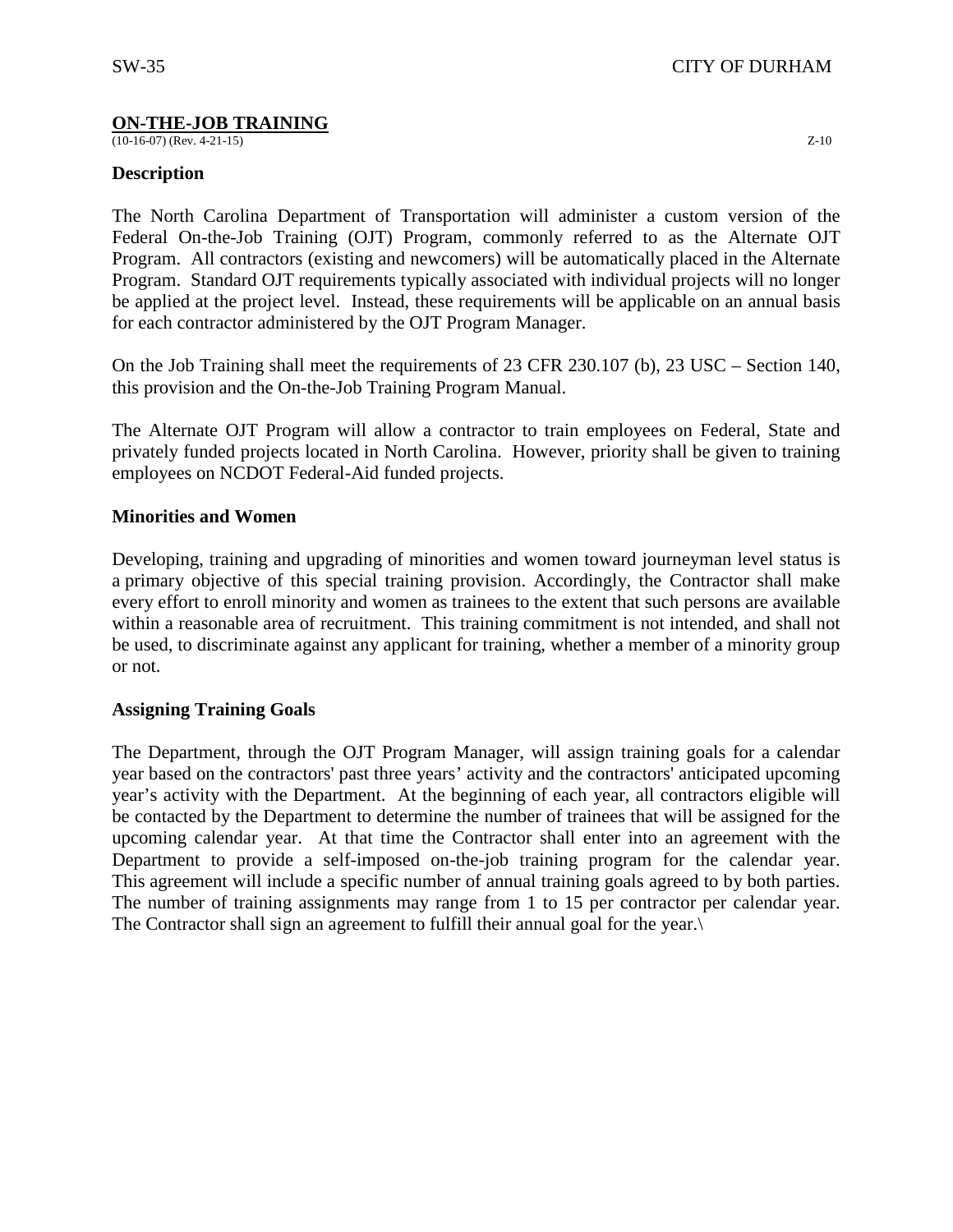## **Training Classifications**

The Contractor shall provide on-the-job training aimed at developing full journeyman level workers in the construction craft/operator positions. Preference shall be given to providing training in the following skilled work classifications:

> Equipment Operators Office Engineers Truck Drivers Estimators Carpenters Iron / Reinforcing Steel Workers Concrete Finishers Mechanics Pipe Layers Welders

The Department has established common training classifications and their respective training requirements that may be used by the contractors. However, the classifications established are not all-inclusive. Where the training is oriented toward construction applications, training will be allowed in lower-level management positions such as office engineers and estimators. Contractors shall submit new classifications for specific job functions that their employees are performing. The Department will review and recommend for acceptance to FHWA the new classifications proposed by contractors, if applicable. New classifications shall meet the following requirements:

Proposed training classifications are reasonable and realistic based on the job skill classification needs, and

The number of training hours specified in the training classification is consistent with common practices and provides enough time for the trainee to obtain journeyman level status.

The Contractor may allow trainees to be trained by a subcontractor provided that the Contractor retains primary responsibility for meeting the training and this provision is made applicable to the subcontract. However, only the Contractor will receive credit towards the annual goal for the trainee.

Where feasible, 25 percent of apprentices or trainees in each occupation shall be in their first year of apprenticeship or training. The number of trainees shall be distributed among the work classifications on the basis of the contractor's needs and the availability of journeymen in the various classifications within a reasonable area of recruitment.

No employee shall be employed as a trainee in any classification in which they have successfully completed a training course leading to journeyman level status or in which they have been employed as a journeyman.

#### **Records and Reports**

The Contractor shall maintain enrollment, monthly and completion reports documenting company compliance under these contract documents. These documents and any other information as requested shall be submitted to the OJT Program Manager.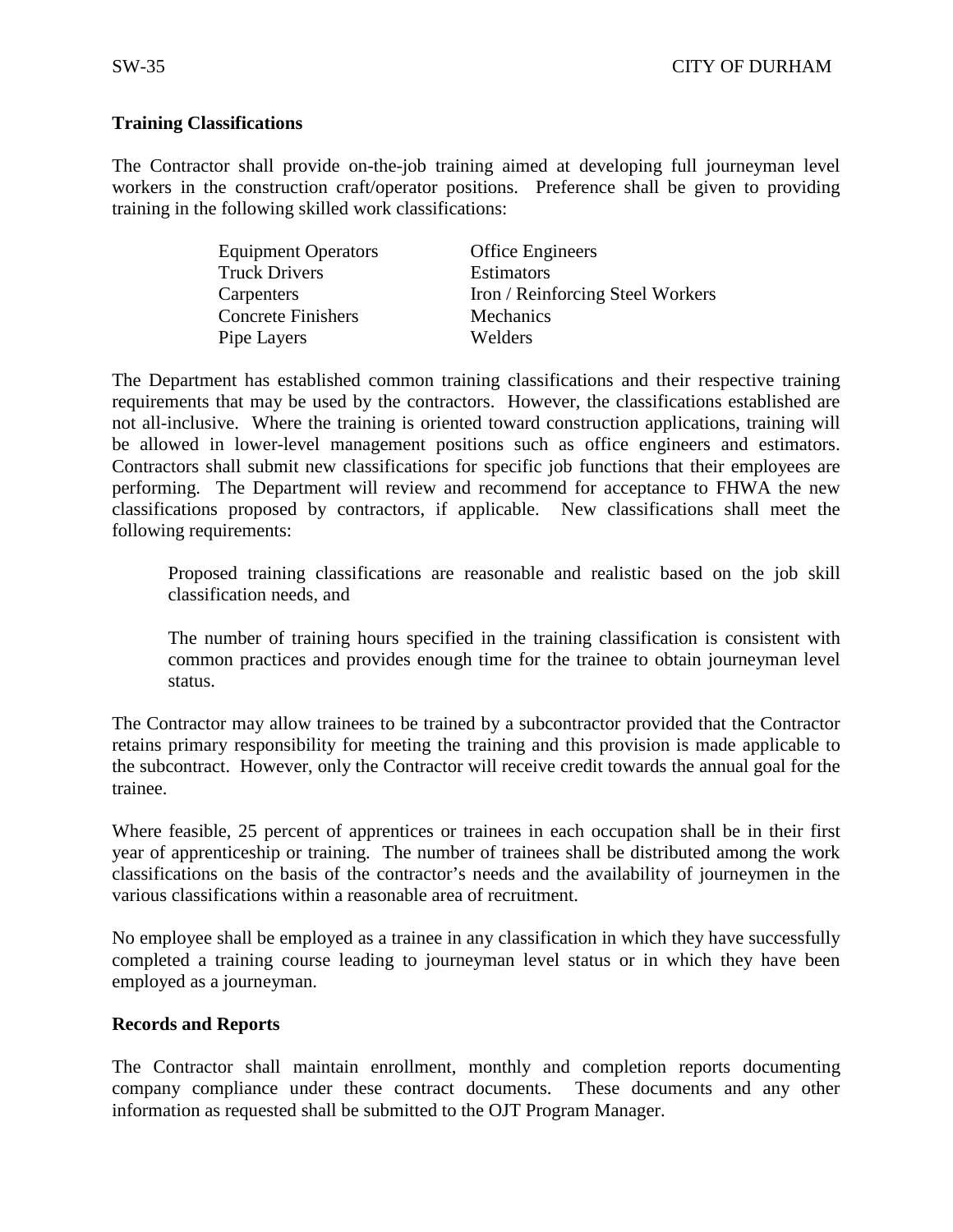Upon completion and graduation of the program, the Contractor shall provide each trainee with a certification Certificate showing the type and length of training satisfactorily completed.

#### **Trainee Interviews**

All trainees enrolled in the program will receive an initial and Trainee/Post graduate interview conducted by the OJT program staff.

#### **Trainee Wages**

Contractors shall compensate trainees on a graduating pay scale based upon a percentage of the prevailing minimum journeyman wages (Davis-Bacon Act). Minimum pay shall be as follows:

| 60 percent | of the journeyman wage for the first half of the training period    |
|------------|---------------------------------------------------------------------|
| 75 percent | of the journeyman wage for the third quarter of the training period |
| 90 percent | of the journeyman wage for the last quarter of the training period  |

In no instance shall a trainee be paid less than the local minimum wage. The Contractor shall adhere to the minimum hourly wage rate that will satisfy both the NC Department of Labor (NCDOL) and the Department.

#### **Achieving or Failing to Meet Training Goals**

The Contractor will be credited for each trainee employed by him on the contract work who is currently enrolled or becomes enrolled in an approved program and who receives training for at least 50 percent of the specific program requirement. Trainees will be allowed to be transferred between projects if required by the Contractor's scheduled workload to meet training goals.

If a contractor fails to attain their training assignments for the calendar year, they may be taken off the NCDOT's Bidders List.

#### **Measurement and Payment**

No compensation will be made for providing required training in accordance with these contract documents.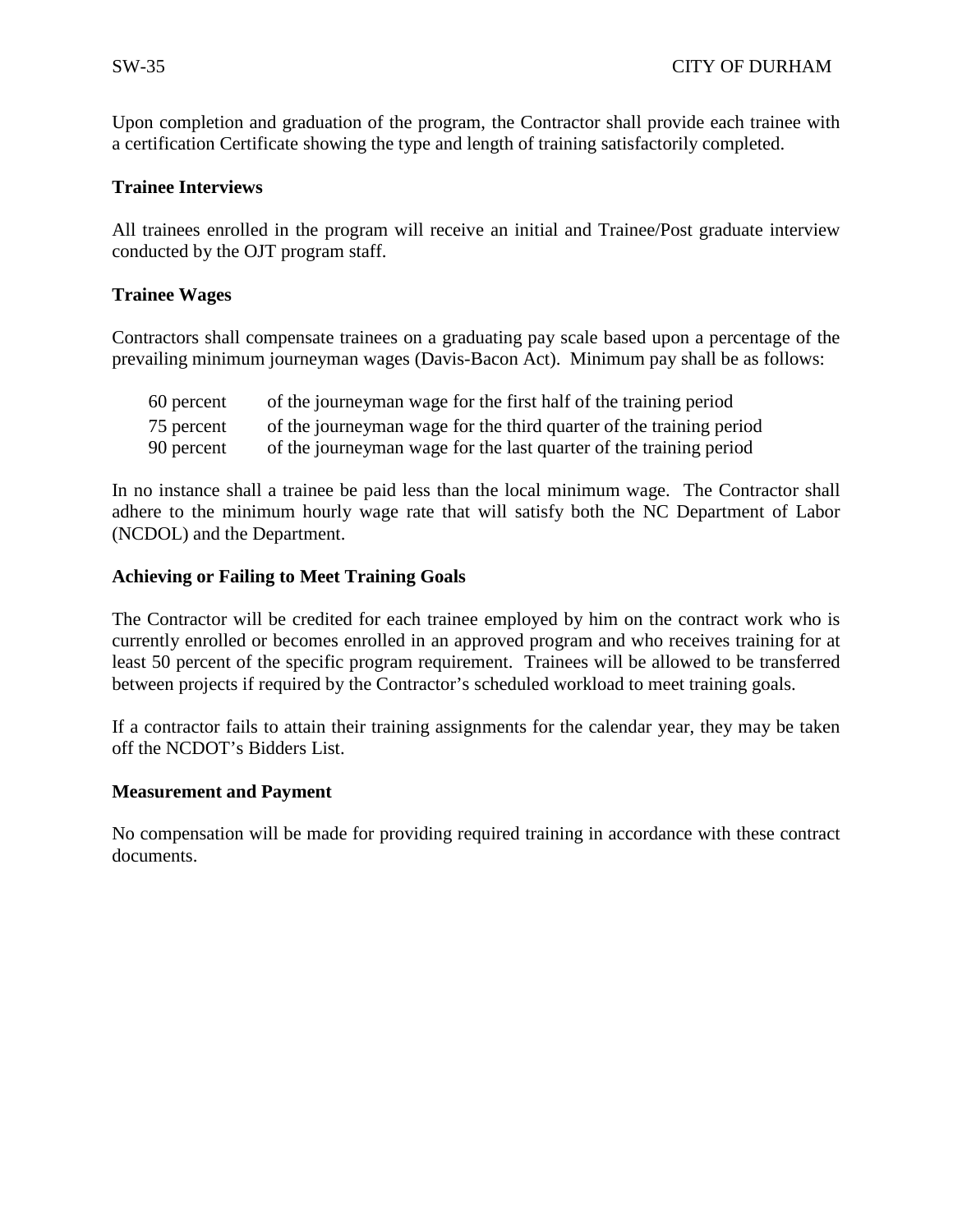## **MINIMUM WAGES GENERAL DECISION NC170101 01/06/2017 NC101**

Date: January 6, 2017

General Decision Number: NC170101 01/06/2017 NC101

Superseded General Decision Numbers: NC20160101

State: North Carolina

Construction Type: HIGHWAY

#### **COUNTIES:**

| Alamance | Forsyth     | Randolph      |
|----------|-------------|---------------|
| Anson    | Gaston      | Rockingham    |
| Cabarrus | Guilford    | <b>Stokes</b> |
| Chatham  | Mecklenburg | Union         |
| Davie    | Orange      | Yadkin        |
| Durham   | Person      |               |

HIGHWAY CONSTRUCTION PROJECTS (excluding tunnels, building structures in rest area projects & railroad construction; bascule, suspension & spandrel arch bridges designed for commercial navigation, bridges involving marine construction; and other major bridges).

Note: Under Executive Order (EO) 13658, an hourly minimum wage of \$10.20 for calendar year 2017 applies to all contracts subject to the Davis-Bacon Act for which the contract is awarded (and any solicitation was issued) on or after January 1, 2015. If this contract is covered by the EO, the contractor must pay all workers in any classification listed on this wage determination at least \$10.20 per hour (or the applicable wage rate listed on this wage determination, if it is higher) for all hours spent performing on the contract for calendar year 2017. The EO minimum wage rate will be adjusted annually. Additional information on contractor requirements and worker protections under the EO is available at www.dol.gov/whd/govcontracts.

| <b>Modification Number</b> | <b>Publication Date</b> |
|----------------------------|-------------------------|
|                            | 01/06/2017              |

|                                       |       | SUNC2014-003 11/14/2014 |
|---------------------------------------|-------|-------------------------|
|                                       | Rates | Fringes                 |
| <b>BLASTER</b>                        | 18.64 |                         |
| <b>CARPENTER</b>                      | 13.68 | .05                     |
| <b>CEMENT MASON/CONCRETE FINISHER</b> | 13.93 |                         |
| <b>ELECTRICIAN</b>                    |       |                         |
| Electrician                           | 18.79 | 2.72                    |
| Telecommunications Technician         | 15.19 | 1.25                    |
| <b>IRONWORKER</b>                     | 13.30 |                         |
| <b>LABORER</b>                        |       |                         |
| <b>Asphalt Raker and Spreader</b>     | 12.78 |                         |
| Asphalt Screed/Jackman                | 14.50 |                         |
| <b>Carpenter Tender</b>               | 12.51 | .27                     |
| Cement Mason/Concrete Finisher Tender | 11.04 |                         |
| Common or General                     | 10.40 | .01                     |
| Guardrail/Fence Installer             | 13.22 |                         |

Z-101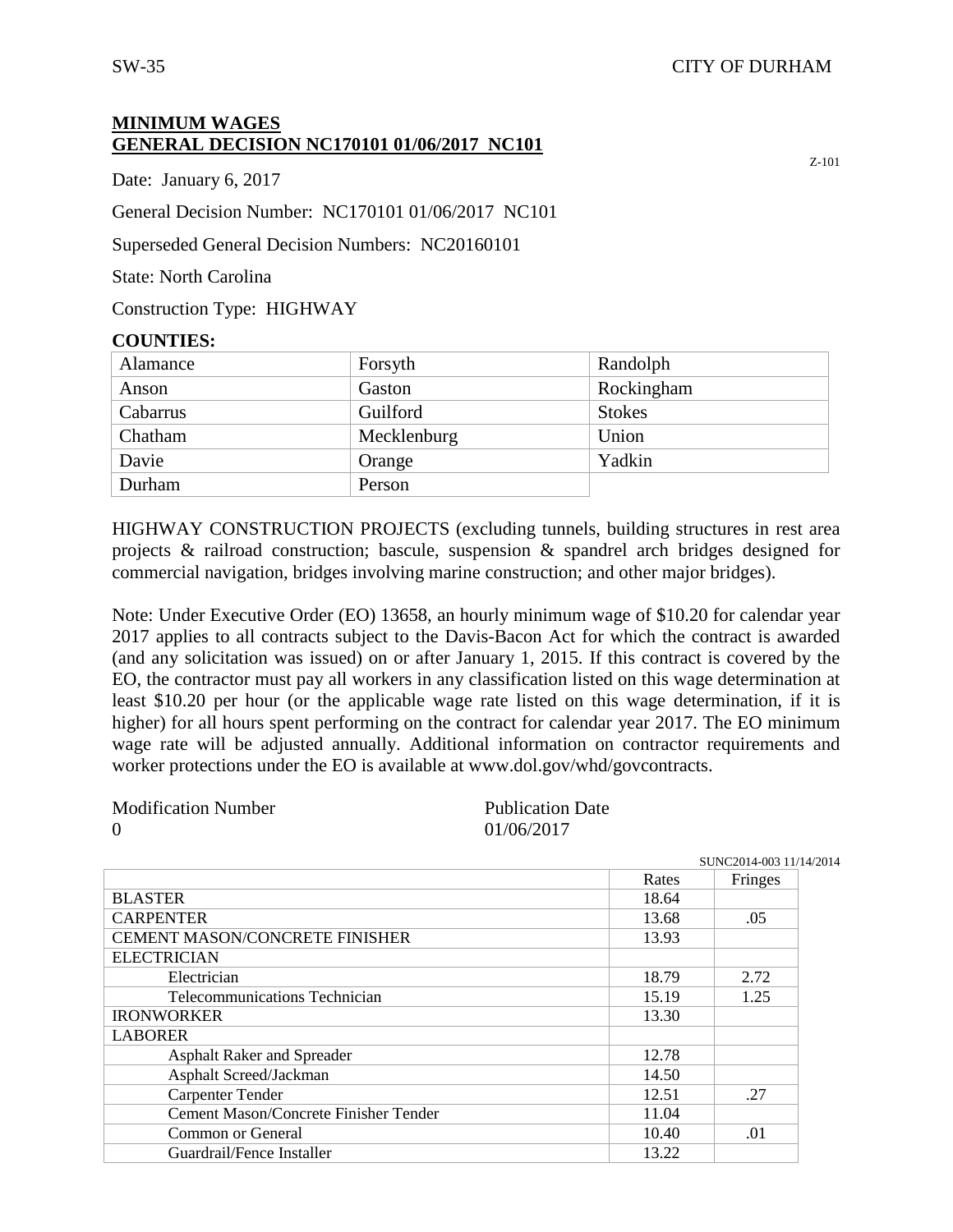|                                           | Rates | Fringes |
|-------------------------------------------|-------|---------|
| Pipelayer                                 | 12.43 |         |
| <b>Traffic Signal/Lighting Installer</b>  | 15.65 | .24     |
| <b>PAINTER</b>                            |       |         |
| <b>Bridge</b>                             | 23.77 |         |
| POWER EQUIPMENT OPERATORS                 |       |         |
| <b>Asphalt Broom Tractor</b>              | 10.00 |         |
| <b>Bulldozer Fine</b>                     | 16.13 |         |
| <b>Bulldozer Rough</b>                    | 14.36 |         |
| Concrete Grinder/Groover                  | 17.92 |         |
| <b>Crane Boom Trucks</b>                  | 18.19 |         |
| <b>Crane Other</b>                        | 19.83 |         |
| Crane Rough/All-Terrain                   | 19.10 |         |
| <b>Drill Operator Rock</b>                | 14.28 |         |
| <b>Drill Operator Structure</b>           | 20.89 |         |
| <b>Excavator Fine</b>                     | 16.95 |         |
| <b>Excavator Rough</b>                    | 13.63 |         |
| Grader/Blade Fine                         | 19.84 |         |
| Grader/Blade Rough                        | 15.47 |         |
| Loader 2 Cubic Yards or Less              | 13.31 |         |
| Loader Greater Than 2 Cubic Yards         | 16.19 |         |
| Material Transfer Vehicle (Shuttle Buggy) | 15.44 |         |
| Mechanic                                  | 17.51 |         |
| <b>Milling Machine</b>                    | 15.22 |         |
| Off-Road Hauler/Water Tanker              | 11.83 |         |
| Oiler/Greaser                             | 14.16 |         |
| <b>Pavement Marking Equipment</b>         | 12.05 |         |
| Paver Asphalt                             | 15.97 |         |
| <b>Paver Concrete</b>                     | 18.20 |         |
| Roller Asphalt Breakdown                  | 12.79 |         |
| Roller Asphalt Finish                     | 13.76 |         |
| Roller Other                              | 12.08 |         |
| <b>Scraper Finish</b>                     | 12.65 |         |
| Scraper Rough                             | 11.50 |         |
| Slip Form Machine                         | 19.60 |         |
| Tack Truck/Distributor Operator           | 14.82 |         |
| <b>TRUCK DRIVER</b>                       |       |         |
| GVWR of 26,000 Lbs or Less                | 11.45 |         |
| GVWR of 26,000 Lbs or Greater             | 13.57 | .03     |

Welders – Receive rate prescribed for craft performing operation to which welding is incidental.

Note: Executive Order (EO) 13706, Establishing Paid Sick Leave for Federal Contractors applies to all contracts subject to the Davis-Bacon Act for which the contract is awarded (and any solicitation was issued) on or after January 1, 2017. If this contract is covered by the EO, the contractor must provide employees with 1 hour of paid sick leave for every 30 hours they work, up to 56 hours of paid sick leave each year. Employees must be permitted to use paid sick leave for their own illness, injury or other health-related needs, including preventive care; to assist a family member (or person who is like family to the employee) who is ill, injured, or has other health-related needs, including preventive care; or for reasons resulting from, or to assist a family member (or person who is like family to the employee) wo is a victim of, domestic violence, sexual assault, or stalking. Additional information on contractor requirements and worker protections under the EO is available at www.dol.gov/whd/govcontracts.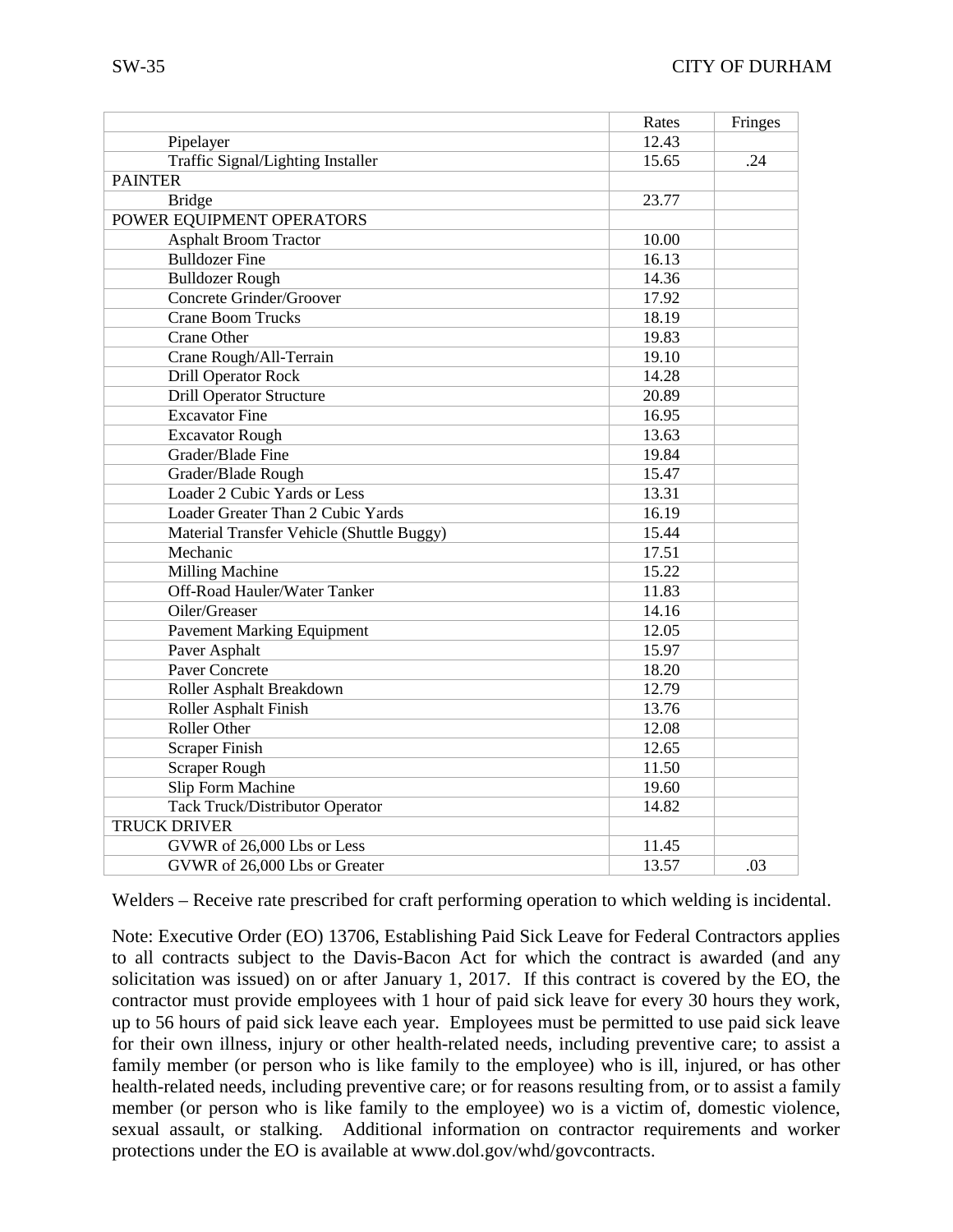Unlisted classifications needed for work not included within the scope of the classifications listed may be added after award only as provided in the labor standards contract clauses  $(29 \text{ CFR } 5.5(a)(1)(ii)).$ 

The body of each wage determination lists the classification and wage rates that have been found to be prevailing for the cited type(s) of construction in the area covered by the wage determination. The classifications are listed in alphabetical order of "identifiers" that indicate whether the particular rate is a union rate (current union negotiated rate for local), a survey rate (weighted average rate) or a union average rate (weighted union average rate).

## Union Rate Identifiers

A four letter classification abbreviation identifier enclosed in dotted lines beginning with characters other than "SU" or "UAVG" denotes that the union classification and rate were prevailing for that classification in the survey. Example: PLUM0198-005 07/01/2014. PLUM is an abbreviation identifier of the union which prevailed in the survey for this classification, which in this example would be Plumbers. 0198 indicates the local union number or district council number where applicable, i.e., Plumbers Local 0198. The next number, 005 in the example, is an internal number used in processing the wage determination. 07/01/2014 is the effective date of the most current negotiated rate, which in this example is July 1, 2014.

Union prevailing wage rates are updated to reflect all rate changes in the collective bargaining agreement (CBA) governing this classification and rate.

#### Survey Rate Identifiers

Classifications listed under the "SU" identifier indicate that no one rate prevailed for this classification in the survey and the published rate is derived by computing a weighted average rate based on all the rates reported in the survey for that classification. As this weighted average rate includes all rates reported in the survey, it may include both union and non-union rates. Example: SULA2012-007 5/13/2014. SU indicates the rates are survey rates based on a weighted average calculation of rates and are not majority rates. LA indicates the State of Louisiana. 2012 is the year of survey on which these classifications and rates are based. The next number, 007 in the example, is an internal number used in producing the wage determination. 5/13/2014 indicates the survey completion date for the classifications and rates under that identifier.

Survey wage rates are not updated and remain in effect until a new survey is conducted.

# Union Average Rate Identifiers

Classification(s) listed under the UAVG identifier indicate that no single majority rate prevailed for those classifications; however, 100% of the data reported for the classifications was union data. EXAMPLE: UAVG-OH-0010 08/29/2014. UAVG indicates that the rate is a weighted union average rate. OH indicates the state. The next number, 0010 in the example, is an internal number used in producing the wage determination. 08/29/2014 indicates the survey completion date for the classifications and rates under that identifier.

A UAVG rate will be updated once a year, usually in January of each year, to reflect a weighted average of the current negotiated/CBA rate of the union locals from which the rate is based.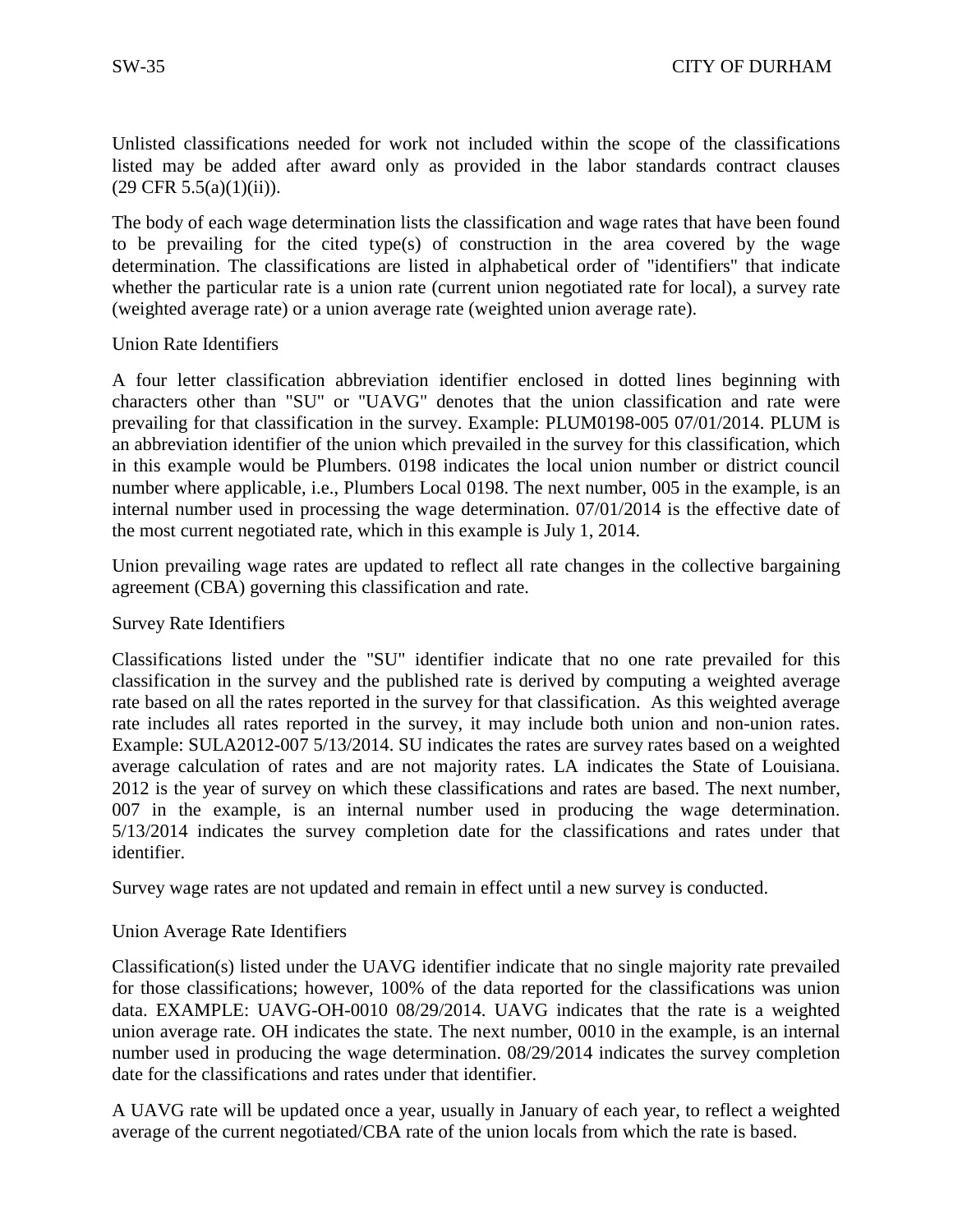# WAGE DETERMINATION APPEALS PROCESS

1.) Has there been an initial decision in the matter? This can be:

\* an existing published wage determination

- \* a survey underlying a wage determination
- \* a Wage and Hour Division letter setting forth a position on a wage determination matter
- \* a conformance (additional classification and rate) ruling

On survey related matters, initial contact, including requests for summaries of surveys, should be with the Wage and Hour Regional Office for the area in which the survey was conducted because those Regional Offices have responsibility for the Davis-Bacon survey program. If the response from this initial contact is not satisfactory, then the process described in 2.) and 3.) should be followed.

With regard to any other matter not yet ripe for the formal process described here, initial contact should be with the Branch of Construction Wage Determinations. Write to:

> Branch of Construction Wage Determinations Wage and Hour Division U. S. Department of Labor 200 Constitution Avenue, N.W. Washington, D.C. 20210

2.) If the answer to the question in 1.) is yes, then an interested party (those affected by the action) can request review and reconsideration from the Wage and Hour Administrator (See 29 CFR Part 1.8 and 29 CFR Part 7). Write to:

> Wage and Hour Administrator U.S. Department of Labor 200 Constitution Avenue, N.W. Washington, D.C. 20210

The request should be accompanied by a full statement of the interested party's position and by any information (wage payment data, project description, area practice material, etc.) that the requestor considers relevant to the issue.

3.) If the decision of the Administrator is not favorable, an interested party may appeal directly to the Administrative Review Board (formerly the Wage Appeals Board). Write to:

> Administrative Review Board U.S. Department of Labor 200 Constitution Avenue, N.W. Washington, D.C. 20210

4.) All decisions by the Administrative Review Board are final.

END OF GENERAL DECISION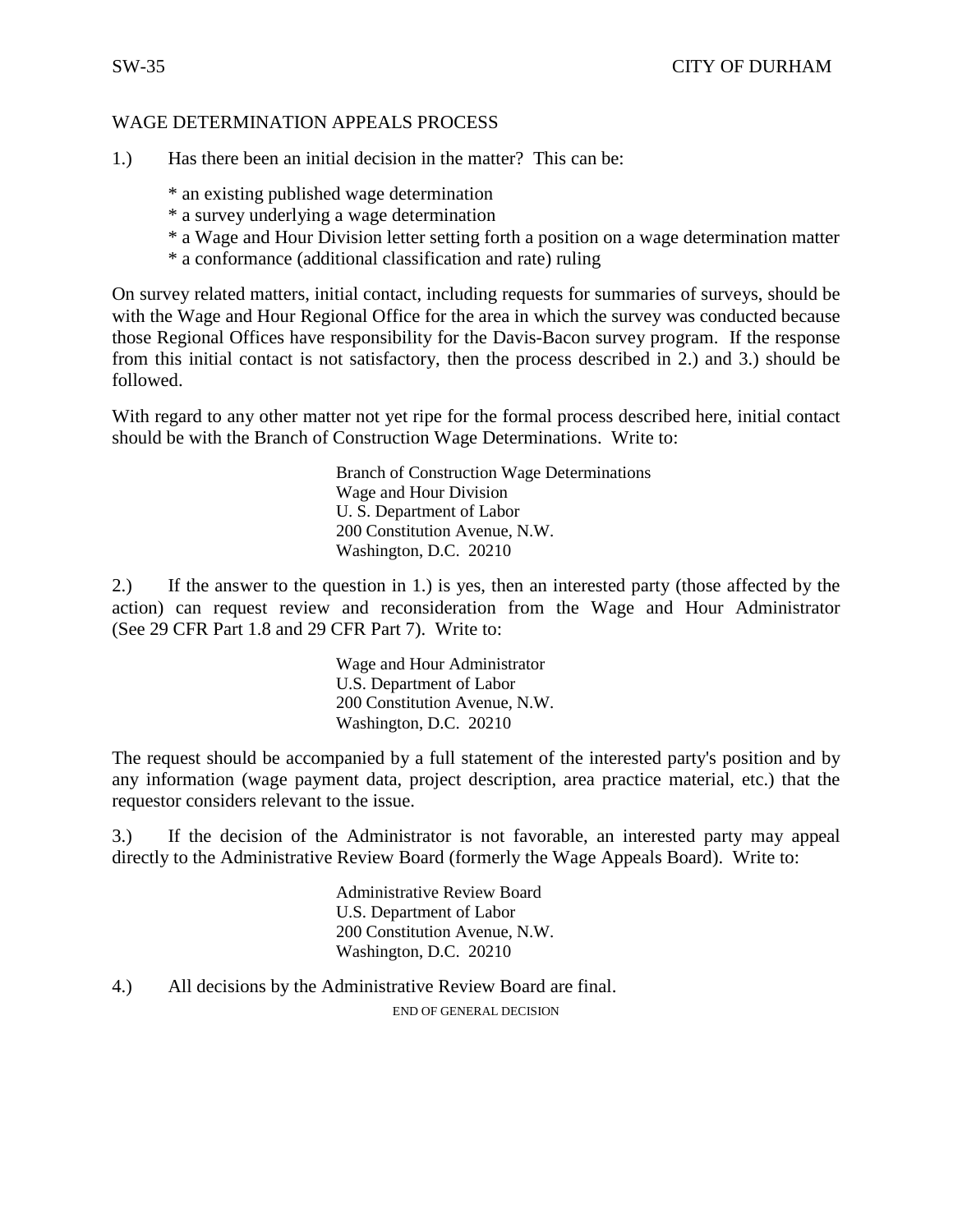# **LISTING OF DBE SUBCONTRACTORS**

| Firm Name and Address             | Item No. | Item Description | * Agreed<br>upon Unit<br>Price | $\ast\ast$ Dollar<br>Volume of Item |
|-----------------------------------|----------|------------------|--------------------------------|-------------------------------------|
| <b>Name</b>                       |          |                  |                                |                                     |
| $\operatorname{\mathsf{Address}}$ |          |                  |                                |                                     |
| <b>Name</b>                       |          |                  |                                |                                     |
| Address                           |          |                  |                                |                                     |
| <b>Name</b>                       |          |                  |                                |                                     |
| Address                           |          |                  |                                |                                     |
| <b>Name</b>                       |          |                  |                                |                                     |
| Address                           |          |                  |                                |                                     |
| <b>Name</b>                       |          |                  |                                |                                     |
| $\operatorname{\sf Address}$      |          |                  |                                |                                     |
| <b>Name</b>                       |          |                  |                                |                                     |
| $\operatorname{\mathsf{Address}}$ |          |                  |                                |                                     |

**\*** The Dollar Volume shown in this column shall be the Actual Price Agreed Upon by the Prime Contractor and the DBE subcontractor, and these prices will be used to determine the percentage of the DBE participation in the contract.

#### **\*\* Dollar Volume of DBE Subcontractor**   $\bullet$

**Percentage of Total Contract Bid Price**   $\sim$   $\frac{0}{0}$ 

\*\* Dollar Volume of DBE Subcontractor Percentage of Total Contract Bid Price: *If firm is a Material Supplier Only, show Dollar Volume as 60% of Agreed Upon Amount from Letter of Intent. If firm is a Manufacturer, show Dollar Volume as 100% of Agreed Upon Amount from Letter of Intent.*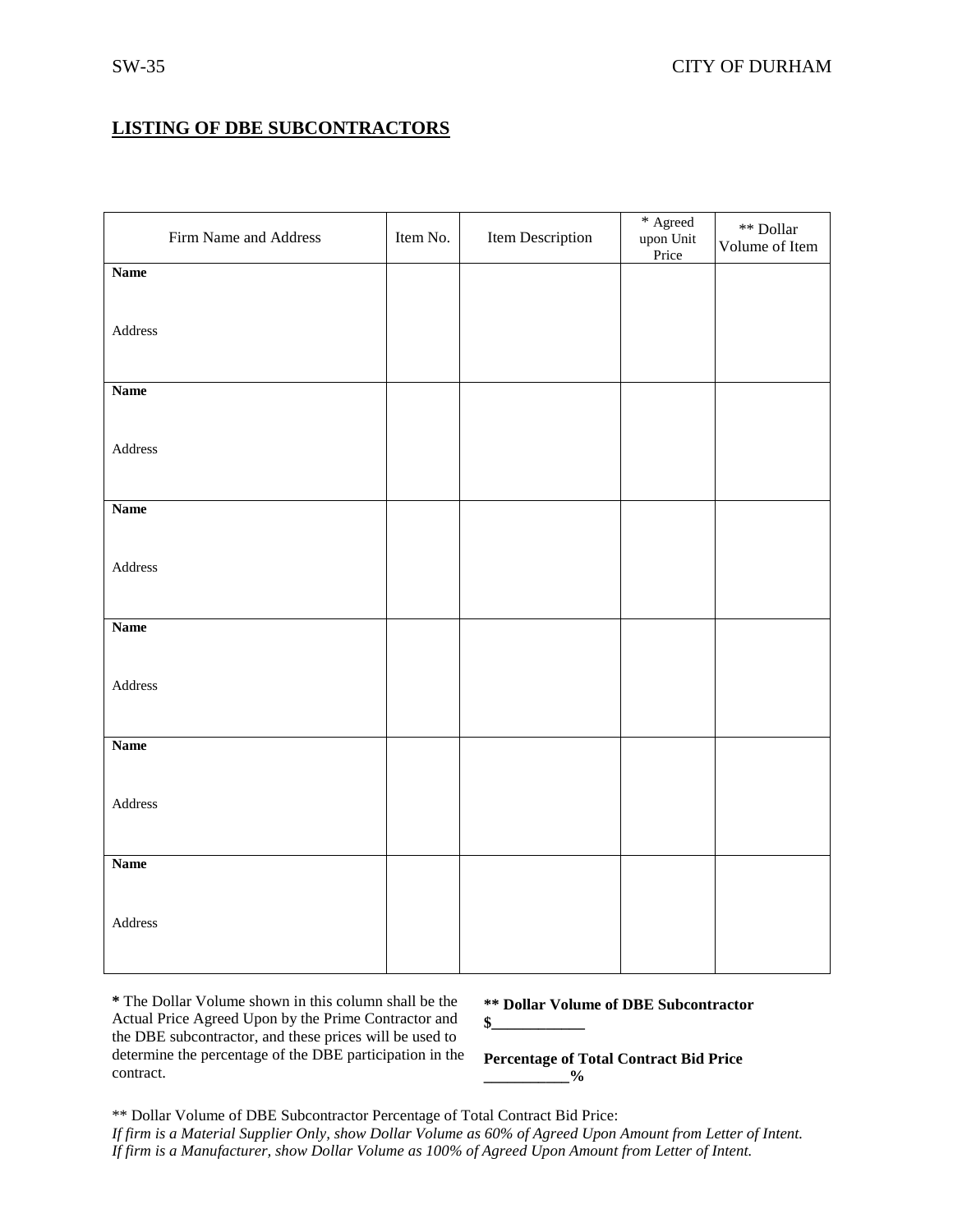# **E-VERIFY AFFIDAVIT:**

# **STATE OF NORTH CAROLINA CITY OF DURHAM**

NOW COMES Affiant, first being sworn, deposes and says as follows:

1. I have submitted a bid for contract or desire to enter into a contract with the CITY OF DURHAM.

2. As part of my duties and responsibilities pursuant to said bid and/or contract, I attest that I am aware of and in compliance with the requirements of E-Verify, Article 2 of Chapter 64 of the North Carolina General Statutes, to include (mark which applies):

\_\_\_ After hiring an employee to work in the United States I verify the work authorization of said employee through E-Verify and retain the record of the verification of work authorization while the employee is employed and for one year thereafter; or

\_\_\_ I employ less than twenty-five (25) employees in the State of North Carolina.

3. As part of my duties and responsibilities pursuant to said bid and/or contract, I attest that to the best of my knowledge any subcontractors employed as a part of this bid and/or contract are in compliance with the requirements of E-Verify, Article 2 of Chapter 64 of the North Carolina General Statutes, to include (mark which applies):

\_\_\_ After hiring an employee to work in the United States the subcontractor verifies the work authorization of said employee through E-Verify and retain the record of the verification of work authorization while the employee is employed and for one year thereafter; or

Employ less than twenty-five (25) employees in the State of North Carolina.

Specify subcontractor:

This the  $\qquad \qquad \text{day of} \qquad \qquad .201$ .

\_\_\_\_\_\_\_\_\_\_\_\_\_\_\_\_\_\_\_\_\_\_\_\_\_\_\_

Sworn to and subscribed before me, this the  $\qquad \qquad$  day of  $\qquad \qquad$ , 201.

[OFFICIAL SEAL]

\_\_\_\_\_\_\_\_\_\_\_\_\_\_\_\_\_\_\_\_\_\_\_\_, Notary Public

\_\_\_\_\_\_\_\_\_\_\_\_\_\_\_\_\_\_\_\_\_\_\_\_\_\_\_\_\_\_\_\_\_\_\_\_

Affiant

My Commission Expires: \_\_\_\_\_\_\_\_\_\_\_\_\_\_\_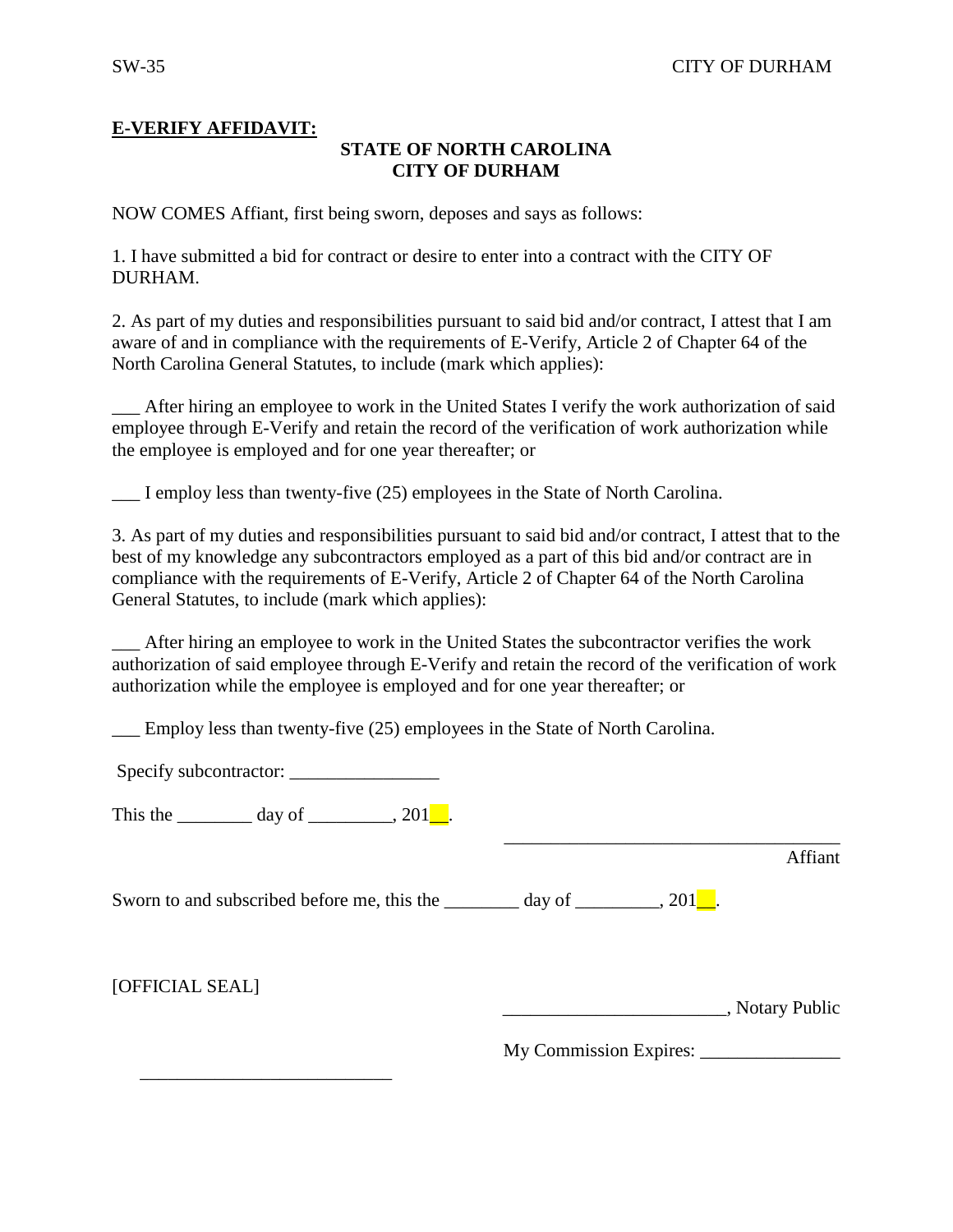# **IRAN DIVESTMENT ACT CERTIFICATION:**

The Contractor certifies that, if it submitted a successful bid for this contract, then as of the date it submitted the bid, the Contractor was not identified on the Iran List. If it did not submit a bid for this contract, the Contractor certifies that as of the date that this contract is entered into, the Contractor is not identified on the Iran List. It is a material breach of contract for the Contractor to be identified on the Iran List during the term of this contract or to utilize on this contract any subcontractor that is identified on the Iran List. In this Iran Divestment Act Certification section - - "Contractor" means the person entering into this contract with the City of Durham; and "Iran List" means the Final Divestment List – Iran, the Parent and Subsidiary Guidance List – Iran, and all other lists issued from time to time by the N.C. State Treasurer to comply with G. S. 143C-6A-4 of the N.C. Iran Divestment Act.

# **IRAN DIVESTMENT ACT:**<br>(5-17-16)

(5-17-16) SP01 G151

As a result of the Iran Divestment Act of 2015 (Act), Article 6E, N.C. General Statute § 147- 86.55, the State Treasurer published the Final Divestment List (List) which includes the Final Divestment List-Iran, and the Parent and Subsidiary Guidance-Iran. These lists identify companies and persons engaged in investment activities in Iran and will be updated every 180 days. The List can be found at [https://www.nctreasurer.com/inside-the](https://www.nctreasurer.com/inside-the-department/OpenGovernment/Pages/Iran-Divestment-Act-Resources.aspx)[department/OpenGovernment/Pages/Iran-Divestment-Act-Resources.aspx](https://www.nctreasurer.com/inside-the-department/OpenGovernment/Pages/Iran-Divestment-Act-Resources.aspx)

By submitting the Offer, the Contractor certifies that, as of the date of this bid, it is not on the then-current List created by the State Treasurer. The Contractor must notify the Department immediately if, at any time before the award of the contract, it is added to the List.

As an ongoing obligation, the Contractor must notify the Department immediately if, at any time during the contract term, it is added to the List. Consistent with § 147-86.59, the Contractor shall not contract with any person to perform a part of the work if, at the time the subcontract is signed, that person is on the then-current List.

During the term of the Contract, should the Department receive information that a person is in violation of the Act as stated above, the Department will offer the person an opportunity to respond and the Department will take action as appropriate and provided for by law, rule, or contract.

# **TEMPORARY TRAFFIC CONTROL DEVICES:**<br>(1-17-12) 1105

(1-17-12) 1105 SP11 R05

Revise the *2012 Standard Specifications* as follows:

**Page 11-5, Article 1105-6 Measurement and Payment,** add the following paragraph after line 24:

Partial payments will be made on each payment estimate based on the following: 50% of the contract lump sum price bid will be paid on the first monthly estimate and the remaining 50% of the contract lump sum price bid will be paid on each subsequent estimate based on the percent of the project completed.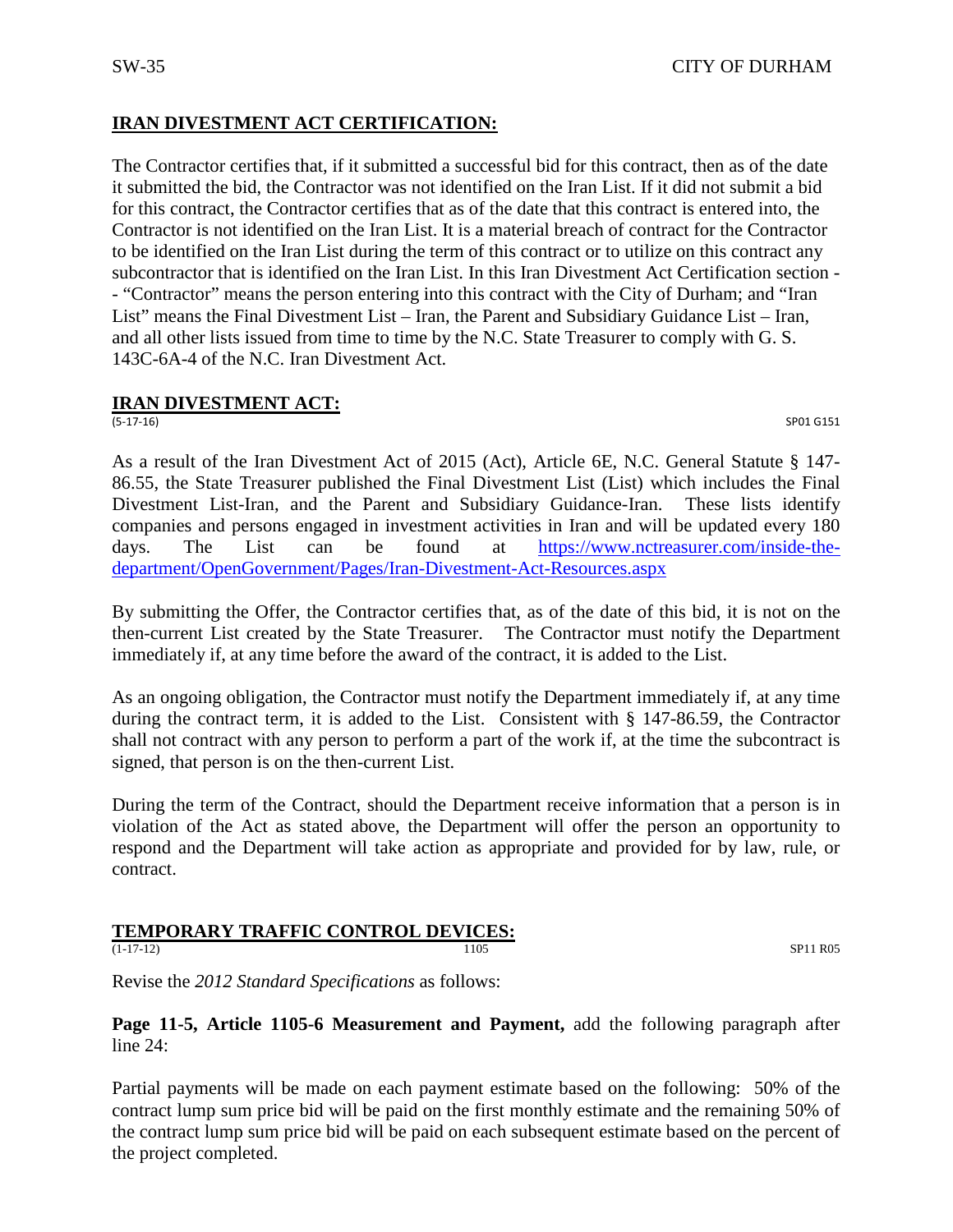# **TWELVE MONTH GUARANTEE – LGA PROJECTS**

(10-7-13) 108 SP1 G146

- (A) The Contractor shall guarantee materials and workmanship against latent and patent defects arising from faulty materials, faulty workmanship or negligence for a period of twelve months following the date of final acceptance of the work for maintenance and shall replace such defective materials and workmanship without cost to **City of Durham**. The Contractor will not be responsible for damage due to faulty design, normal wear and tear, for negligence on the part of **City of Durham**, and/or for use in excess of the design.
- (B) Where items of equipment or material carry a manufacturer's guarantee for any period in excess of twelve months, then the manufacturer's guarantee shall apply for that particular piece of equipment or material. **City of Durham**'s first remedy shall be through the manufacturer although the Contractor is responsible for invoking the warranted repair work with the manufacturer. The Contractor's responsibility shall be limited to the term of the manufacturer's guarantee. **City of Durham** would be afforded the same warranty as provided by the Manufacturer.

This guarantee provision shall be invoked only for major components of work in which the Contractor would be wholly responsible for under the terms of the contract. Examples would include pavement structures, bridge components, and sign structures. This provision will not be used as a mechanism to force the Contractor to return to the project to make repairs or perform additional work that **City of Durham** would normally compensate the Contractor for. In addition, routine maintenance activities (i.e. mowing grass, debris removal, ruts in earth shoulders,) are not parts of this guarantee.

Appropriate provisions of the payment and/or performance bonds shall cover this guarantee for the project.

#### **STANDARD SPECIAL PROVISION NAME CHANGE FOR NCDENR**:

(1-19-16) Z-11

Wherever in the 2012 Standard Specifications, Project Special Provisions, Standard Special Provisions, Permits or Plans that reference is made to "NCDENR" or "North Carolina Department of Environment and Natural Resources", replace with "NCDEQ" or North Carolina Department of Environmental Quality" respectively, as the case may be.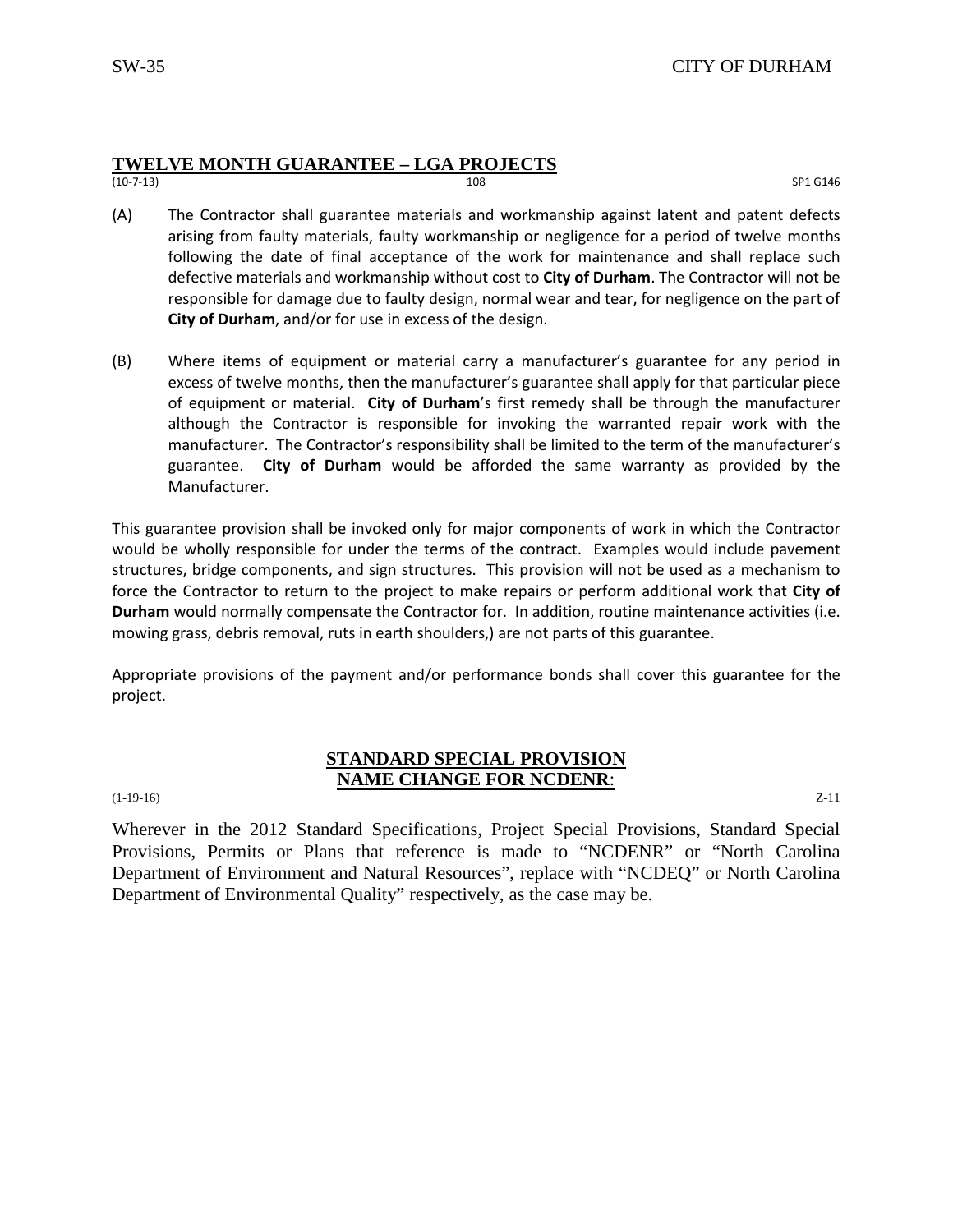#### **EXECUTION OF BID**

#### **NON-COLLUSION AFFIDAVIT, DEBARMENT CERTIFICATION AND GIFT BAN CERTIFICATION**

#### **CORPORATION**

The person executing the bid, on behalf of the Bidder, being duly sworn, solemnly swears (or affirms) that neither he, nor any official, agent or employee of the bidder has entered into any agreement, participated in any collusion, or otherwise taken any action which is in restraint of free competitive bidding in connection with any bid or contract, that the bidder has not been convicted of violating *N.C.G.S. § 133-24* within the last three years, and that the Bidder intends to do the work with its own bonafide employees or subcontractors and is not bidding for the benefit of another contractor.

In addition, execution of this bid in the proper manner also constitutes the Bidder's certification of status under penalty of perjury under the laws of the United States in accordance with the Debarment Certification attached, provided that the Debarment Certification also includes any required statements concerning exceptions that are applicable.

*N.C.G.S. § 133-32* and Executive Order 24 prohibit the offer to, or acceptance by, any State Employee of any gift from anyone with a contract with the State, or from any person seeking to do business with the State. By execution of any response in this procurement, you attest, for your entire organization and its employees or agents, that you are not aware that any such gift has been offered, accepted, or promised by any employees of your organization.

|        |                                                           | Full name of Corporation |                                                                                  |
|--------|-----------------------------------------------------------|--------------------------|----------------------------------------------------------------------------------|
|        |                                                           |                          |                                                                                  |
|        |                                                           | Address as Prequalified  |                                                                                  |
| Attest |                                                           |                          |                                                                                  |
|        | Secretary/Assistant Secretary<br>Select appropriate title |                          | By President/Vice President/Assistant Vice President<br>Select appropriate title |
|        |                                                           |                          |                                                                                  |
|        | Print or type Signer's name                               |                          | Print or type Signer's name                                                      |
|        | Subscribed and sworn to before me this the                |                          | <b>CORPORATE SEAL</b><br><b>AFFIDAVIT MUST BE NOTARIZED</b>                      |
|        | $\frac{day \text{ of } 20}{x}$ .                          |                          |                                                                                  |
|        |                                                           |                          | <b>NOTARY SEAL</b>                                                               |
|        | <b>Signature of Notary Public</b>                         |                          |                                                                                  |
|        | of County                                                 |                          |                                                                                  |
|        |                                                           |                          |                                                                                  |
|        | My Commission Expires:                                    |                          |                                                                                  |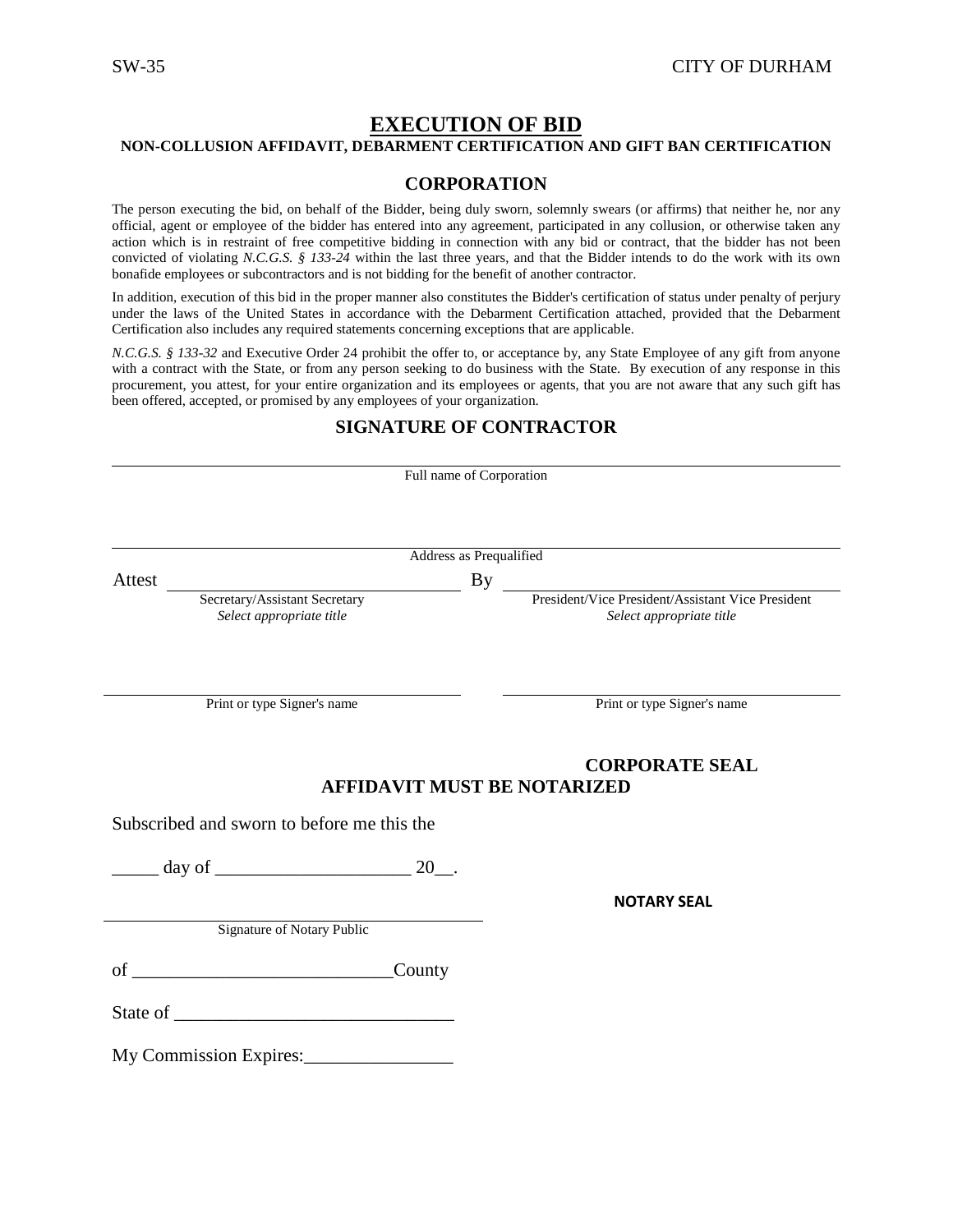#### **EXECUTION OF BID NON-COLLUSION AFFIDAVIT, DEBARMENT CERTIFICATION AND GIFT BAN CERTIFICATION**

#### **PARTNERSHIP**

The person executing the bid, on behalf of the Bidder, being duly sworn, solemnly swears (or affirms) that neither he, nor any official, agent or employee of the bidder has entered into any agreement, participated in any collusion, or otherwise taken any action which is in restraint of free competitive bidding in connection with any bid or contract, that the bidder has not been convicted of violating *N.C.G.S. § 133-24* within the last three years, and that the Bidder intends to do the work with its own bonafide employees or subcontractors and is not bidding for the benefit of another contractor.

In addition, execution of this bid in the proper manner also constitutes the Bidder's certification of status under penalty of perjury under the laws of the United States in accordance with the Debarment Certification attached, provided that the Debarment Certification also includes any required statements concerning exceptions that are applicable.

*N.C.G.S. § 133-32* and Executive Order 24 prohibit the offer to, or acceptance by, any State Employee of any gift from anyone with a contract with the State, or from any person seeking to do business with the State. By execution of any response in this procurement, you attest, for your entire organization and its employees or agents, that you are not aware that any such gift has been offered, accepted, or promised by any employees of your organization.

|                                            | Full Name of Partnership           |                                              |
|--------------------------------------------|------------------------------------|----------------------------------------------|
|                                            | Address as Prequalified            |                                              |
|                                            |                                    | Signature of Witness By Signature of Partner |
|                                            |                                    |                                              |
|                                            |                                    | Print or type Signer's name                  |
| Print or type Signer's name                |                                    |                                              |
|                                            |                                    |                                              |
|                                            | <b>AFFIDAVIT MUST BE NOTARIZED</b> |                                              |
| Subscribed and sworn to before me this the |                                    | <b>NOTARY SEAL</b>                           |
|                                            |                                    |                                              |
| <b>Signature of Notary Public</b>          |                                    |                                              |
|                                            |                                    |                                              |
|                                            |                                    |                                              |
|                                            |                                    |                                              |
|                                            |                                    |                                              |
|                                            |                                    |                                              |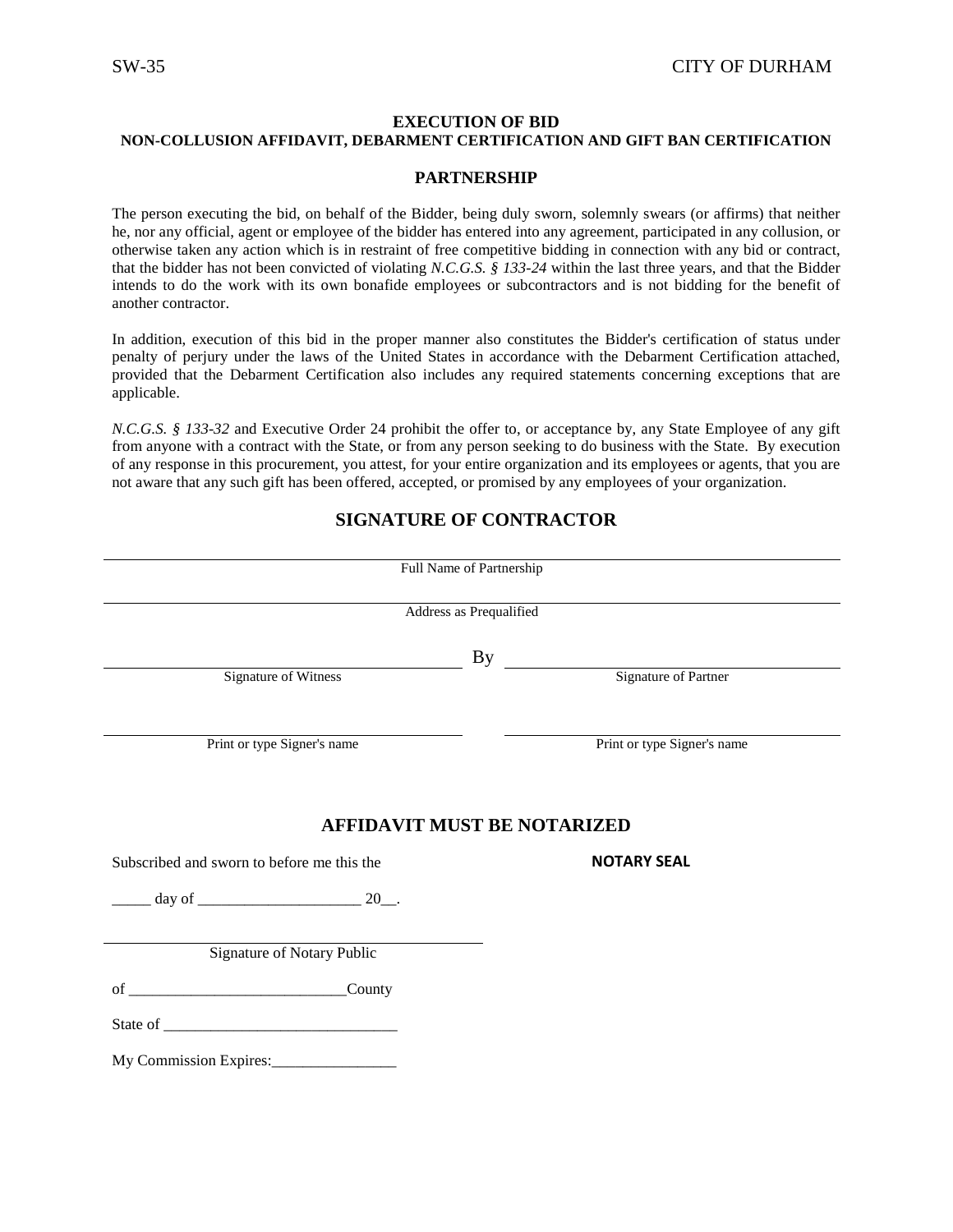#### **EXECUTION OF BID NON-COLLUSION AFFIDAVIT, DEBARMENT CERTIFICATION AND GIFT BAN CERTIFICATION**

#### **LIMITED LIABILITY COMPANY**

The person executing the bid, on behalf of the Bidder, being duly sworn, solemnly swears (or affirms) that neither he, nor any official, agent or employee of the bidder has entered into any agreement, participated in any collusion, or otherwise taken any action which is in restraint of free competitive bidding in connection with any bid or contract, that the bidder has not been convicted of violating *N.C.G.S. § 133-24* within the last three years, and that the Bidder intends to do the work with its own bonafide employees or subcontractors and is not bidding for the benefit of another contractor.

In addition, execution of this bid in the proper manner also constitutes the Bidder's certification of status under penalty of perjury under the laws of the United States in accordance with the Debarment Certification attached, provided that the Debarment Certification also includes any required statements concerning exceptions that are applicable.

*N.C.G.S. § 133-32* and Executive Order 24 prohibit the offer to, or acceptance by, any State Employee of any gift from anyone with a contract with the State, or from any person seeking to do business with the State. By execution of any response in this procurement, you attest, for your entire organization and its employees or agents, that you are not aware that any such gift has been offered, accepted, or promised by any employees of your organization.

|                                            | Full Name of Firm                                                        |
|--------------------------------------------|--------------------------------------------------------------------------|
|                                            | Address as Prequalified                                                  |
| Signature of Witness                       | Signature of Member/Manager/Authorized Agent<br>Select appropriate title |
| Print or type Signer's name                | Print or type Signer's Name                                              |
|                                            | <b>AFFIDAVIT MUST BE NOTARIZED</b>                                       |
| Subscribed and sworn to before me this the | <b>NOTARY SEAL</b>                                                       |
|                                            |                                                                          |
| <b>Signature of Notary Public</b>          |                                                                          |
|                                            |                                                                          |
|                                            |                                                                          |
|                                            |                                                                          |
|                                            |                                                                          |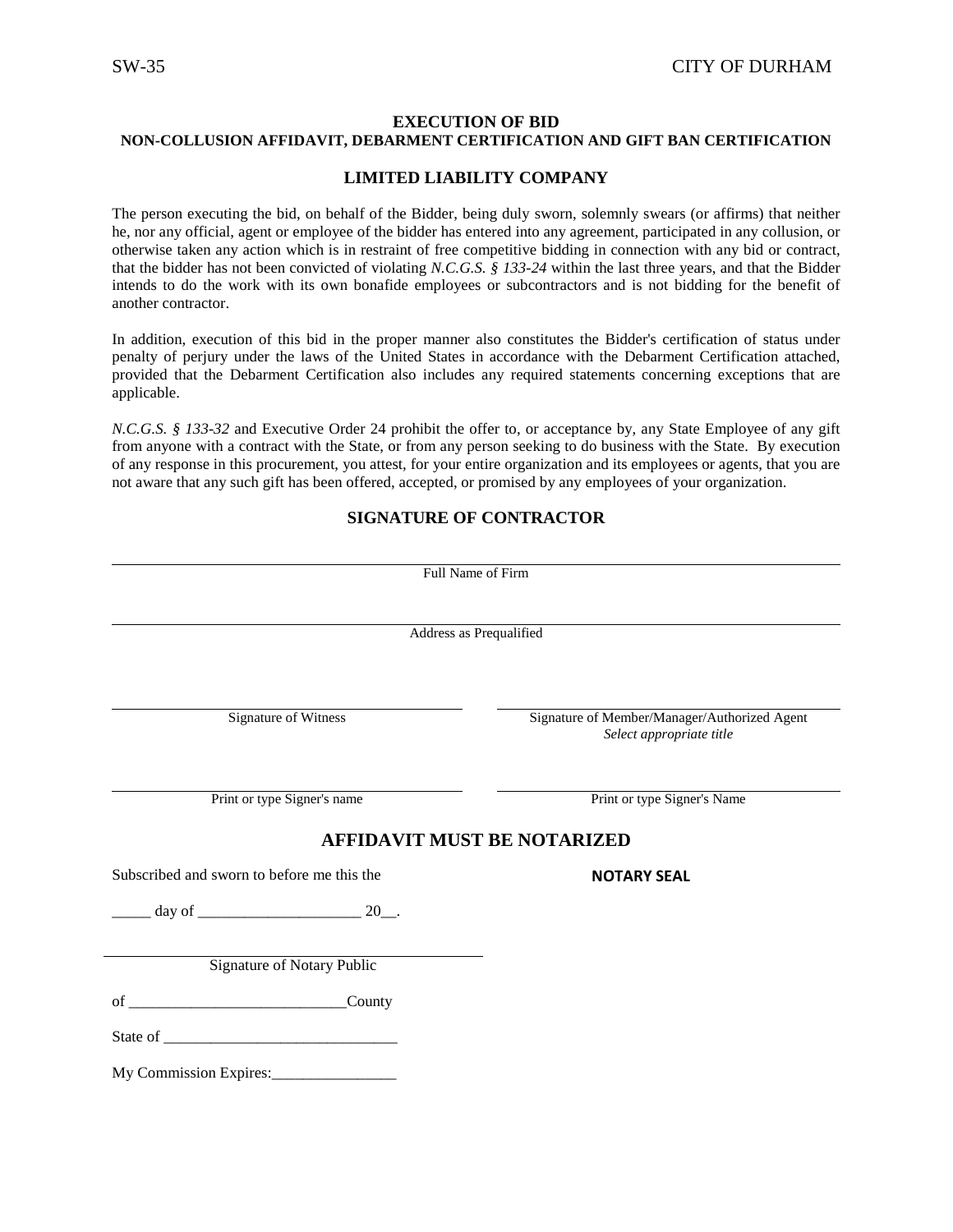$(1)$ 

#### **EXECUTION OF BID**

#### **NON-COLLUSION AFFIDAVIT, DEBARMENT CERTIFICATION AND GIFT BAN CERTIFICATION**

#### **JOINT VENTURE (2) or (3)**

The person executing the bid, on behalf of the Bidder, being duly sworn, solemnly swears (or affirms) that neither he, nor any official, agent or employee of the bidder has entered into any agreement, participated in any collusion, or otherwise taken any action which is in restraint of free competitive bidding in connection with any bid or contract, that the bidder has not been convicted of violating *N.C.G.S. § 133-24* within the last three years, and that the Bidder intends to do the work with its own bonafide employees or subcontractors and is not bidding for the benefit of another contractor.

In addition, execution of this bid in the proper manner also constitutes the Bidder's certification of status under penalty of perjury under the laws of the United States in accordance with the Debarment Certification attached, provided that the Debarment Certification also includes any required statements concerning exceptions that are applicable.

*N.C.G.S. § 133-32* and Executive Order 24 prohibit the offer to, or acceptance by, any State Employee of any gift from anyone with a contract with the State, or from any person seeking to do business with the State. By execution of any response in this procurement, you attest, for your entire organization and its employees or agents, that you are not aware that any such gift has been offered, accepted, or promised by any employees of your organization.

#### **SIGNATURE OF CONTRACTOR**

Instructions: **2 Joint Venturers** Fill in lines (1), (2) and (3) and execute. **3 Joint Venturers** Fill in lines (1), (2), (3) and (4) and execute. On Line (1), fill in the name of the Joint Venture Company. On Line (2), fill in the name of one of the joint venturers and execute below in the appropriate manner. On Line (3), print or type the name of the other joint venturer and execute below in the appropriate manner. On Line (4), fill in the name of the third joint venturer, if applicable and execute below in the appropriate manner.

|                                                                                    | Name of Joint Venture                                                              |                                                                                    |
|------------------------------------------------------------------------------------|------------------------------------------------------------------------------------|------------------------------------------------------------------------------------|
|                                                                                    | Name of Contractor                                                                 |                                                                                    |
|                                                                                    | Address as Prequalified                                                            |                                                                                    |
| Signature of Witness or Attest                                                     | By                                                                                 | <b>Signature of Contractor</b>                                                     |
| Print or type Signer's name                                                        |                                                                                    | Print or type Signer's name                                                        |
| If Corporation, affix Corporate Seal                                               | and                                                                                |                                                                                    |
|                                                                                    |                                                                                    |                                                                                    |
|                                                                                    |                                                                                    |                                                                                    |
|                                                                                    | Address as Prequalified                                                            |                                                                                    |
|                                                                                    | By                                                                                 | Signature of Contractor                                                            |
| Print or type Signer's name                                                        |                                                                                    | Print or type Signer's name                                                        |
| If Corporation, affix Corporate Seal                                               | and                                                                                |                                                                                    |
|                                                                                    |                                                                                    |                                                                                    |
|                                                                                    |                                                                                    |                                                                                    |
|                                                                                    |                                                                                    |                                                                                    |
|                                                                                    | Address as Prequalified                                                            |                                                                                    |
| Signature of Witness or Attest                                                     | By                                                                                 | Signature of Contractor                                                            |
| Print or type Signer's name                                                        |                                                                                    | Print or type Signer's name                                                        |
| If Corporation, affix Corporate Seal                                               |                                                                                    |                                                                                    |
| NOTARY SEAL                                                                        | NOTARY SEAL                                                                        | <b>NOTARY SEAL</b>                                                                 |
| Affidavit must be notarized for Line (2)<br>Subscribed and sworn to before me this | Affidavit must be notarized for Line (3)<br>Subscribed and sworn to before me this | Affidavit must be notarized for Line (4)<br>Subscribed and sworn to before me this |
| $\frac{1}{20}$ day of 20                                                           | $\frac{\text{day of}}{\text{day of}}$ 20                                           |                                                                                    |
| <b>Signature of Notary Public</b>                                                  | Signature of Notary Public                                                         | $\_\$ {day of $\_\_\_\_\_$ 20<br>Signature of Notary Public                        |
|                                                                                    |                                                                                    |                                                                                    |
|                                                                                    | Signature of Witness or Attest                                                     | Name of Contractor<br>Name of Contractor (for 3 Joint Venture only)                |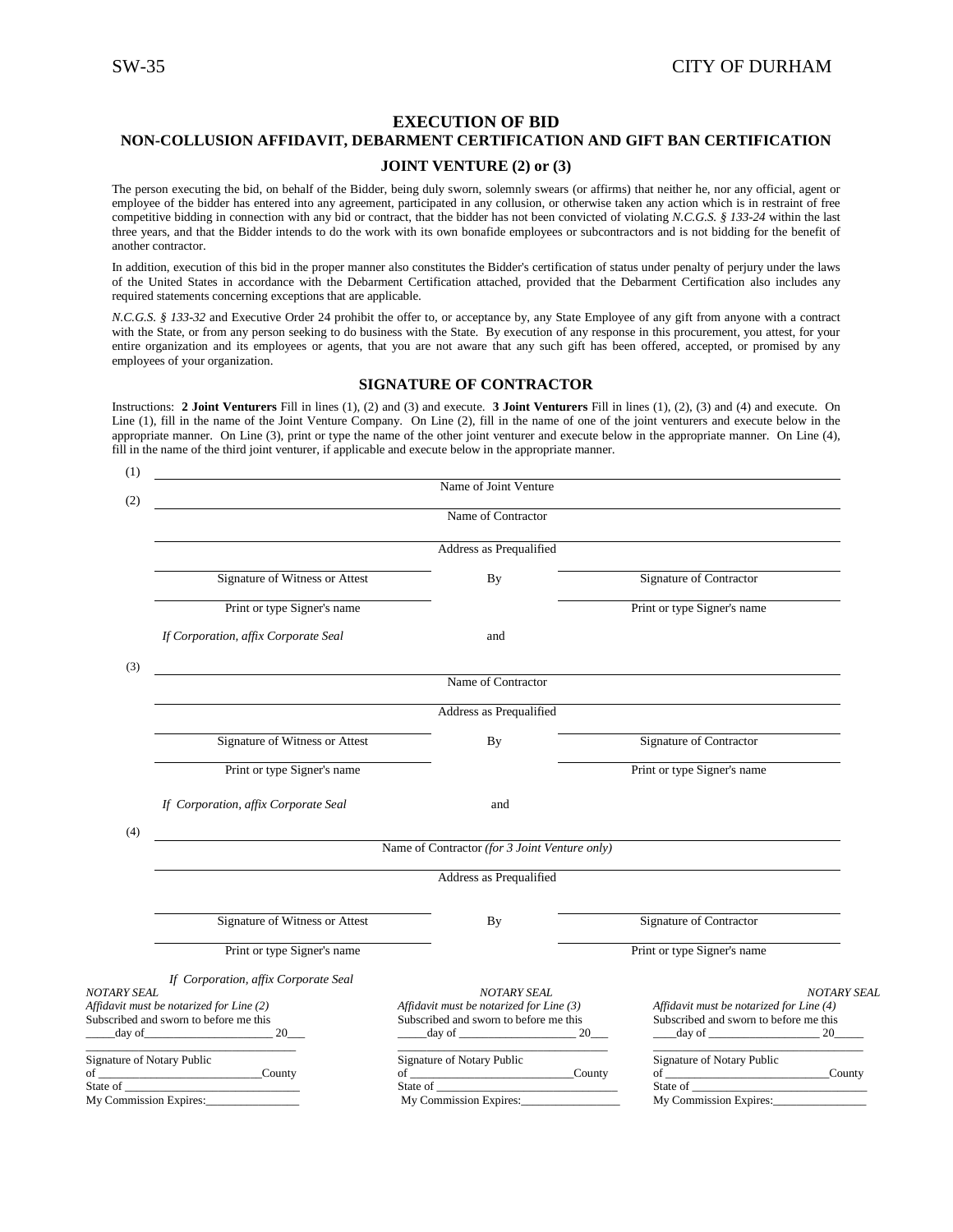#### **EXECUTION OF BID NON-COLLUSION AFFIDAVIT, DEBARMENT CERTIFICATION AND GIFT BAN CERTIFICATION**

#### **INDIVIDUAL DOING BUSINESS UNDER A FIRM NAME**

The person executing the bid, on behalf of the Bidder, being duly sworn, solemnly swears (or affirms) that neither he, nor any official, agent or employee of the bidder has entered into any agreement, participated in any collusion, or otherwise taken any action which is in restraint of free competitive bidding in connection with any bid or contract, that the bidder has not been convicted of violating *N.C.G.S. § 133-24* within the last three years, and that the Bidder intends to do the work with its own bonafide employees or subcontractors and is not bidding for the benefit of another contractor.

In addition, execution of this bid in the proper manner also constitutes the Bidder's certification of status under penalty of perjury under the laws of the United States in accordance with the Debarment Certification attached, provided that the Debarment Certification also includes any required statements concerning exceptions that are applicable.

*N.C.G.S. § 133-32* and Executive Order 24 prohibit the offer to, or acceptance by, any State Employee of any gift from anyone with a contract with the State, or from any person seeking to do business with the State. By execution of any response in this procurement, you attest, for your entire organization and its employees or agents, that you are not aware that any such gift has been offered, accepted, or promised by any employees of your organization.

| Name of Contractor                         |                                       |
|--------------------------------------------|---------------------------------------|
|                                            | Individual name                       |
| Trading and doing business as              |                                       |
|                                            | Full name of Firm                     |
|                                            | Address as Prequalified               |
| Signature of Witness                       | Signature of Contractor, Individually |
| Print or type Signer's name                | Print or type Signer's name           |
|                                            | <b>AFFIDAVIT MUST BE NOTARIZED</b>    |
| Subscribed and sworn to before me this the | <b>NOTARY SEAL</b>                    |
|                                            |                                       |
| <b>Signature of Notary Public</b>          |                                       |
| of County                                  |                                       |
|                                            |                                       |
| My Commission Expires:__________           |                                       |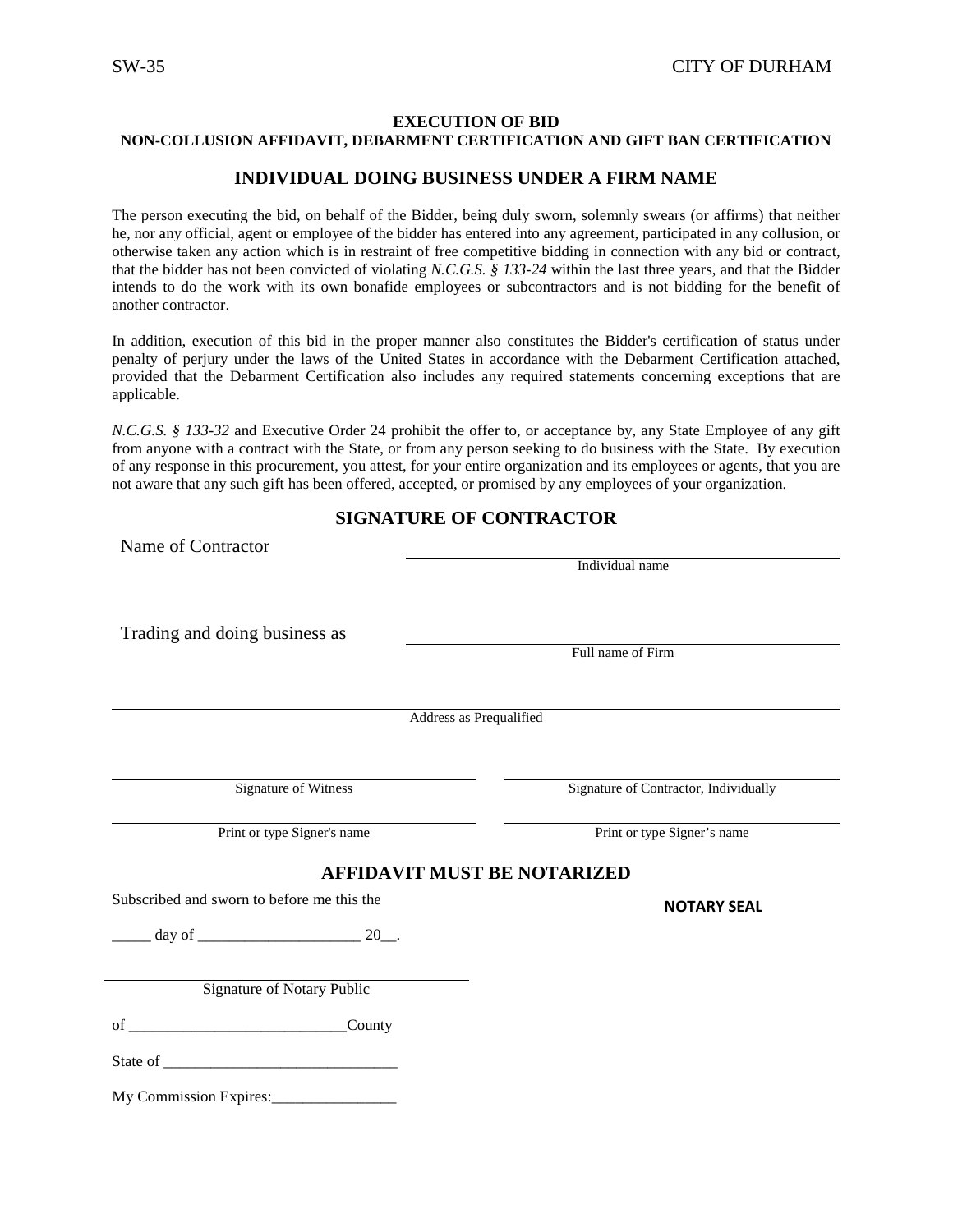#### **EXECUTION OF BID NON-COLLUSION AFFIDAVIT, DEBARMENT CERTIFICATION AND GIFT BAN CERTIFICATION**

#### **INDIVIDUAL DOING BUSINESS IN HIS OWN NAME**

The person executing the bid, on behalf of the Bidder, being duly sworn, solemnly swears (or affirms) that neither he, nor any official, agent or employee of the bidder has entered into any agreement, participated in any collusion, or otherwise taken any action which is in restraint of free competitive bidding in connection with any bid or contract, that the bidder has not been convicted of violating *N.C.G.S. § 133-24* within the last three years, and that the Bidder intends to do the work with its own bonafide employees or subcontractors and is not bidding for the benefit of another contractor.

In addition, execution of this bid in the proper manner also constitutes the Bidder's certification of status under penalty of perjury under the laws of the United States in accordance with the Debarment Certification attached, provided that the Debarment Certification also includes any required statements concerning exceptions that are applicable.

*N.C.G.S. § 133-32* and Executive Order 24 prohibit the offer to, or acceptance by, any State Employee of any gift from anyone with a contract with the State, or from any person seeking to do business with the State. By execution of any response in this procurement, you attest, for your entire organization and its employees or agents, that you are not aware that any such gift has been offered, accepted, or promised by any employees of your organization.

#### **SIGNATURE OF CONTRACTOR**

Name of Contractor

Print or type Individual name

Address as Prequalified

Signature of Contractor, Individually

Print or type Signer's Name

Signature of Witness

Print or type Signer's name

#### **AFFIDAVIT MUST BE NOTARIZED**

Subscribed and sworn to before me this the

**NOTARY SEAL**

 $\frac{1}{20}$  day of  $\frac{1}{20}$  20.

Signature of Notary Public

of County

State of

My Commission Expires: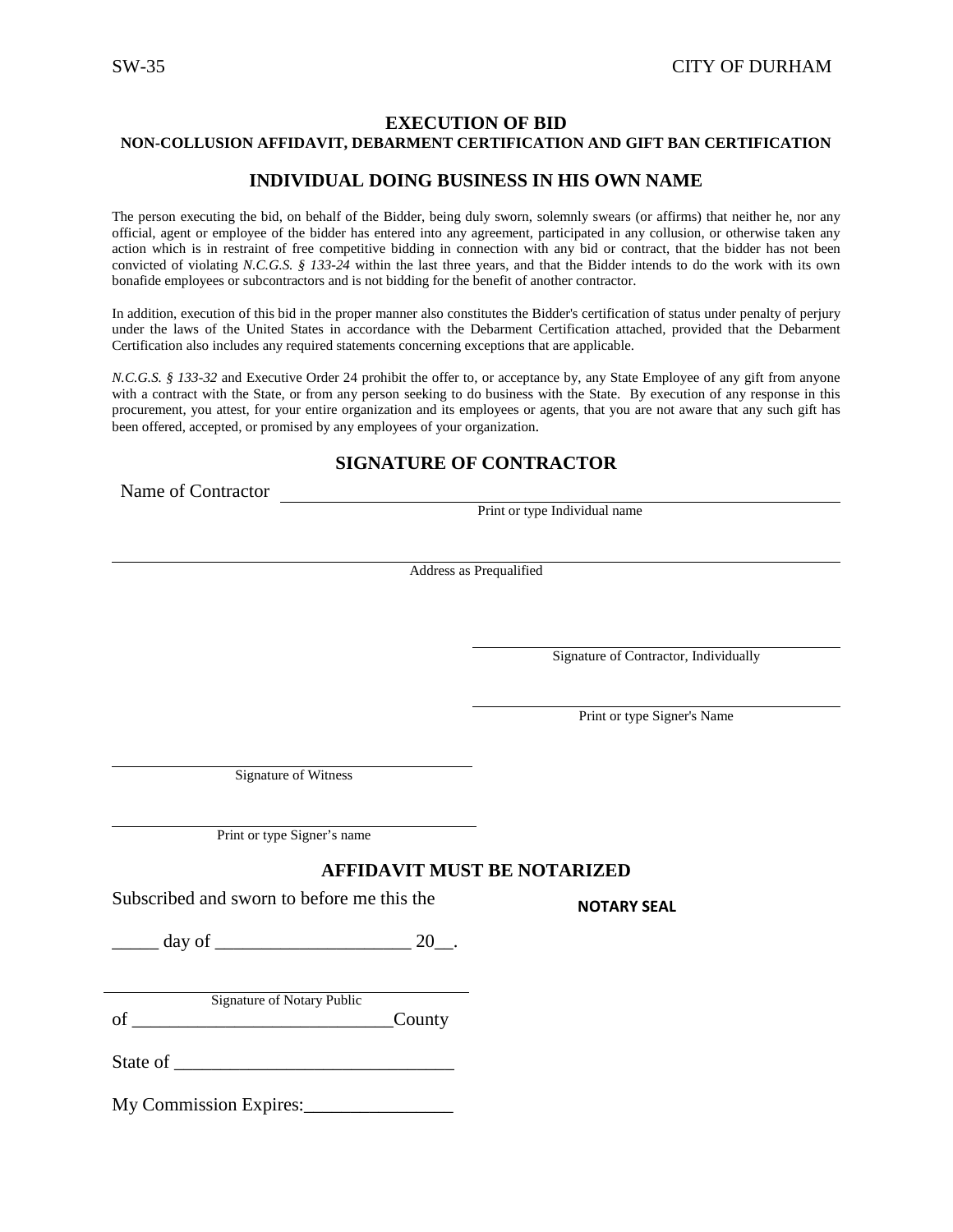#### **DEBARMENT CERTIFICATION**

Conditions for certification:

- 1. The prequalified bidder shall provide immediate written notice to the Municipality if at any time the bidder learns that his certification was erroneous when he submitted his debarment certification or explanation filed with the Municipality, or has become erroneous because of changed circumstances.
- 2. The terms *covered transaction, debarred, suspended, ineligible, lower tier covered transaction, participant, person, primary covered transaction, principal, proposal,* and *voluntarily excluded,* as used in this provision, have the meanings set out in the Definitions and Coverage sections of the rules implementing Executive Order 12549. A copy of the Federal Rules requiring this certification and detailing the definitions and coverages may be obtained from the Municipality project representative.
- 3. The prequalified bidder agrees by submitting this form, that he will not knowingly enter into any lower tier covered transaction with a person who is debarred, suspended, declared ineligible, or voluntarily excluded from participation in Municipal contracts, unless authorized by the Municipality.
- 4. For Federal Aid projects, the prequalified bidder further agrees that by submitting this form he will include the Federal-Aid Provision titled *Required Contract Provisions Federal-Aid Construction Contract (Form FHWA PR* 1273) provided by the Municipality, without subsequent modification, in all lower tier covered transactions.
- 5. The prequalified bidder may rely upon a certification of a participant in a lower tier covered transaction that he is not debarred, suspended, ineligible, or voluntarily excluded from the covered transaction, unless he knows that the certification is erroneous. The bidder may decide the method and frequency by which he will determine the eligibility of his subcontractors.
- 6. Nothing contained in the foregoing shall be construed to require establishment of a system of records in order to render in good faith the certification required by this provision. The knowledge and information of a participant is not required to exceed that which is normally possessed by a prudent person in the ordinary course of business dealings.
- 7. Except as authorized in paragraph 6 herein, the Municipality may terminate any contract if the bidder knowingly enters into a lower tier covered transaction with a person who is suspended, debarred, ineligible, or voluntarily excluded from participation in this transaction, in addition to other remedies available by the Federal Government.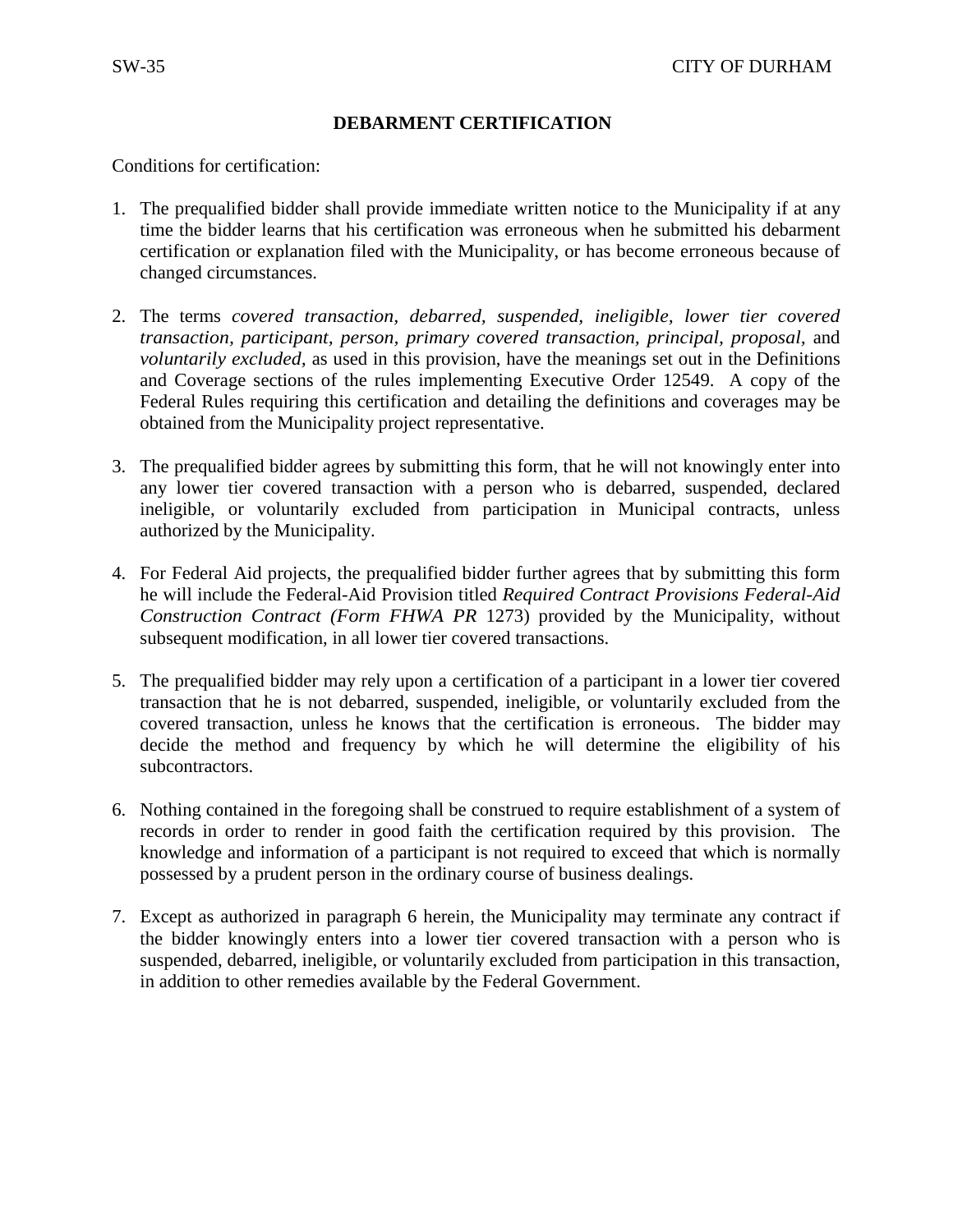#### **DEBARMENT CERTIFICATION**

The prequalified bidder certifies to the best of his knowledge and belief, that he and his principals:

- a. Are not presently debarred, suspended, proposed for debarment, declared ineligible, or voluntarily excluded from covered transactions by any Federal department or agency;
- b. Have not within a three-year period preceding this proposal been convicted of or had a civil judgment rendered against them for commission of fraud or a criminal offense in connection with obtaining, attempting to obtain, or performing a public (Federal, State or local) transaction or contract under a public transaction; violation of Federal or State antitrust statutes or commission of embezzlement, theft, forgery, bribery, falsification or destruction of records; making false statements; or receiving stolen property;
- c. Are not presently indicted for or otherwise criminally or civilly charged by a governmental entity (Federal, State or local) with commission of any of the offenses enumerated in paragraph b. of this certification; and
- d. Have not within a three-year period preceding this proposal had one or more public transactions (Federal, State or local) terminated for cause or default.
- e. Will submit a revised Debarment Certification immediately if his status changes and will show in his bid proposal an explanation for the change in status.

If the prequalified bidder cannot certify that he is not debarred, he shall provide an explanation with this submittal. An explanation will not necessarily result in denial of participation in a contract.

Failure to submit a non-collusion affidavit and debarment certification will result in the prequalified bidder's bid being considered non-responsive.

Check here if an explanation is attached to this certification.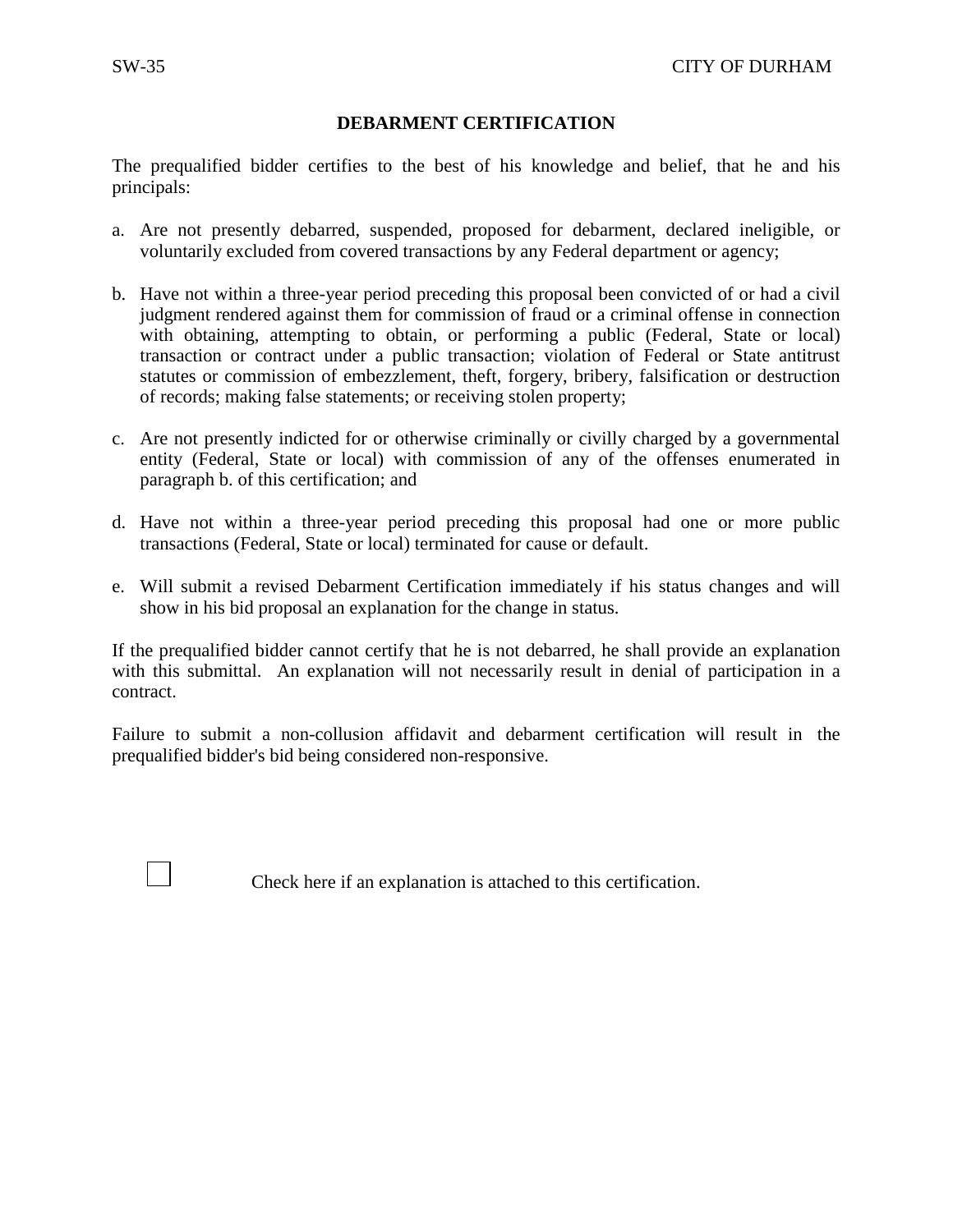$P_1$ .  $P_2$ 

#### **STATE OF NORTH CAROLINA CITY OF DURHAM DURHAM, NC**

# **BID BOND**

| Principal:              | Name of Principal Contractor |  |
|-------------------------|------------------------------|--|
| Surety:                 |                              |  |
|                         | Name of Surety               |  |
| <b>Contract Number:</b> | County:                      |  |
| Date of Bid:            |                              |  |

KNOW ALL MEN BY THESE PRESENTS, That we, the PRINCIPAL CONTRACTOR (hereafter, PRINCIPAL) and SURETY above named, are held and firmly bound unto the **CITY OF DURHAM** in the full and just sum of five (5) percent of the total amount bid by the Principal for the project stated above, for the payment of which sum well and truly to be made, we bind ourselves, our heirs, executors, administrators, and successors, jointly and severally, firmly by these presents.

NOW, THEREFORE, the condition of this obligation is: the Principal shall not withdraw its bid within sixty (60) days after the opening of the bids, or within such other time period as may be provided in the proposal, and if the **CITY OF DURHAM** shall award a contract to the Principal, the Principal shall, within fourteen (14) calendar days after written notice of award is received by him, provide bonds with good and sufficient surety, as required for the faithful performance of the contract and for the protection of all persons supplying labor, material, and equipment for the prosecution of the work. In the event the Principal requests permission to withdraw his bid due to mistake in accordance with the provisions of Article 103-3 of the *Standard Specifications for Roads and Structures*, the conditions and obligations of this Bid Bond shall remain in full force and effect until the **CITY OF DURHAM** makes a final determination to either allow the bid to be withdrawn or to proceed with award of the contract. In the event a determination is made to award the contract, the Principal shall have fourteen (14) calendar days to comply with the requirements set forth above. In the event the Principal withdraws its bid after bids are opened except as provided in Article 103-3, or after award of the contract has been made fails to execute such additional documents as may be required and to provide the required bonds within the time period specified above, then the amount of the bid bond shall be immediately paid to the **CITY OF DURHAM** as liquidated damages.

IN TESTIMONY WHEREOF, the Principal and Surety have caused these presents to be duly signed and sealed.

This the \_\_\_\_\_\_ day of \_\_\_\_\_\_\_\_\_\_\_\_\_\_\_\_\_\_\_, 20 \_\_\_\_\_\_

Surety

 $By$ <sub>--</sub>

General Agent or Attorney-in-Fact Signature

*Seal of Surety*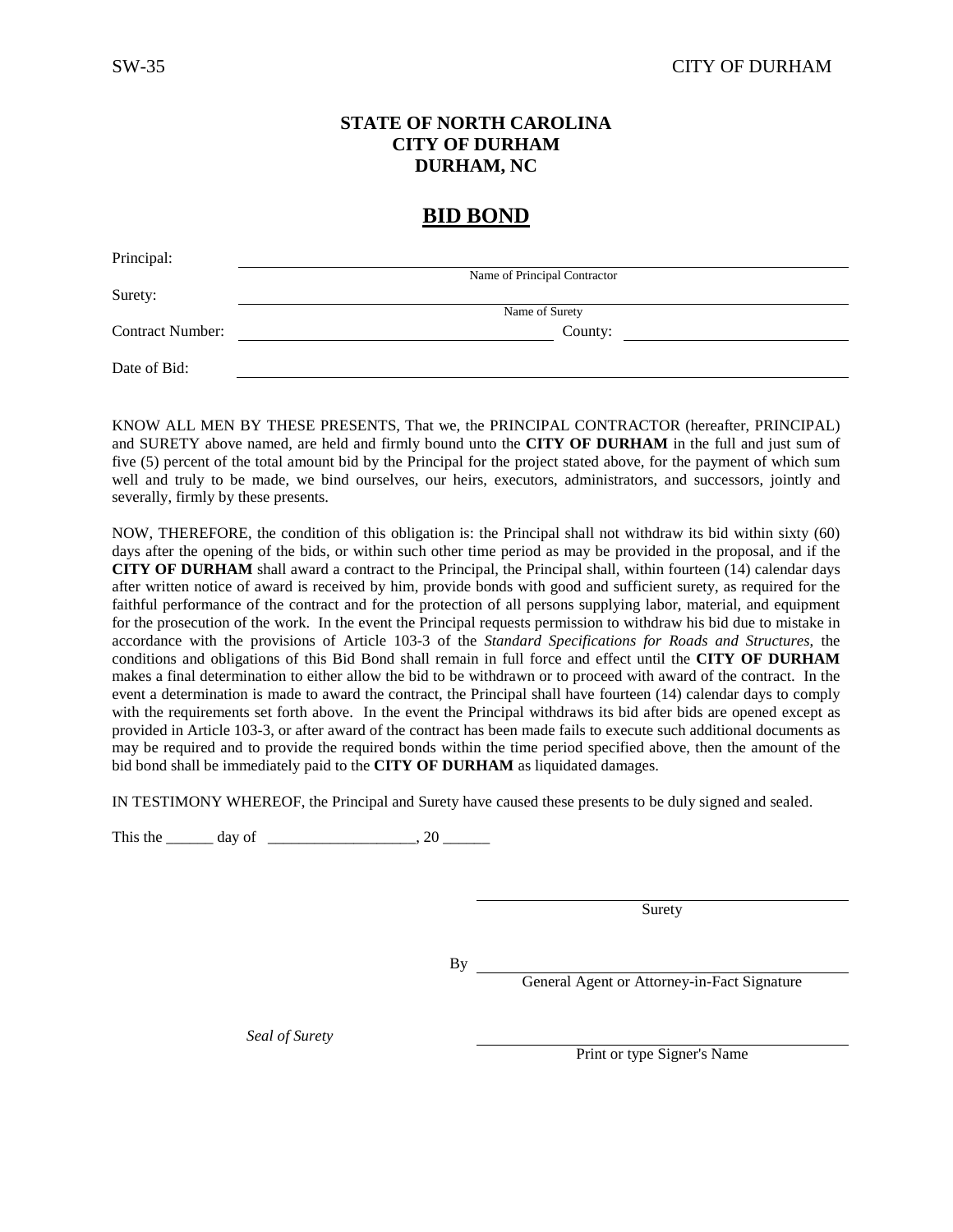#### **CORPORATION**

SIGNATURE OF CONTRACTOR (Principal)

Full name of Corporation

Address as prequalified

By

Signature of **President**, **Vice President**, **Assistant Vice President** *Select appropriate title*

Print or type Signer's name

*Affix Corporate Seal*

Attest

Signature of **Secretary**, **Assistant Secretary** *Select appropriate title*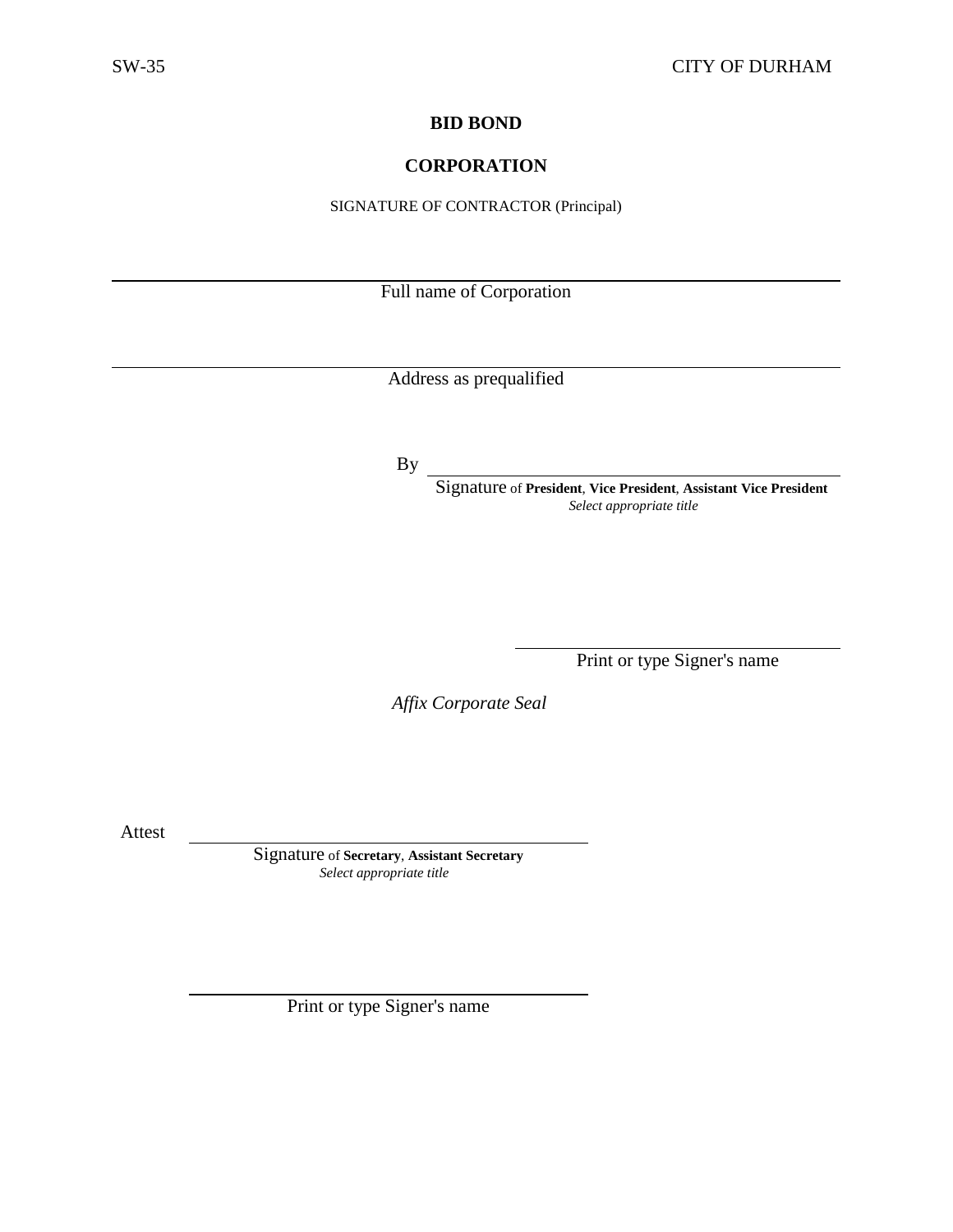# **LIMITED LIABILITY COMPANY**

# SIGNATURE OF CONTRACTOR (Principal)

Name of Contractor

Full name of Firm

Address as prequalified

**Signature of Member/ Manager/Authorized Agent**

Individually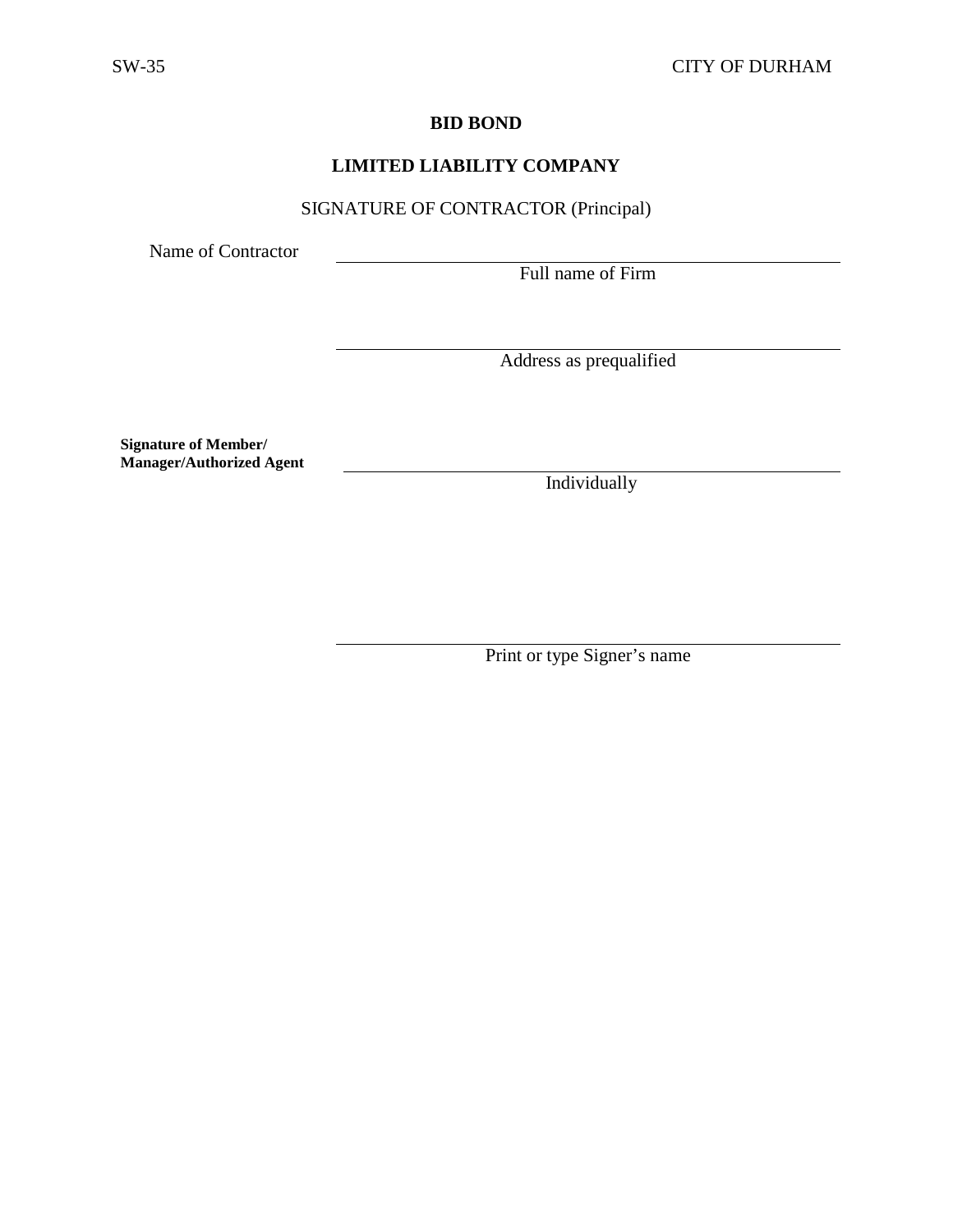### **INDIVIDUAL DOING BUSINESS UNDER A FIRM NAME**

SIGNATURE OF CONTRACTOR (Principal)

Name of Contractor

Individual Name

Trading and doing business as

Full name of Firm

Address as prequalified

Signature of Contractor

Individually

Print or type Signer's name

Signature of Witness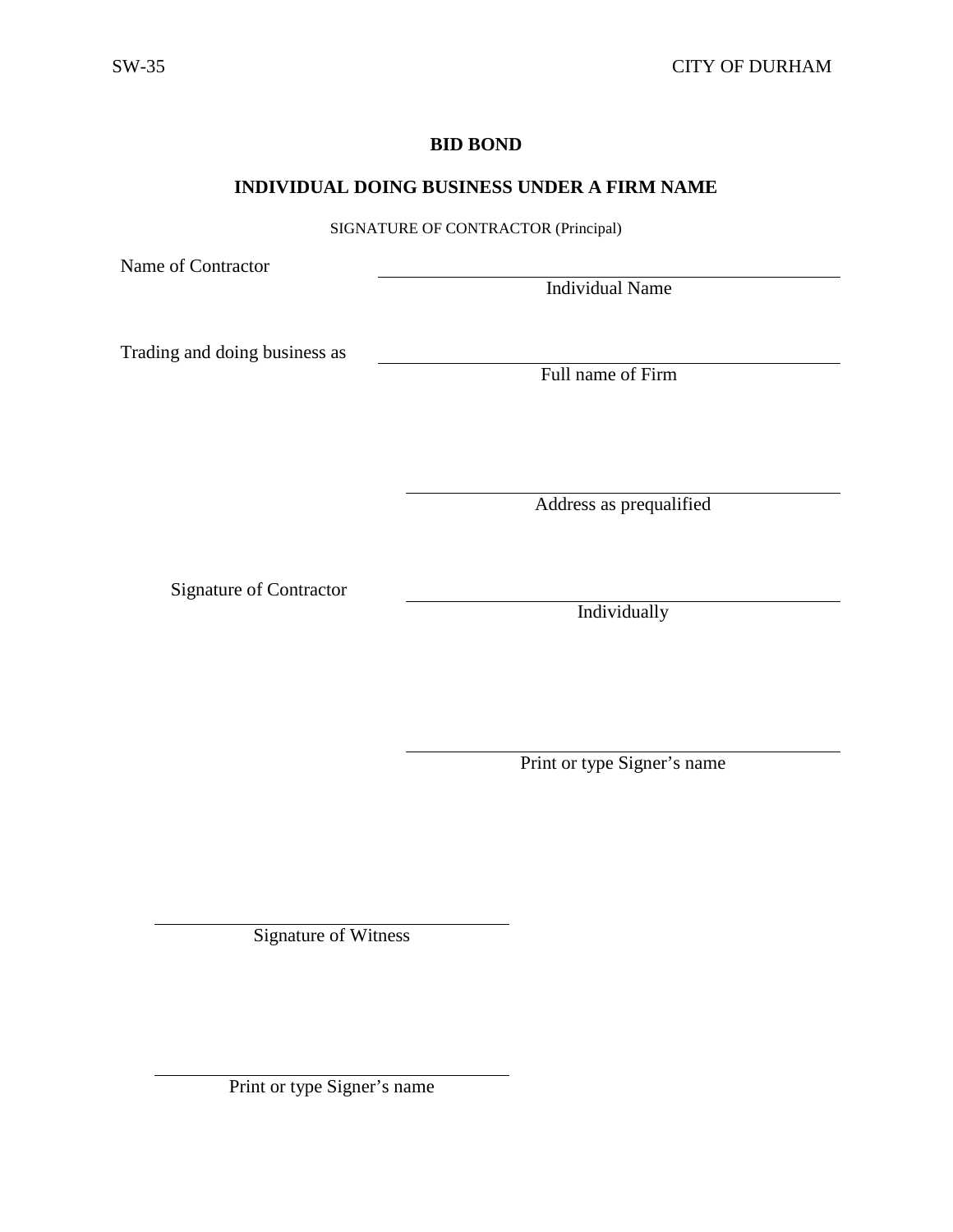#### INDIVIDUAL DOING BUSINESS IN HIS OWN NAME

#### SIGNATURE OF CONTRACTOR (Principal)

Name of Contractor

Print or type Individual Name

Address as prequalified

Signature of Contractor

Individually

Print or type Signer's name

Signature of Witness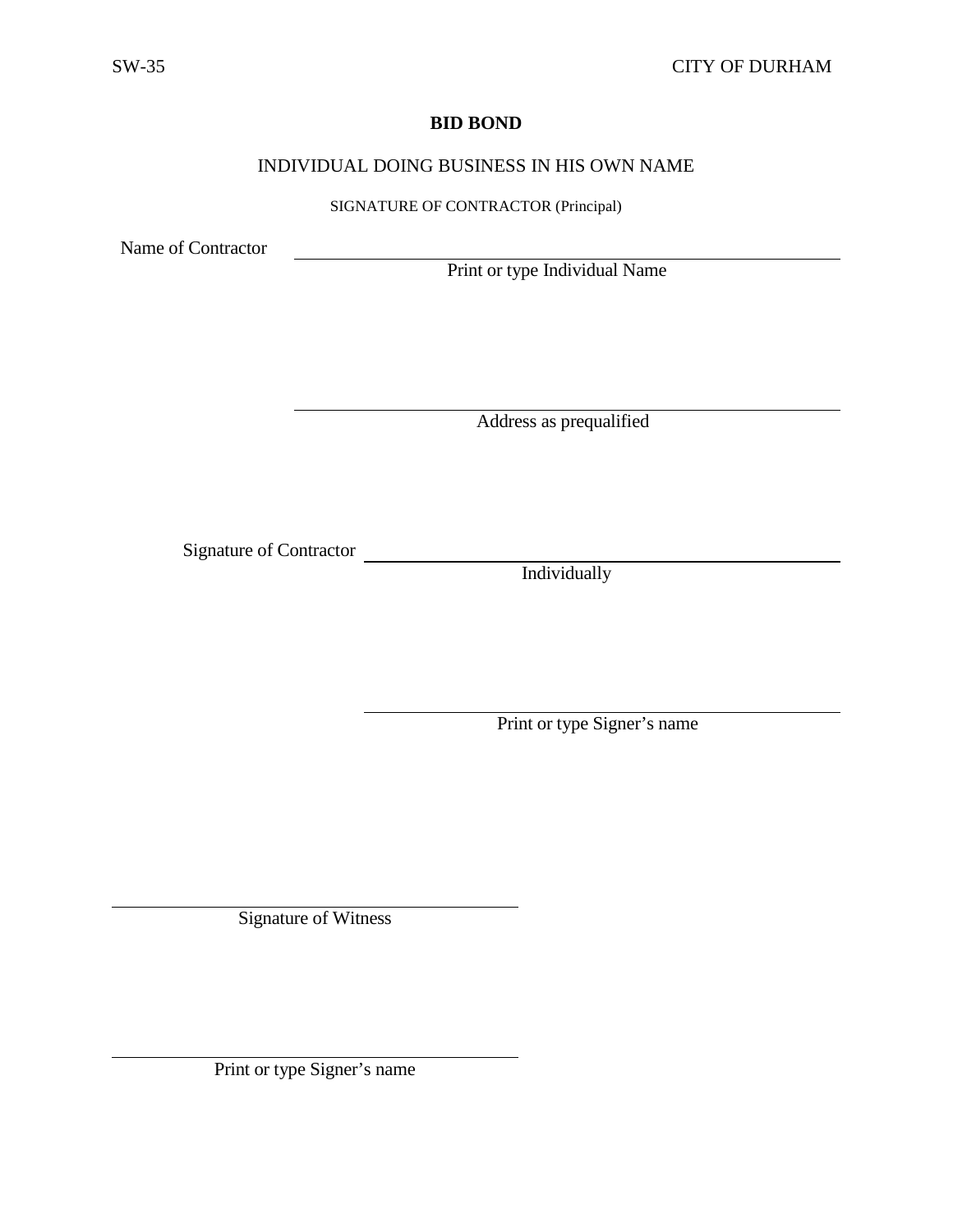# **PARTNERSHIP**

SIGNATURE OF CONTRACTOR (Principal)

Full name of Partnership

Address as prequalified

By

Signature of Partner

Print or type Signer's name

Signature of Witness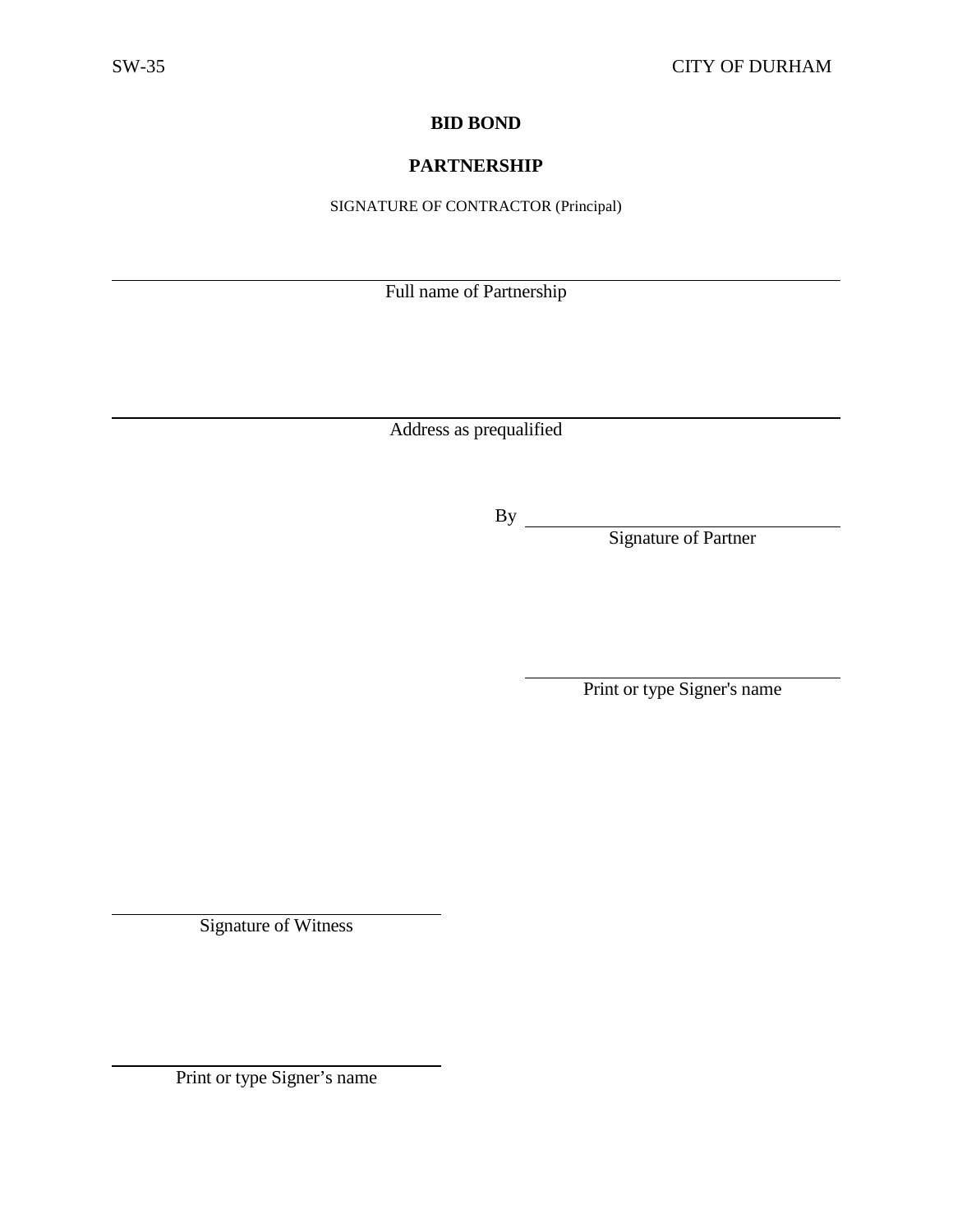#### **BID BOND JOINT VENTURE (2 or 3)** SIGNATURE OF CONTRACTORS (Principal)

Instructions to Bidders: **2 Joint Ventures**, Fill in lines (1), (2) and (3) and execute. **3 Joint Venturers** Fill in lines (1), (2), (3), (4) and execute. Line (1), print or type the name of Joint Venture. On line (2), print or type the name of one of the joint venturers and execute below in the appropriate manner required by Article 102-8 of the *Specifications*. On Line (3), print or type the name of second joint venturer and execute below in the appropriate manner required by said article of the Specifications. On Line (4), print or type the name of the third joint venturer, if applicable and execute below in the appropriate manner required by said article of the Specifications. This form of execution must be strictly followed.

|                                      |                                       | Name of Joint Venture                         |                                |
|--------------------------------------|---------------------------------------|-----------------------------------------------|--------------------------------|
|                                      |                                       |                                               |                                |
|                                      |                                       | Name of Contractor                            |                                |
|                                      |                                       | Address as prequalified                       |                                |
|                                      | Signature of Witness or Attest        | <b>By</b>                                     | Signature of Contractor        |
|                                      | Print or type Signer's name           |                                               | Print or type Signer's name    |
| If Corporation, affix Corporate Seal |                                       |                                               |                                |
|                                      |                                       | and                                           |                                |
|                                      |                                       | Name of Contractor                            |                                |
|                                      |                                       | Address as prequalified                       |                                |
|                                      | <b>Signature of Witness or Attest</b> | <b>By</b>                                     | <b>Signature of Contractor</b> |
|                                      | Print or type Signer's name           |                                               | Print or type Signer's name    |
| If Corporation, affix Corporate Seal |                                       |                                               |                                |
|                                      |                                       | and                                           |                                |
|                                      |                                       | Name of Contractor (for 3 Joint Venture only) |                                |
|                                      |                                       | Address as prequalified                       |                                |
|                                      | <b>Signature of Witness or Attest</b> | <b>By</b>                                     | <b>Signature of Contractor</b> |
|                                      | Print or type Signer's name           |                                               | Print or type Signer's name    |
| If Corporation, affix Corporate Seal |                                       |                                               |                                |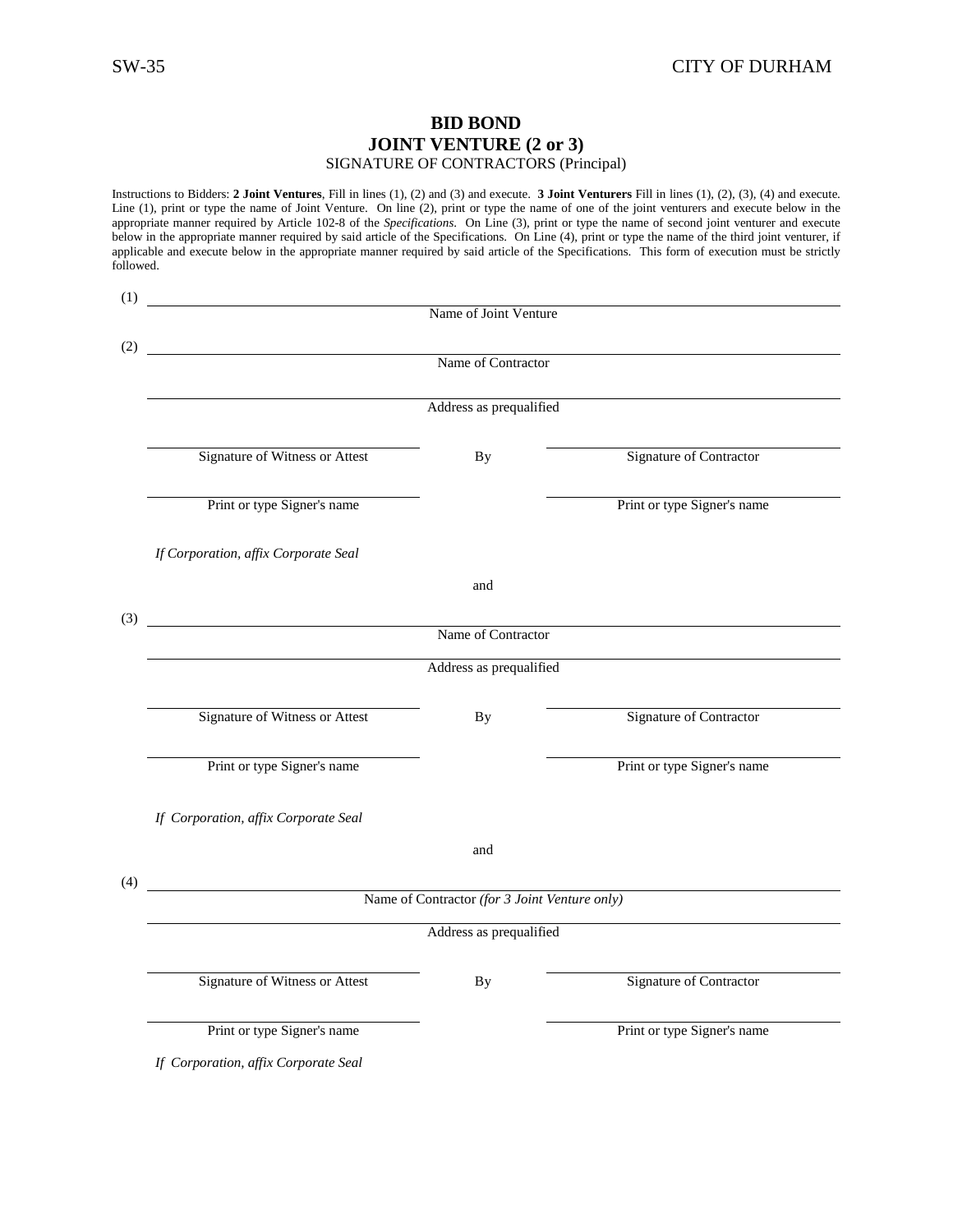# **CITY OF DURHAM CONTRACT PAYMENT BOND**

| Date of Payment Bond Execution |  |
|--------------------------------|--|
| Name of Principal Contractor   |  |
| Name of Surety:                |  |
| Name of Contracting Body:      |  |
|                                |  |
| Amount of Bond:                |  |
| Contract ID No.:               |  |
| <b>County Name:</b>            |  |

KNOW ALL MEN BY THESE PRESENTS, That we, the PRINCIPAL CONTRACTOR (hereafter, PRINCIPAL) and SURETY above named, are held and firmly bound unto the above named Contracting Body, hereinafter called the Contracting Body, in the penal sum of the amount stated above for the payment of which sum well and truly to be made, we bind ourselves, our heirs, executors, administrators, and successors, jointly and severally, firmly by these presents.

THE CONDITION OF THIS OBLIGATION IS SUCH, that whereas the principal entered into a certain contract with the Contracting Body, numbered as shown above and hereto attached:

NOW THEREFORE, if the principal shall promptly make payment to all persons supplying labor and material in the prosecution of the work provided for in said contract, and any and all duly authorized modifications of said contract that may hereafter be made, notice of which modifications to the surety being hereby waived, then this obligation to be void; otherwise to remain in full force and virtue.

IN WITNESS WHEREOF, the above-bound parties have executed this instrument under their several seals on the date indicated above, the name and corporate seal of each corporate party being hereto affixed and these presents duly signed by its undersigned representative, pursuant to authority of its governing body.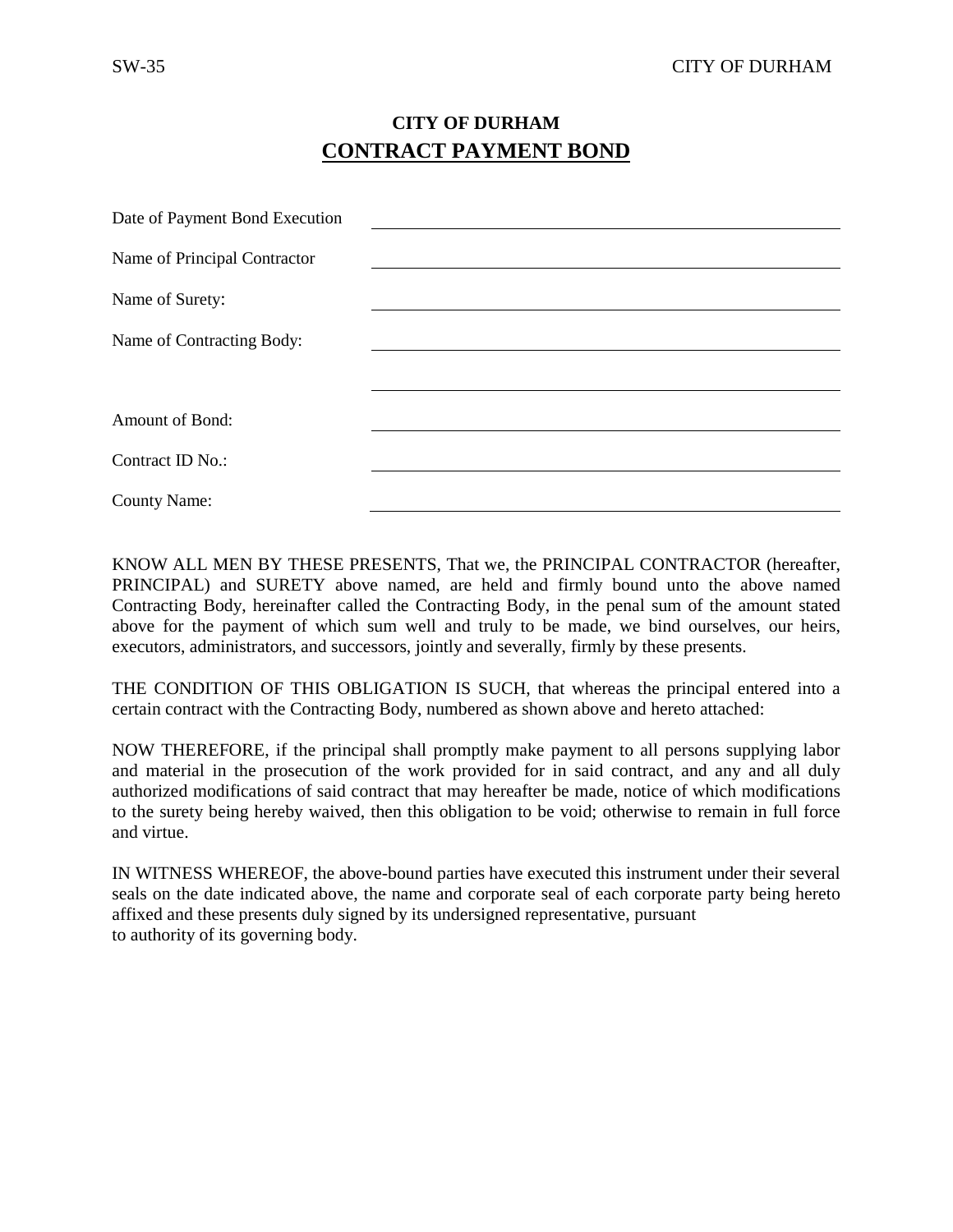*Affix Seal of Surety Company*

Print or type Surety Company Name

 $By -$ 

Print, stamp or type name of Attorney-in-Fact

Signature of Attorney-in-Fact

Signature of Witness

Print or type Signer's name

Address of Attorney-in-Fact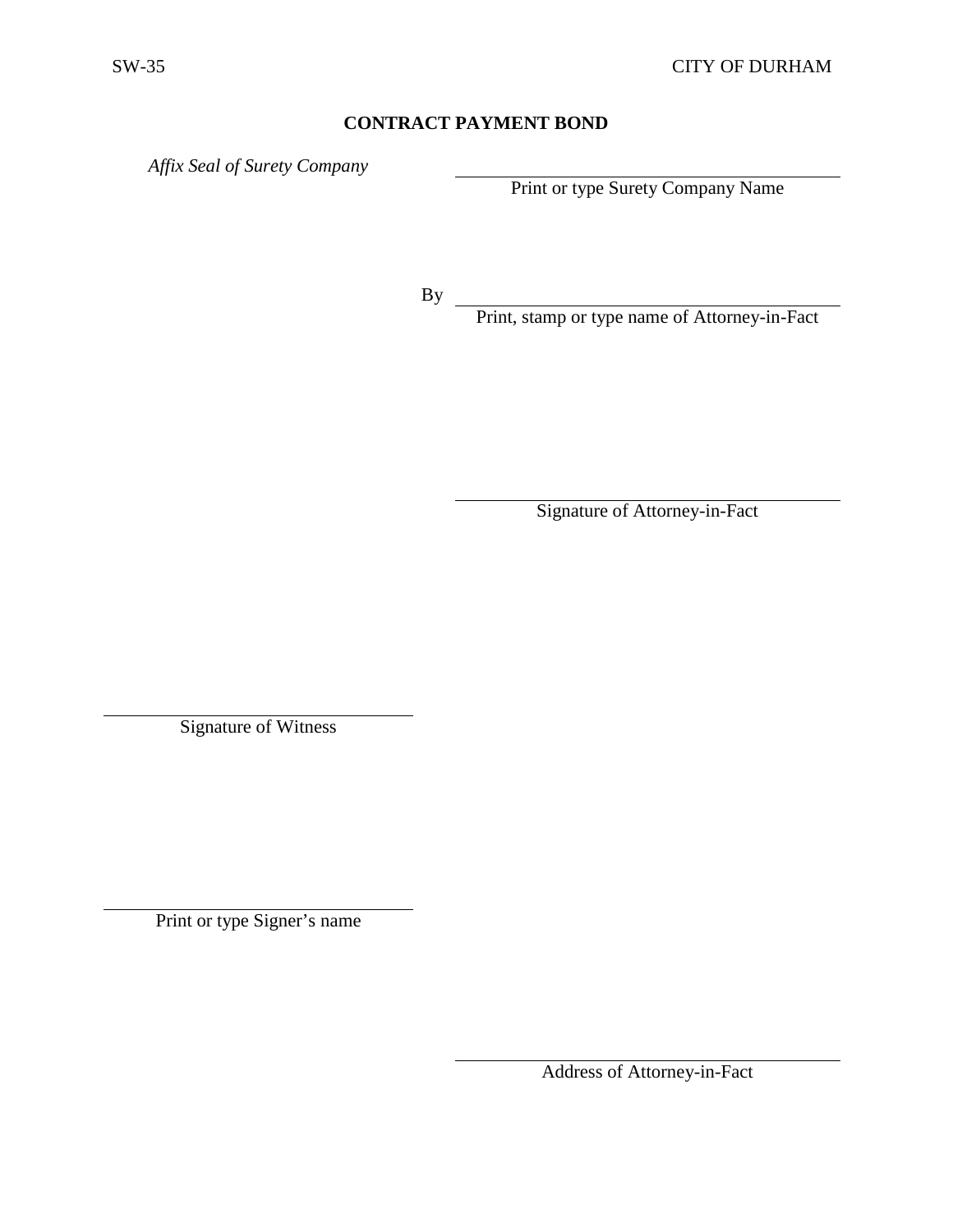#### **CORPORATION**

SIGNATURE OF CONTRACTOR (Principal)

Full name of Corporation

Address as prequalified

By

Signature of **President**, **Vice President**, **Assistant Vice President** *Select appropriate title*

<u> 1980 - Johann Barbara, martxa a</u>

Print or type Signer's name

*Affix Corporate Seal*

Attest

Signature of **Secretary**, **Assistant Secretary** *Select appropriate title*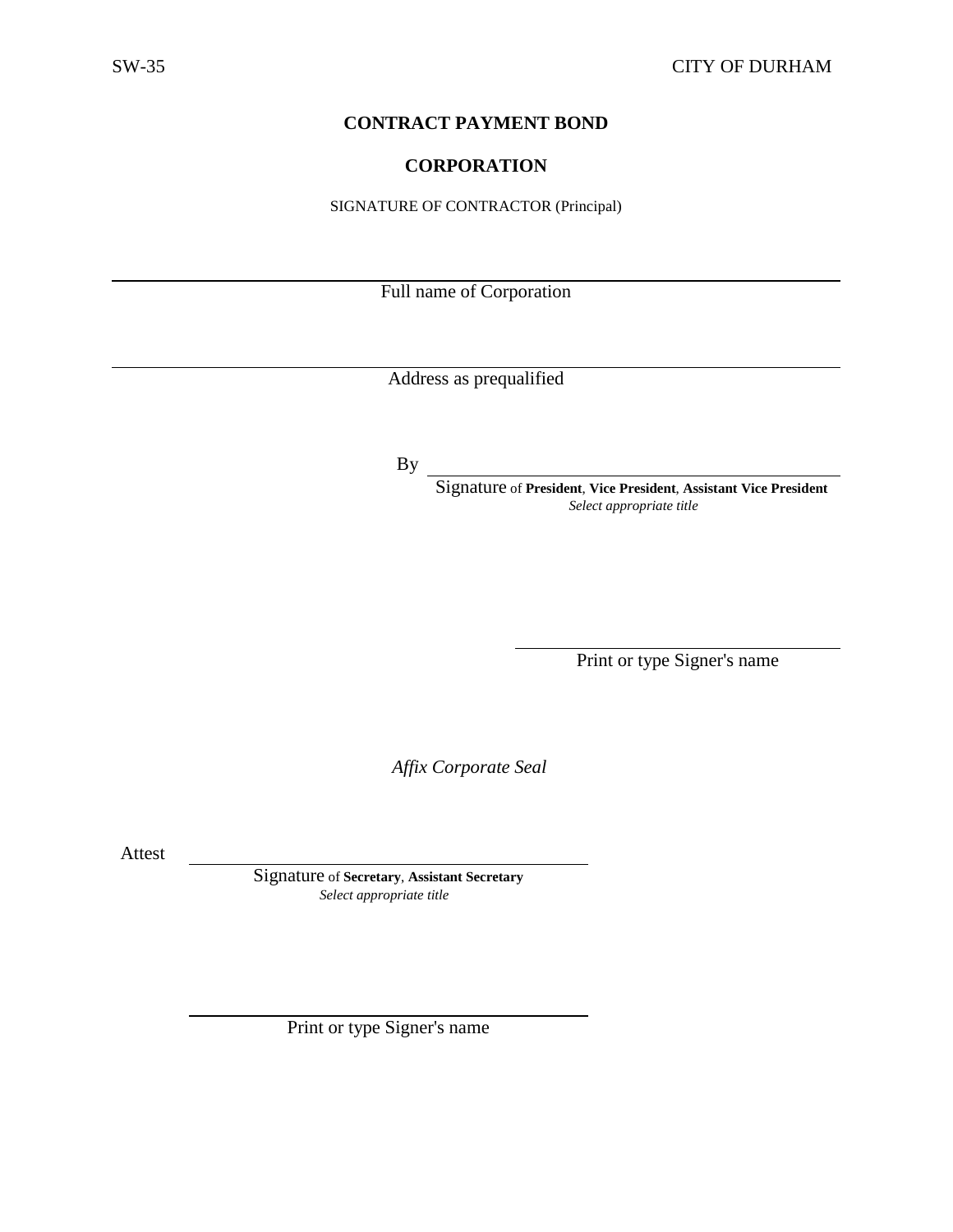**Limited Liability Company**

SIGNATURE OF CONTRACTOR (Principal)

Name of Contractor

Full name of Firm

Address as prequalified

By:  $\overline{\phantom{0}}$ 

Signature of **Member, Manager, Authorized Agent** *Select appropriate title*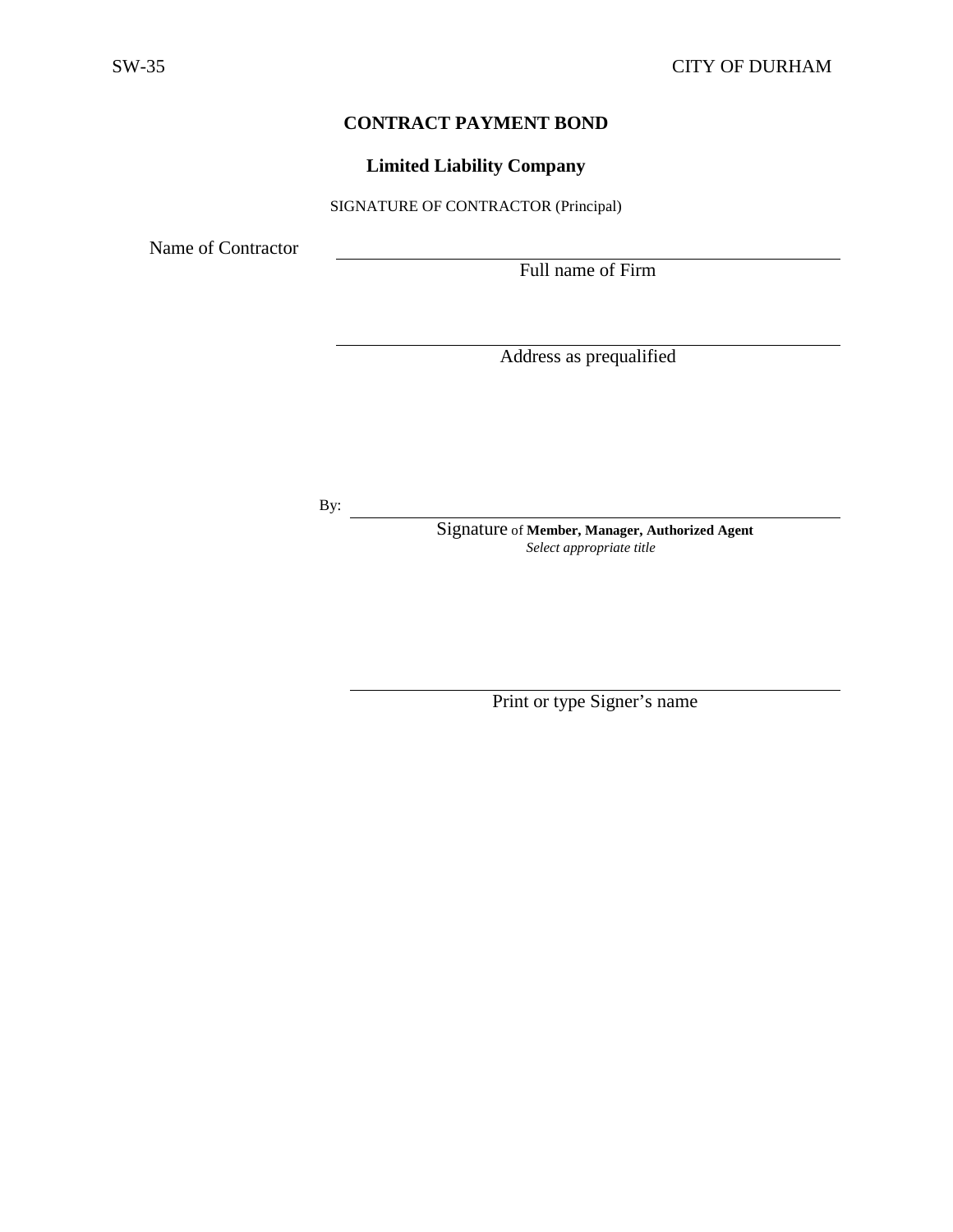### **Individual Doing Business under a Firm Name**

SIGNATURE OF CONTRACTOR (Principal)

Name of Contractor

Individual Name

Trading and doing business as

Full name of Firm

Address as prequalified

Signature of Contractor

Individually

Print or type Signer's name

Signature of Witness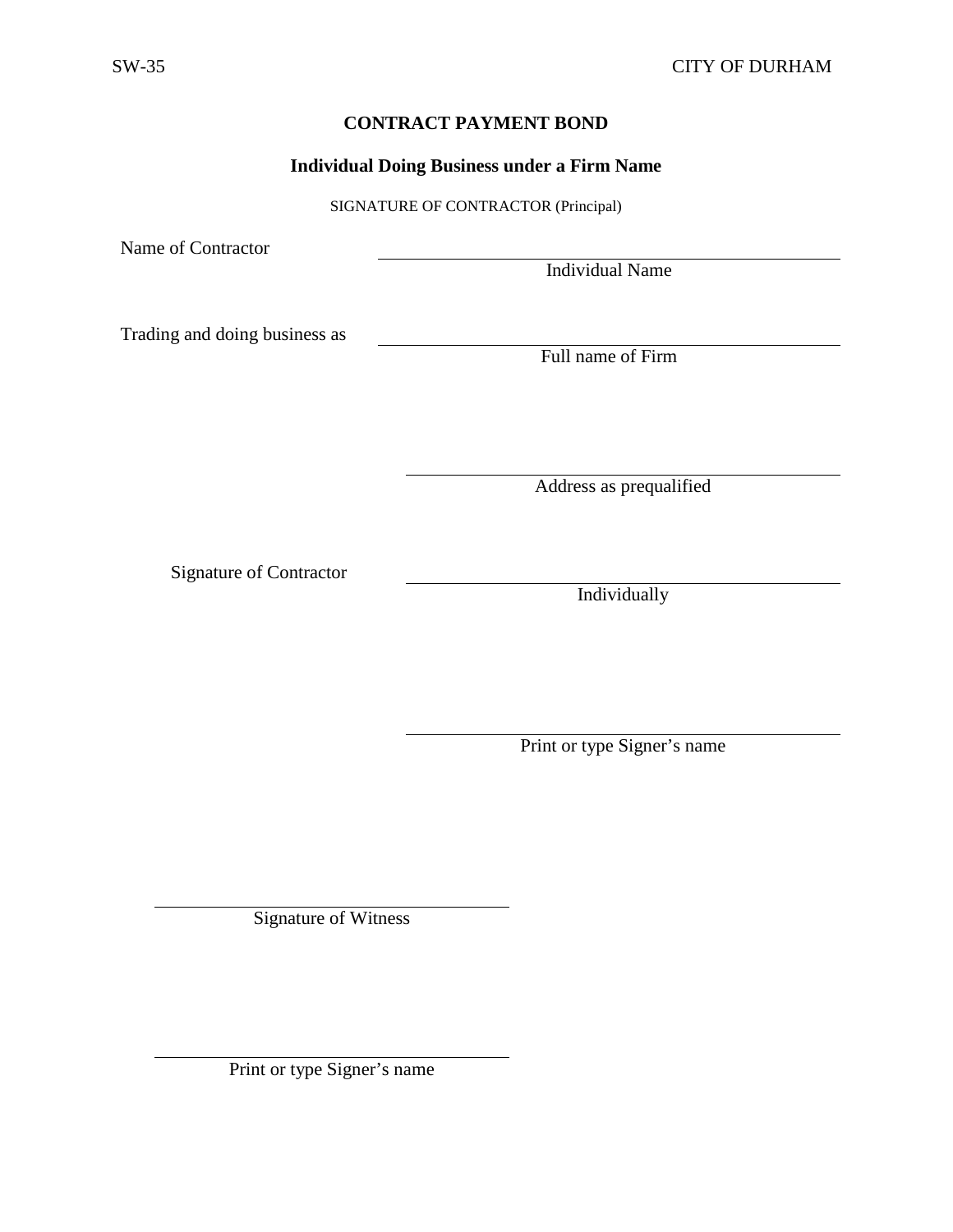# **INDIVIDUAL DOING BUSINESS IN HIS OWN NAME**

SIGNATURE OF CONTRACTOR (Principal)

Name of Contractor

Print or type Individual name

Address as prequalified

Signature of Contractor

Individually

Print or type Signer's name

Signature of Witness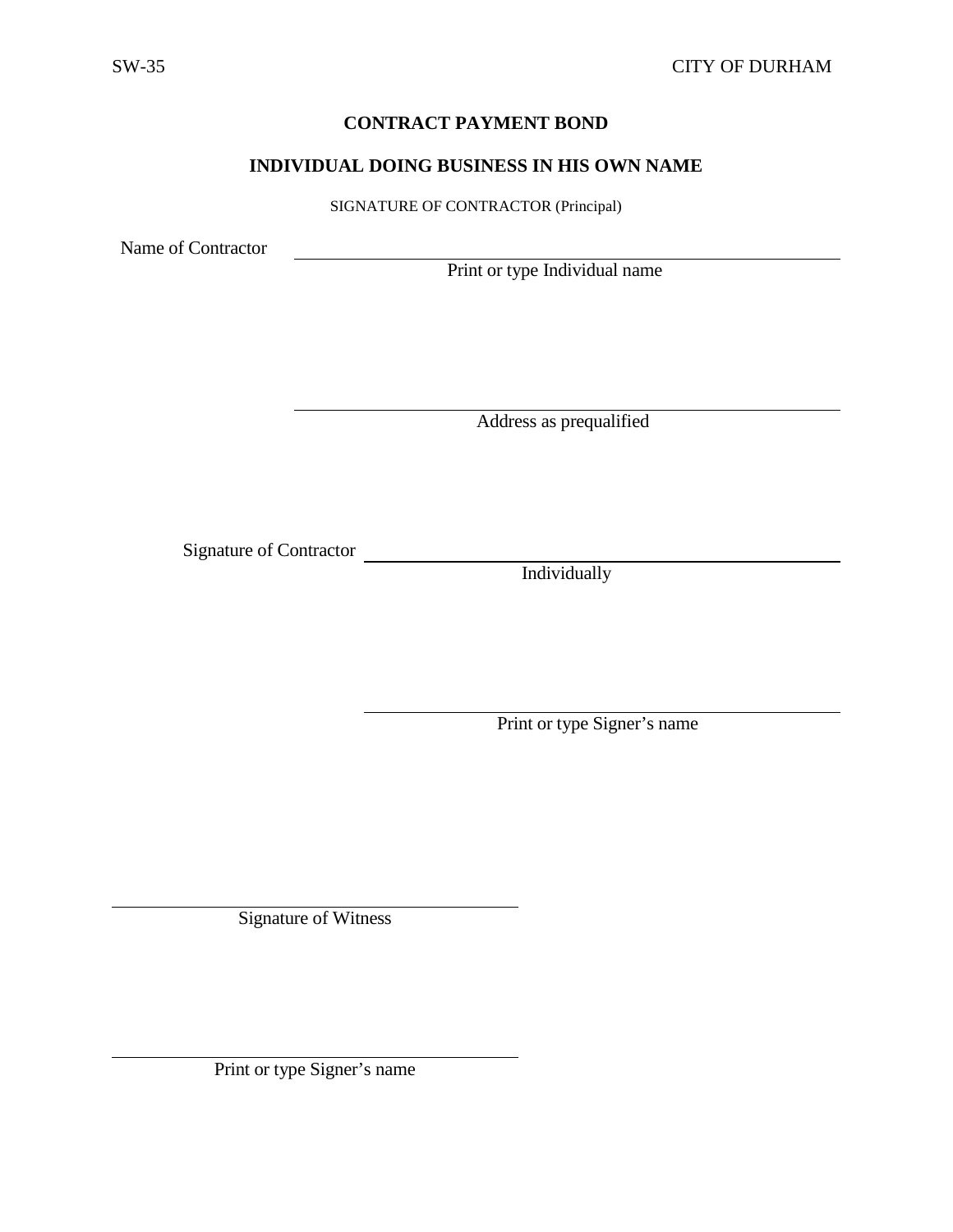# **PARTNERSHIP**

SIGNATURE OF CONTRACTOR (Principal)

Full name of Partnership

Address as prequalified

By

Signature of Partner

Print or type Signer's name

Signature of Witness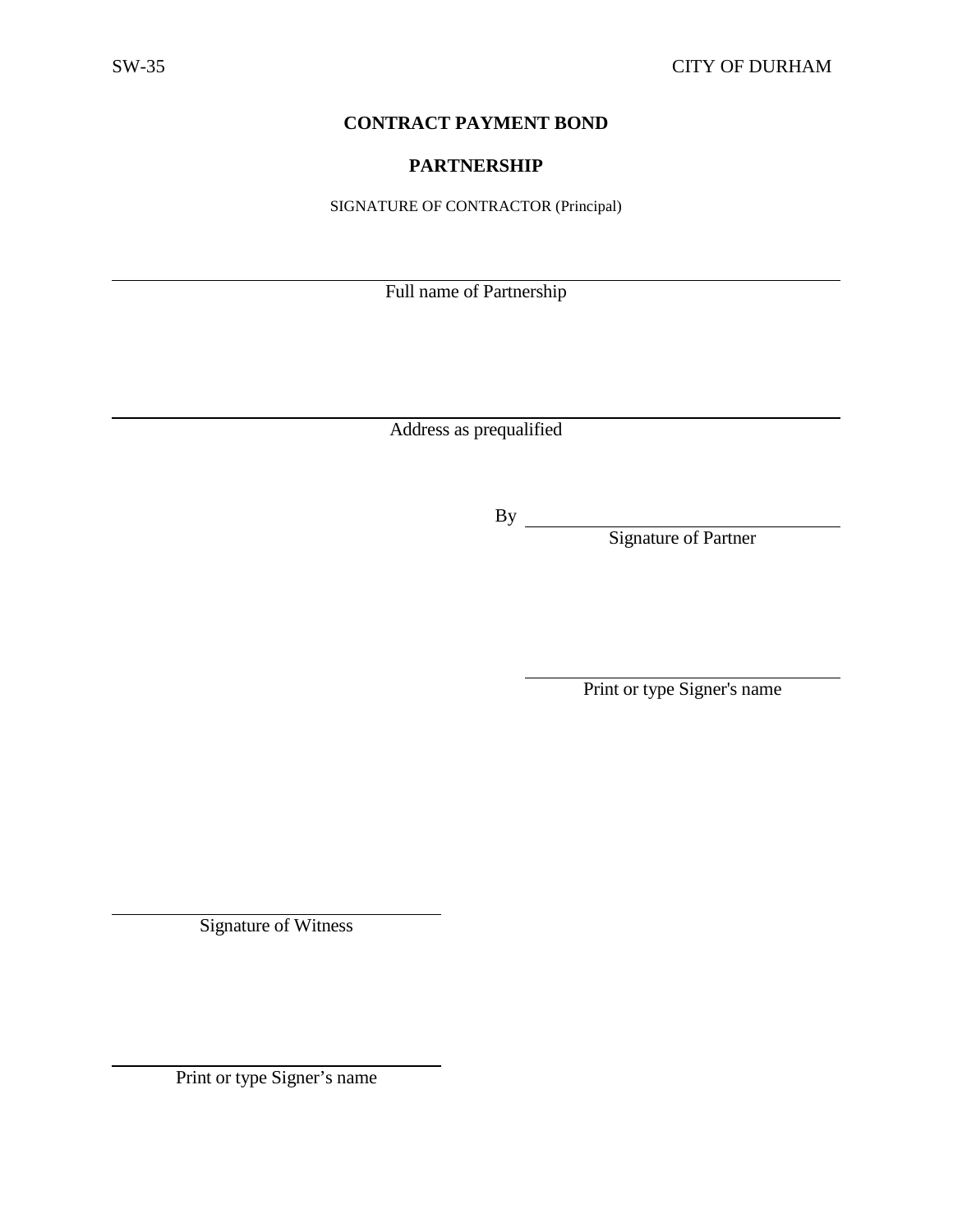#### **CONTRACT PAYMENT BOND JOINT VENTURE (2) or (3)** SIGNATURE OF CONTRACTORS (Principal)

Instructions to Bidders: **2 Joint Ventures**, Fill in lines (1), (2) and (3) and execute. **3 Joint Venturers** Fill in lines (1), (2), (3), (4) and execute. On Line (1), print or type the name of Joint Venture. On line (2), print or type the name of one of the joint venturers and execute below in the appropriate manner required by Article 102-8 of the *NCDOT Standard Specifications*. On Line (3), print or type the name of second joint venturer and execute below in the appropriate manner required by said article of the Specifications. On Line (4), print or type the name of the third joint venturer, if applicable and execute below in the appropriate manner required by said article of the Specifications. This form of execution must be strictly followed.

|                                                                                                                             | Name of Joint Venture                         |                                |
|-----------------------------------------------------------------------------------------------------------------------------|-----------------------------------------------|--------------------------------|
|                                                                                                                             |                                               |                                |
|                                                                                                                             | Name of Contractor                            |                                |
|                                                                                                                             | Address as prequalified                       |                                |
| Signature of Witness or Attest                                                                                              | <b>By</b>                                     | <b>Signature of Contractor</b> |
|                                                                                                                             |                                               |                                |
| Print or type Signer's name                                                                                                 |                                               | Print or type Signer's name    |
| If Corporation, affix Corporate Seal                                                                                        |                                               |                                |
|                                                                                                                             | and                                           |                                |
| (3)<br><u> 1980 - Johann Barn, mars ar breithinn ar chuid ann an t-Alban ann an t-Alban ann an t-Alban ann an t-Alban a</u> |                                               |                                |
|                                                                                                                             | Name of Contractor                            |                                |
|                                                                                                                             | Address as prequalified                       |                                |
| <b>Signature of Witness or Attest</b>                                                                                       | By                                            | Signature of Contractor        |
| Print or type Signer's name                                                                                                 |                                               | Print or type Signer's name    |
| If Corporation, affix Corporate Seal                                                                                        |                                               |                                |
|                                                                                                                             | and                                           |                                |
| (4)<br><u> 1989 - Johann Barbara, martxa alemani</u> ar arte                                                                |                                               |                                |
|                                                                                                                             | Name of Contractor (for 3 Joint Venture only) |                                |
|                                                                                                                             | Address as prequalified                       |                                |
| <b>Signature of Witness or Attest</b>                                                                                       | <b>By</b>                                     | Signature of Contractor        |
| Print or type Signer's name<br>If Corporation, affix Corporate Seal                                                         |                                               | Print or type Signer's name    |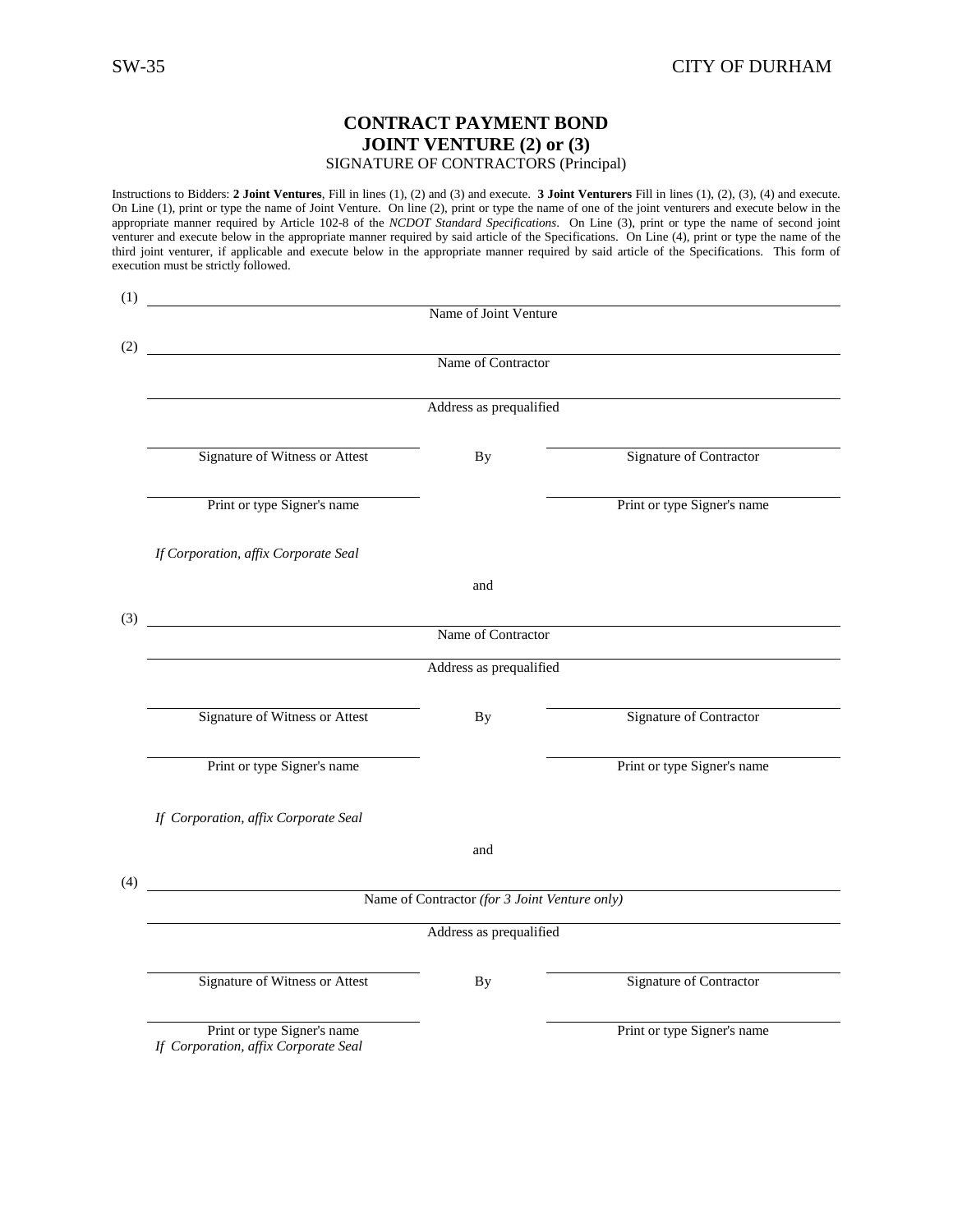Attach certified copy of Power of Attorney to this sheet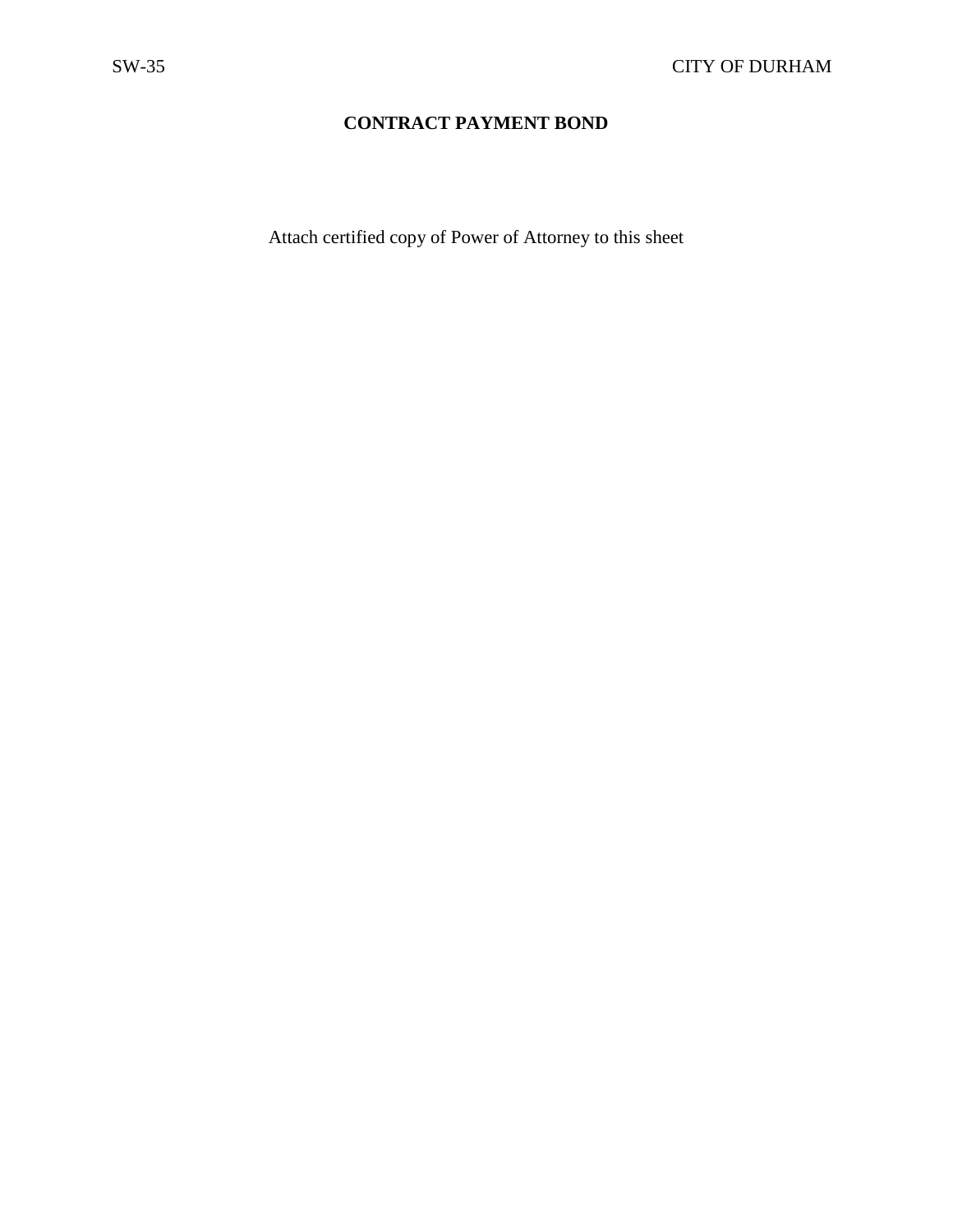#### **CITY OF DURHAM**

# **CONTRACT PERFORMANCE BOND**

| Date of Performance Bond Execution: |  |
|-------------------------------------|--|
| Name of Principal Contractor:       |  |
| Name of Surety:                     |  |
| Name of Contracting Body:           |  |
|                                     |  |
| Amount of Bond:                     |  |
| Contract ID No.:                    |  |
| <b>County Name:</b>                 |  |

KNOW ALL MEN BY THESE PRESENTS, That we, the PRINCIPAL CONTRACTOR (hereafter, PRINCIPAL) and SURETY above named, are held and firmly bound unto the above named Contracting Body, hereinafter called the Contracting Body, in the penal sum of the amount stated above for the payment of which sum well and truly to be made, we bind ourselves, our heirs, executors, administrators, and successors, jointly and severally, firmly by these presents.

THE CONDITION OF THIS OBLIGATION IS SUCH, that whereas the principal entered into a certain contract with the Contracting Body, numbered as shown above and hereto attached:

NOW THEREFORE, if the principal shall well and truly perform and fulfill all the undertakings, covenants, terms, conditions, and agreements of said contract during the original term of said contract and any extensions thereof that may be granted by the Contracting Body, with or without notice to the Surety, and during the life of any guaranty required under the contract, and shall also well and truly perform and fulfill all the undertakings, covenants, terms, conditions, and agreements of any and all duly authorized modifications of said contract that may hereafter be made, notice of which modifications to the surety being hereby waived, then this obligation to be void; otherwise to remain in full force and virtue.

IN WITNESS WHEREOF, the above-bound parties have executed this instrument under their several seals on the date indicated above, the name and corporate seal of each corporate party being hereto affixed and these presents duly signed by its undersigned representative, pursuant to authority of its governing body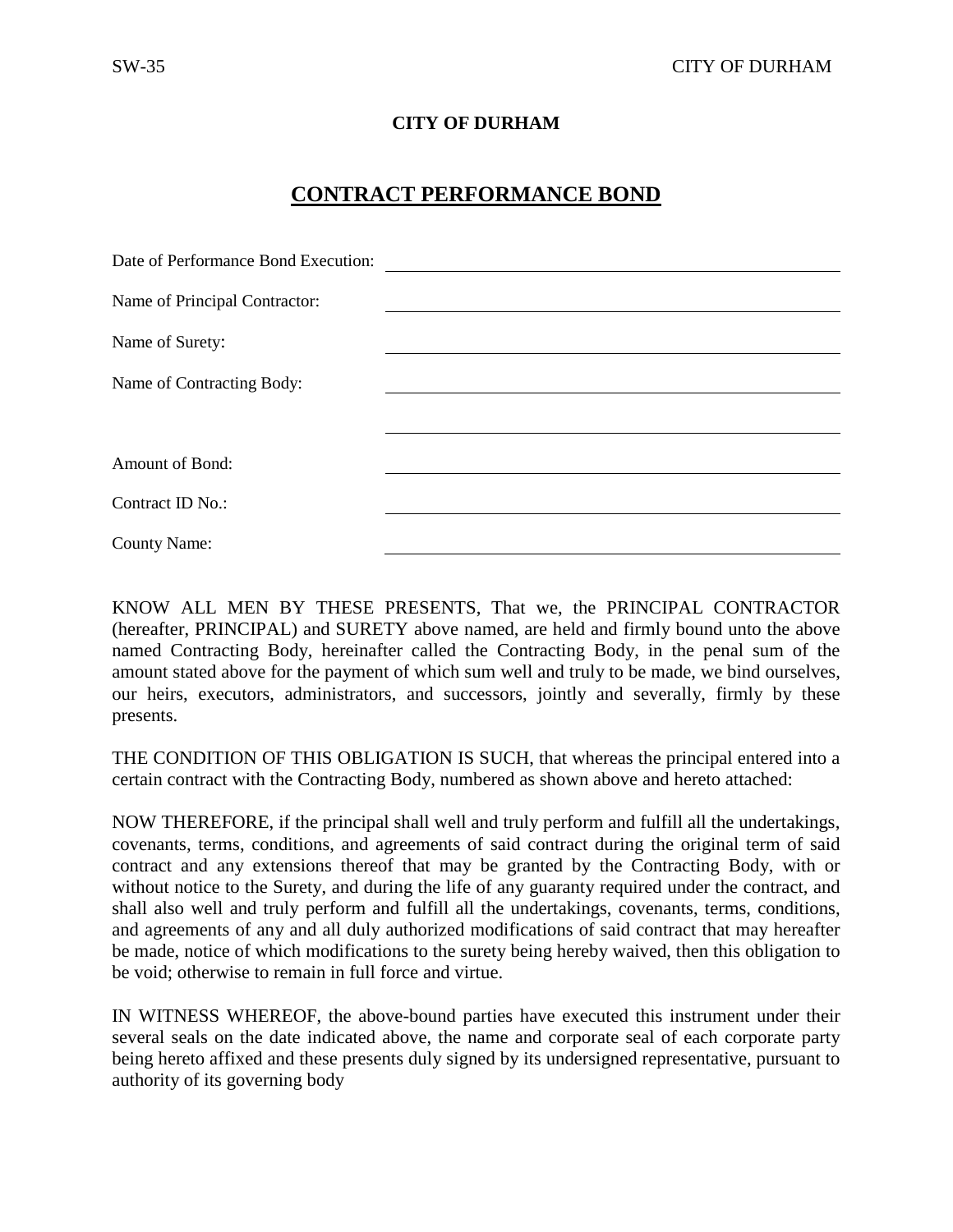*Affix Seal of Surety Company*

Print or type Surety Company Name

 $By$ 

Print, stamp or type name of Attorney-in-Fact

Signature of Attorney-in-Fact

Signature of Witness

Print or type Signer's name

Address of Attorney-in-Fact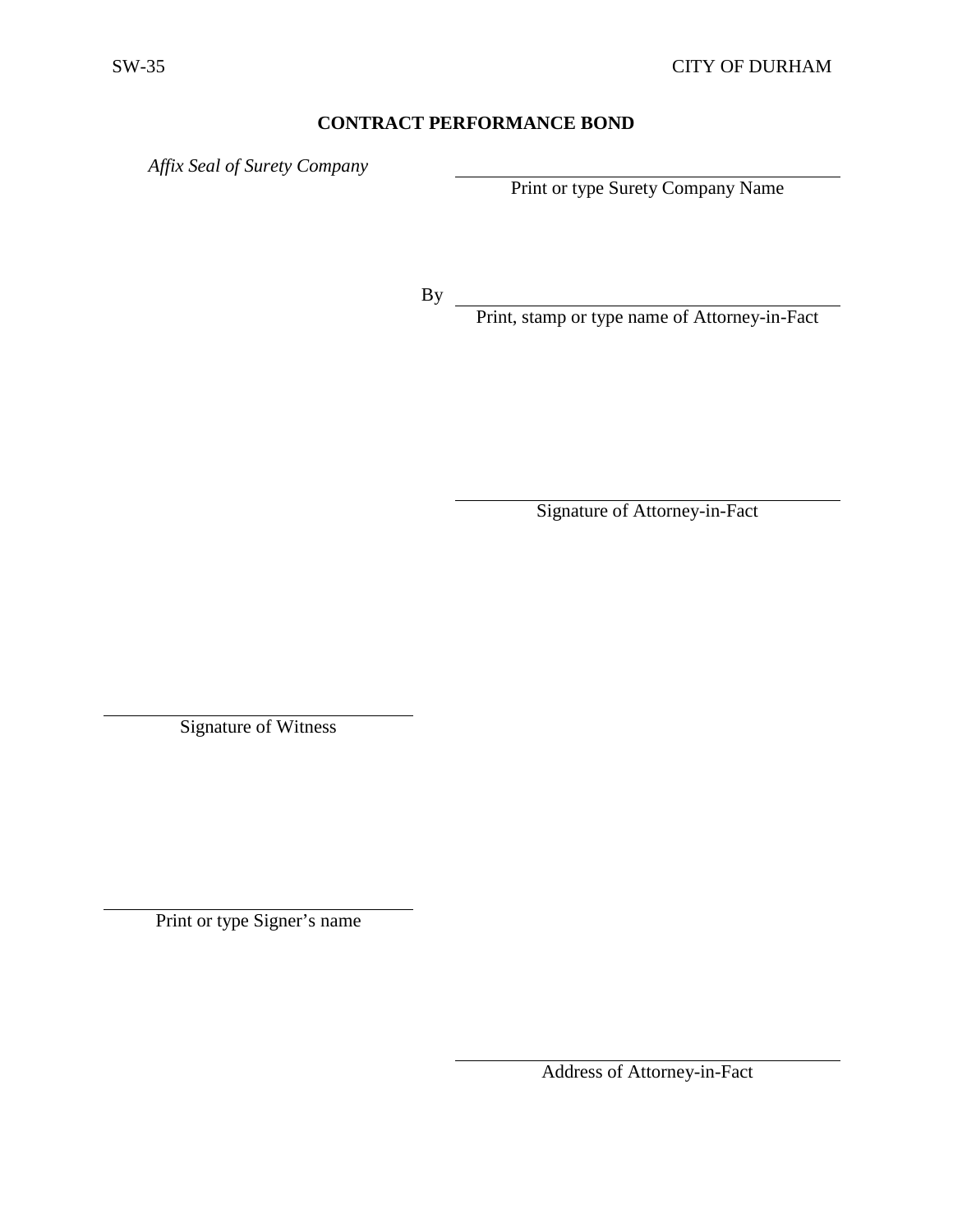#### **CORPORATION**

SIGNATURE OF CONTRACTOR (Principal)

Full name of Corporation

Address as prequalified

By

Signature of **President**, **Vice President**, **Assistant Vice President** *Select appropriate title*

Print or type Signer's name

*Affix Corporate Seal*

Attest

Signature of **Secretary**, **Assistant Secretary** *Select appropriate title*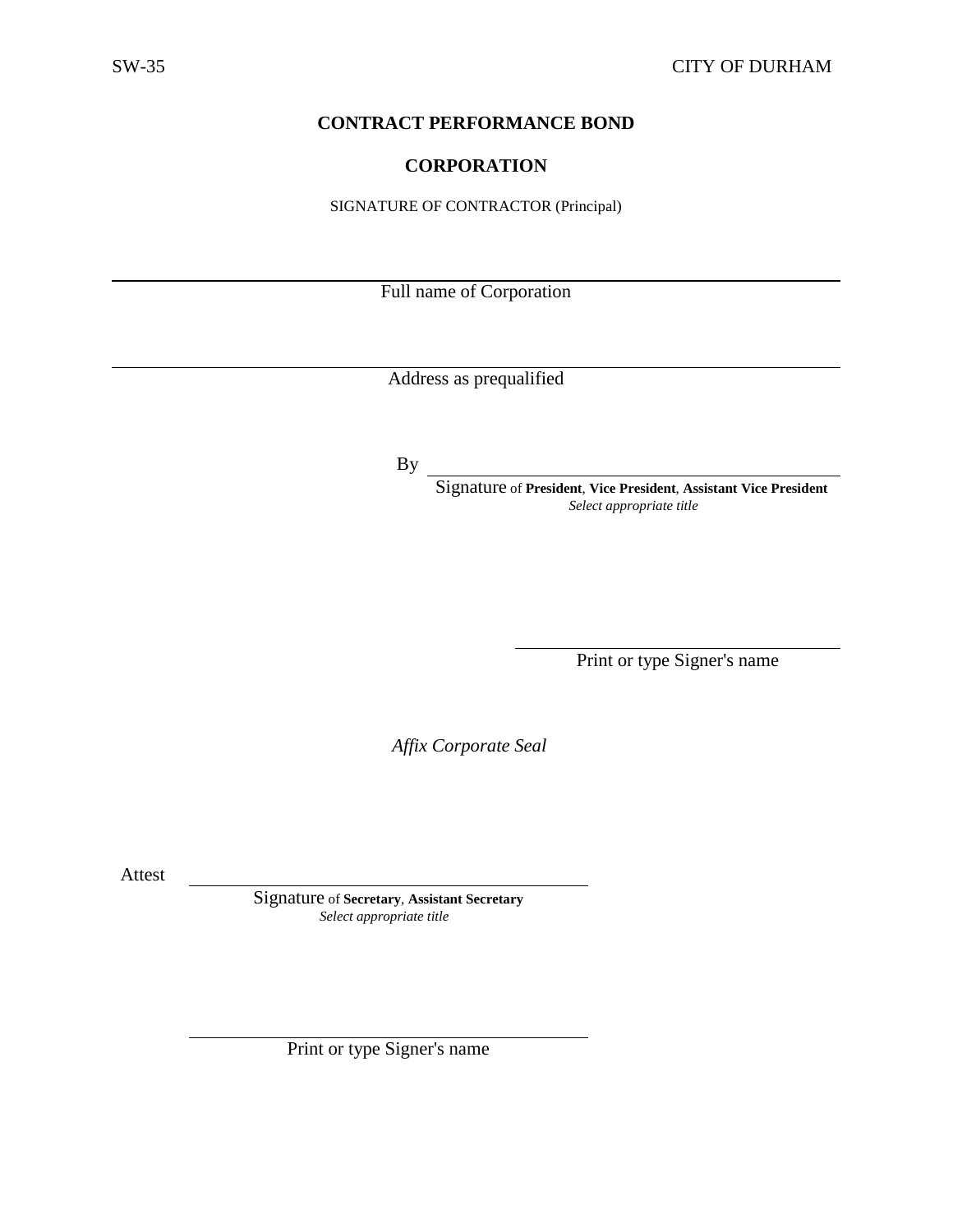### **LIMITED LIABILITY COMPANY**

SIGNATURE OF CONTRACTOR (Principal)

Name of Contractor

Full name of Firm

Address as prequalified

By:

Signature of **Member, Manager, Authorized Agent** *Select appropriate title*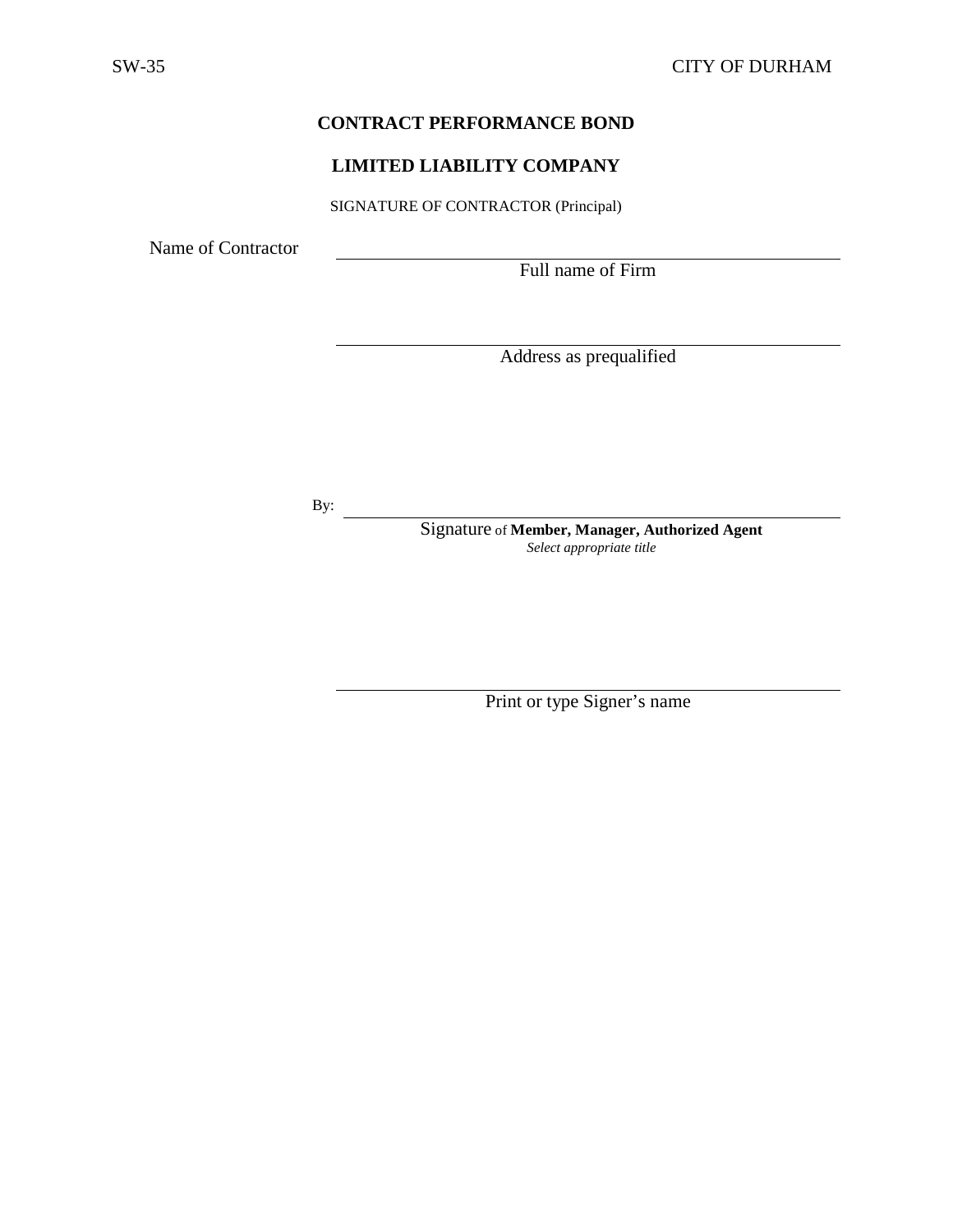# **INDIVIDUAL DOING BUSINESS UNDER A FIRM NAME**

SIGNATURE OF CONTRACTOR (Principal)

Name of Contractor

Individual Name

Trading and doing business as

Full name of Firm

Address as prequalified

Signature of Contractor

Individually

Print or type Signer's name

Signature of Witness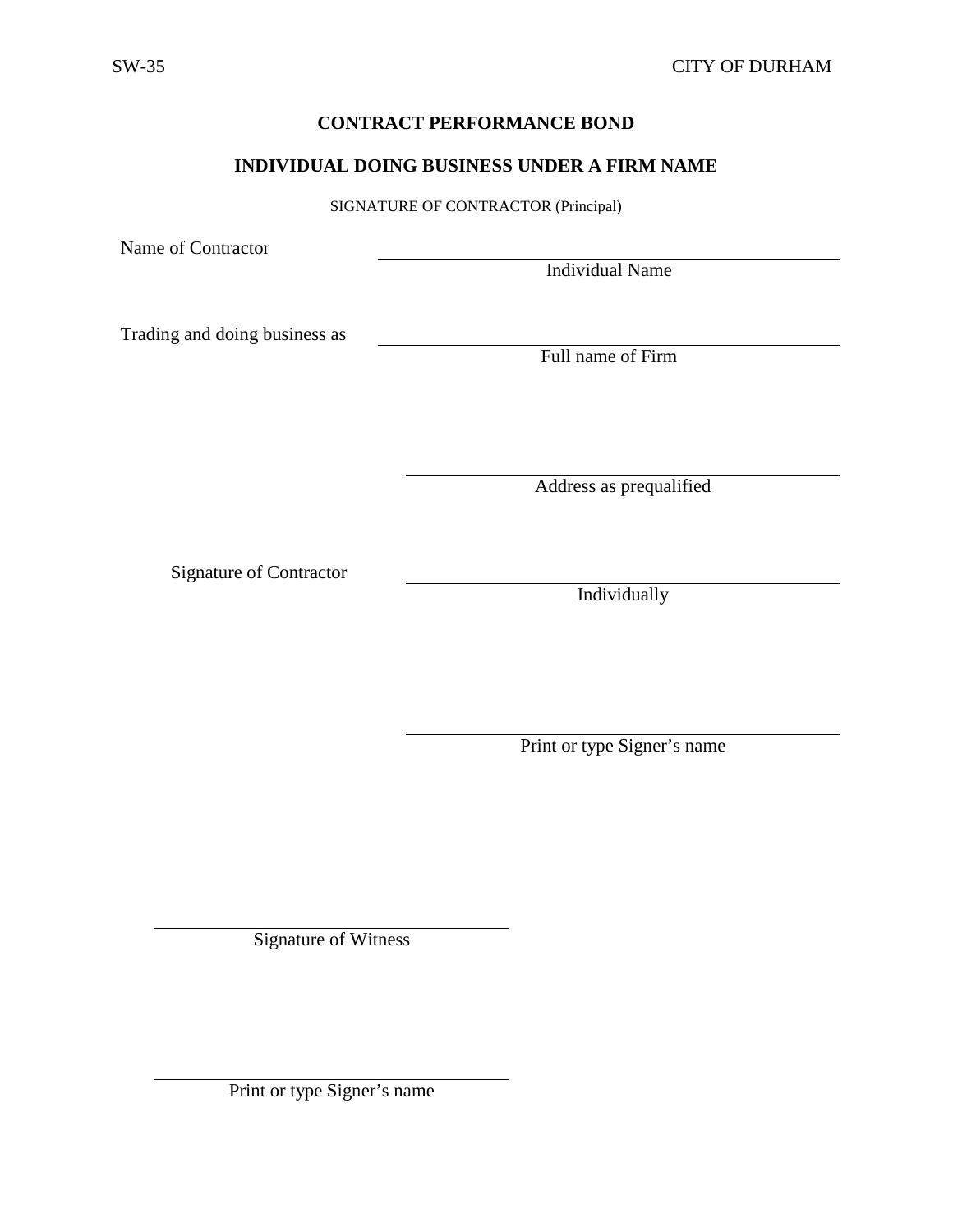# **INDIVIDUAL DOING BUSINESS IN HIS OWN NAME**

SIGNATURE OF CONTRACTOR (Principal)

Name of Contractor

Print or type Individual name

Address as prequalified

Signature of Contractor

Individually

Print or type Signer's name

Signature of Witness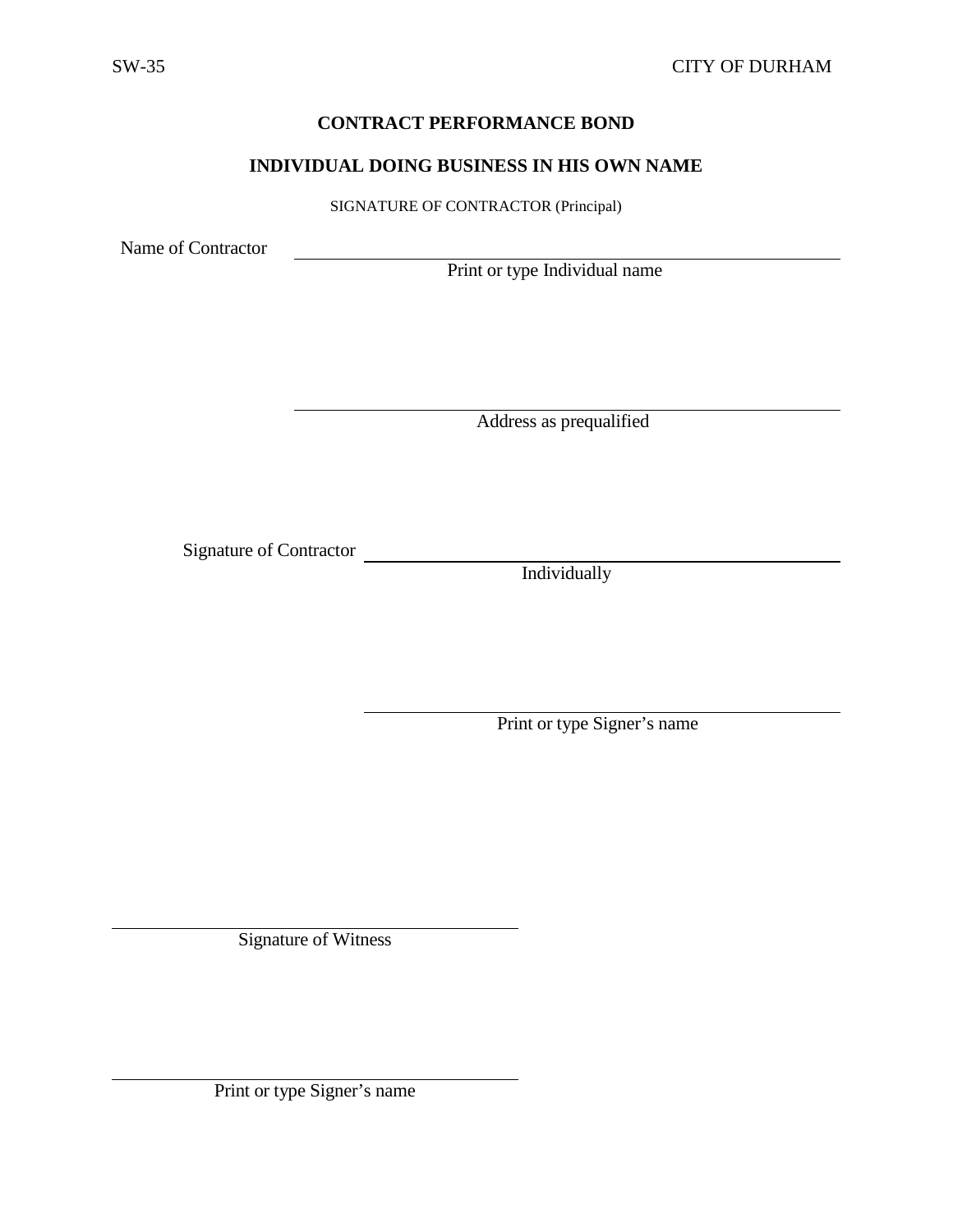### **PARTNERSHIP**

SIGNATURE OF CONTRACTOR (Principal)

Full name of Partnership

Address as prequalified

By

Signature of Partner

Print or type Signer's name

Signature of Witness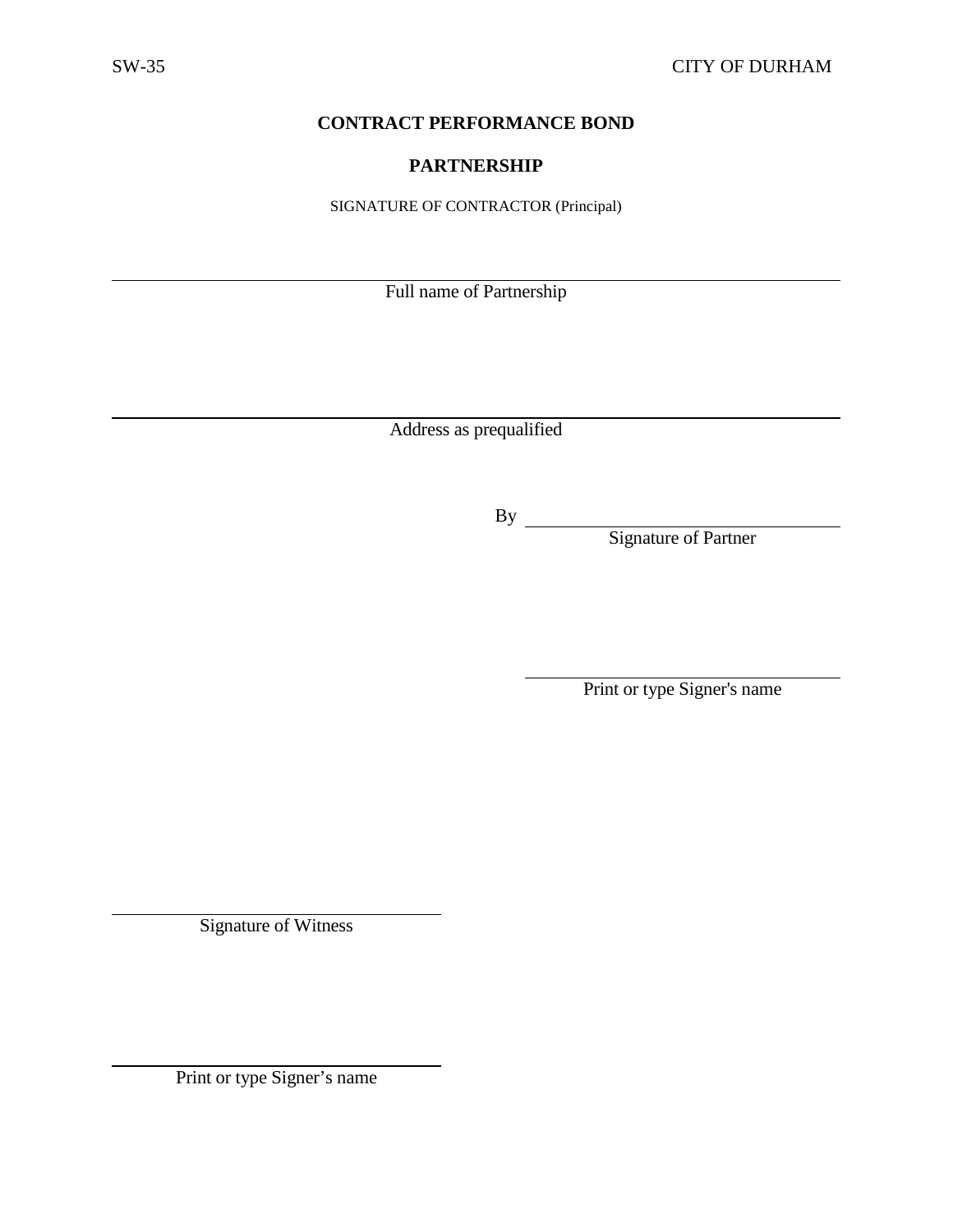# **CONTRACT PERFORMANCE BOND JOINT VENTURE (2) OR (3)**

#### SIGNATURE OF CONTRACTORS (Principal)

Instructions to Bidders: **2 Joint Ventures**, Fill in lines (1), (2) and (3) and execute. **3 Joint Venturers** Fill in lines (1), (2), (3), (4) and execute. On Line (1), print or type the name of Joint Venture. On line (2), print or type the name of one of the joint venturers and execute below in the appropriate manner required by Article 102-8 of the *NCDOT Standard Specifications*. On Line (3), print or type the name of second joint venturer and execute below in the appropriate manner required by said article of the Specifications. On Line (4), print or type the name of the third joint venturer, if applicable and execute below in the appropriate manner required by said article of the Specifications. This form of execution must be strictly followed.

| (1) |                                       |                                               |                                |
|-----|---------------------------------------|-----------------------------------------------|--------------------------------|
|     |                                       | Name of Joint Venture                         |                                |
| (2) |                                       |                                               |                                |
|     |                                       | Name of Contractor                            |                                |
|     |                                       | Address as prequalified                       |                                |
|     |                                       |                                               |                                |
|     | Signature of Witness or Attest        | <b>By</b>                                     | Signature of Contractor        |
|     | Print or type Signer's name           |                                               | Print or type Signer's name    |
|     | If Corporation, affix Corporate Seal  |                                               |                                |
|     |                                       | and                                           |                                |
| (3) |                                       |                                               |                                |
|     |                                       | Name of Contractor                            |                                |
|     |                                       | Address as prequalified                       |                                |
|     | Signature of Witness or Attest        | <b>By</b>                                     | Signature of Contractor        |
|     |                                       |                                               |                                |
|     | Print or type Signer's name           |                                               | Print or type Signer's name    |
|     | If Corporation, affix Corporate Seal  |                                               |                                |
|     |                                       | and                                           |                                |
| (4) |                                       |                                               |                                |
|     |                                       | Name of Contractor (for 3 Joint Venture only) |                                |
|     |                                       | Address as prequalified                       |                                |
|     | <b>Signature of Witness or Attest</b> | <b>By</b>                                     | <b>Signature of Contractor</b> |
|     | Print or type Signer's name           |                                               | Print or type Signer's name    |

*If Corporation, affix Corporate Seal*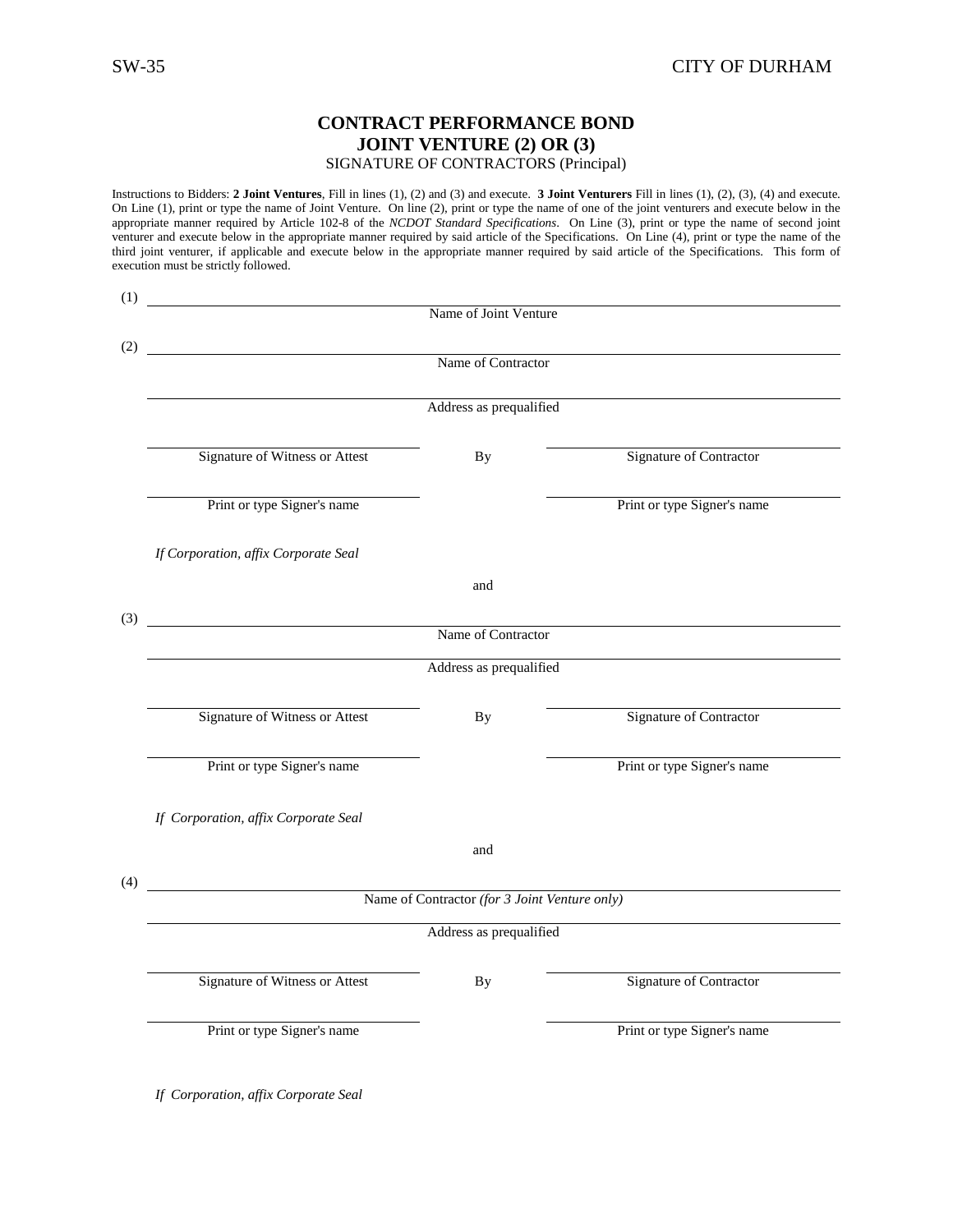## **CONTRACT PERFORMANCE BOND**

Attach certified copy of Power of Attorney to this sheet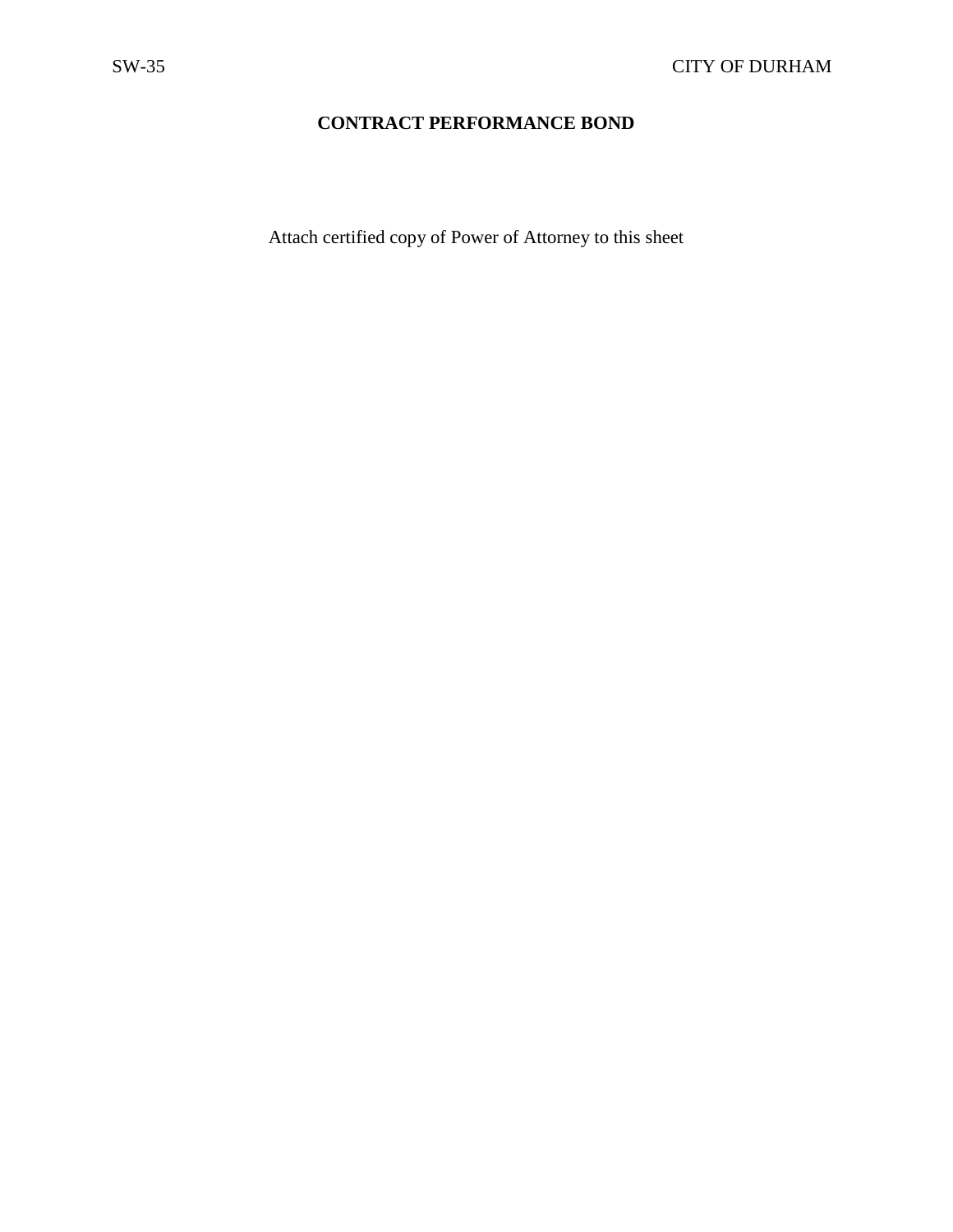## **ITEM SHEETS**

| Line |                   |      |                                   |                      |            |                  |               |
|------|-------------------|------|-----------------------------------|----------------------|------------|------------------|---------------|
| #    | Item#             | Sec# | Description                       | Quantity             |            | <b>Unit Cost</b> | <b>Amount</b> |
| 0001 | 0000100000-N      | 800  | <b>MOBILIZATION</b>               | $1.00$ <sub>LS</sub> |            |                  |               |
| 0002 | 0043000000-N      | 226  | <b>LUMP SUM GRADING</b>           | $1.00$ LS            |            |                  |               |
| 0003 | 0335000000-E      | 305  | <b>3" DRAINAGE PIPE</b>           | 92.00 LF             |            |                  |               |
| 0004 | 0335850000-E      | 305  | 3" DRAINAGE PIPE ELBOW            | $1.00$ EA            |            |                  |               |
|      |                   |      | #57 STONE FOR TREE                |                      |            |                  |               |
|      | 0005 1077000000-E | SP   | <b>PROTECTION</b>                 | 20.00 TON            |            |                  |               |
|      | 0006 1099500000-E | 505  | <b>SHALLOW UNDERCUT</b>           | 50.00 CY             |            |                  |               |
|      |                   |      | <b>CLASS IV SUBGRADE</b>          |                      |            |                  |               |
| 0007 | 1099700000-E      | 505  | <b>STABILIZATION</b>              | 100.00 TON           |            |                  |               |
|      |                   |      | <b>AGGREGATE BASE COURSE (ABC</b> |                      |            |                  |               |
|      | 0008 1121000000-E | 520  | STONE)                            | 470.00 TON           |            |                  |               |
|      |                   |      | MILLING ASPHALT PAVEMENT,         |                      |            |                  |               |
|      | 0009 1308000000-E | 607  | 1.5"                              | 90.00 SY             |            |                  |               |
|      |                   |      | ASPHALT CONC BASE COURSE,         |                      |            |                  |               |
|      | 0010 1489000000-E | 610  | TYPE B25.0B                       |                      | $5.00$ TON |                  |               |
|      |                   |      | <b>ASPHALT CONC SURFACE</b>       |                      |            |                  |               |
|      | 0011 1519000000-E | 610  | COURSE, TYPE S9.5B                |                      | $8.00$ TON |                  |               |
|      |                   |      | ASPHALT BINDER FOR PLANT          |                      |            |                  |               |
|      | 0012 1575000000-E | 620  | <b>MIX</b>                        |                      | $0.50$ TON |                  |               |
|      | 0013 2549000000-E | 846  | 2'-6" CONCRETE CURB & GUTTER      | 251.00 LF            |            |                  |               |
|      | 0014 2591000000-E | 848  | <b>4" CONCRETE SIDEWALK</b>       | 890.00 SY            |            |                  |               |
| 0015 | 2605000000-N      | 848  | <b>CONCRETE CURB RAMPS</b>        | 10.00 EA             |            |                  |               |
|      |                   |      | <b>CONCRETE CURB RAMPS 8"</b>     |                      |            |                  |               |
|      | 0016 2605000000-N | 848  | <b>THICK</b>                      | 1.00 EA              |            |                  |               |
|      |                   |      | 6" CONCRETE DRIVEWAYS &           |                      |            |                  |               |
| 0017 | 2612000000-E      | 848  | <b>SIDEWALKS</b>                  | 170.00 SY            |            |                  |               |
| 0018 | 2830000000-N      | 858  | ADJUSTMENT OF MANHOLES            | $2.00$ EA            |            |                  |               |
|      |                   |      | ADJUSTMENT OF METER VAULT         |                      |            |                  |               |
|      | 0019 2845000000-N | 858  | OR VALVE BOXES                    | $9.00$ EA            |            |                  |               |
|      | 0020 4399000000-N | 1105 | TEMPORARY TRAFFIC CONTROL         | $1.00$ LS            |            |                  |               |
|      |                   |      | THERMOPLASTIC PAVEMENT            |                      |            |                  |               |
|      | 0021 4686000000-E | 1205 | MARKING LINES (6", 120 MILS)      | 40.00 LF             |            |                  |               |
|      |                   |      | THERMOPLASTIC PAVEMENT            |                      |            |                  |               |
|      | 0022 4697000000-E | 1205 | MARKING LINES (8", 120 MILS)      | 542.00 LF            |            |                  |               |
|      |                   |      | THERMOPLASTIC PAVEMENT            |                      |            |                  |               |
|      | 0023 4710000000-E | 1205 | MARKING LINES (24", 120 MILS)     | 67.00 LF             |            |                  |               |
|      |                   |      | REMOVAL OF PAVEMENT               |                      |            |                  |               |
|      | 0024 4850000000-E | 1205 | MARKING LINES (6")                | 80.00 LF             |            |                  |               |
|      |                   |      | REMOVAL OF PAVEMENT               |                      |            |                  |               |
| 0025 | 4850000000-E      | 1205 | MARKING LINES (8")                | 85.00 LF             |            |                  |               |
|      |                   |      | REMOVAL OF PAVEMENT               |                      |            |                  |               |
|      | 0026 4850000000-E | 1205 | MARKING LINES (24")               | 55.00 LF             |            |                  |               |